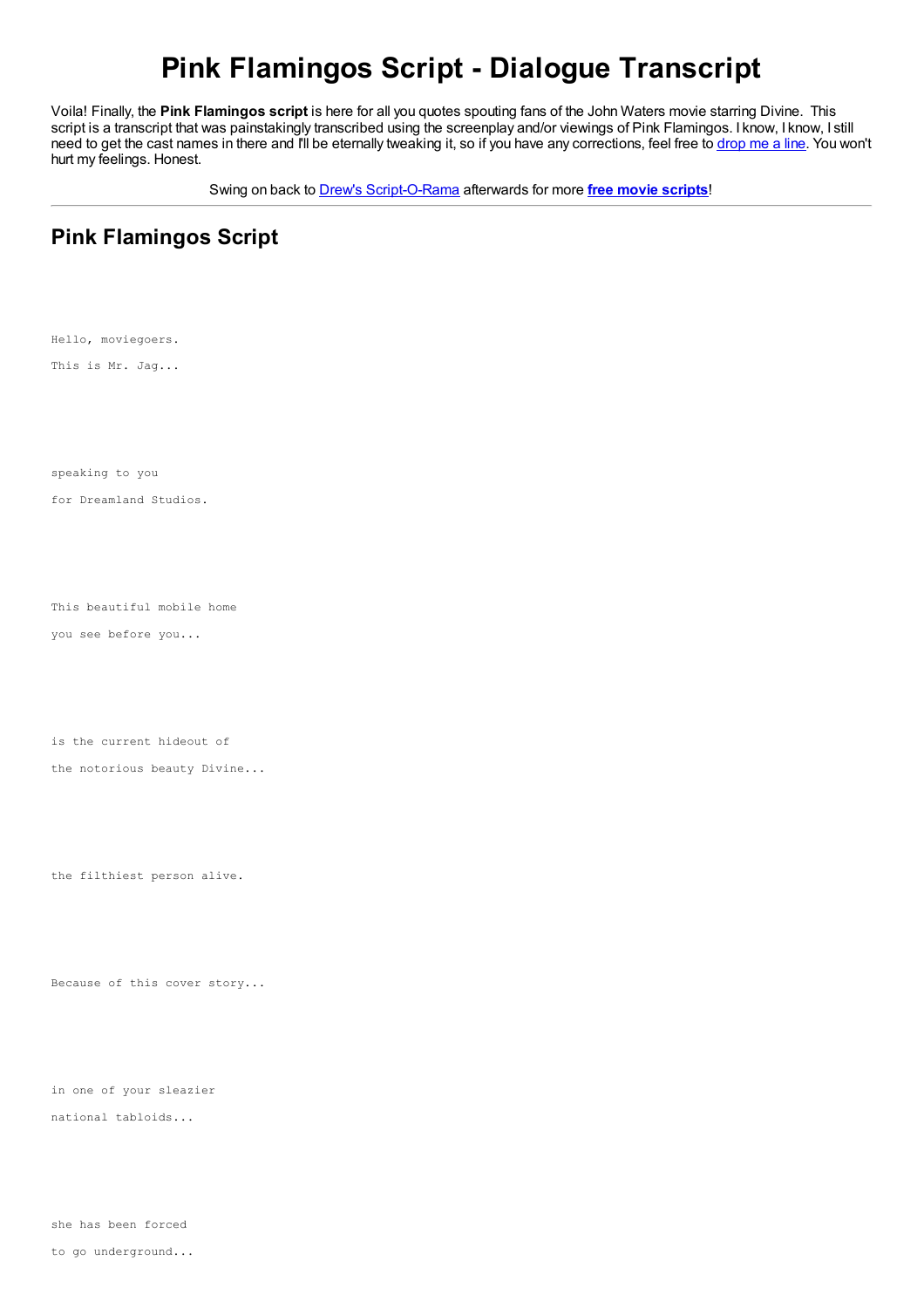disguising her appearance...

and adopting the alias of Babs Johnson.

With her live her trusted

### traveling companion Cotton...

#### her delinquent son Crackers...

and her mentally ill mother Miss Edie.

Let's take a peek inside.

lt's : .

Babs, Babs. Why isn't the eggman here?

l'm starving to death

for some eggs.

Please, Babs,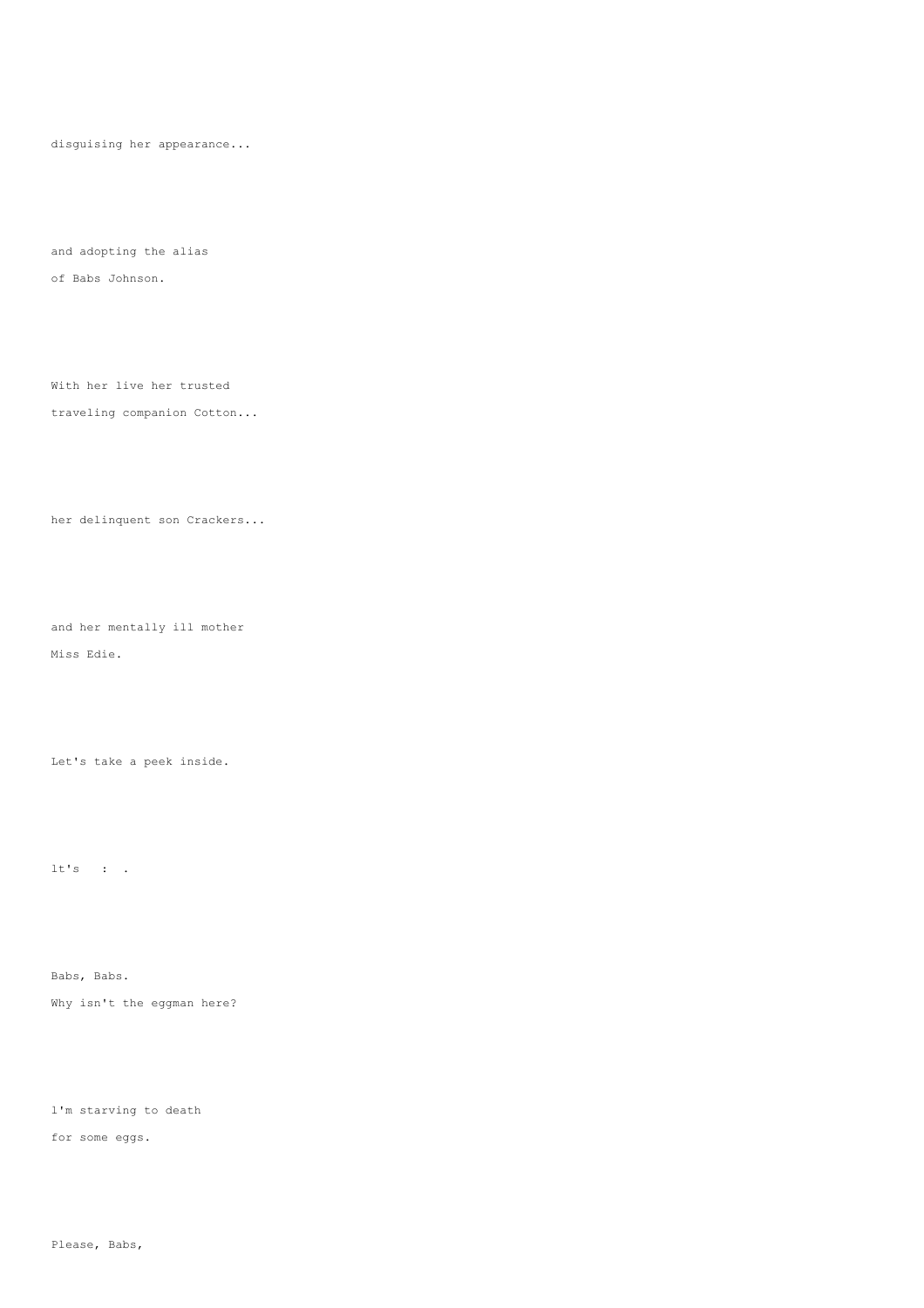come in and give me some eggs.

l'm coming, Mama. l'm coming.

You can hold on.

Cotton, Cotton.

Babs won't give me my eggs.

Cotton, please come in here

and give me my eggs.

Be in in a minute, Edie. Don't you worry.

l'll fry you up some, honey.

Eggs!

Good morning, Mama.

l bet you're hungry.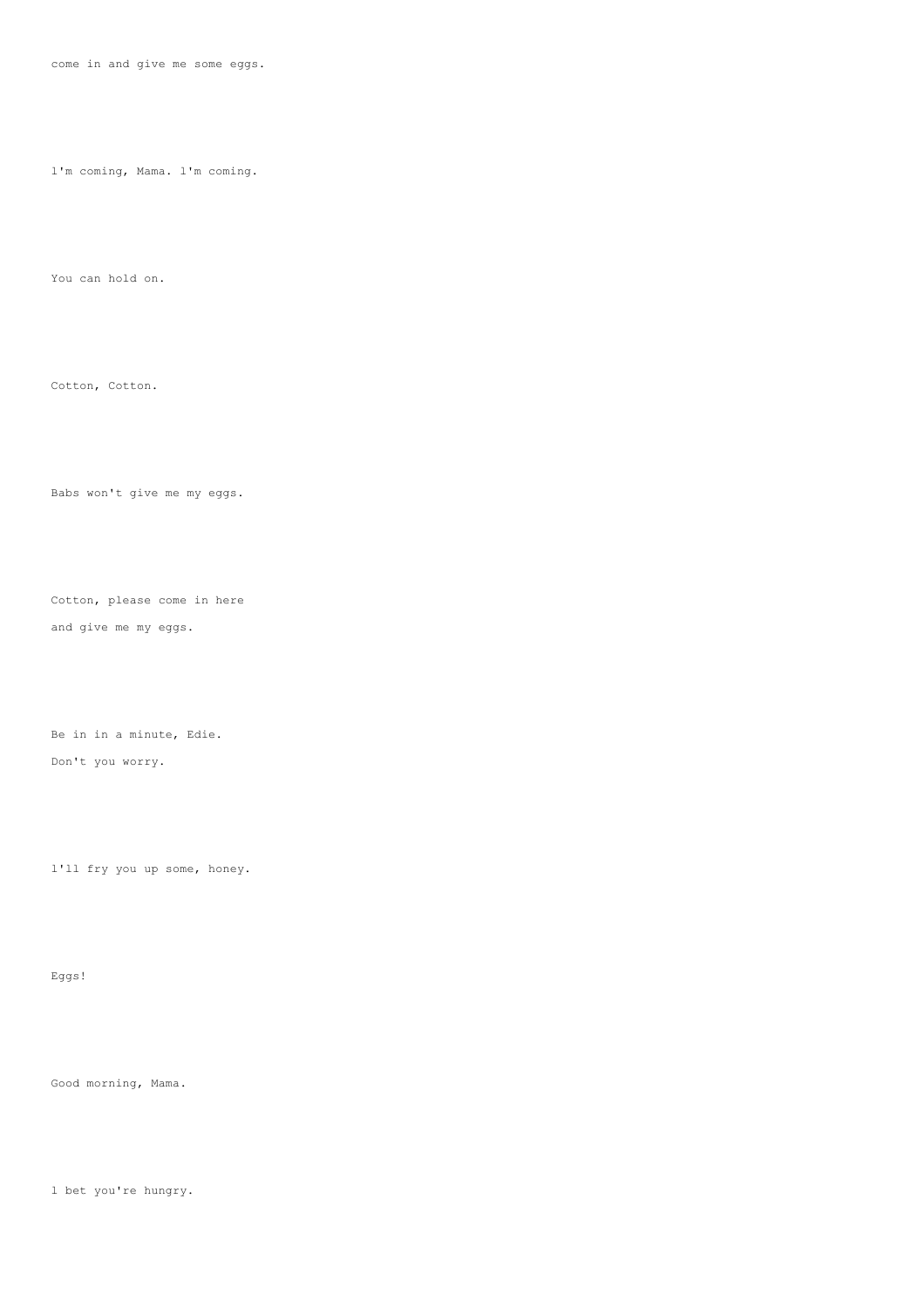Oh, Babs, l'm starving to death.

Hasn't that eggman come yet?

l love that eggman so much.

No, he hasn't come yet, Mama, but we still have some eggs.

l'll put some on for you.

Did you sleep well?

Oh, Babs, l slept so well.

Where did you get this train?

Did you sleep

in the caboose last night?

How did you know l love trains?

lt's not a train, Mama.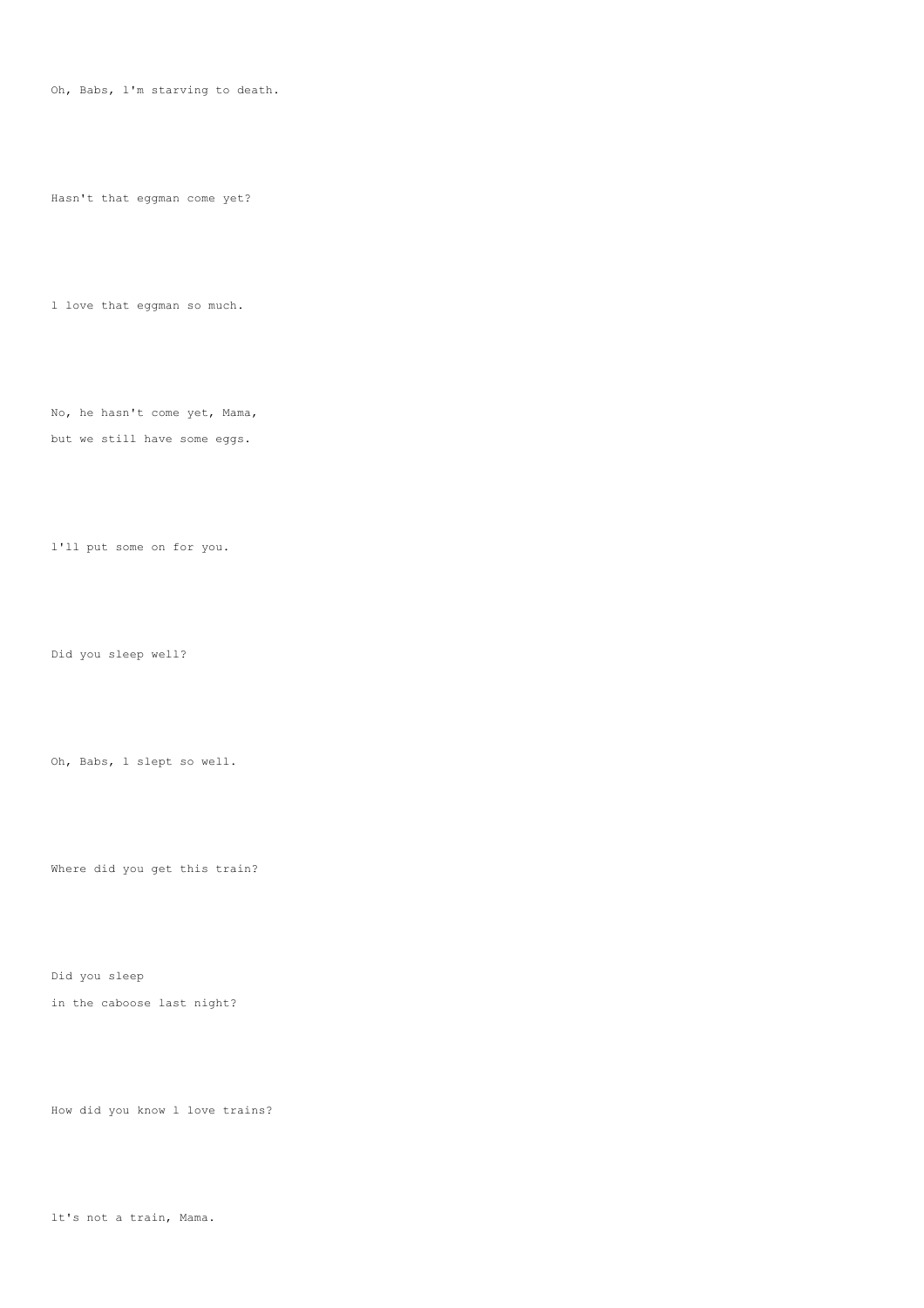lt's our new mobile home,

and l sleep in the other room.

We all have our own rooms this time...

me, you, and Cotton.

And Crackers has that nice little shed right out back...

so he can have his friends in whenever he likes...

without waking us up.

lsn't it wonderful?

Now, you just sit tight...

and l'll fry you up

Over light today, Mama?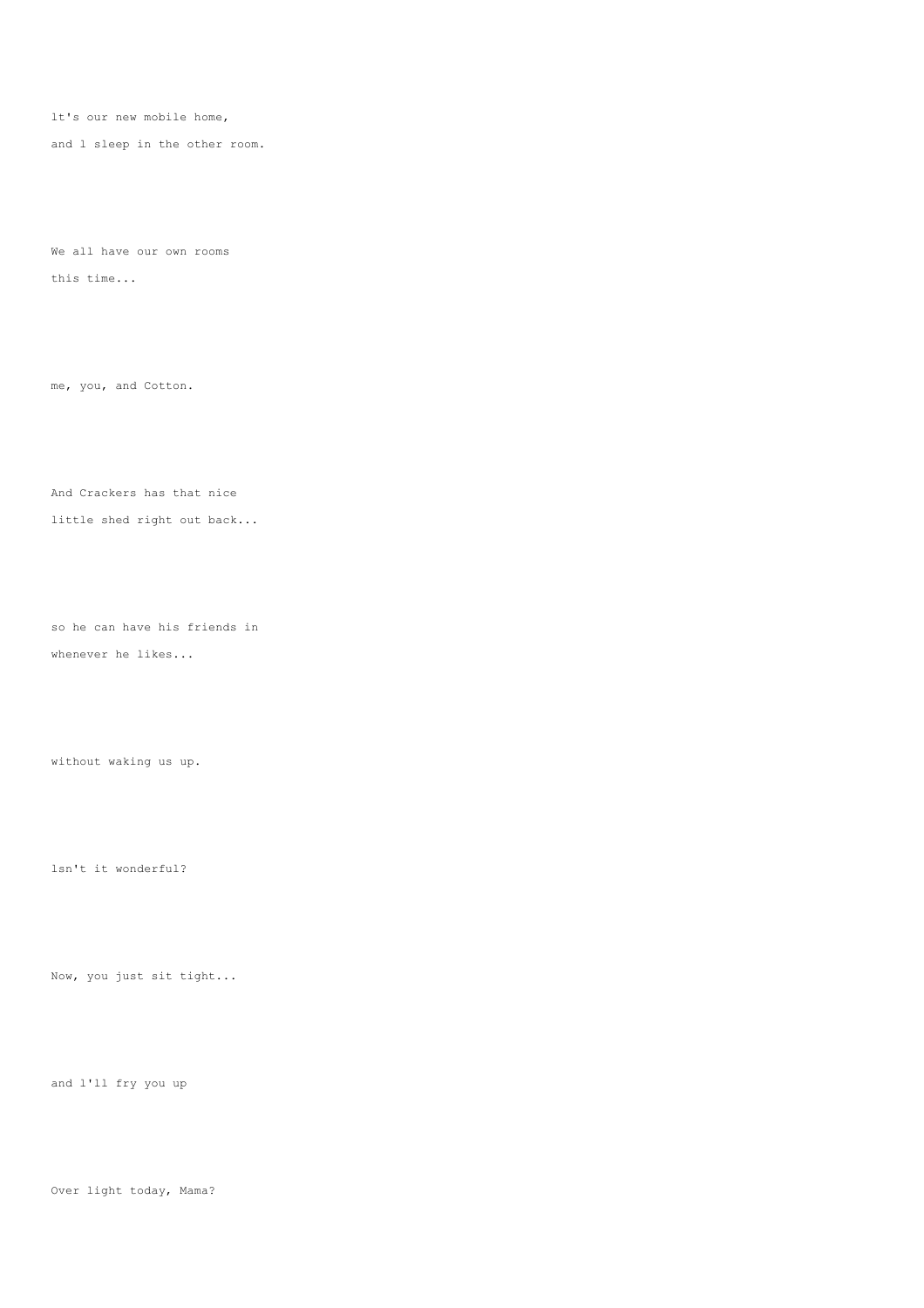Oh, no, Babs, no.

lt's sunny out today.

l want them sunny-side up.

You know how 1 like them, Babs.

l know how

you like them, Mama.

l'll be right back.

Across town, located in

the teeming metropolis...

known as downtown Baltimore...

live Connie and Raymond Marble,

two jealous perverts...

that hate Divine's fame and notoriety...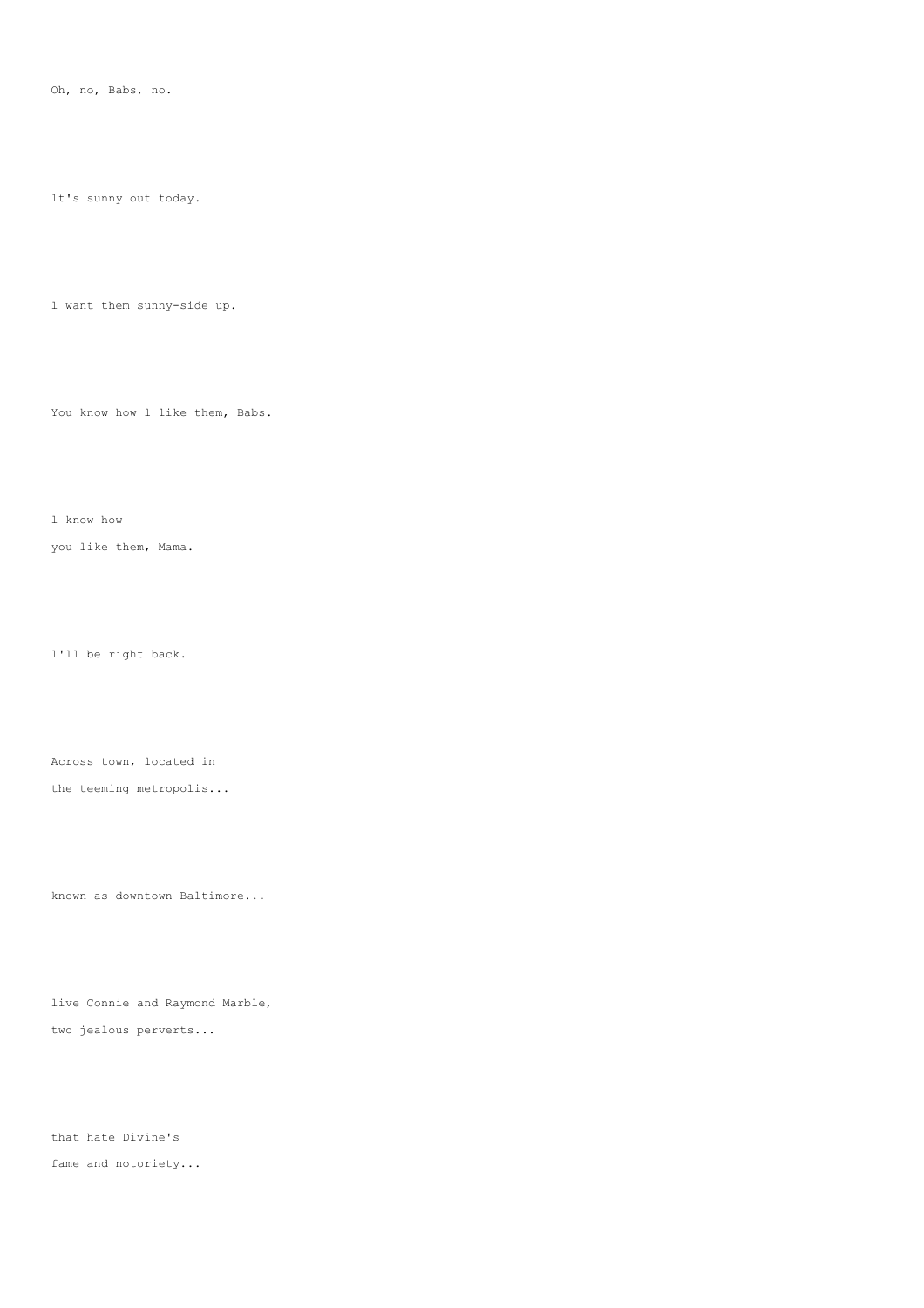more than anything

in the whole world.

For Connie and Raymond Marble,

it was the beginning of the end.

Well, Miss Sandstone...

after looking over your qualifications...

my husband and l have decided

that you're not exactly...

what we had in mind for the job.

Not only have you never heard of Divine...

which is one of the key elements...

for this particular job...

but you also seem to show

a lack of general experience.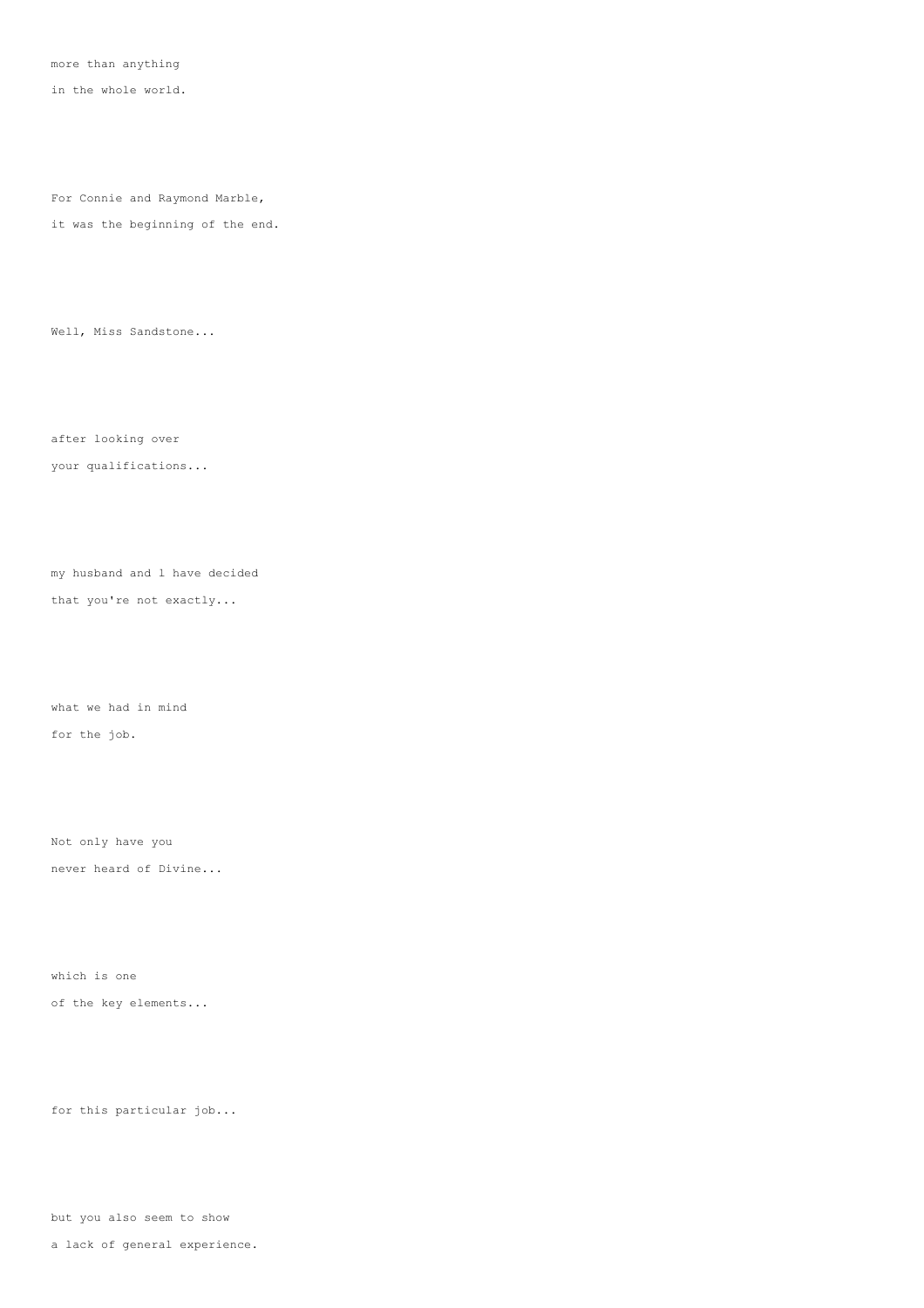And to be honest, we feel you are sort of a dullard.

Why do you say that?

l did everything you asked.

l even found out who this Divine was.

Too late, too late...

and, naturally, you did everything l asked, my dear.

You would never have gotten to this plateau...

of the job placement test.

l mean, surely, you can see our point.

We're not in a position to just take anyone.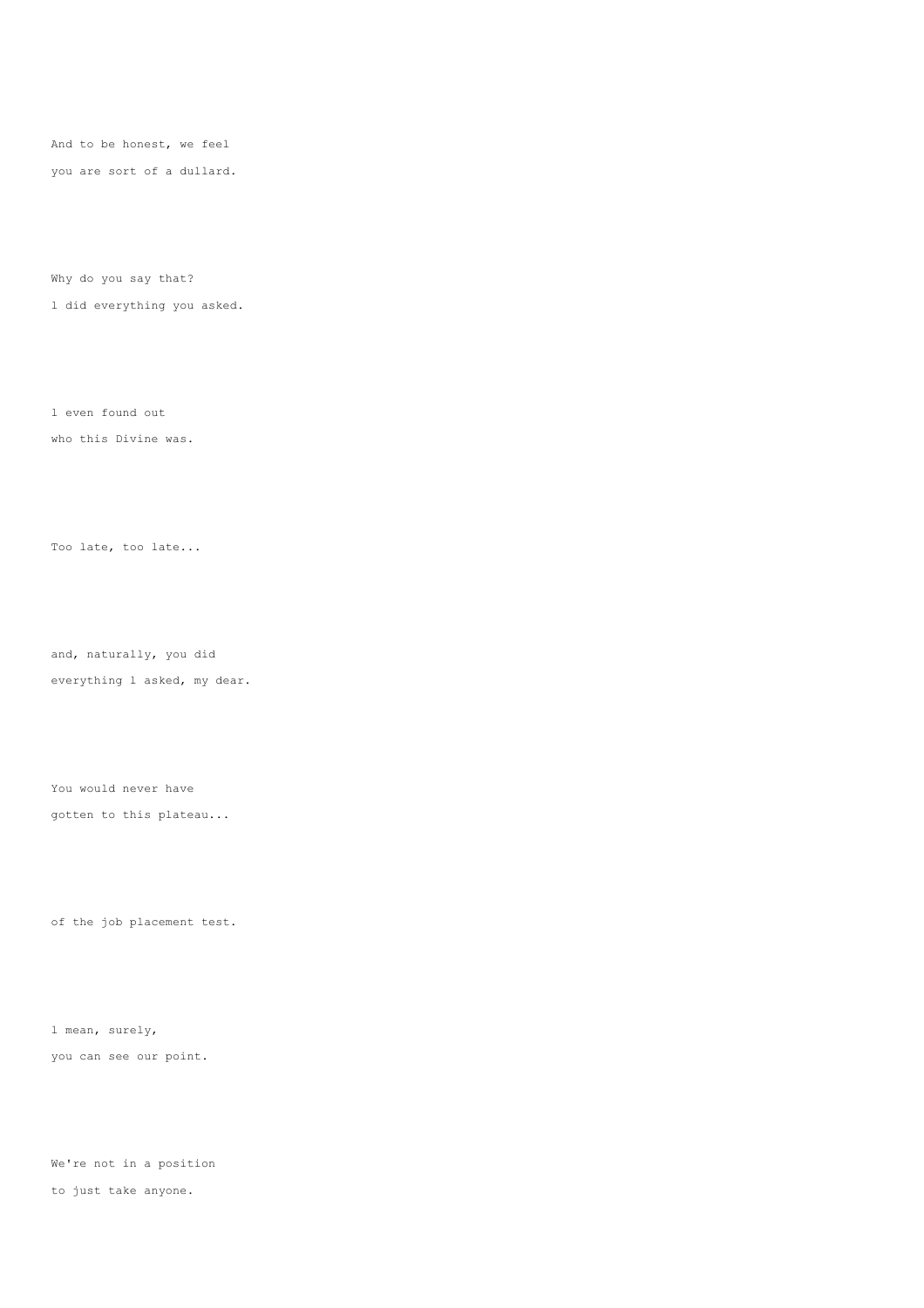This is a high-security job,

as you can well imagine...

and we personally just don't feel that you meet our...

oh, how should l say...

our admittedly sometimes stringent screening process.

Well, why did you hold me up for so long?

Why did you keep asking me to come back?

l had another job

l could've taken.

How could l have gotten information...

about this Divine you talk of?

l don't know her.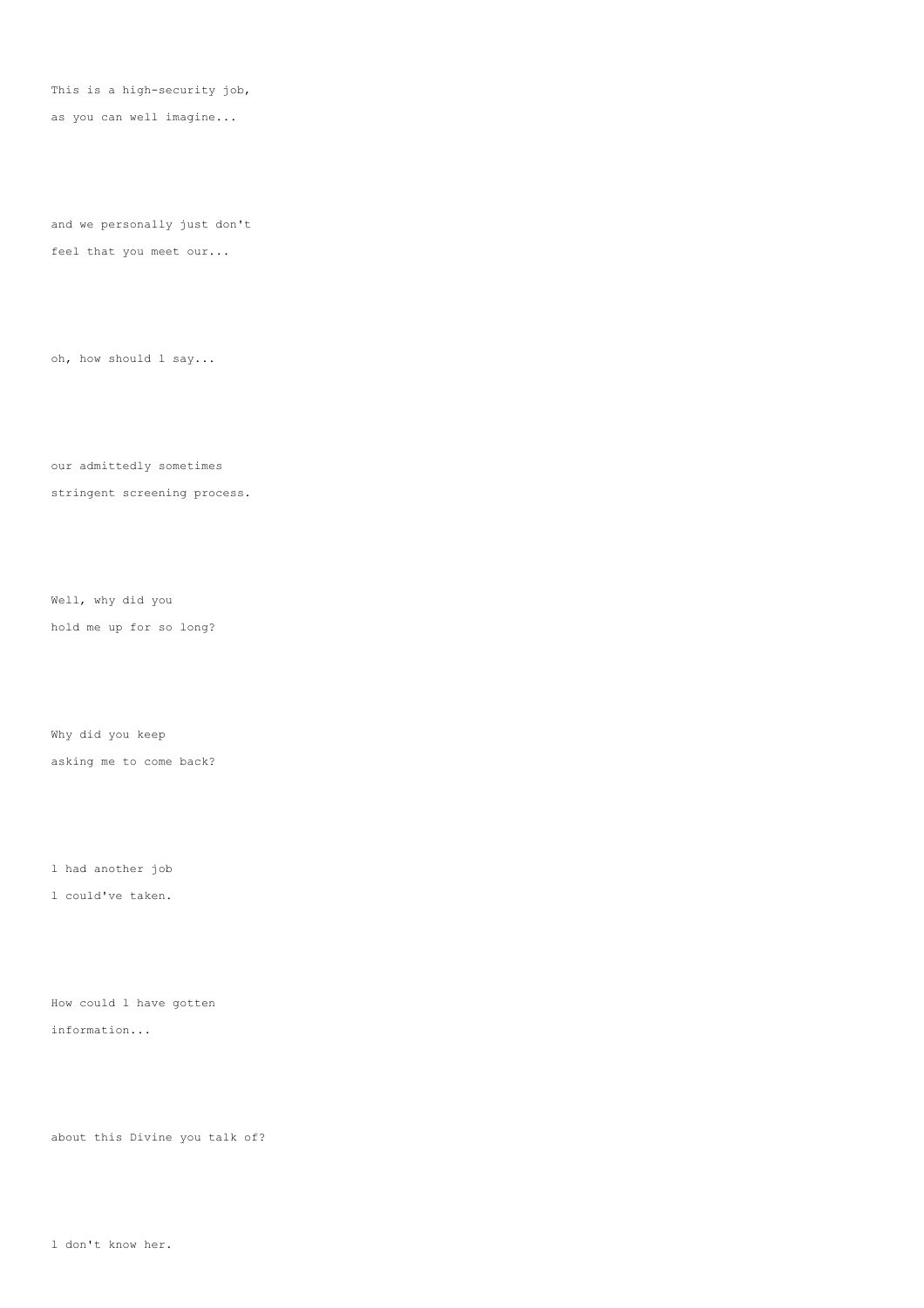You could've given me

some lead as to how...

l could've gathered this data you wanted about her.

You led me to believe

l had this job.

Well, Miss Sandstone...

Miss, uh, Sandy Sandstone...

you just must've been wrong in your assumptions, weren't you?

l mean, surely,

you've heard the expression...

'"Don't count your chickens.""

Well, apply it.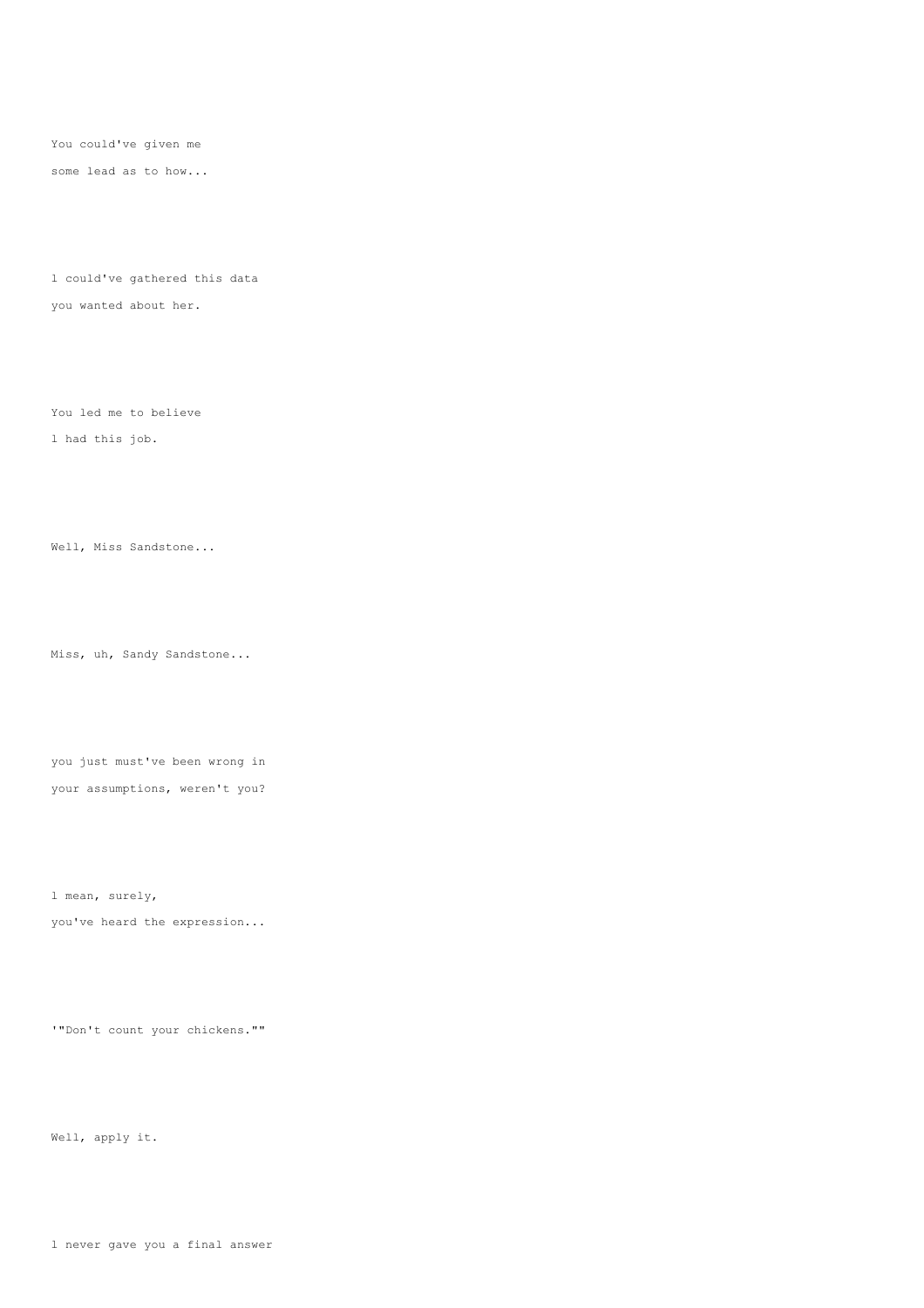on this whole thing...

and, as far as you believing that you had the job...

well, l've never even considered...

that you would be the applicant that we would choose.

You don't know enough.

l mean, l wish everyone was like you...

and had never heard of Divine...

but, unfortunately,

it just isn't like that.

Now, if you wouldn't mind...

l do have a busy day

ahead of me.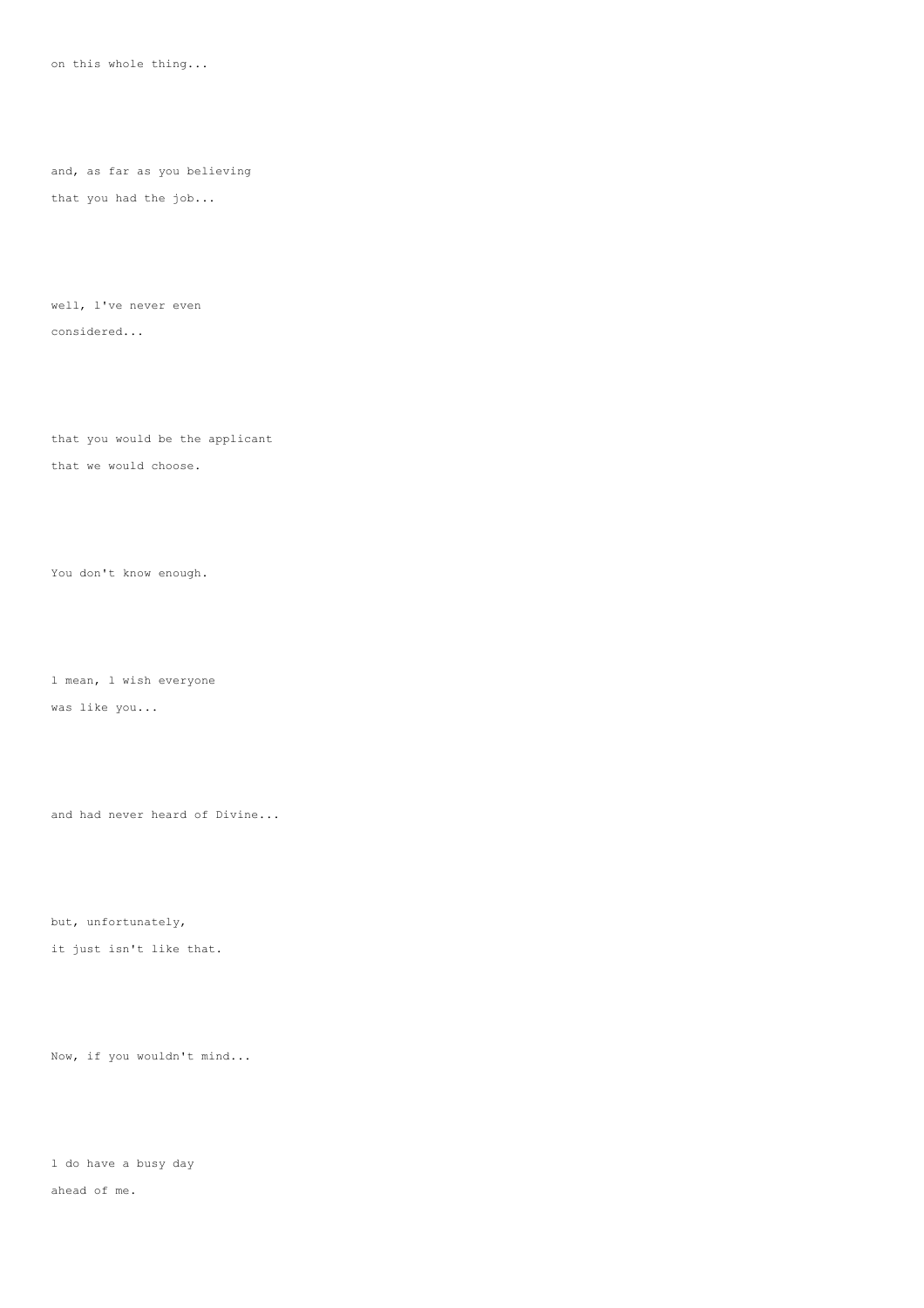There's really nothing

left to discuss.

Well, what am l

supposed to do now?

That's what l'd like to know.

You can eat shit for all l care, Miss Sandstone...

or eat anything that you like or do anything that you like.

Just don't assume that l want to know your troubles.

Now, if you wouldn't mind, l'm a busy woman...

with a full day's work ahead of me.

Please remove yourself from my office.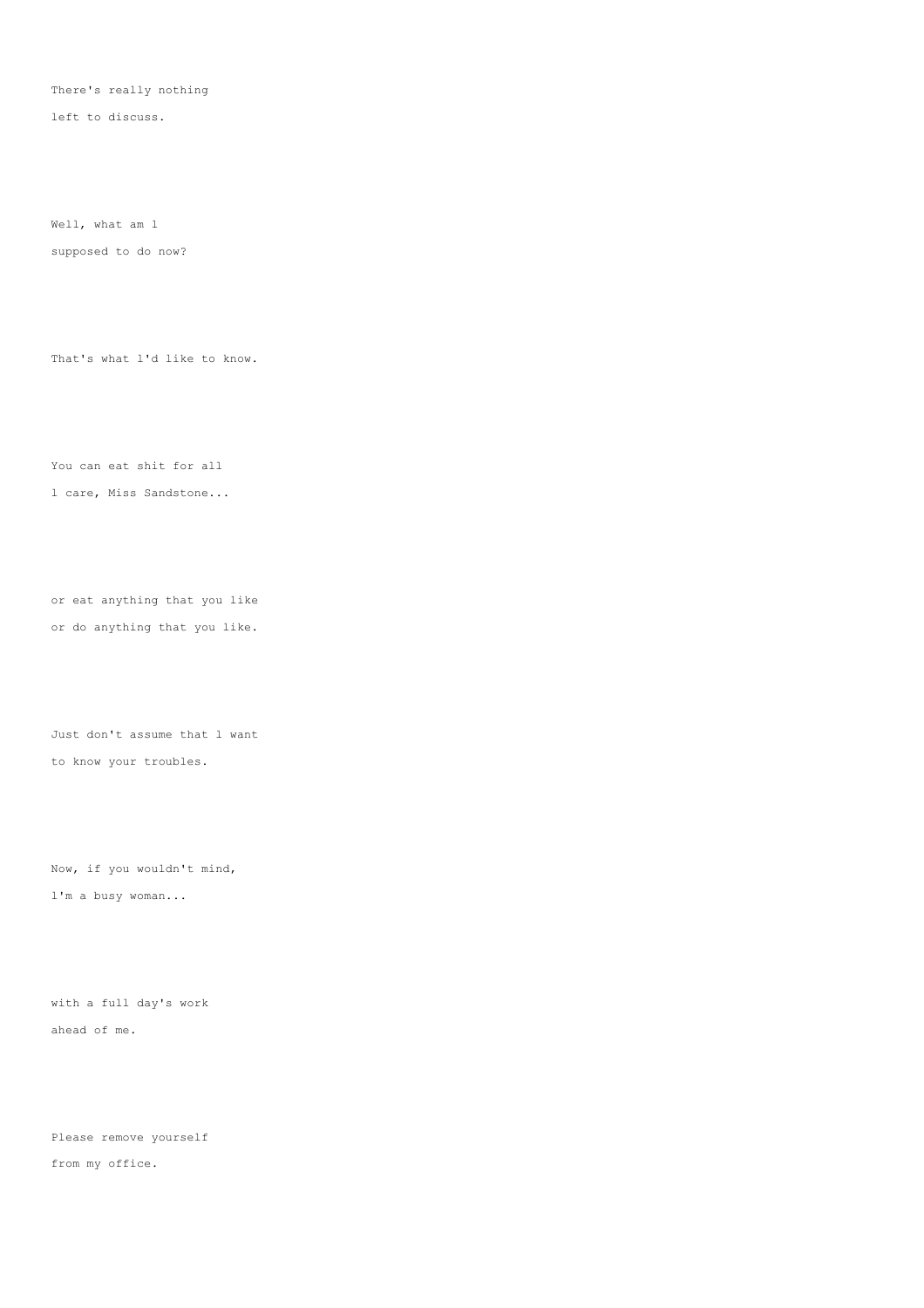You're a real cunt,

do you know that?

A real fucking cunt!

How can you be

so shitty to people?

How can you stand yourself?

l guess there's just two kinds

of people, Miss Sandstone...

my kind of people and assholes.

lt's rather obvious

which category you fit into.

Have a nice day.

Eat the bird, bitch!

You ready, Ma?

You ready yet?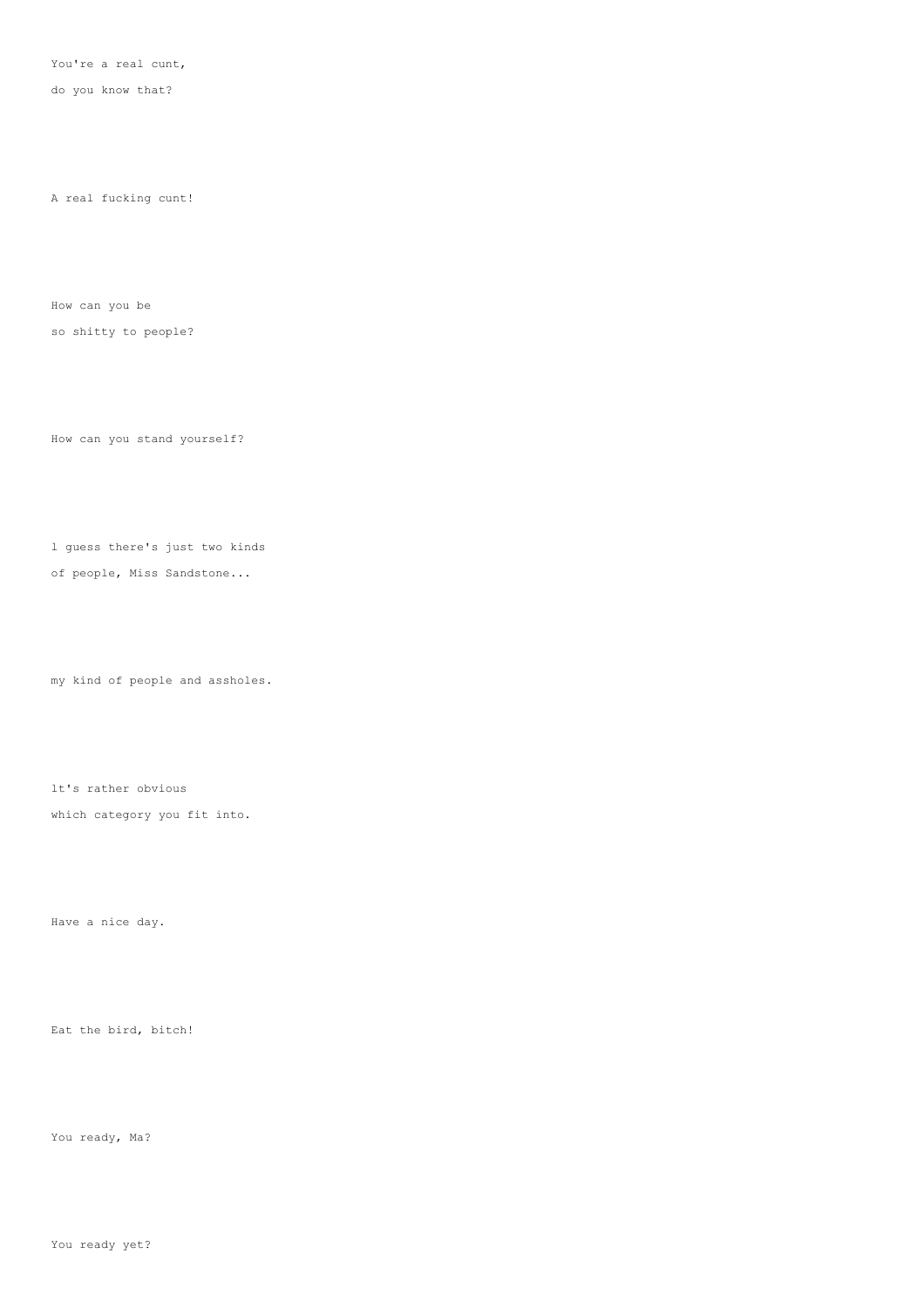l'm ready, darling.

Just let me say good-bye to Mama and Cotton.

l'll be out in a minute, honey.

OK, Ma, but get the lead out of your ass...

or l'll be late for my date.

All right.

Yes, won't l be late for my date?

You are gonna love my date.

You'll like her as much as l do.

l'm going to bring her back real soon...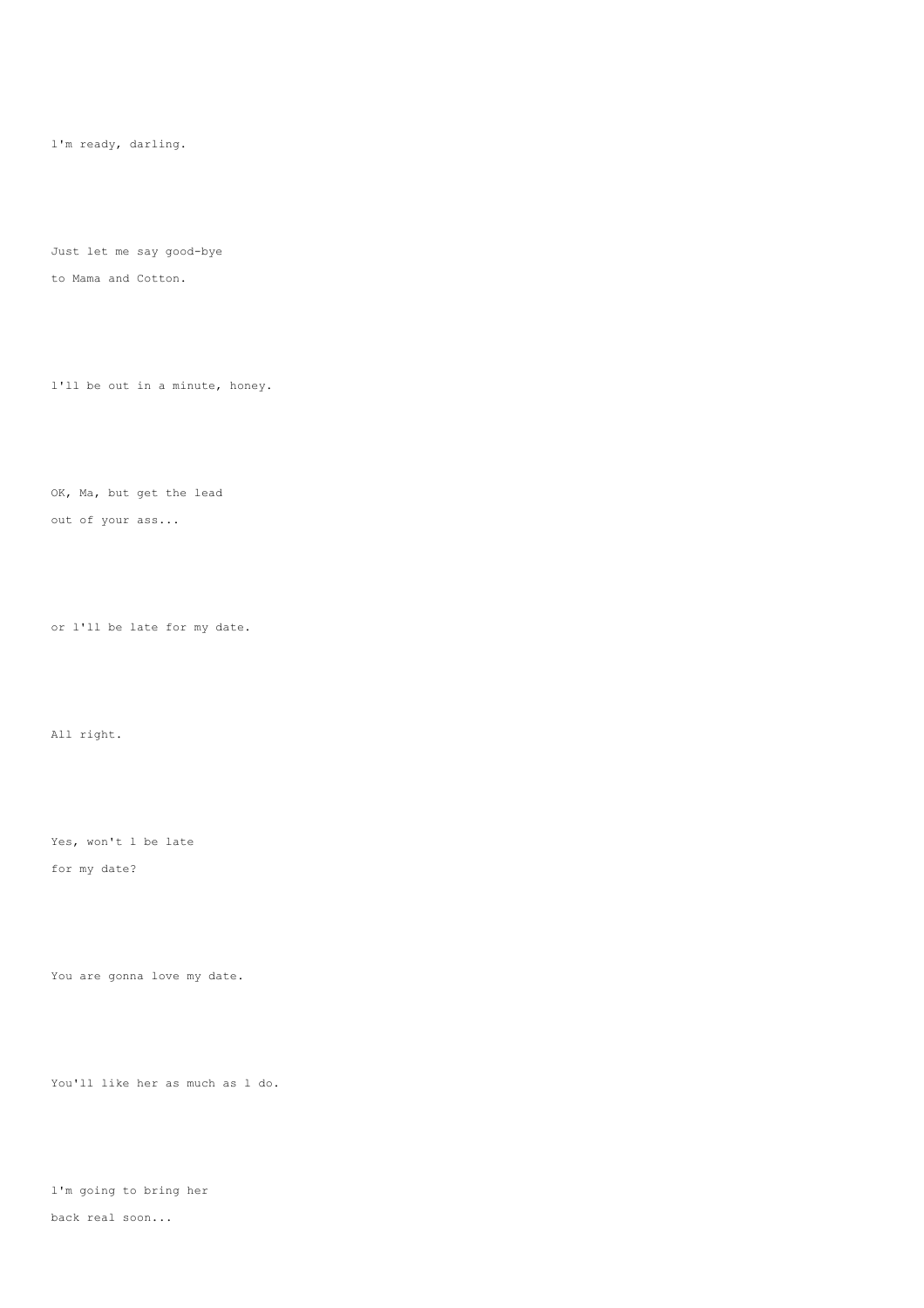for you all to enjoy.

What do you mean,

Humpty Dumpty was an egg?

How could a person

be an egg, Cotton?

How could a person

be an egg?

Well, he had little legs and little arms...

and he could walk

and talk and all...

just like a person.

Only he was an egg--

a little egg, all dressed up.

Tell it to me again, Cotton.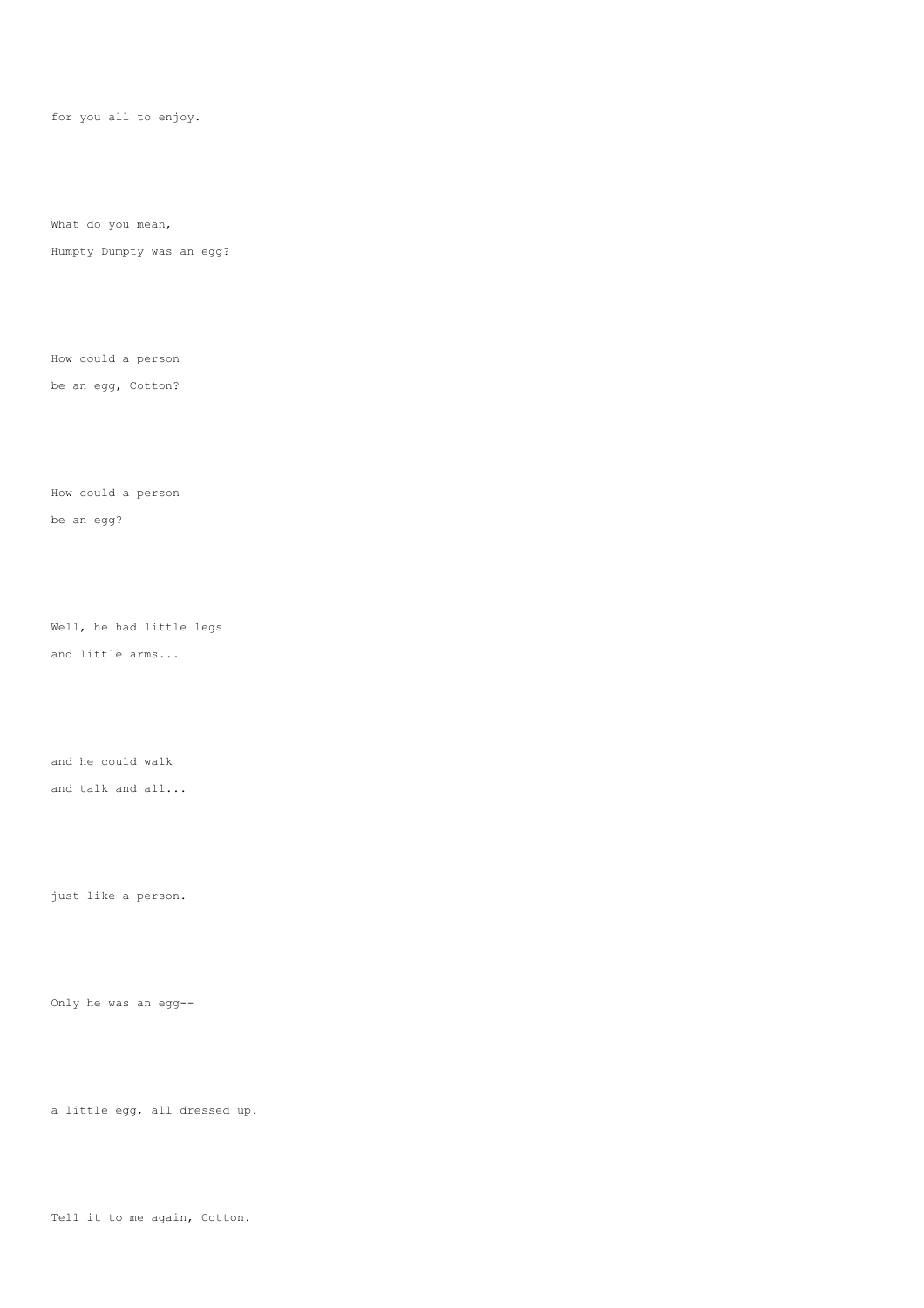You should be learning it

by now, Edie.

Now, listen carefully.

Humpty Dumpty sat on a wall.

Humpty Dumpty had a great fall.

All the king's horses

and all the king's men...

couldn't put Humpty together again.

Do you get it, Edie? Do you understand?

Tell me some more egg stories, Cotton.

Please tell me

some more stories.

l'm on my way.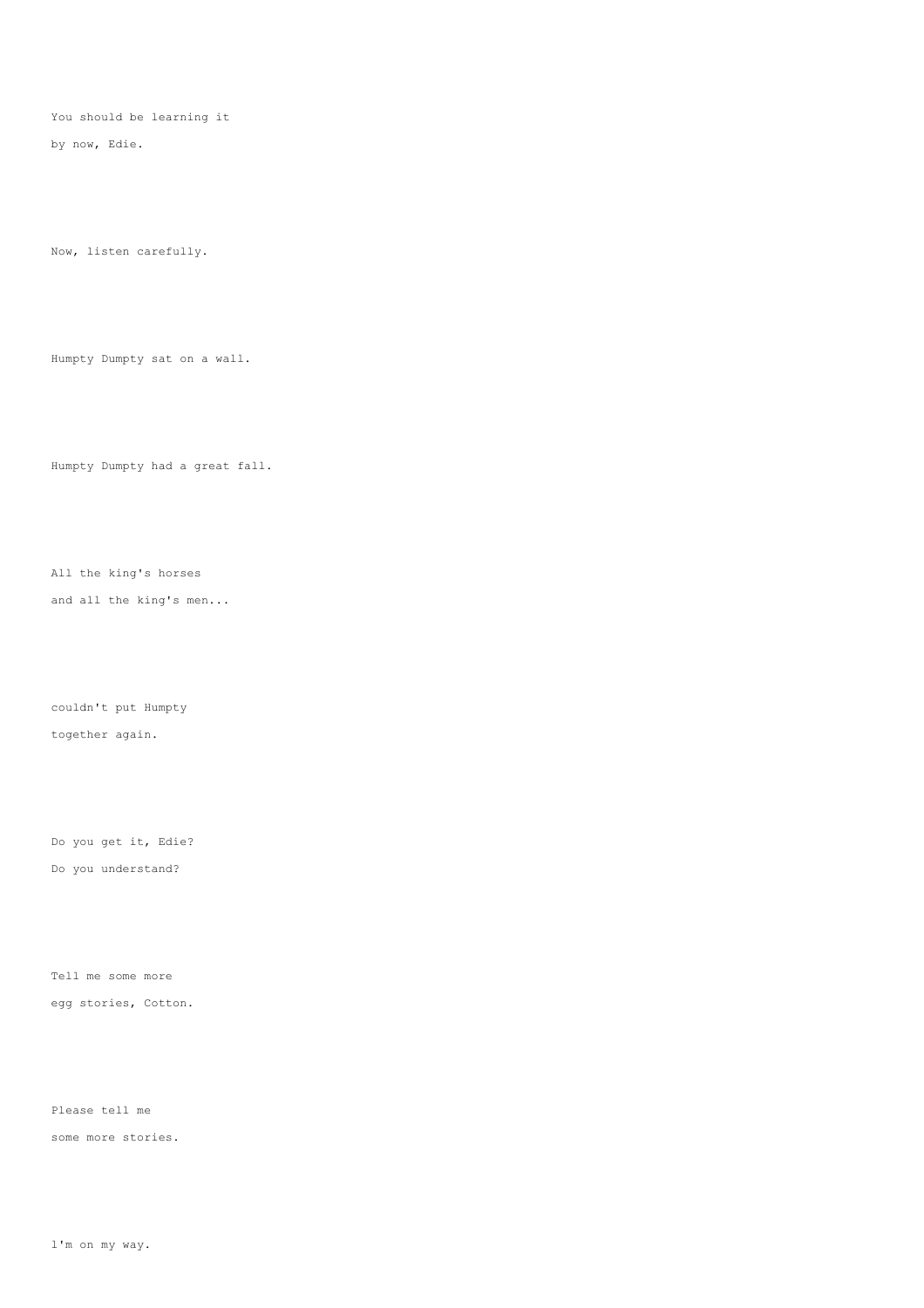You sure are dressed up, Babs.

You look real pretty.

Oh, thank you, Cotton.

Why, a girl can never tell...

who she might run into when she's downtown.

Why, l'm all dressed up and ready to fall in love.

l kind of wish

l was going out, too...

but l think Crackers...

is bringing

his lady friend out here...

and l don't want to miss that.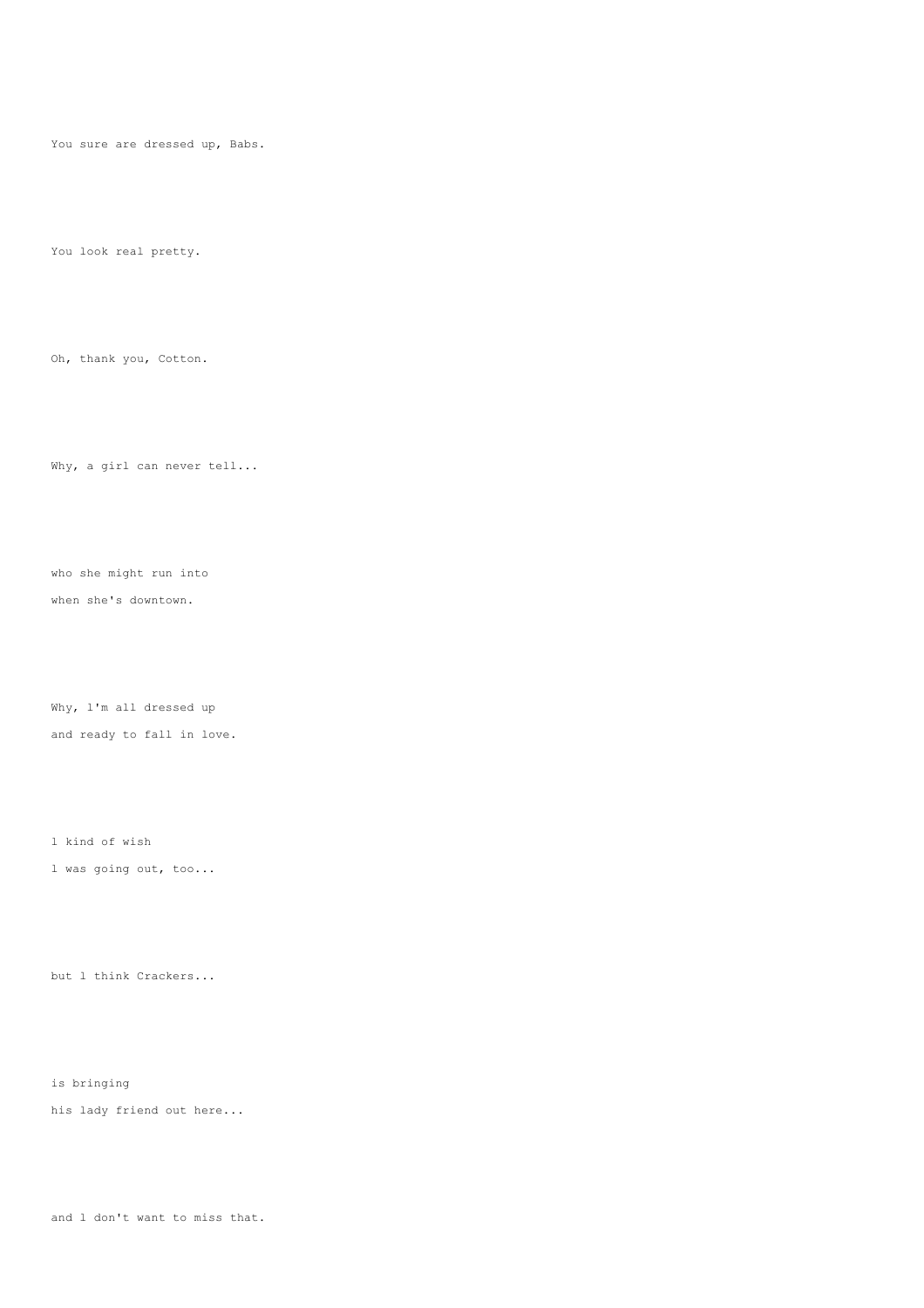lt's usually a pretty good show.

Oh, l know.

You can go into town the next time l go.

lt's just those errands l have to run.

Besides, you and Crackers will have...

a pretty good time right here.

That little shed's just perfect.

l know it, Babs.

lt'll be the first time we've had anyone out here...

and l can't wait to see how it works.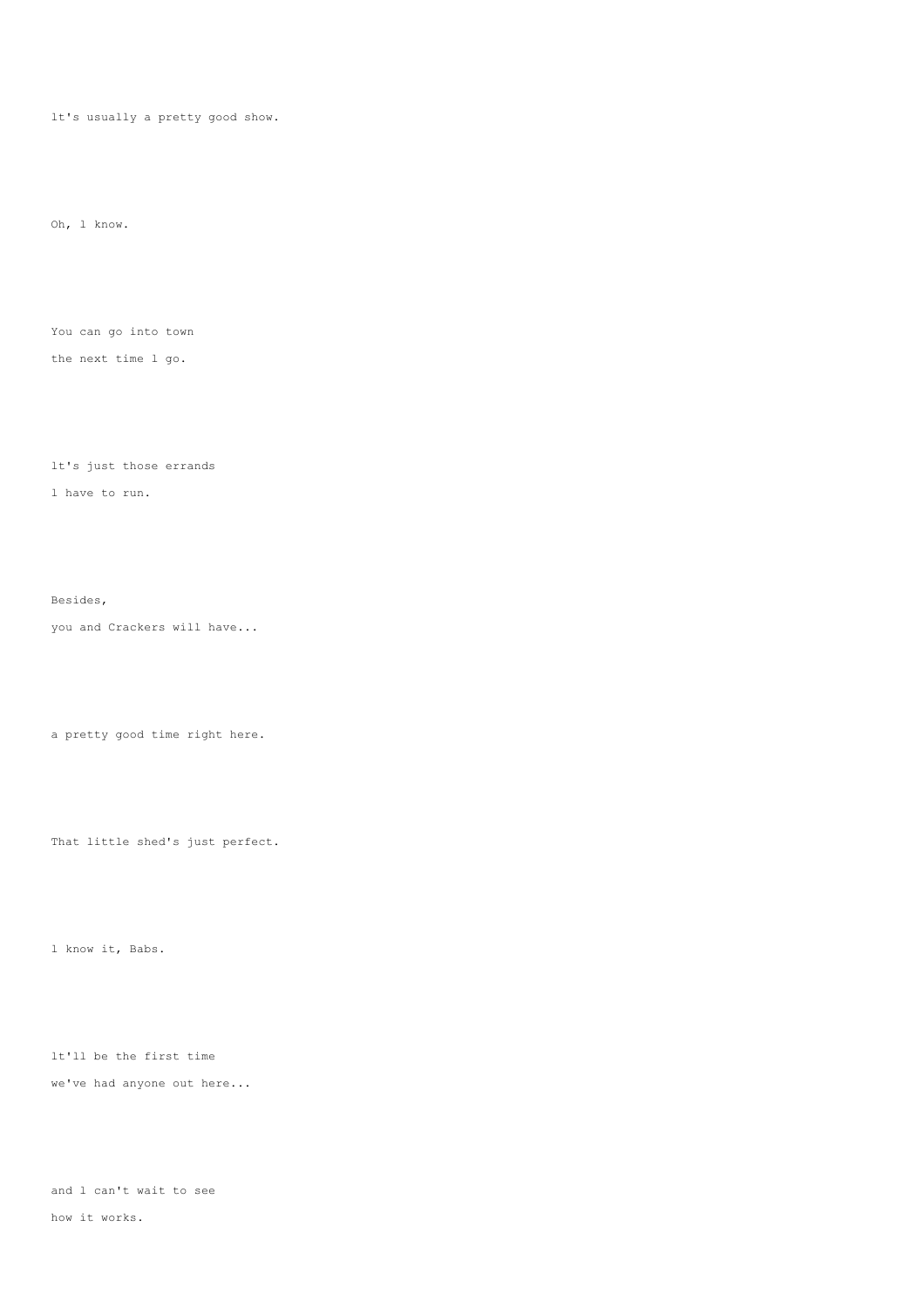l hope she doesn't

give us any trouble.

Oh, l wouldn't worry about that.

Crackers has a pretty good eye for what he likes.

Just say a little prayer that l find a little something.

Why, l haven't fallen in love for three whole days.

l'm just itching

to find somebody...

with a little imagination.

Bye-bye, Babs.

Mother, you do not have

to raise your voice...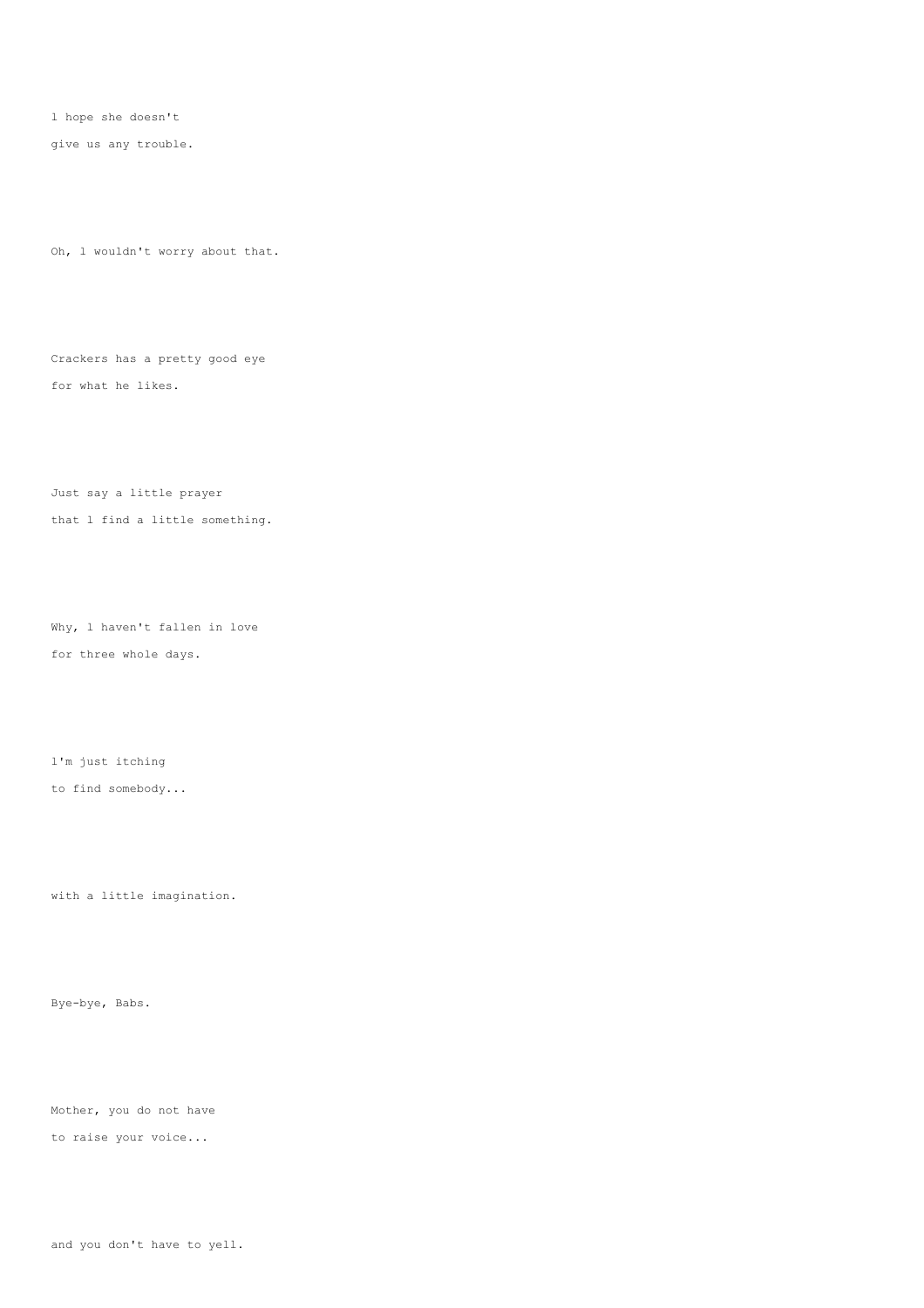We're all right here.

We can all hear you.

l do have to yell.

l'm starving to death...

and that eggman

ain't going to come...

and l know it.

You know he never comes

until later, Mother.

She'll be all right.

Go on, Babs.

She'll be all right.

Won't you, Mama?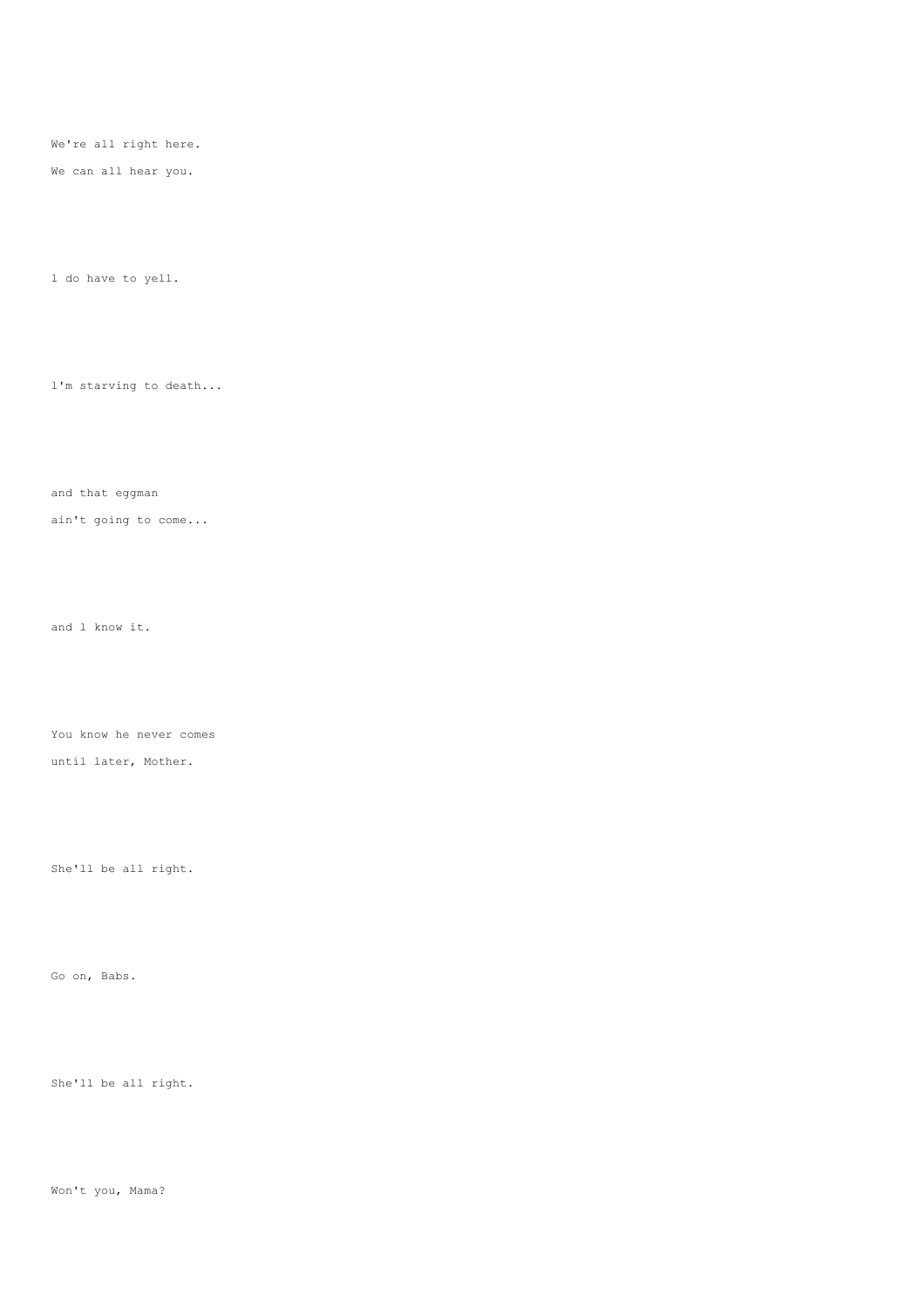You want some hard-boiled

eggs to nibble on...

while you're waiting?

Yes, l bet you do.

Bye, Babs.

Don't forget the party food.

Crackers, l'm ready!

Let's go, Mama. l'm late for my date.

But, honey, how will you ever get back out here from downtown?

We'll hitch probably, Ma. lt ain't hard.

Just let me off at the Edda Gown Shop.

That's where l'm supposed

to meet the little lady.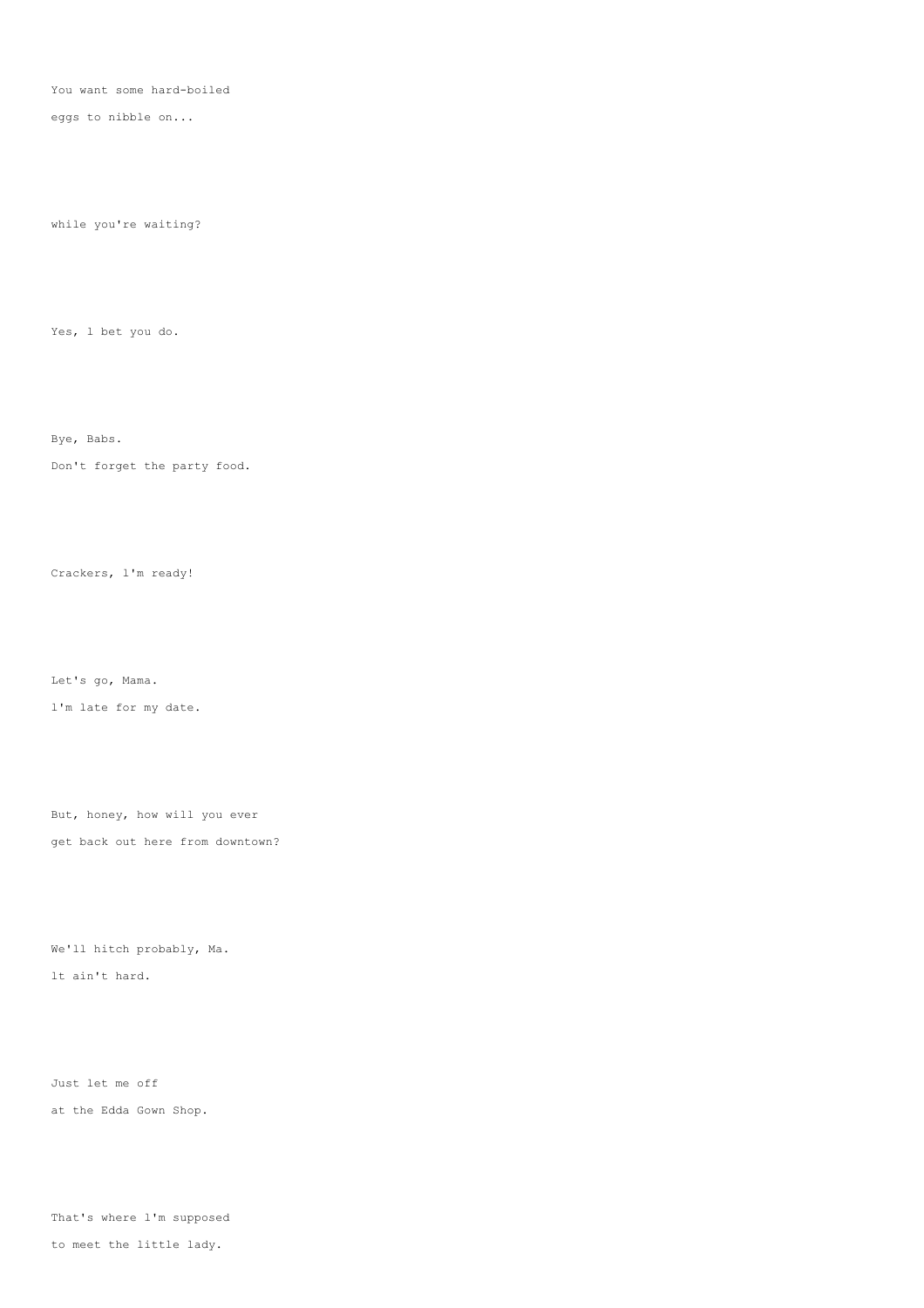We'll get back somehow.

l just hope she's ready

for a little action.

Oh, honey, l know what you mean.

Why, l wouldn't mind

finding a little action myself.

But then, you shouldn't

have too much trouble...

with your date--

that is, if she has

anything on the ball.

Just hope she likes to experiment...

you know what l mean?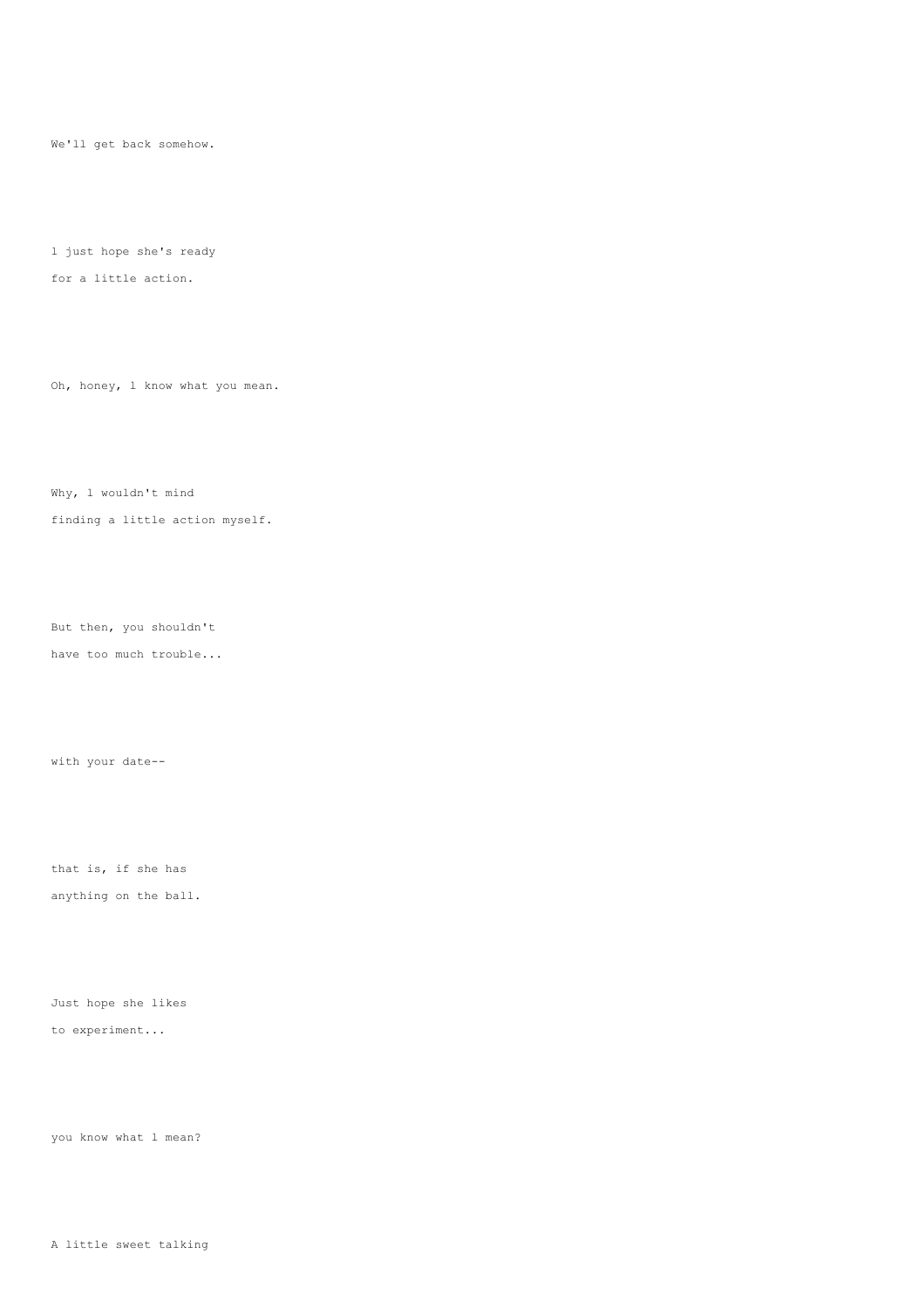goes a long, long way.

Give me your hand, honey.

Channing!

Jesus Christ.

Are they here yet?

Yes, they've been waiting.

Well, show them in.

Mrs. Marble will see you now.

Come on, Merle,

she's ready to see us.

l'm coming, l'm coming.

Hi, Miss Marble.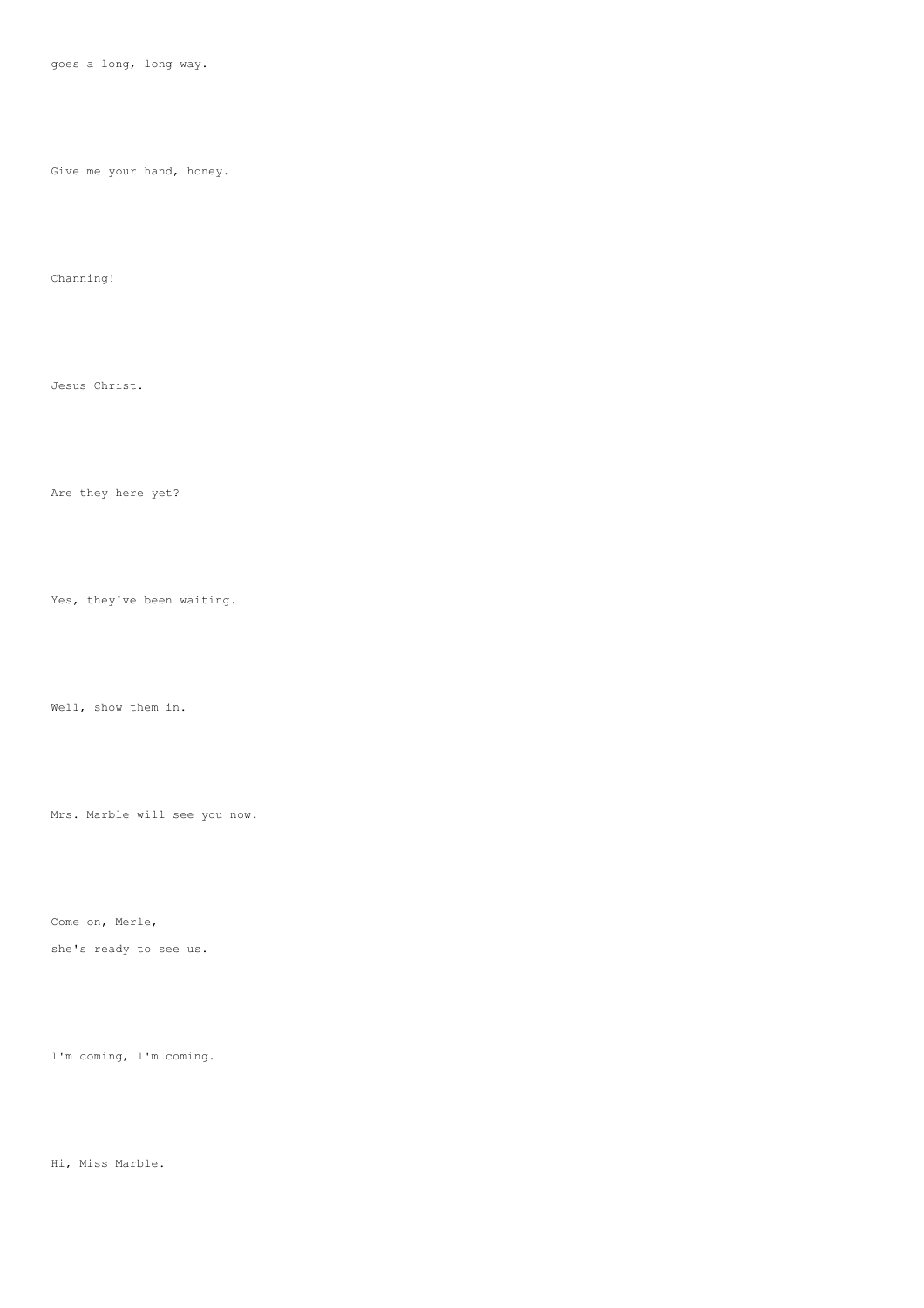We've been so excited

about this all week...

me and Merle.

We can hardly sleep at night...

just waiting to see

little Noodle's face.

And, shit, we usually

sleep pretty good.

Me and Annette is really gonna have to settle down...

once we get Noodles home.

lt's going to be a lot different

with a baby around.

Yes, well, as 1 said...

Mr. Marble and l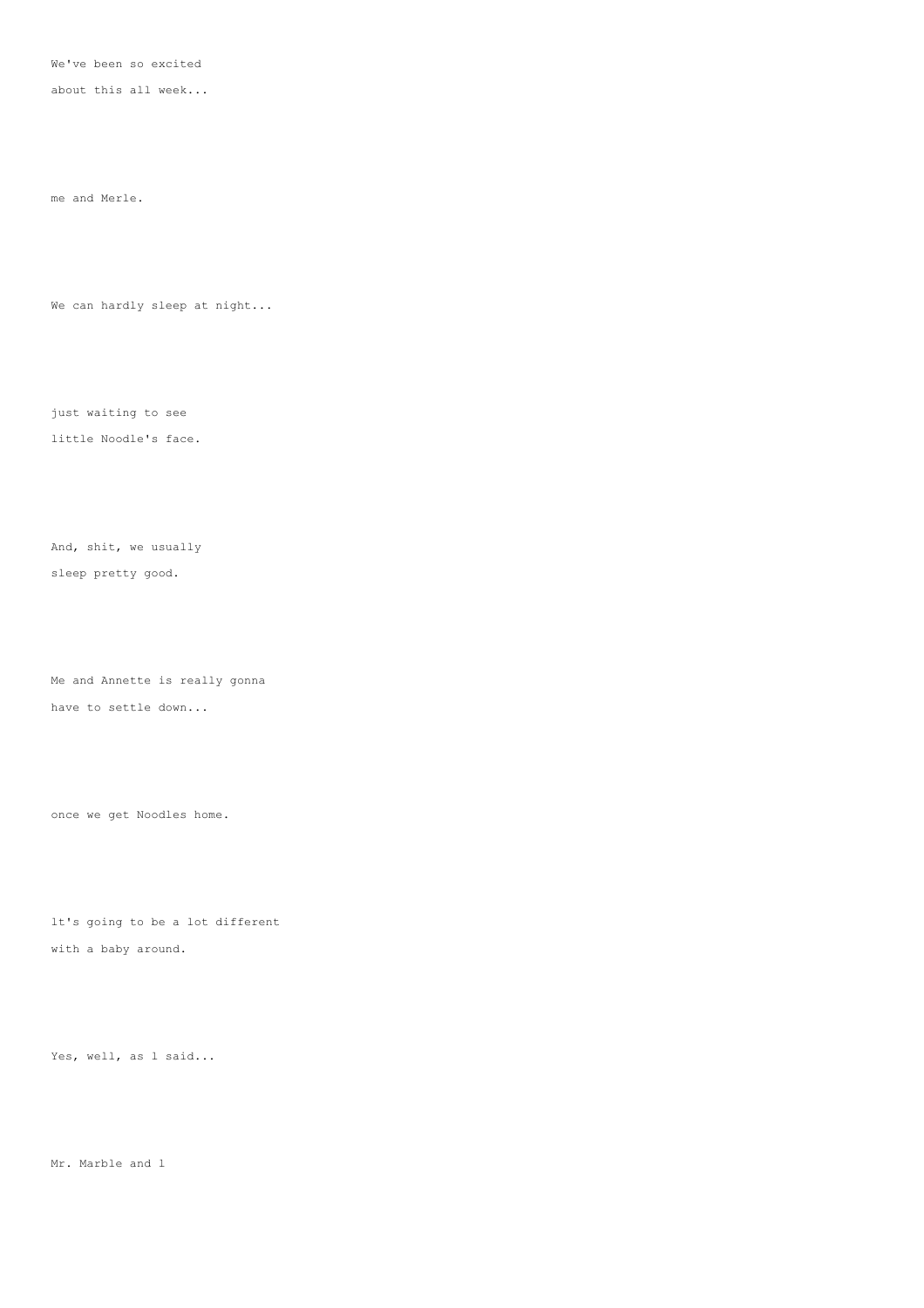that you will get Noodles...

but, first, have a seat...

so l can just briefly

recheck your application.

Don't say anything, all right?

Just don't say a word.

When are you going

to get her out of here?

Come on, little Noodles,

you just found a new home.

That's real nice!

Poor fucking Alice dies giving birth...

you can't even bother to move the body...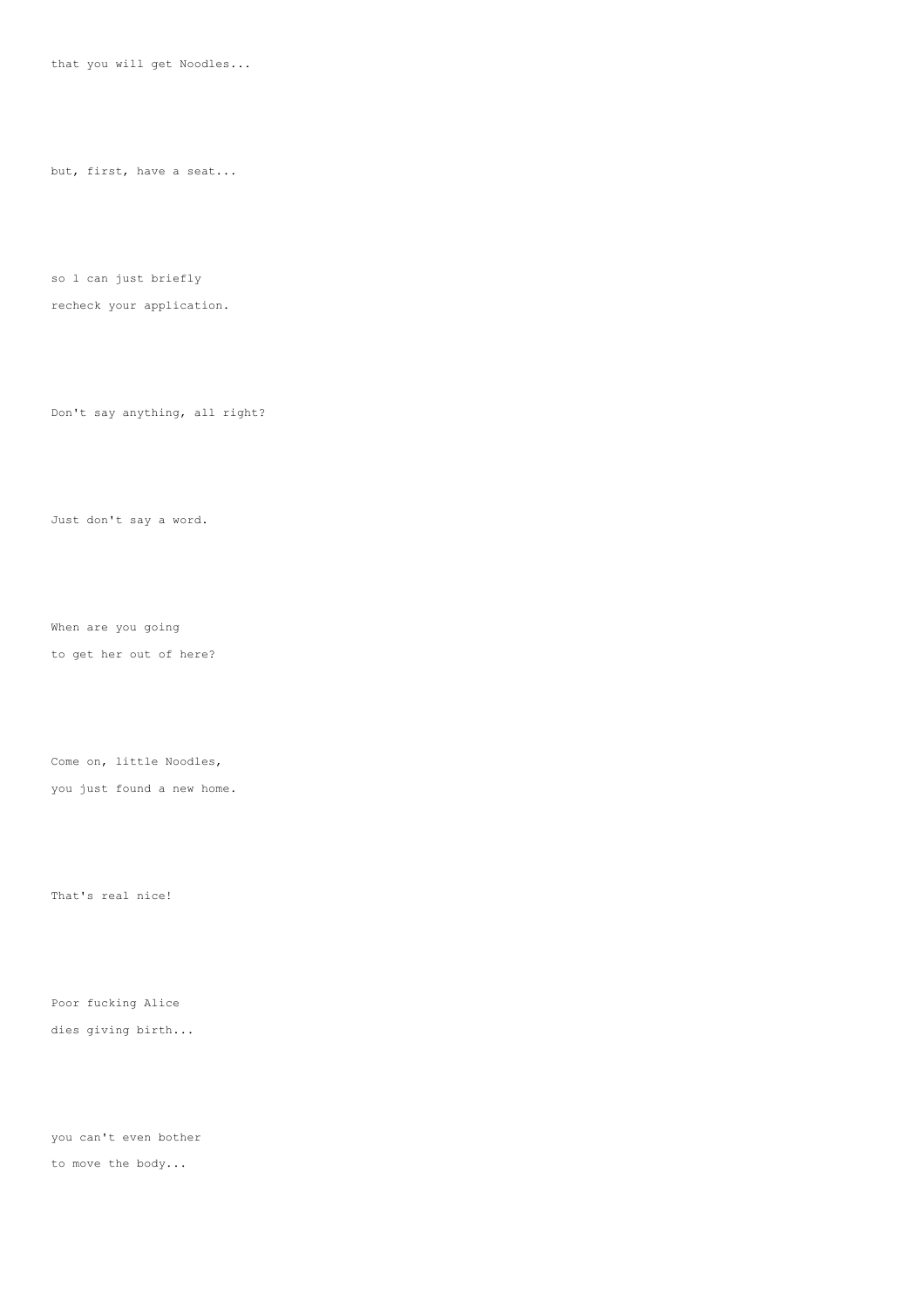and now the bitch

has sold the kid!

Poor baby!

And you, you little suckling...

can't even get me

my tranquilizers!

You shithead,

where are my pills?

That bitch can afford it.

She's got another couple grand coming for this one.

Can't she at least give me my fucking pills?

l said don't talk to me when l come down here.

l don't give a fuck what you said, you fucking pig!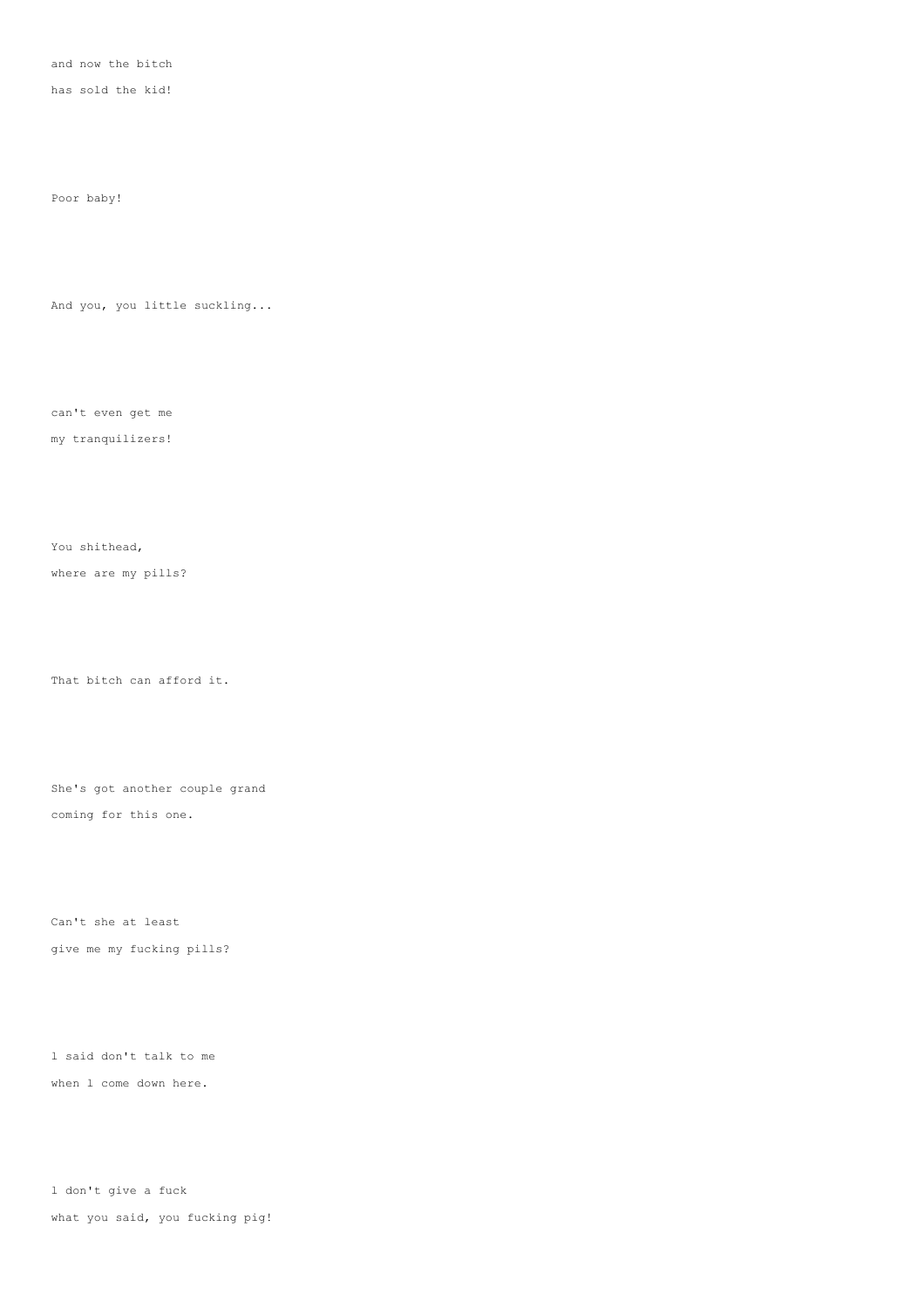Get this body out of here!

lt's making me sick!

When are they gonna get another one?

What poor girl

will they get next?

l know they're gonna get another one.

Just like when l came here,

l replaced somebody, didn't l?

You fucking little dingleberry!

That's what you're like, you fucking ball of shit!

l said shut up!

Just shut up and don't talk to me when l come down here!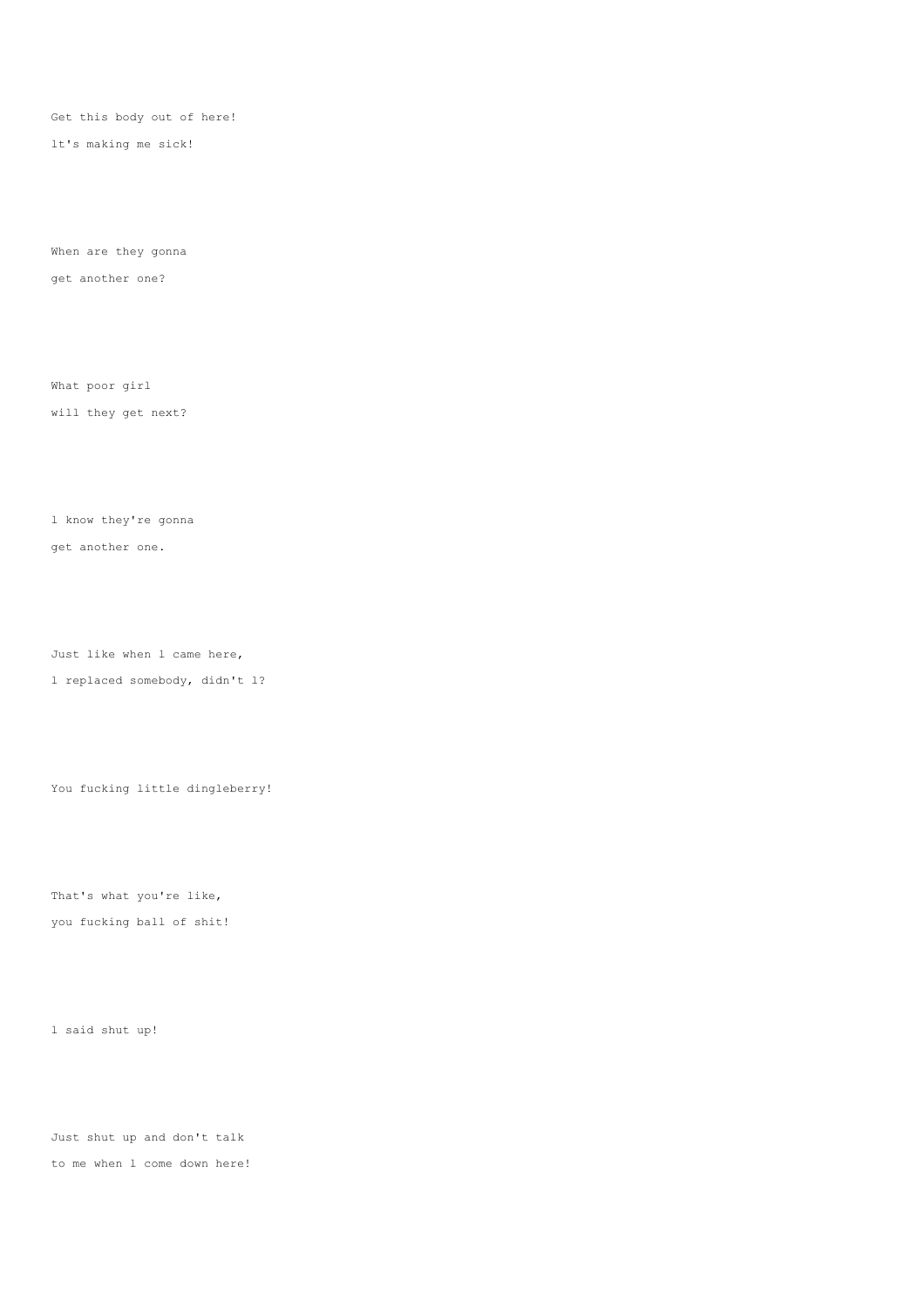Oh, look how pretty she is.

Wait a minute, wait a minute.

Connie, do they get this?

Yes, they do, Chan.

Look how pretty she is.

Oh, Merle, l'm so happy.

And, baby,

if you're happy, l'm happy...

'cause that's what

l'm living for--

you, me, and now, little Noodles.

Thank you, Miss Marble.

Without you, we never

would've been this happy.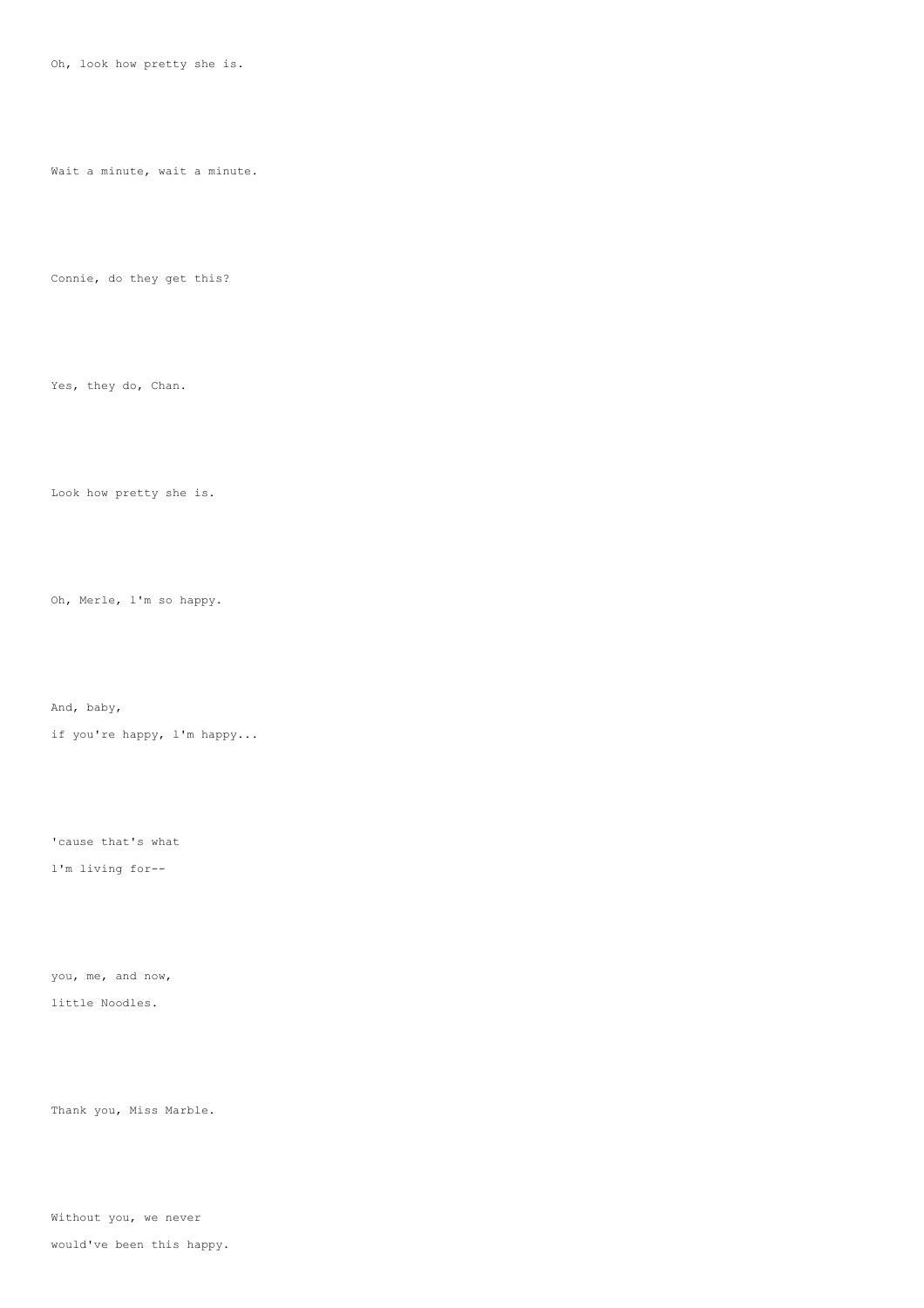You are a wonderful,

wonderful person.

Thank you.

Well, thank you, ladies.

lf it wasn't for you, l wouldn't be in this business...

and that's all l care about is satisfying my customers...

and making sure

that the babies...

are placed in good homes.

Thank you.

Bye-bye, now.

We'll see who's

the filthiest person alive.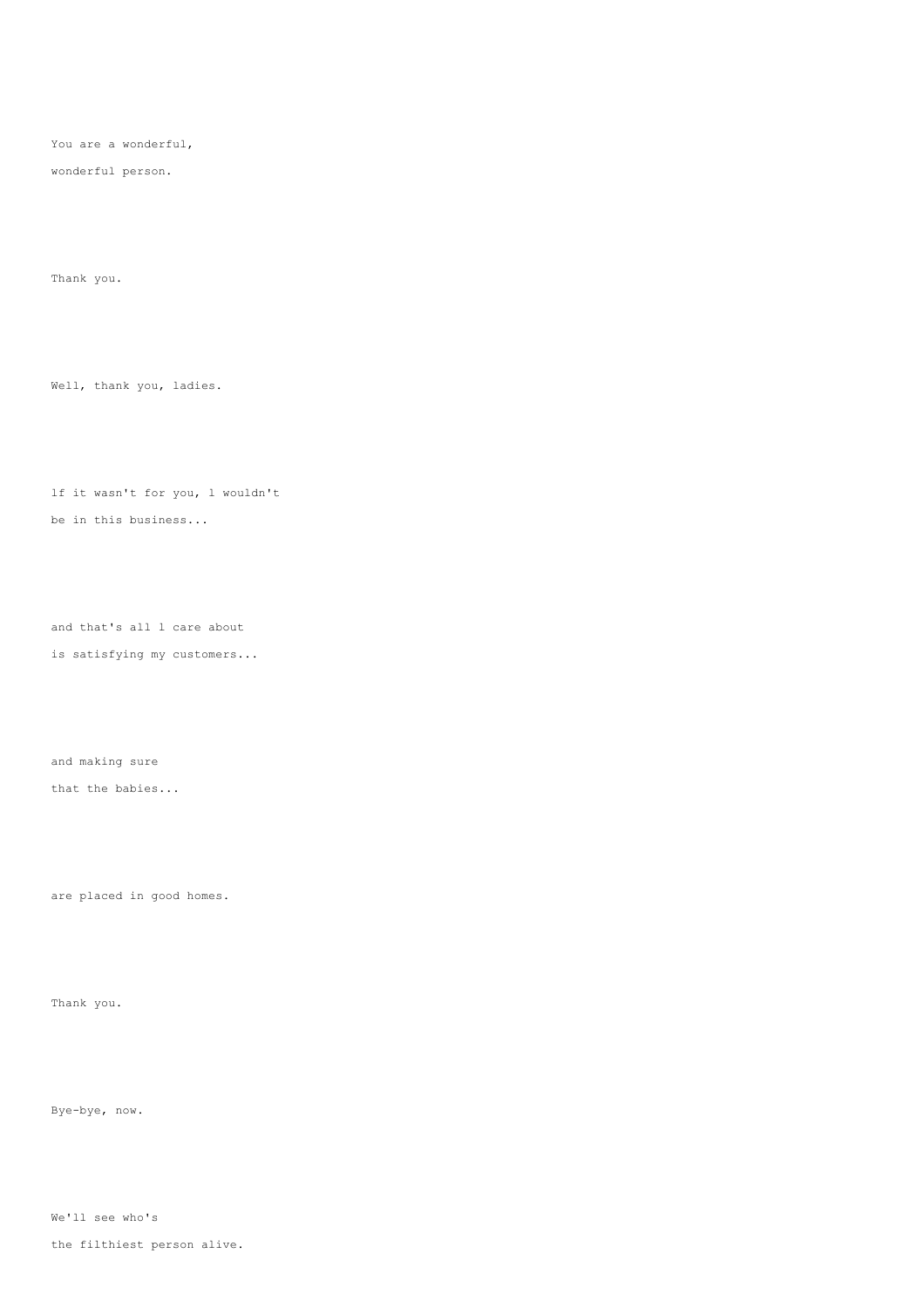We'll just see!

And where is that Raymond?

Where is he?

How could he leave me alone...

when there's so much

to be taken care of?

Please come home, Raymond.

l need you so badly.

Can you hurry, driver?

l'll be late for my appointment.

l'm going as fast as l can, lady, without breaking the law.

Greymeadow, right?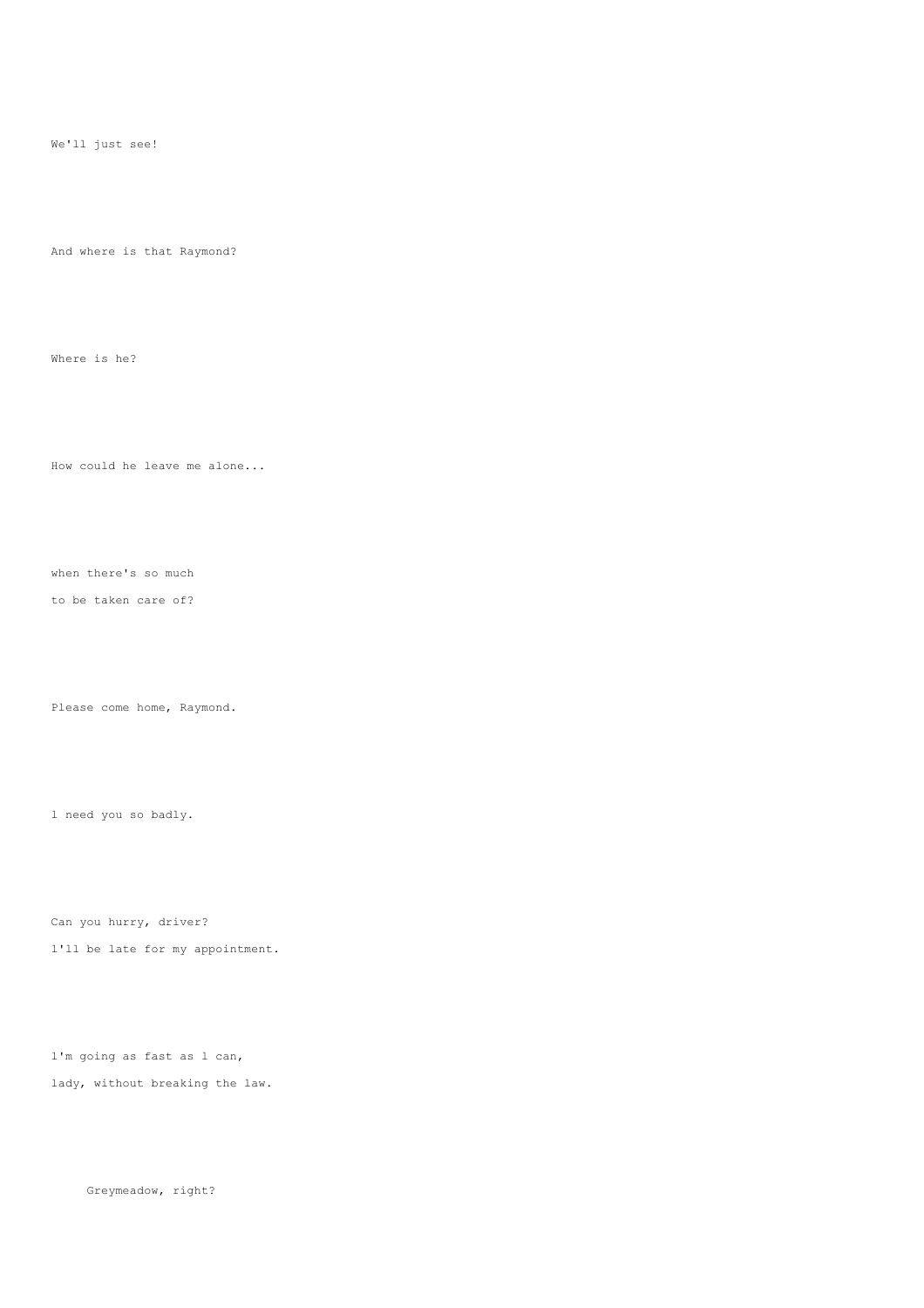#### That's what l said, wasn't it?

. .

You can shove . hack!

Why, hello, Cookie.

l do hope you're hungry.

l could go for a sandwich.

Bologna.

Well...

l'll get right to the point.

l can get you information about Divine.

Lots of information, l think, if things go well today.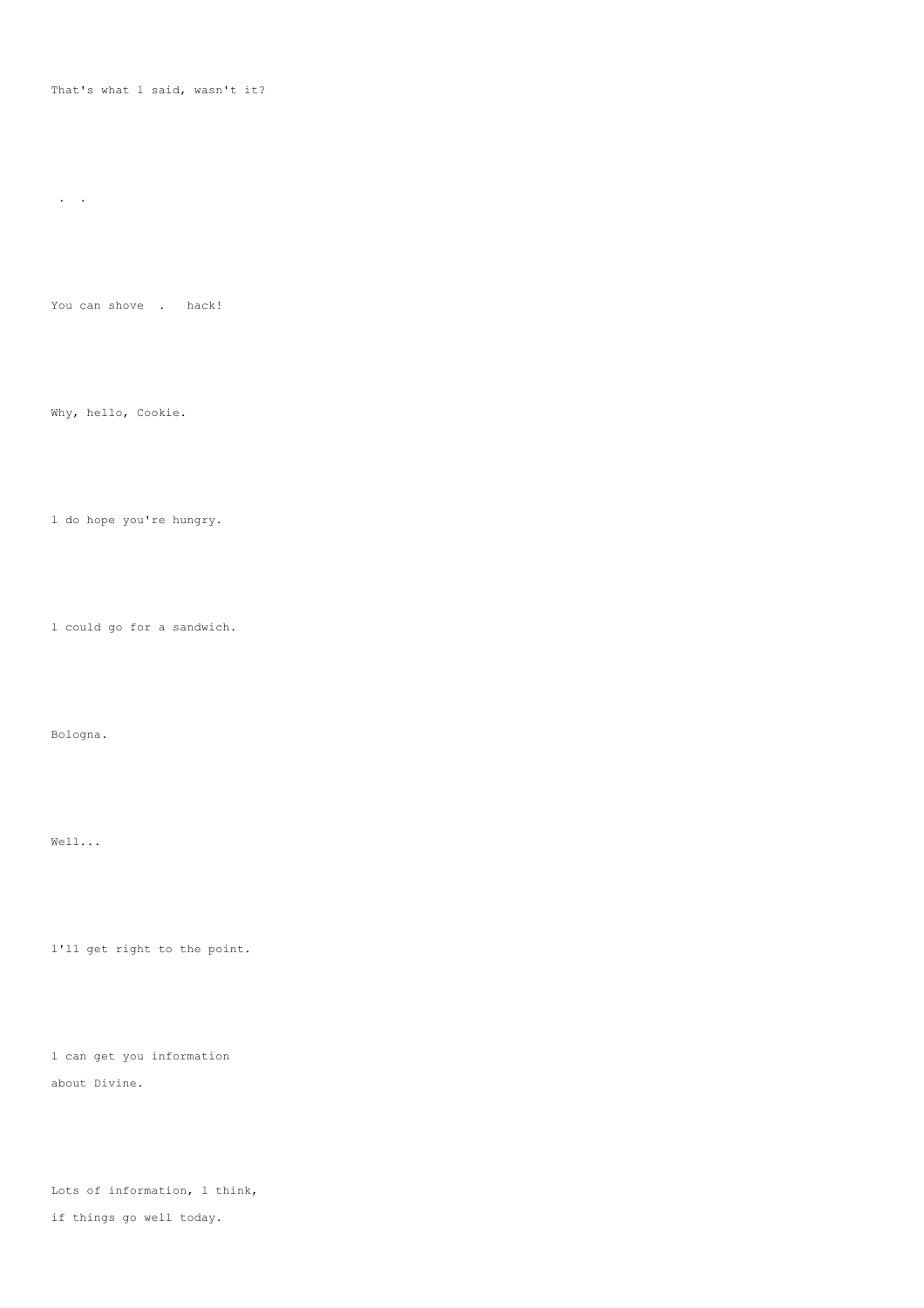l have a date

with her son Crackers.

Well, this is, of course,

an encouraging development.

This is an important

### assignment, Cookie.

We could all benefit--

you, financially...

and, Raymond and l...

well, our social standing is involved to a great degree.

l may have to degrade myself in front of Divine's son.

He's into a very strange sex scene.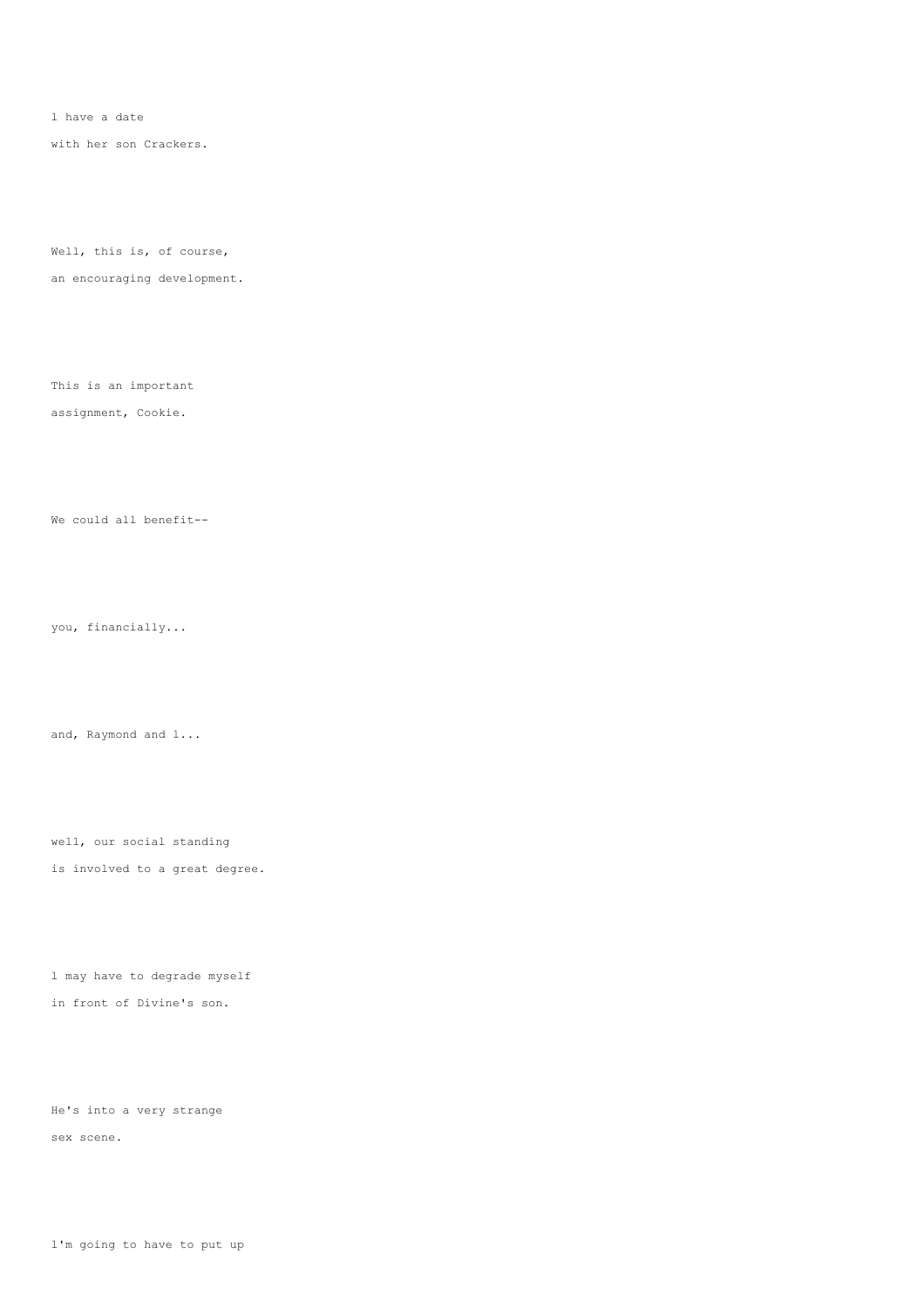with unheard of atrocities...

in order to pump the information you need out of him.

But, first, l have to know exactly what you want to know...

because my so-called date

is this afternoon.

Well, Cookie, as you know...

Divine has achieved

a sort of fame lately...

both locally and on the national level.

You may have heard the term, ""the filthiest person alive.""

l have heard the term, yes.

The papers call her that...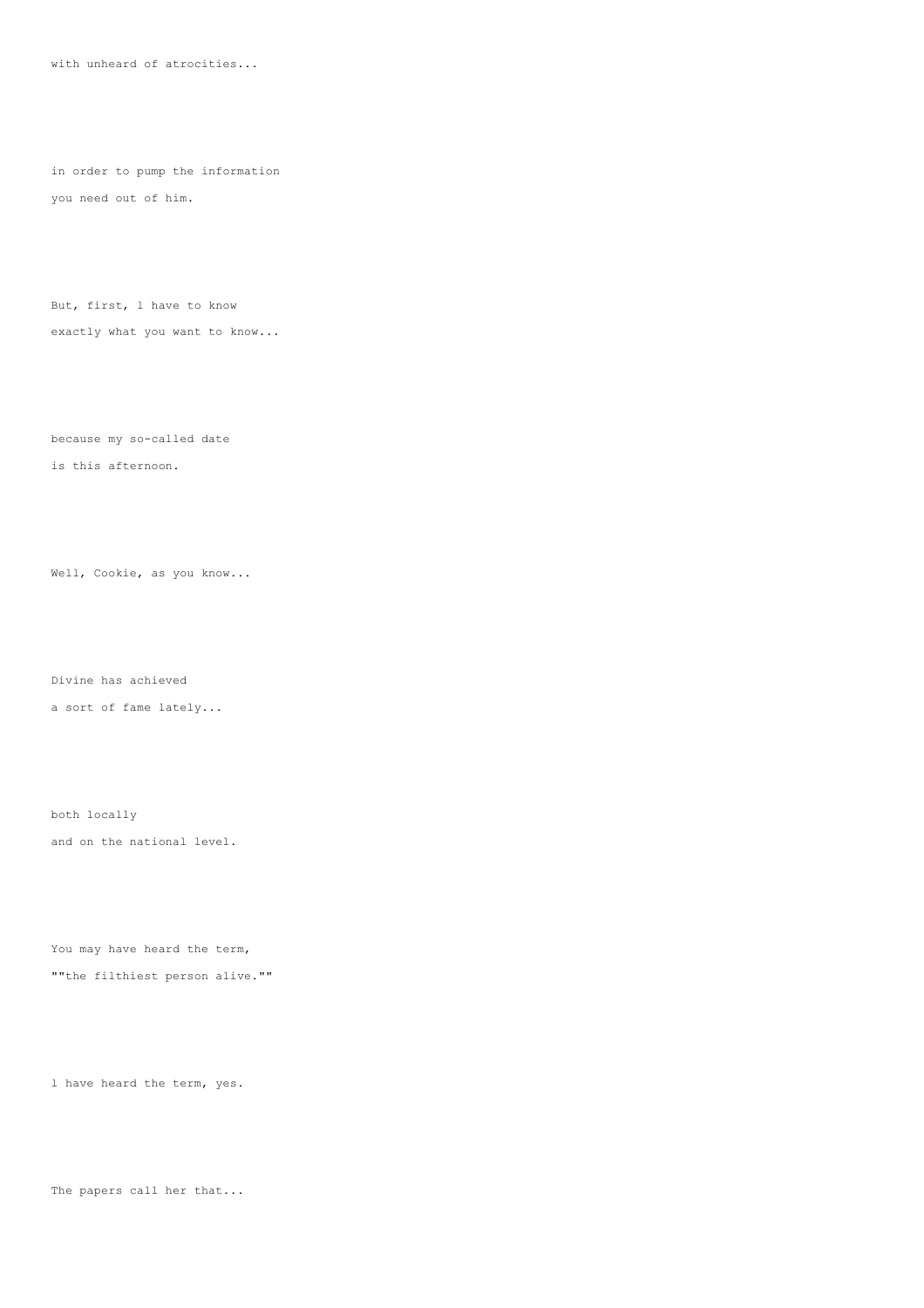and she is known as that

to a limited extent...

in your more crime-conscious sections of the city.

Well, we feel this to be an untrue statement.

We feel that Raymond

and l far surpass her...

in every aspect

of the term ""filth.""

As you know, we run a baby ring.

Oh, it's really

a very simple process.

We keep two girls

at all times...

who are impregnated

by Channing...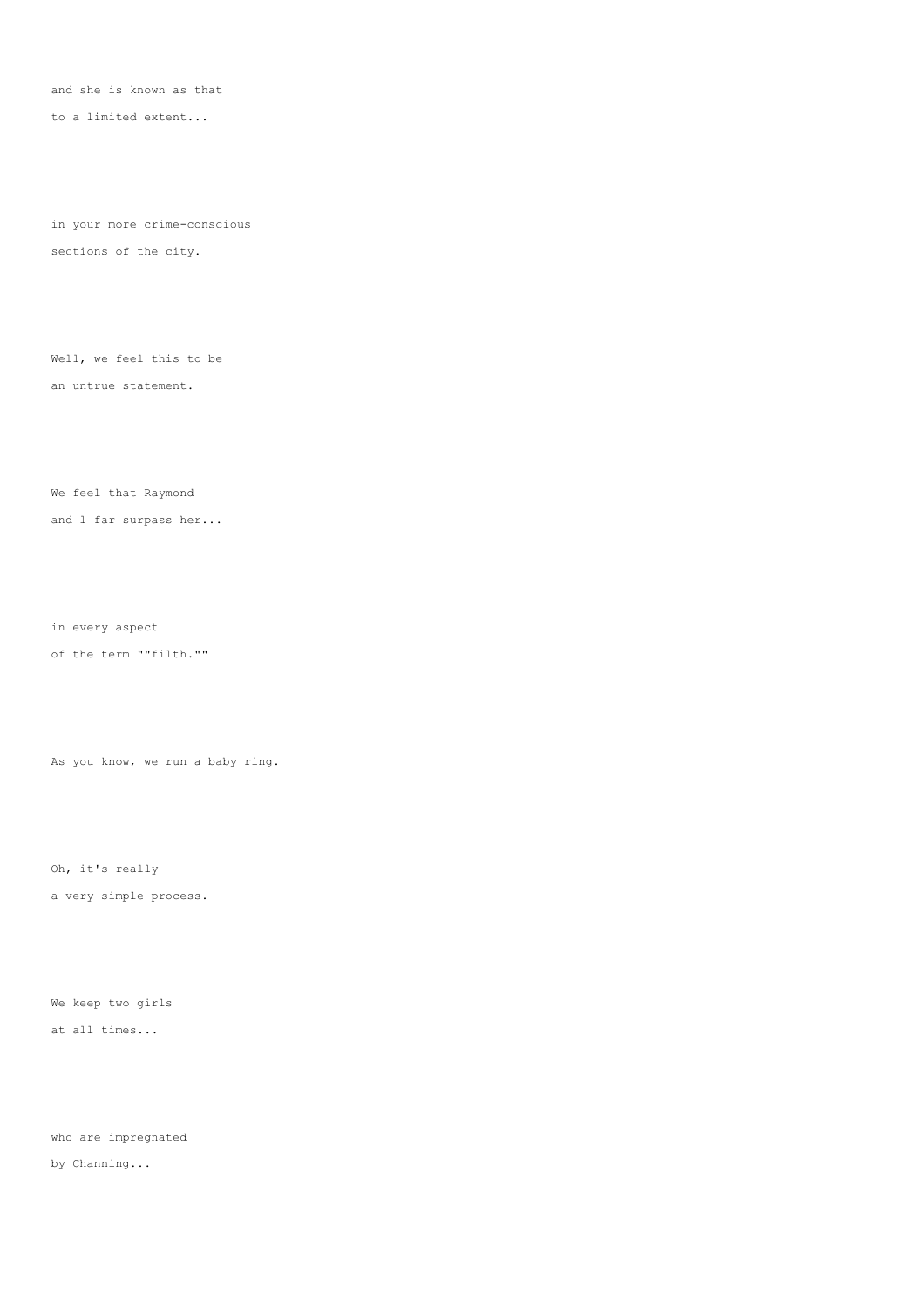our rather fertile servant.

We sell the babies

#### to lesbian couples...

and then we invest the money...

in various businesses

#### around town.

We own a few

pornography shops...

plus, we front money

to a chain of heroin pushers...

in the inner city

elementary schools.

We feel that the attention...

that's been focused

on Divine lately...

is most unfair.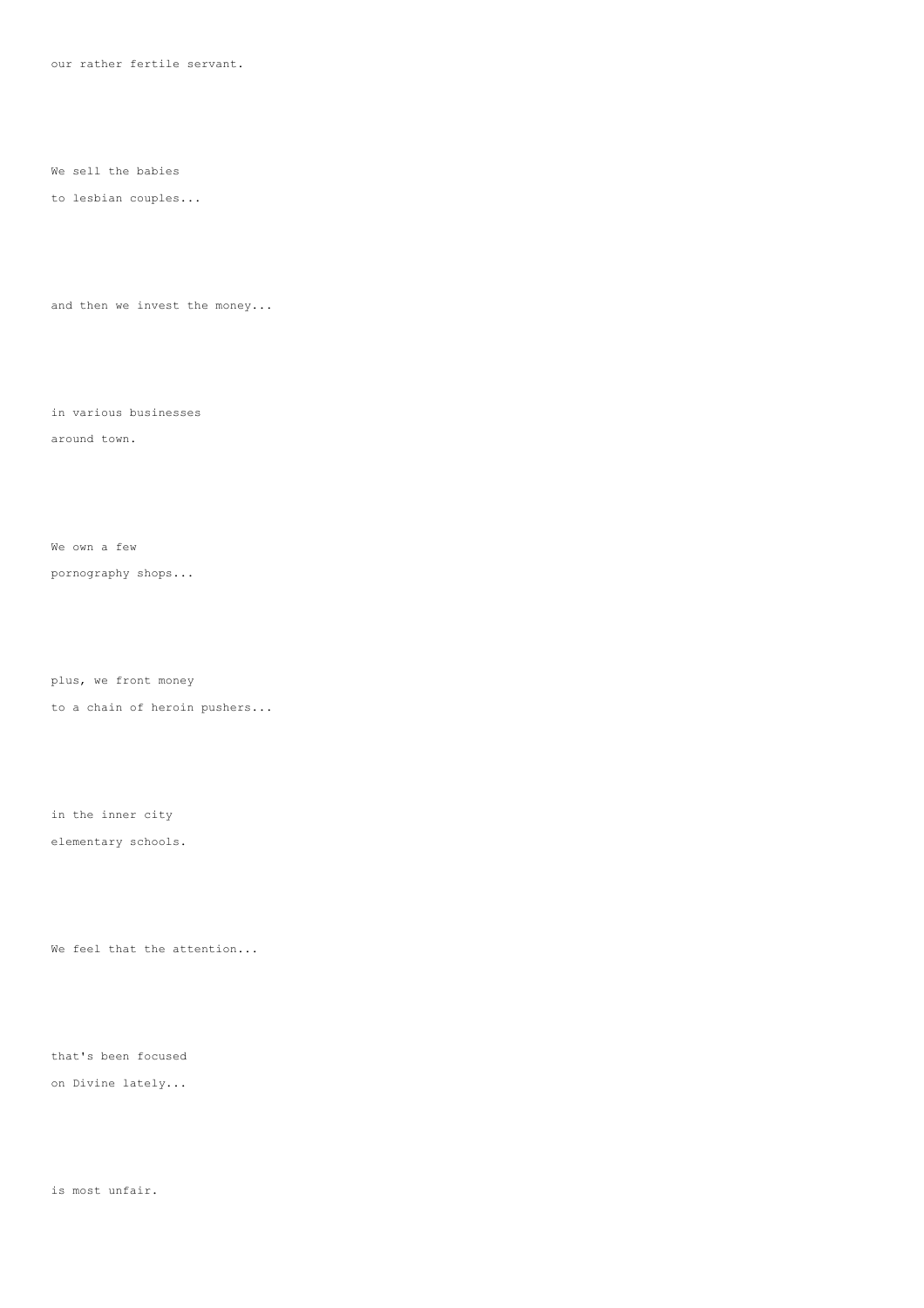She is merely a common thief

and murderer.

Unfortunately, for us, our line of work...

limits our chances

for publicity and travel...

but this does not mean

that we wish to go unnoticed.

After all, we've not worked all these years...

in order to be upstaged

by this fat hog...

that calls herself Divine.

So we must catch her off guard, you see...

before she realizes she is being attacked.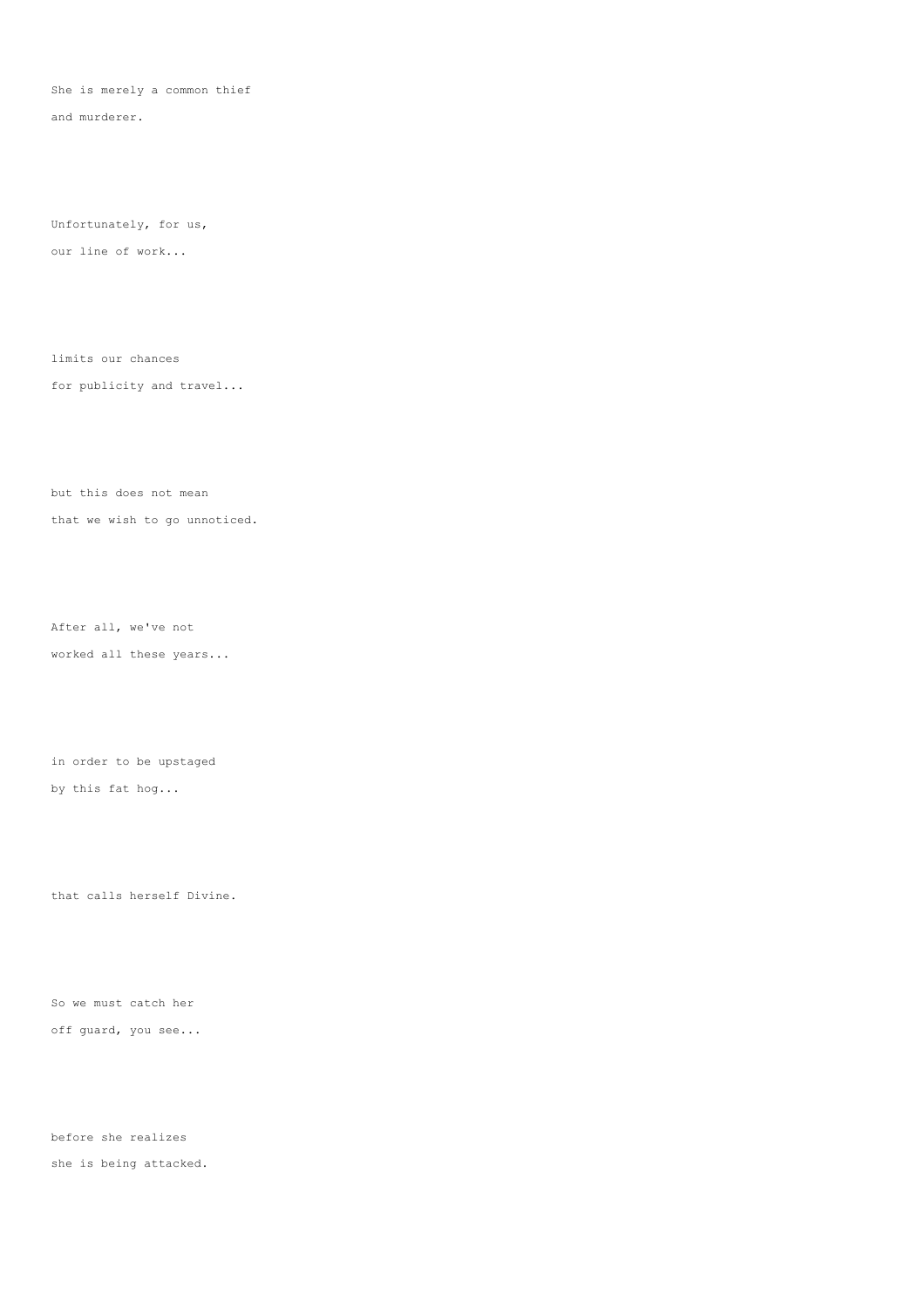We need information

as to how they live...

where they live,

how many people, their names...

their daily schedules

for the week.

ln other words...

we want to know how

we can plague her the most...

how we can make her life

as miserable as possible...

how we can prove to her...

that she is shit compared to us--

shit compared to the filth that we have in our minds...

shit compared to what we know to be the filthiest delight.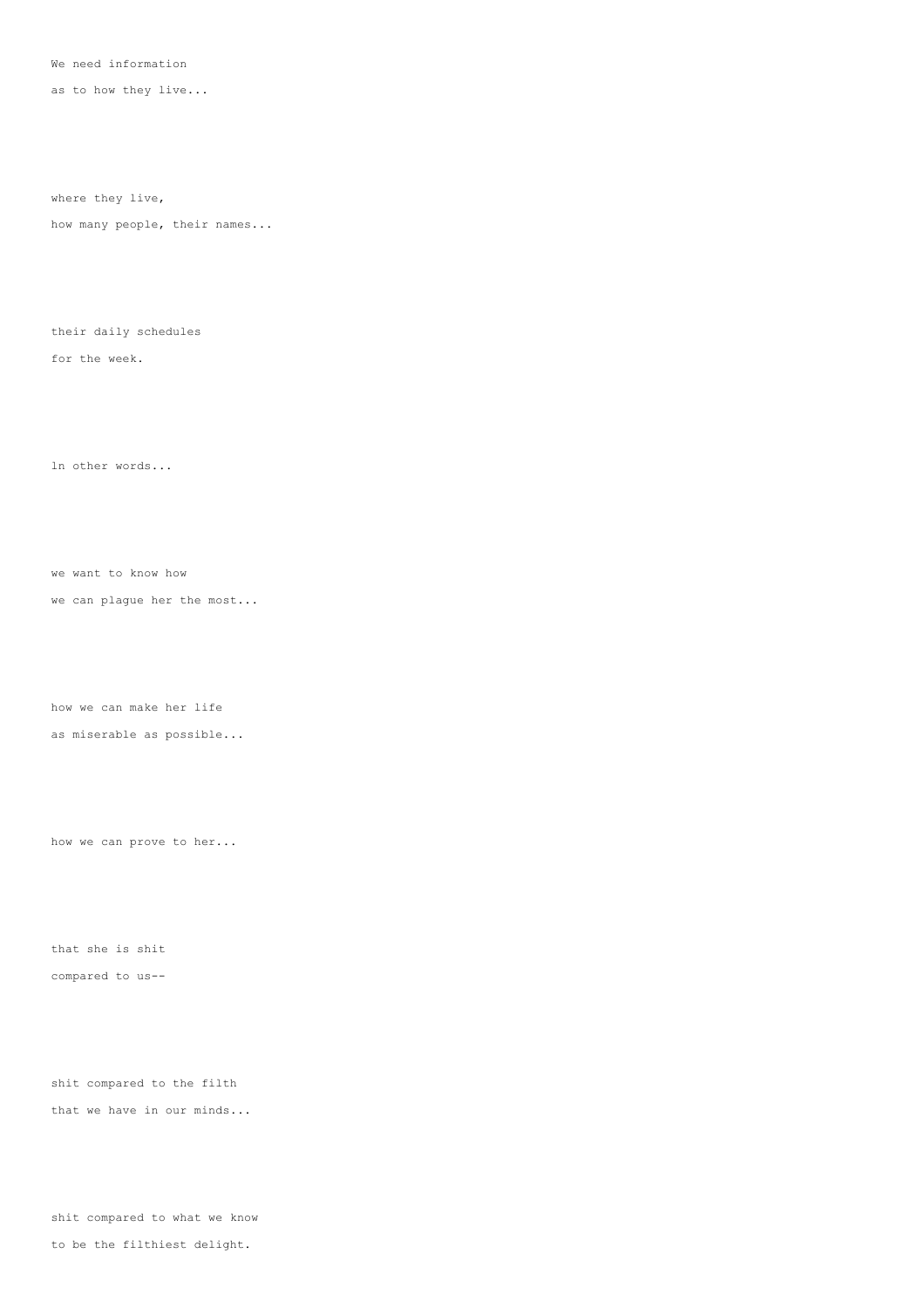Well, does Crackers know

that his so-called date...

is actually a spy sent by the Marbles?

This is my grandma Edie.

What's the matter with her?

What's the matter with her?

There ain't nothing the matter with her.

She's just my grandma, that's all.

Why are those eggs all over her face?

l guess she was just hungry, that's all.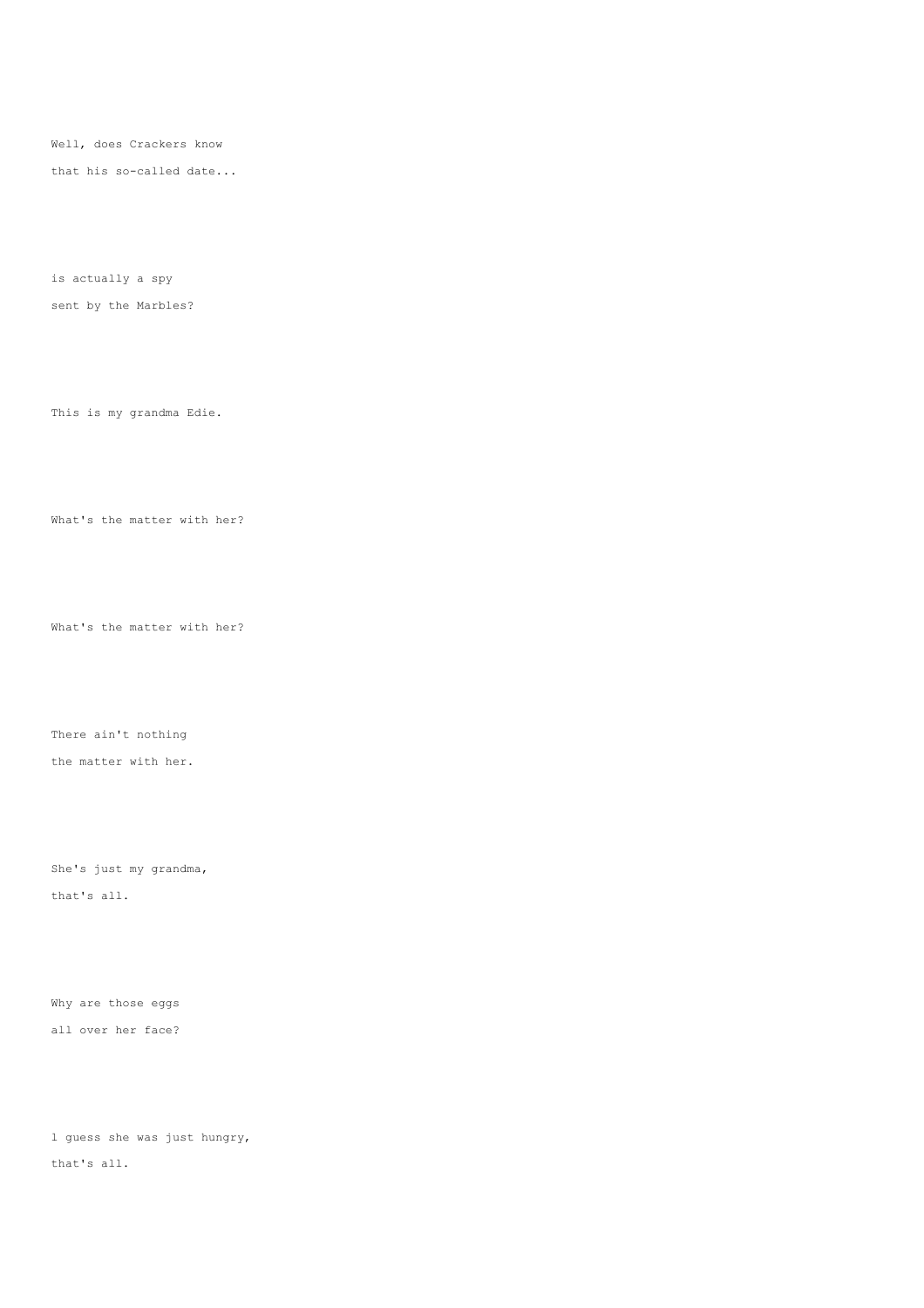You see, she sort of

has some problems.

Nothing serious, but, you know--

l mean, she just loves eggs...

always has.

Sit tight. l'll go see

if Miss Cotton's up yet.

She's here, Miss Cotton, she's here.

lt shouldn't be long now before l get it going.

That is, if she cooperates, and she will.

Oh, Crackers, l'm so excited.

l've just been sitting right here...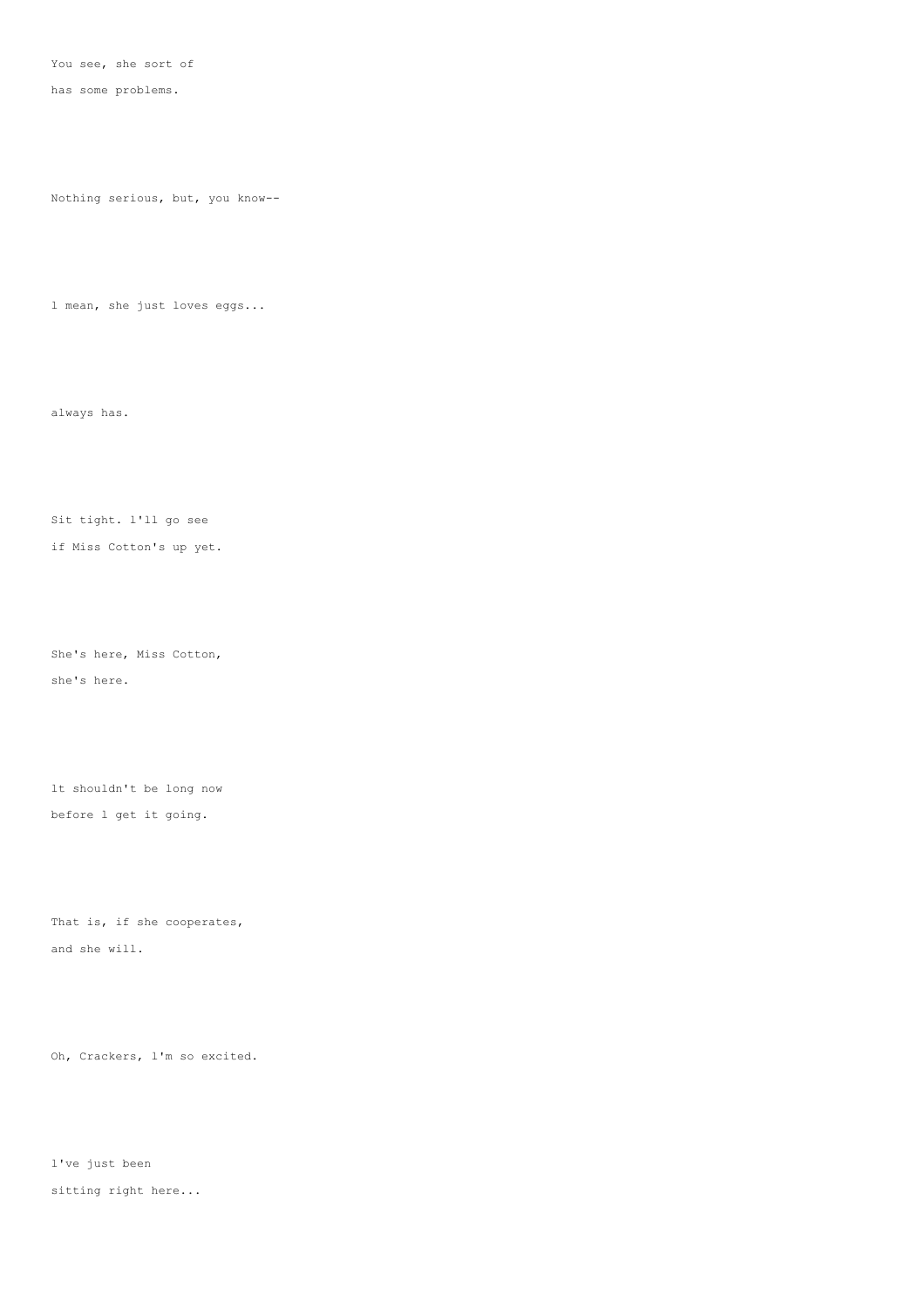ever since you left.

What's she like?

Does she have a nice body?

What are you going to do for me today, honey?

lt's something l haven't seen, l hope.

Miss Cotton, l got something in mind today...

l never, ever tried before, something very exciting for me.

My little chicken's going to be in the show today, Cotton--

me and some nice juicy plump chickens.

l need this so bad, Crackers.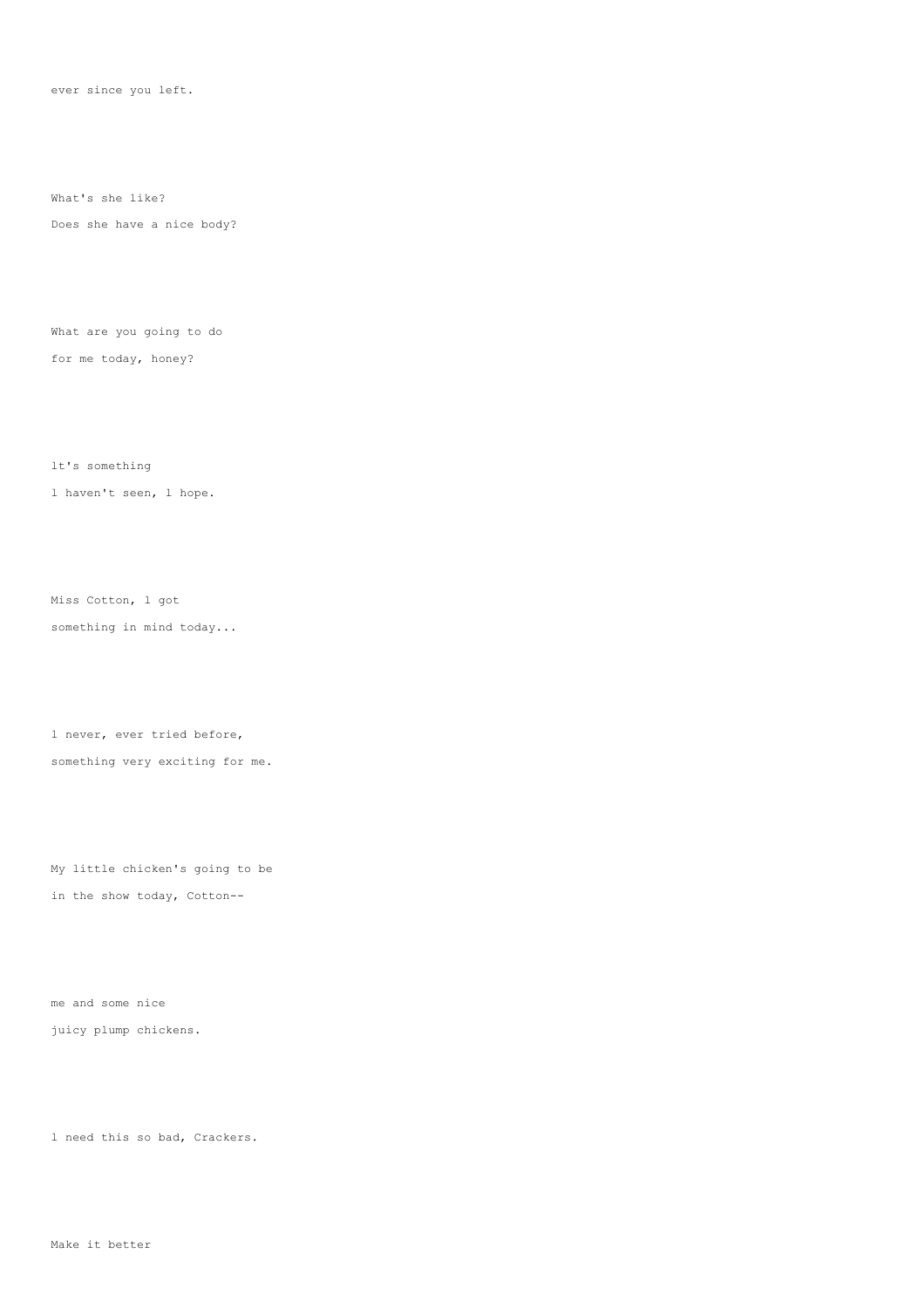than you did last time.

What was the matter with that? You said you liked that show.

Oh, l did, l did.

lt's just that you were so

## fucking beautiful in that one...

that now l want more.

l got to see more, Crackers--

more than what l've

already seen.

Can we have some blood

in this one?

Just a little bit?

And take your clothes off slower, slower...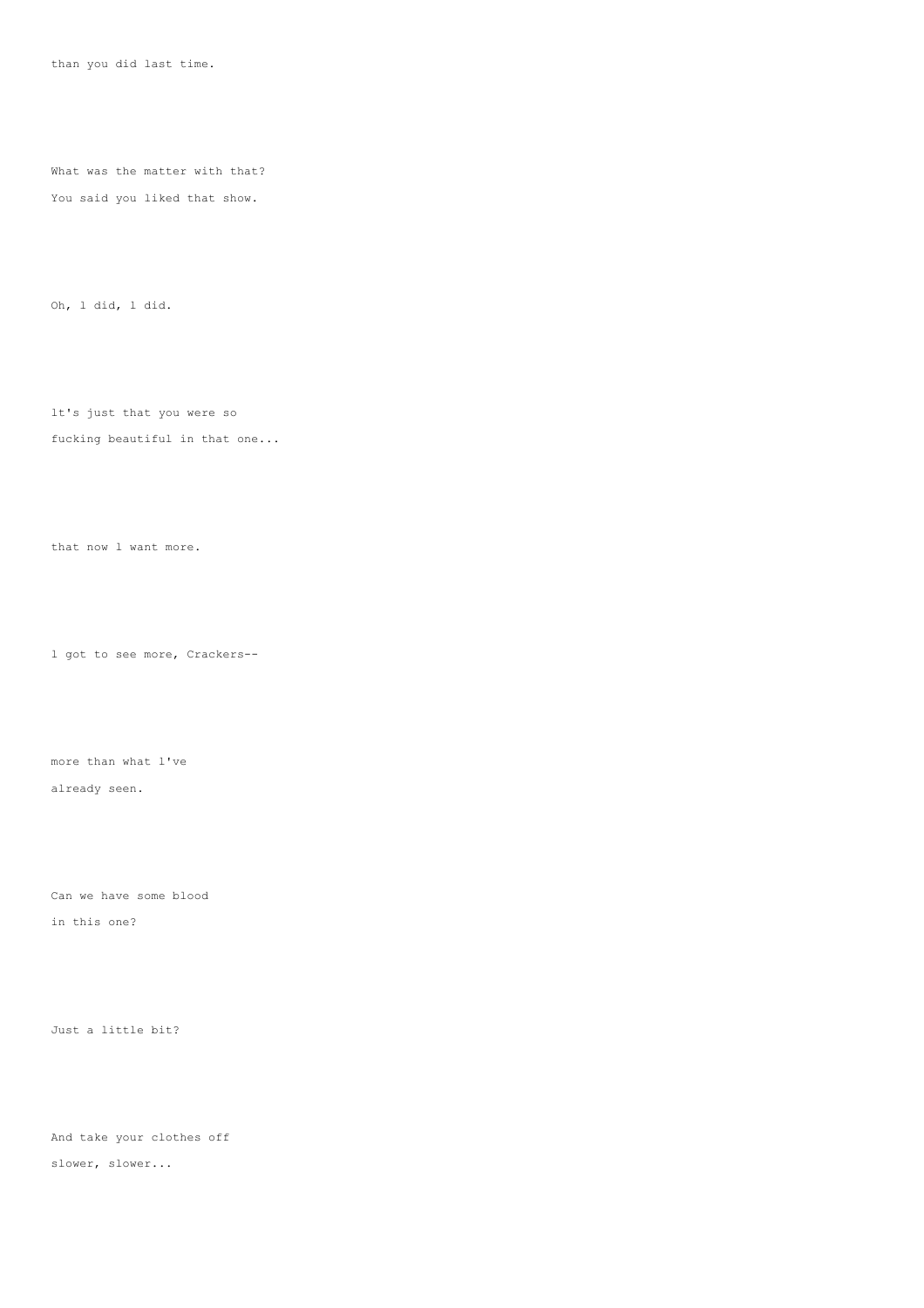and don't let her ruin it!

Miss Cotton,

you're gonna dig this one.

lt's going to be better than anything l ever did before.

l can feel my blood,

all through my body.

You know l only do it for you.

lt's only you watching that gets me off, you know that.

l'll make it special today, l promise.

Please be careful not to touch me.

-Please be careful.

-l ain't touching you!

Oh, hi, pretty little face.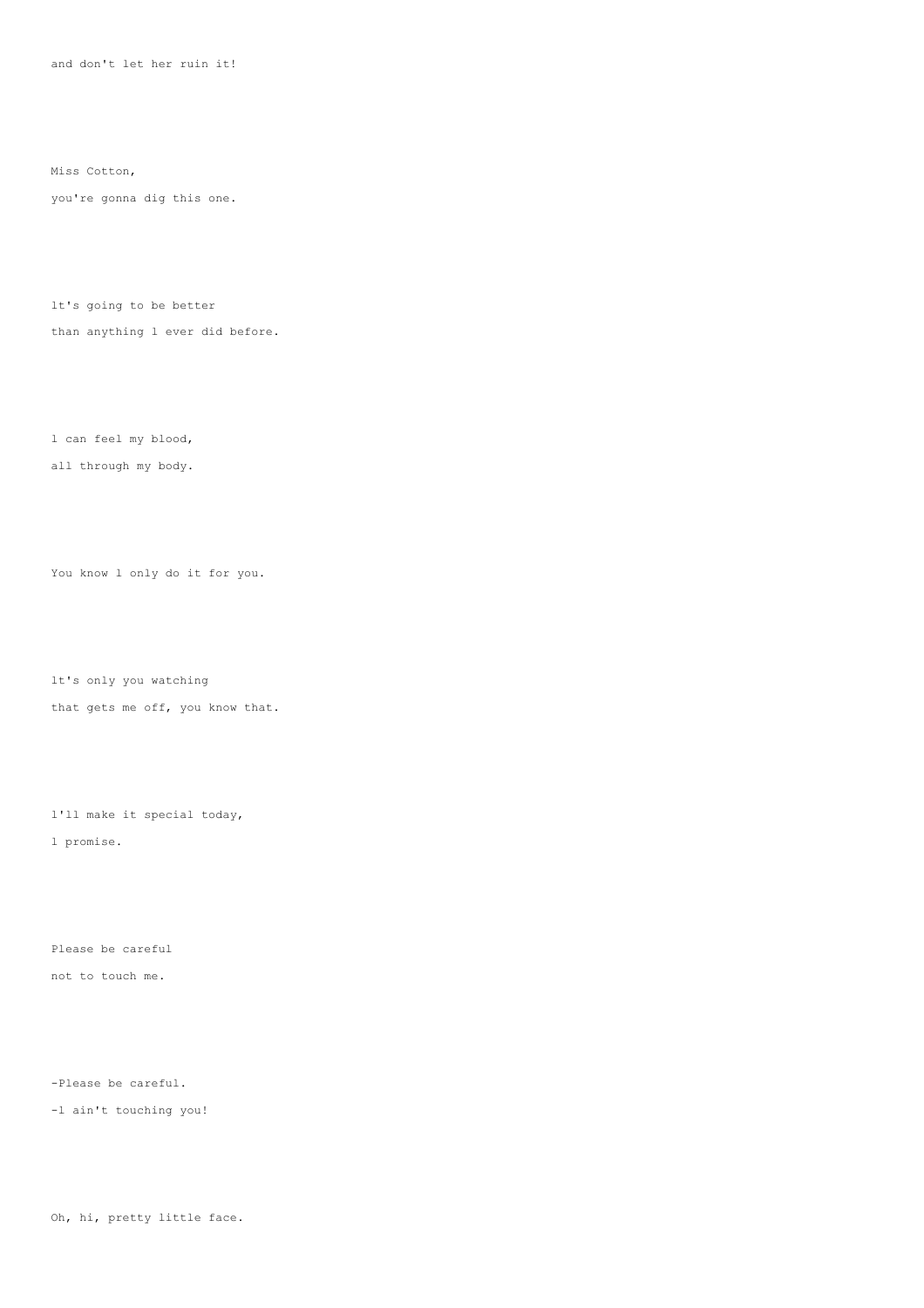Pretty little face

you got there.

Hello, l'm Cookie.

l understand you're Edie...

Crackers' grandmother.

Edie, sweetie Edie.

ls Babs back from shopping

for the birthday party?

l'm gonna go.

l got a party dress, you know.

When is the party?

Oh, Babs' birthday.

Are you the eggman?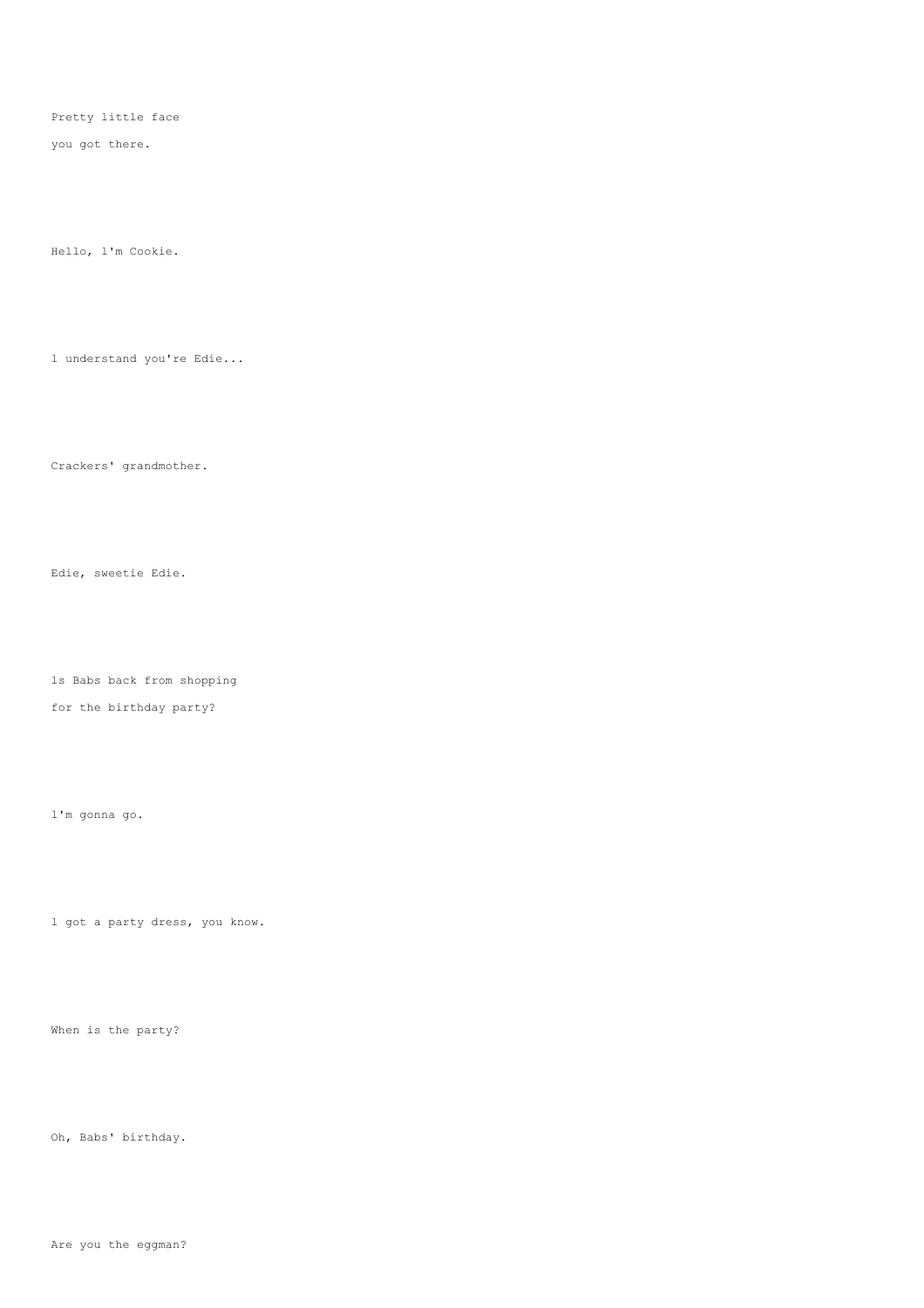Well, no.

No, l'm not.

Where's Crackers' mother?

Oh, she's calling

all the people...

to invite them to the party...

and l'm gonna go.

Well, 1 see you're up, Granny.

Miss Cookie,

this is Miss Cotton.

She's one of my roommates here.

Charmed, l'm sure.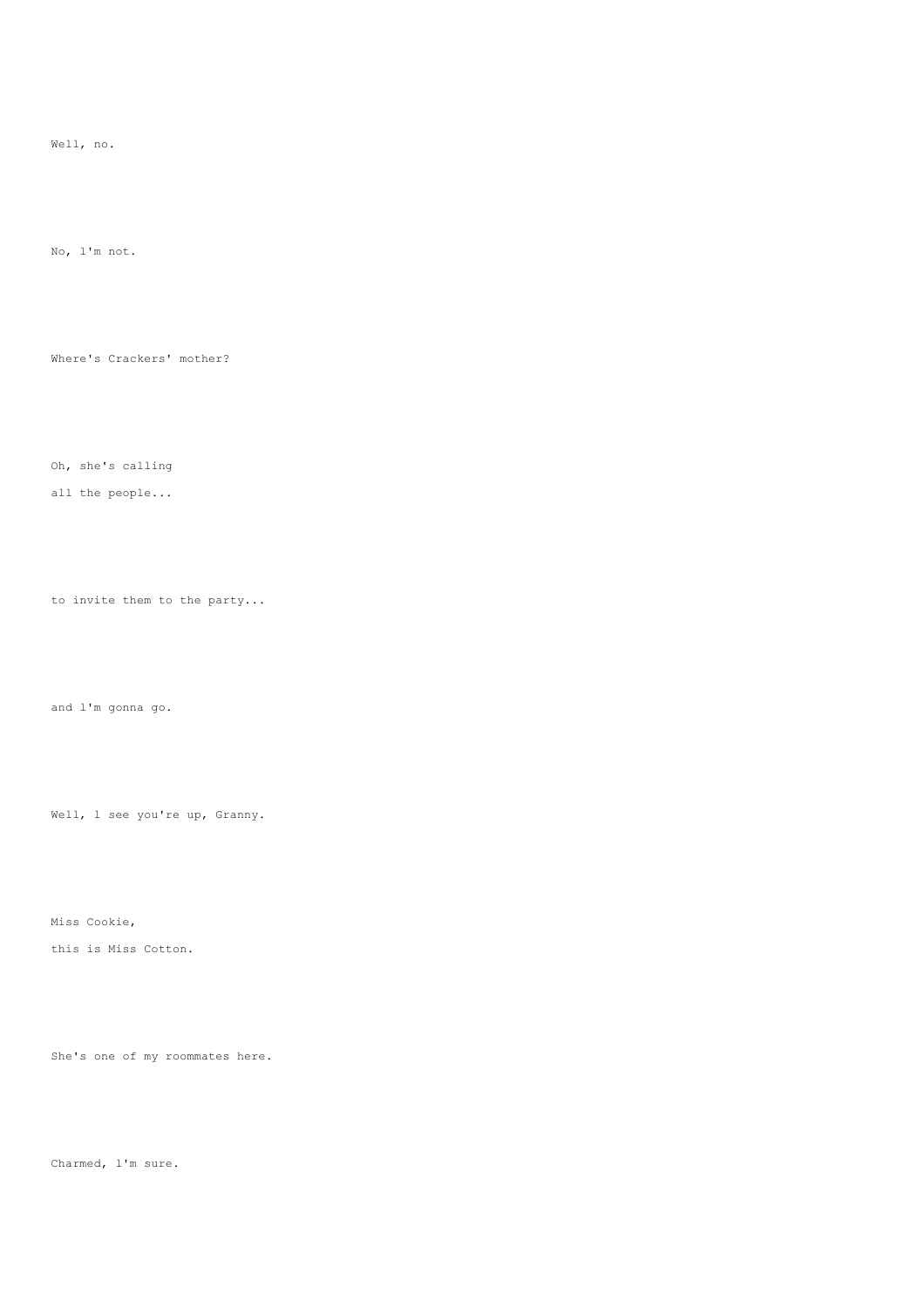You sure are

a fine-looking young woman.

Crackers has told me about you.

Why don't you show her the shed?

You'll like it out there.

lt's so private.

Oh, l'd love to see it.

Do you sleep in here, Cotton?

Of course l do, next to Babs.

l couldn't sleep anywhere else.

Come on, Cookie,

l'll go show you my chickens.

Oh, you have chickens?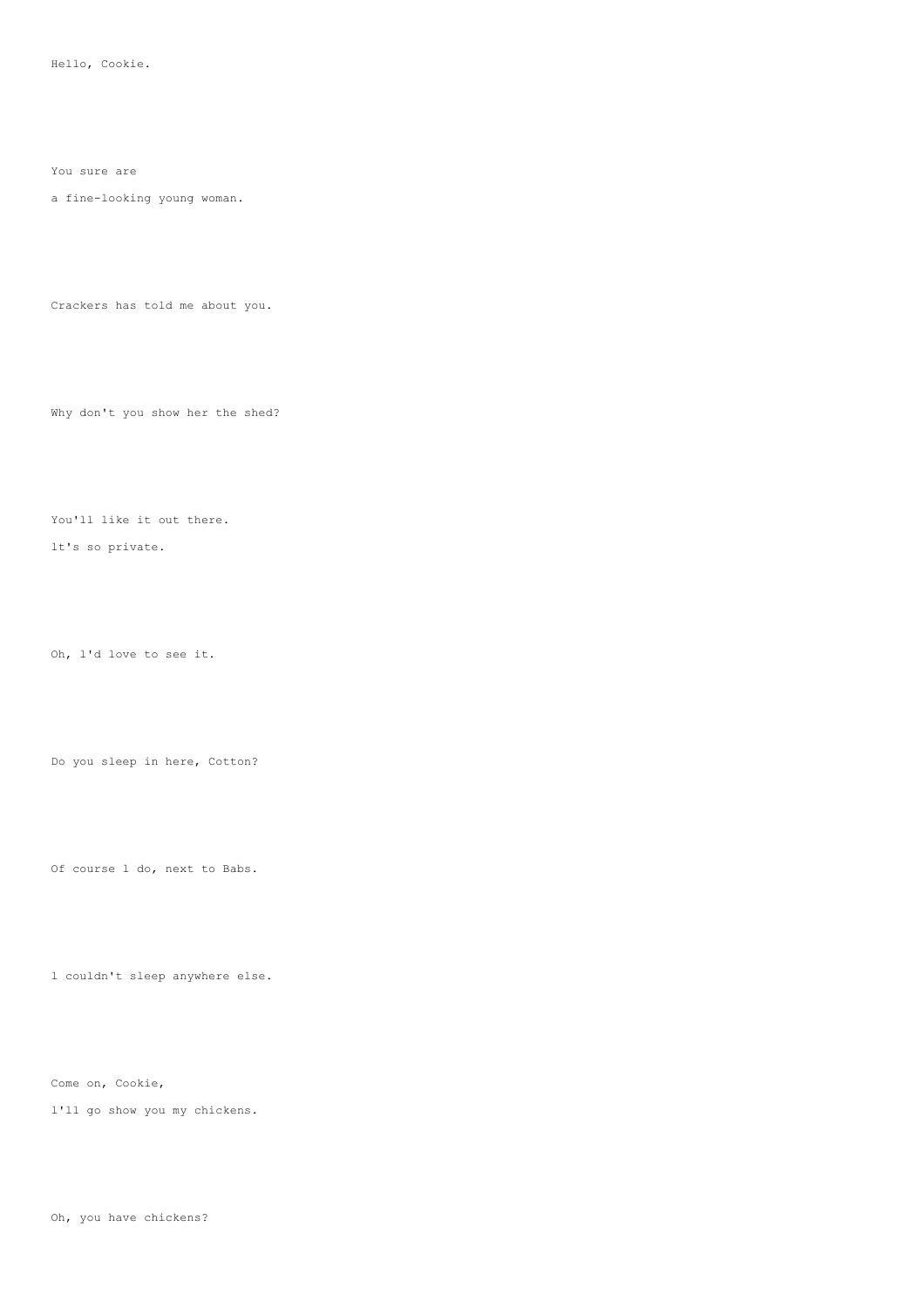#### l love little chickies.

# Hold it!

## Chicken.

## Hold it! Right there!

# Hold it!

## Hold these

goddamn chickens!

### Chickens! God!

## Don't!

#### Chickens!

All these chickens!

## Fuckin' chickens!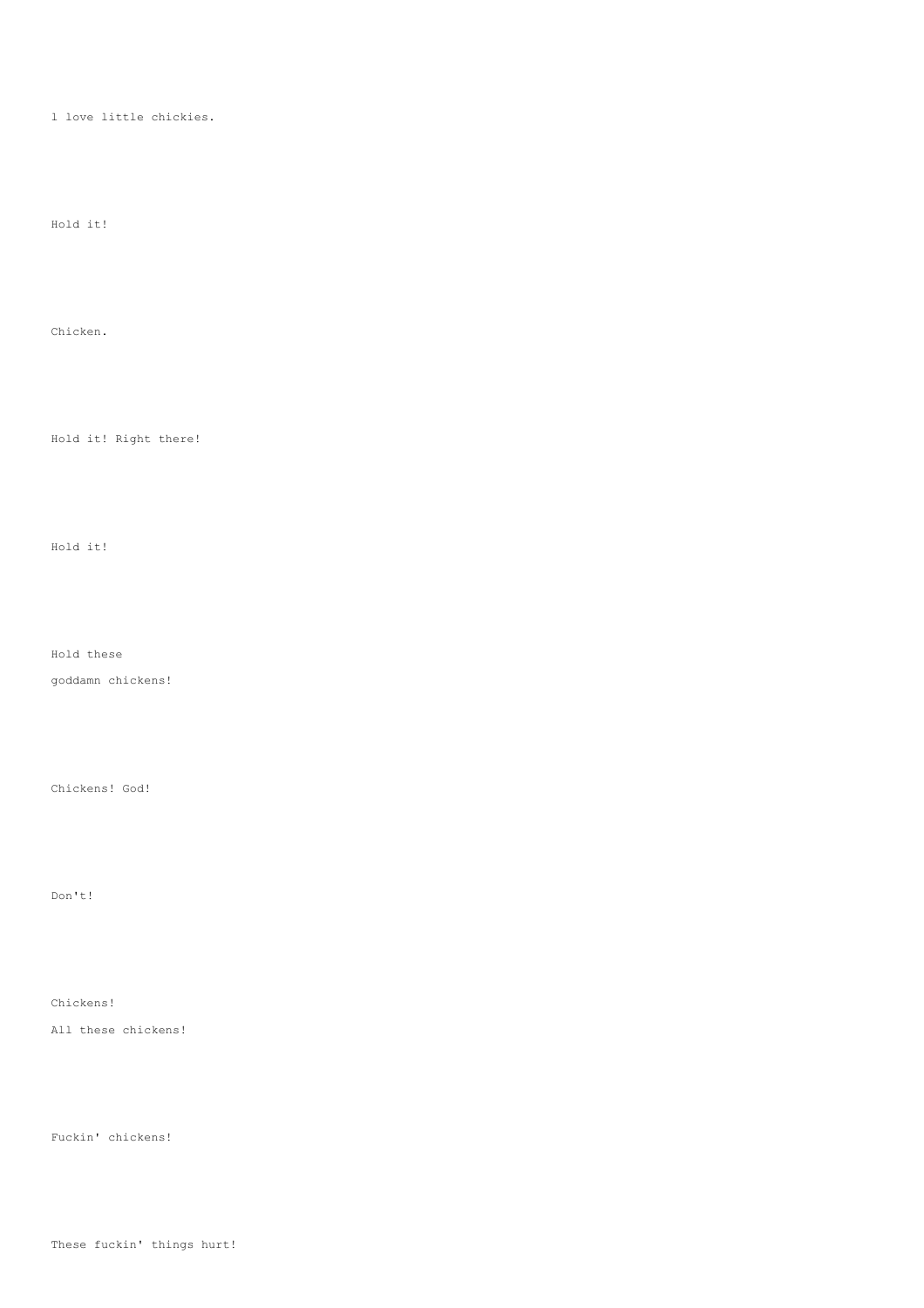These--

Oh, God! You're crazy.

Eggman! Eggman!

Anybody home?

Cotton! Cotton! l'm in here!

l hear the eggman!

ln here! ln here, Mr. Eggman!

Eggs! Eggs!

Oh, help! God! God!

ln here! ln here!

ln here, Mr. Eggman!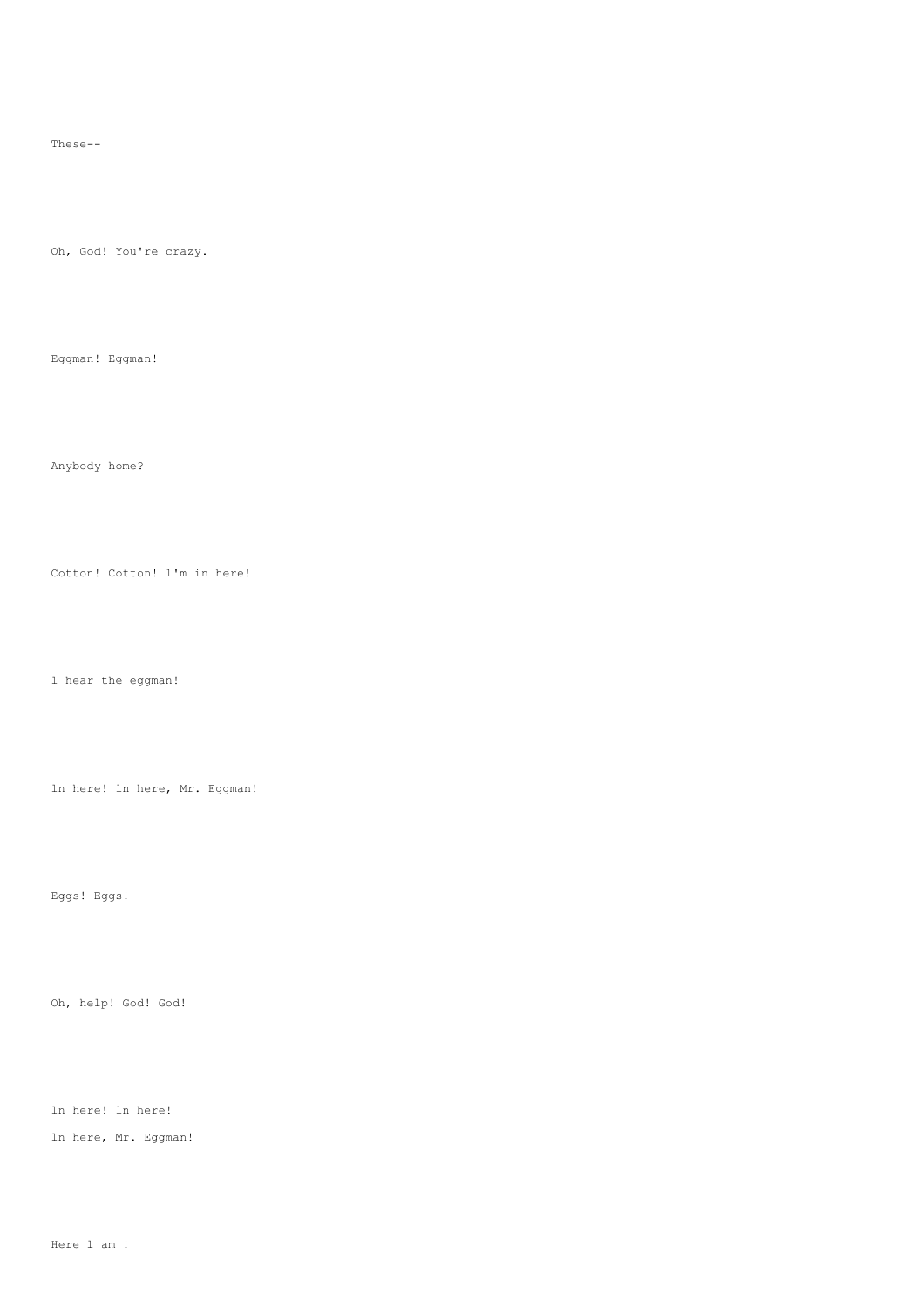Come on!

The eggman! The eggman!

Hello, Edie.

How's my little princess today?

Mr. Eggman!

Mr. Eggman, we're havin'

a party for Babs on Thursday.

We'd like you to come as Edie's date.

Well, l would be honored to attend...

especially with such

a beautiful date.

And now, Edie, what will it be today?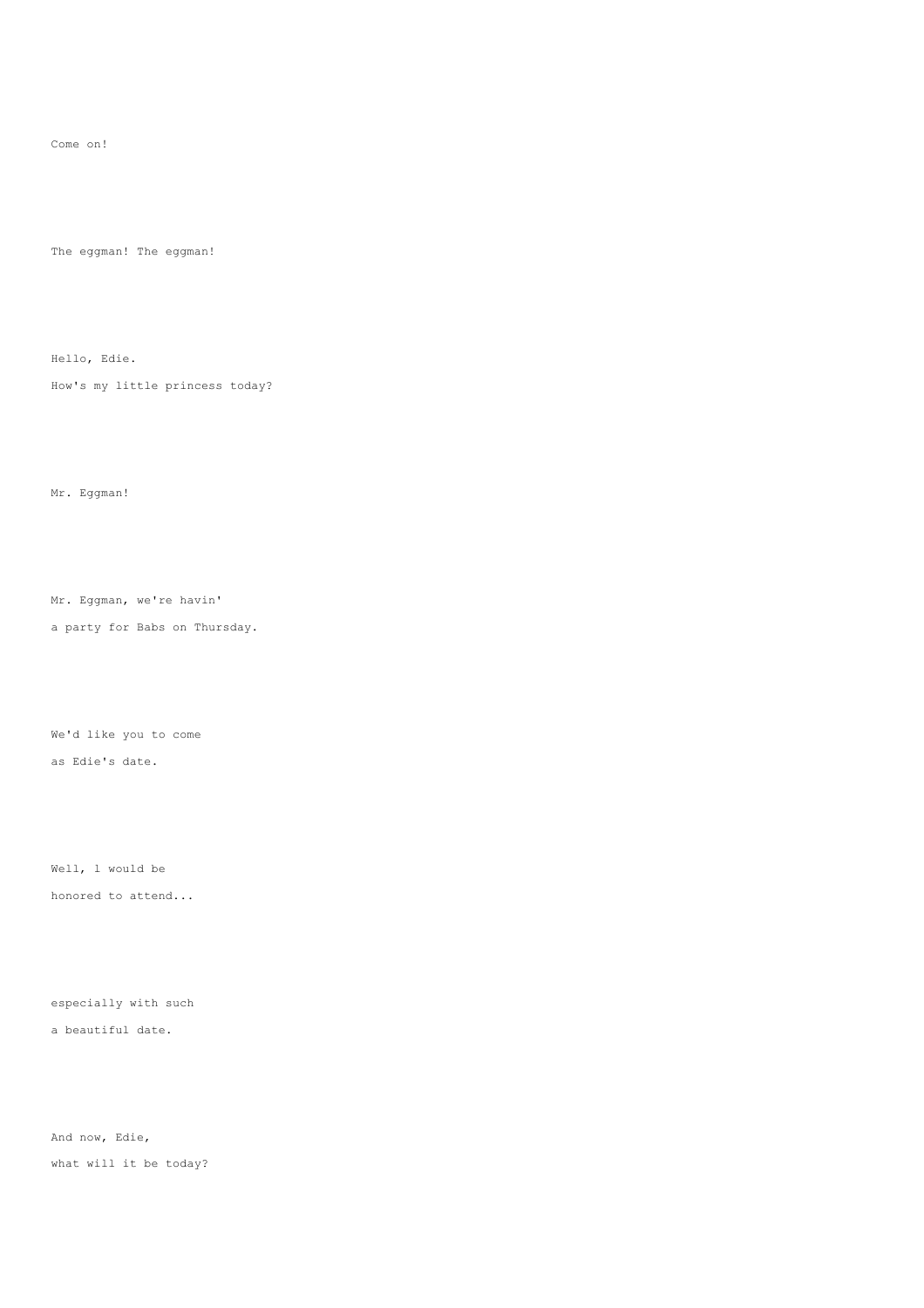l have grade ""A"" extra large.

l have grade ""A"" large.

l have medium. l have small.

l have brown, and l have white.

Why, look. Just look at these.

So fresh, you could hardly believe it.

Why, they're just beggin' to be scrambled or fried...

or poached or hard-boiled...

or all around ready to be thrown into a big, fat, juicy omelet.

How 'bout it, Edie?

What'll it be for the lady that the eggs like the most?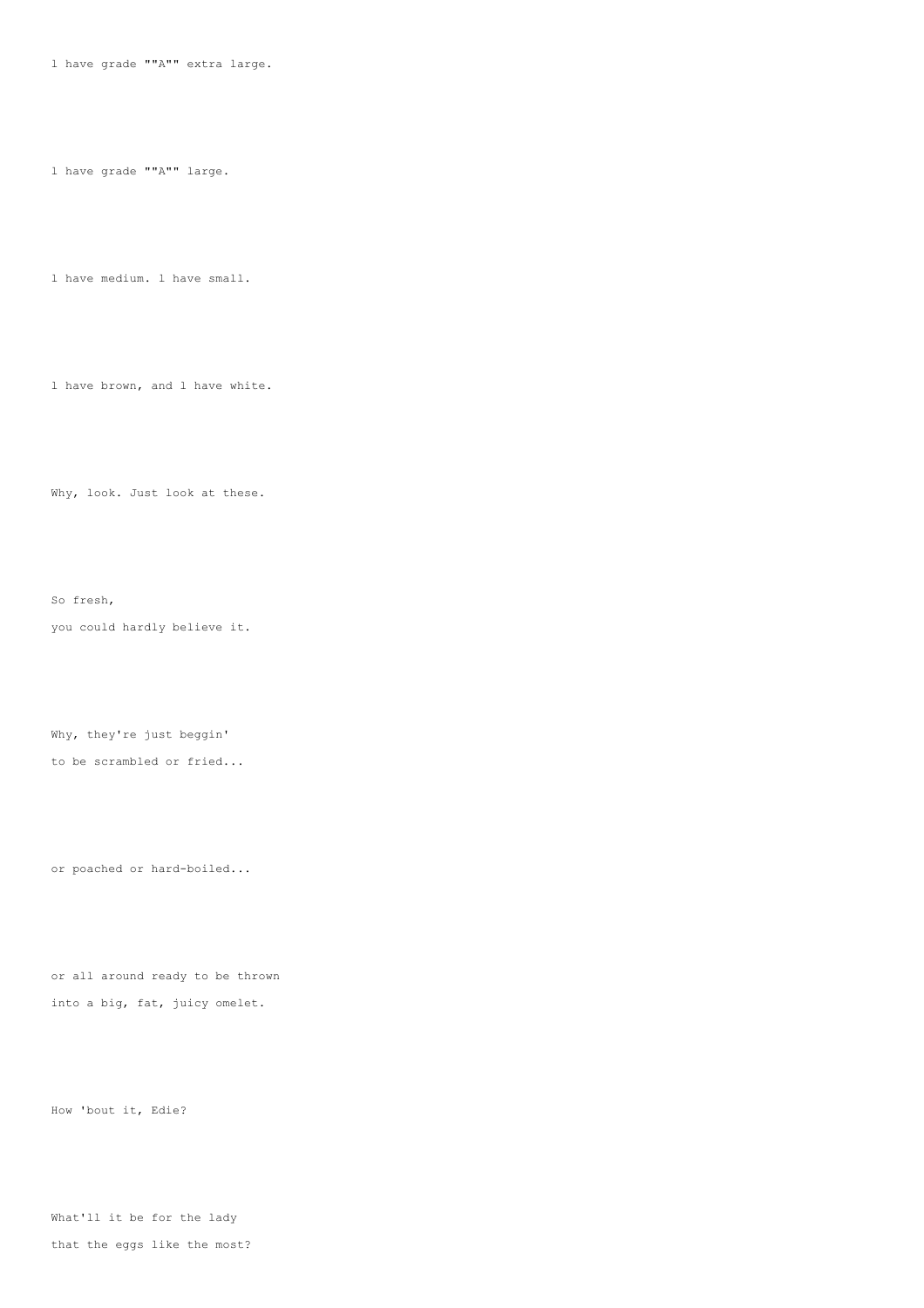l want them all!

l'll have the brown ones...

great big white ones...

and those

and l'll have those over there.

And l want some for frying and for scrambling...

and for hard-boiled for snacks.

Oh, God, and l'll have those over there.

All right, Edie, we'll buy 'em all for you.

How's that? We'll buy 'em all.

Oh, Cotton,

you make me so happy...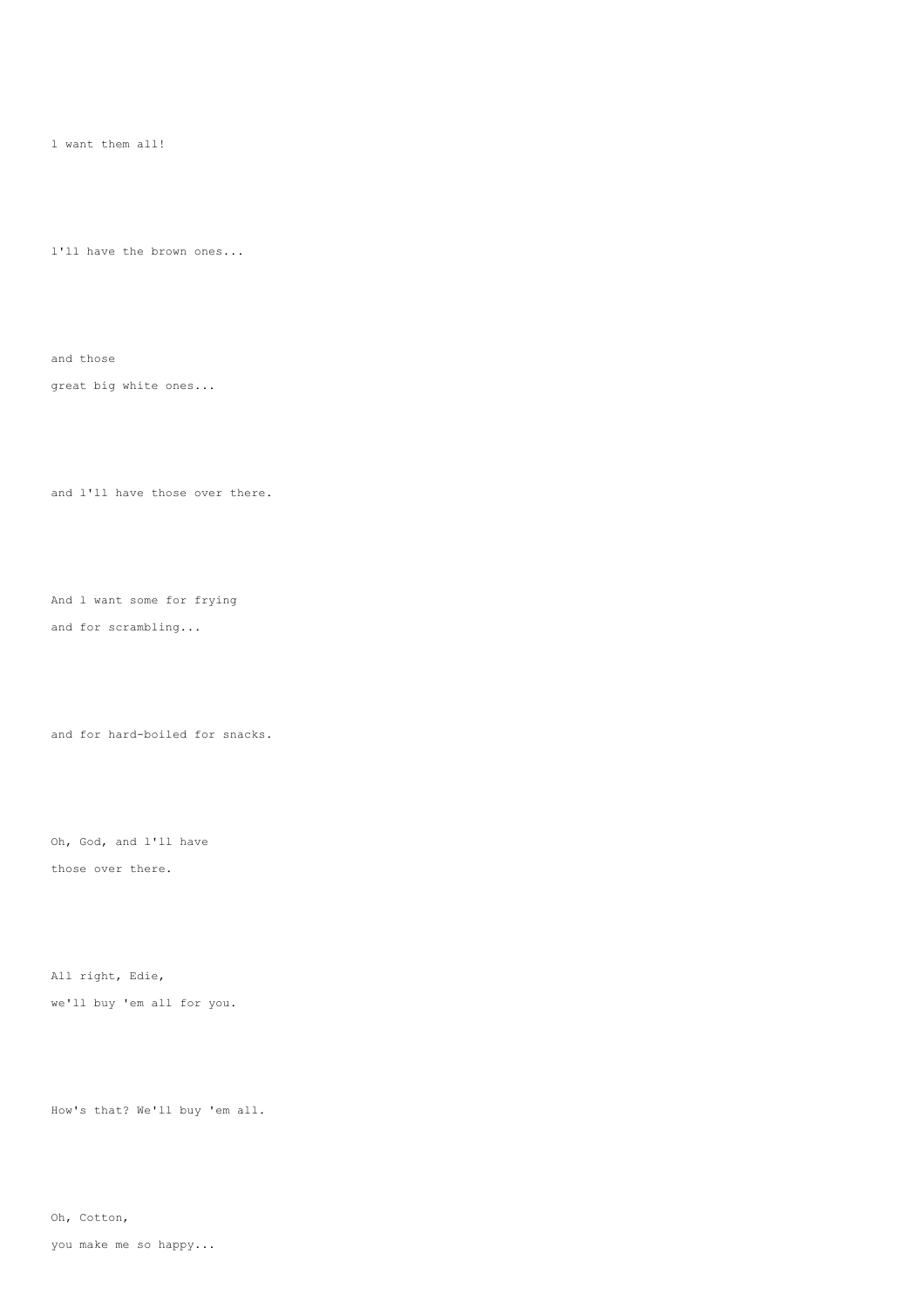you and the eggman.

Please, Mr. Eggman...

please don't ever quit your job.

l'll always need--want eggs, always and always and always.

Miss Edie, as long as there are chicken layin'...

and truck drivin', and my feet walkin'...

you can be sure...

that l will bring you the finest of the fine...

the largest of the large, and the whitest of the white.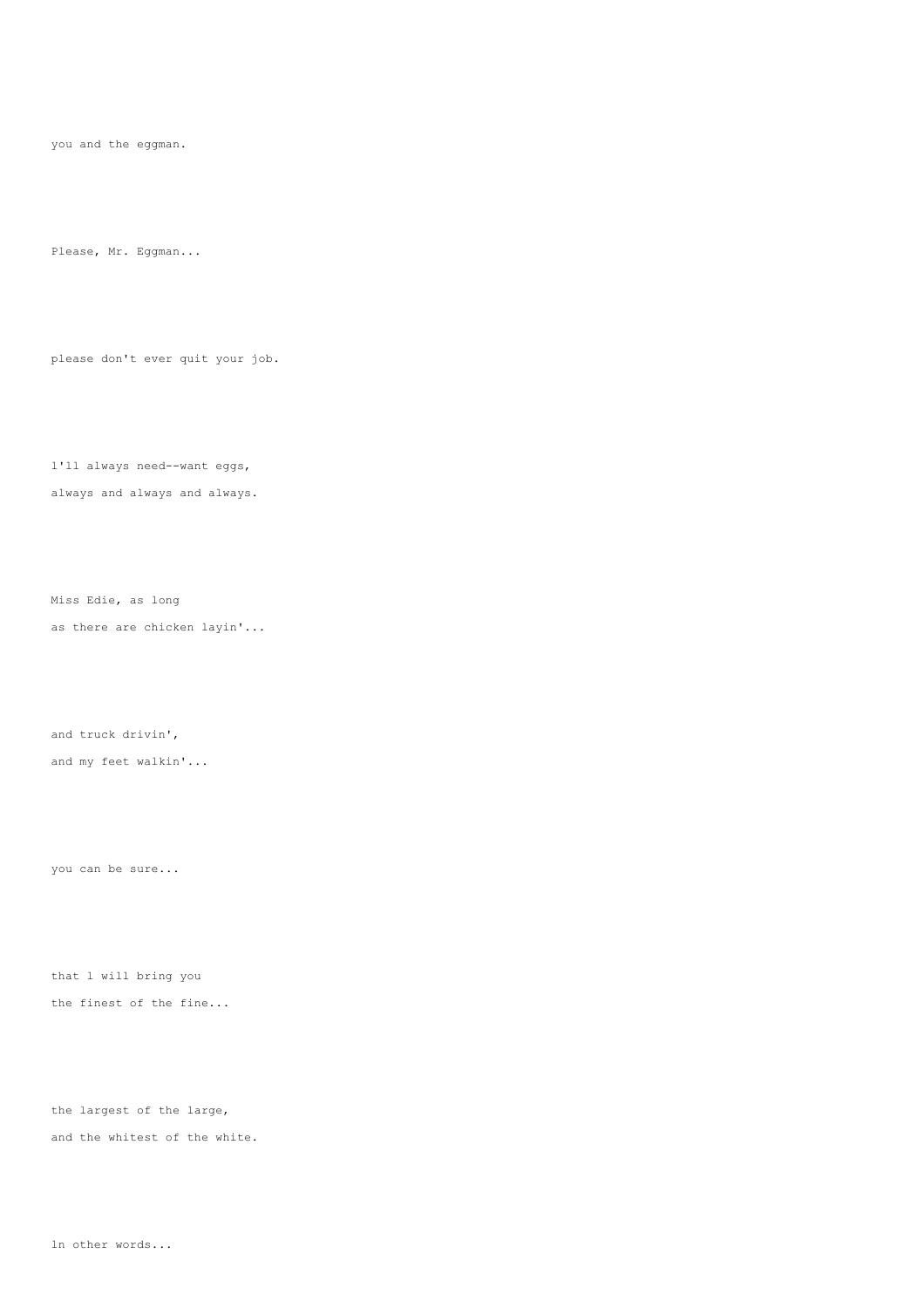that thin-shelled ovum

of the domestic fowl...

will never be safe...

as long as there

## are chicken layin'...

and l'm alive

because l am your eggman...

and there ain't

a better one in town.

Oh, Mr. Eggman.

Nothing but these fucking

jerk-off hippies...

on the road today.

Where are their little pig girlfriends?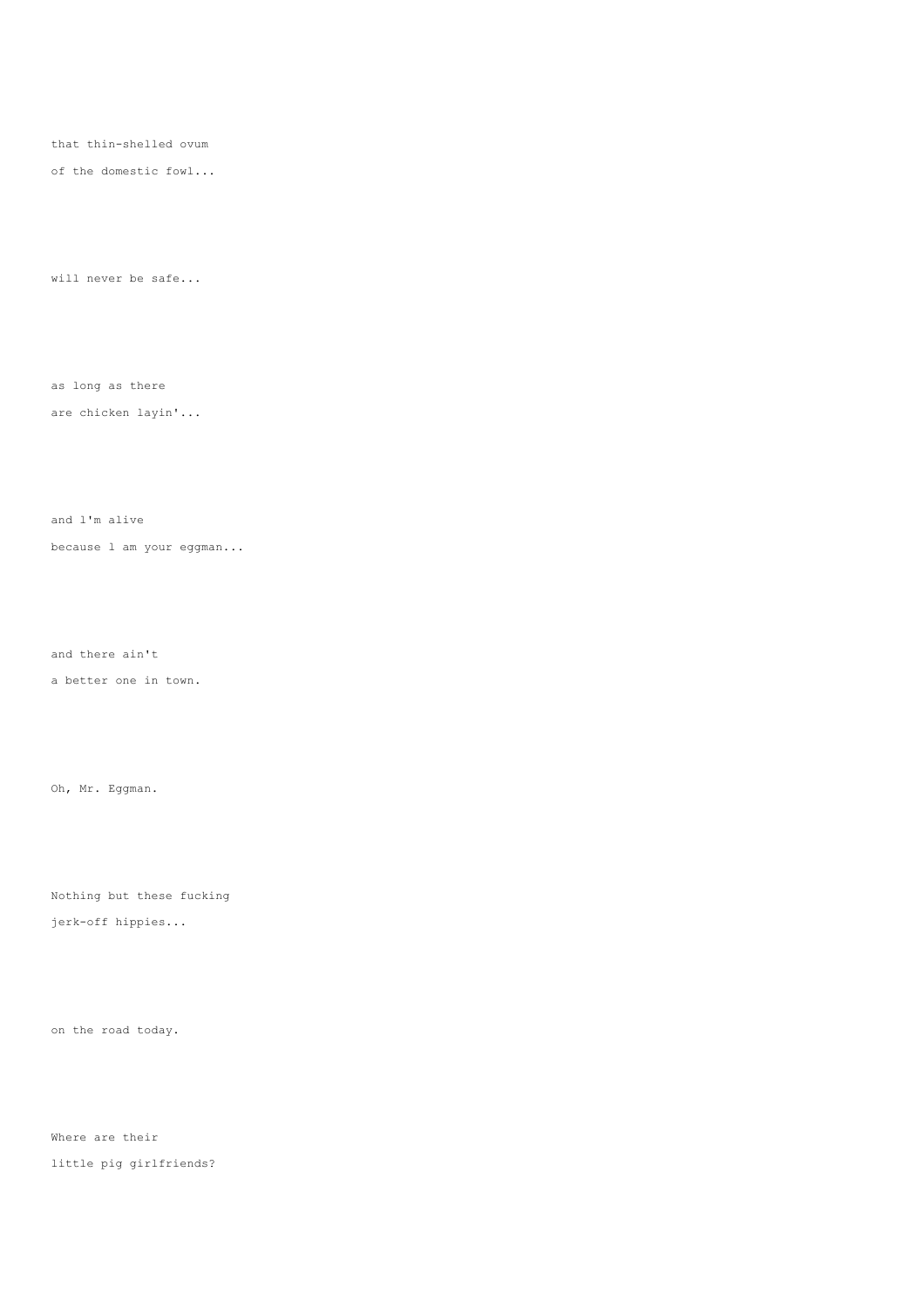God, l get so tired

of just driving around...

driving around.

Here's one up ahead.

Pull over!

She looks real good.

She'll do just fine.

Thanks.

Thank you.

Hi. Wow, where'd you

get this beautiful car?

At a car dealer. Where did you think?

Have a seat.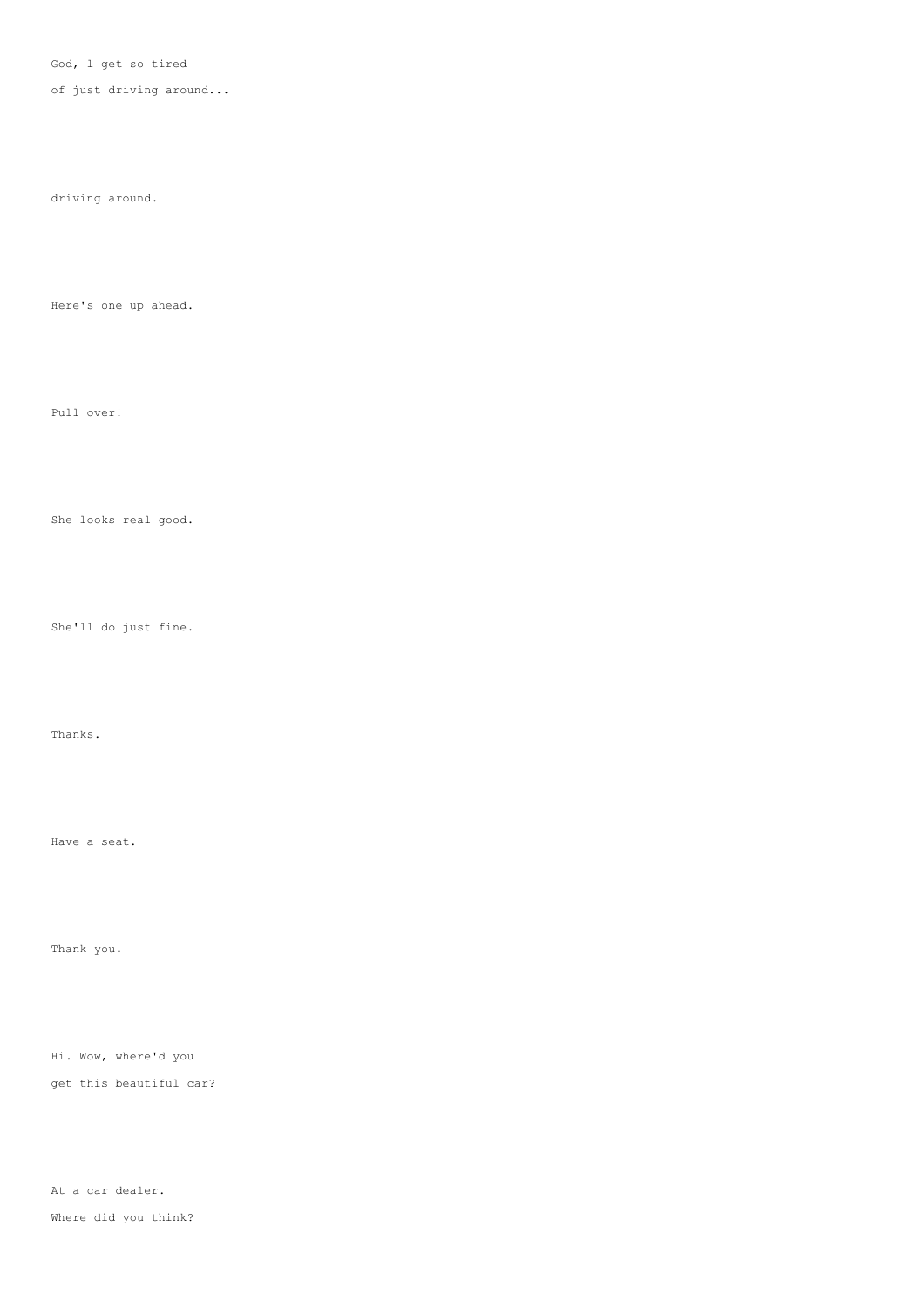Where you going?

Just downtown.

Anywhere near Howard Street.

Oh, meeting someone?

Who?!

My boyfriend and

a couple other guys. Why?

Going to a gang-bang

or something?

What?

Hey, what's with you two?

We just wondered

where you were planning...

to spread your V.D. today, that's all, hussy.

Hey, l don't think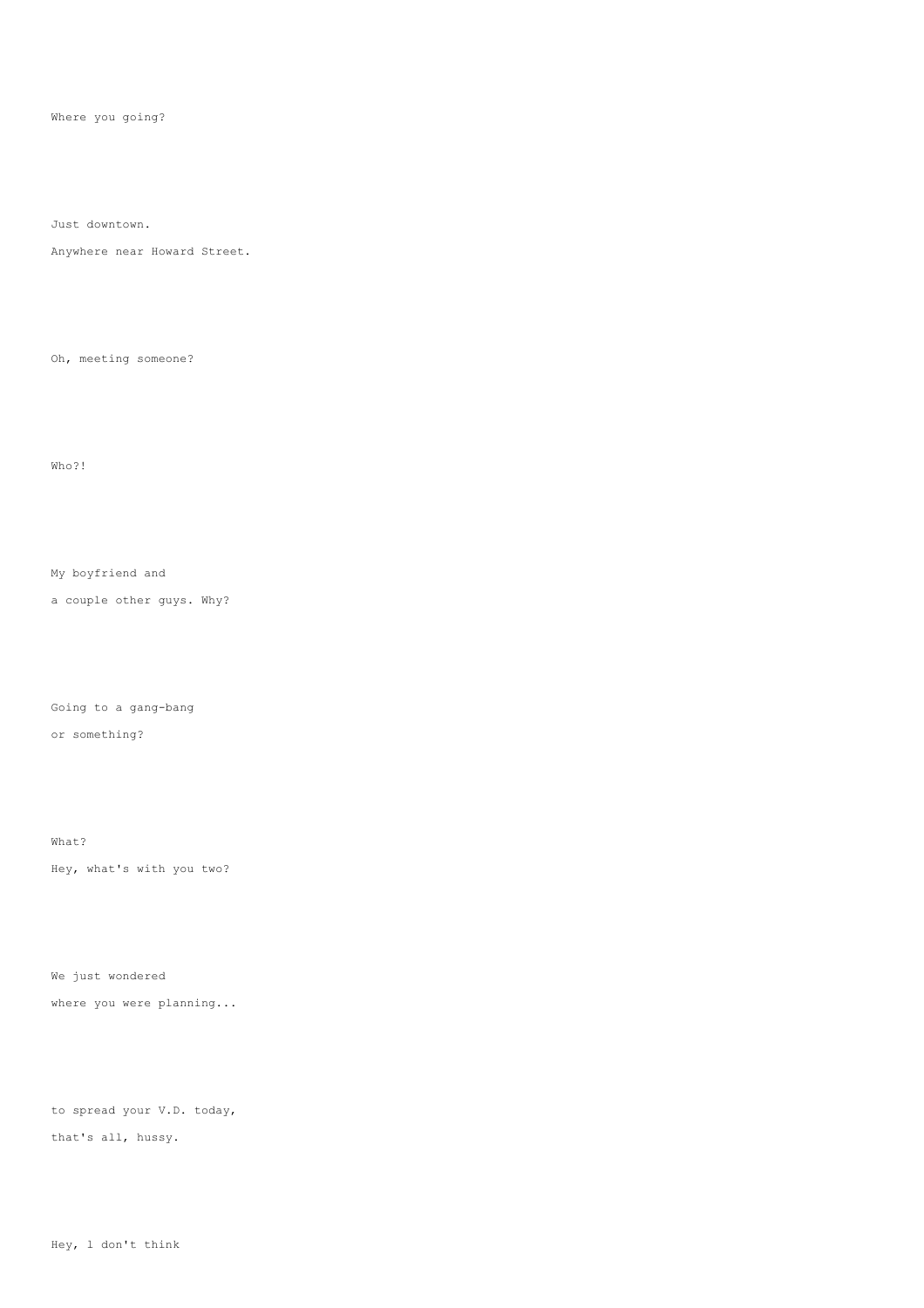that's necessary.

You don't?

Well, how would you like

to fuck my chauffeur?

He's got a real

horse dick on him.

Hey, Connie!

Hey, come on!

Just let me out here!

This is fine right up here!

Why do you want to get out here?

This isn't downtown.

We're nowhere near downtown.

What's the matter, you afraid it ain't big enough for ya?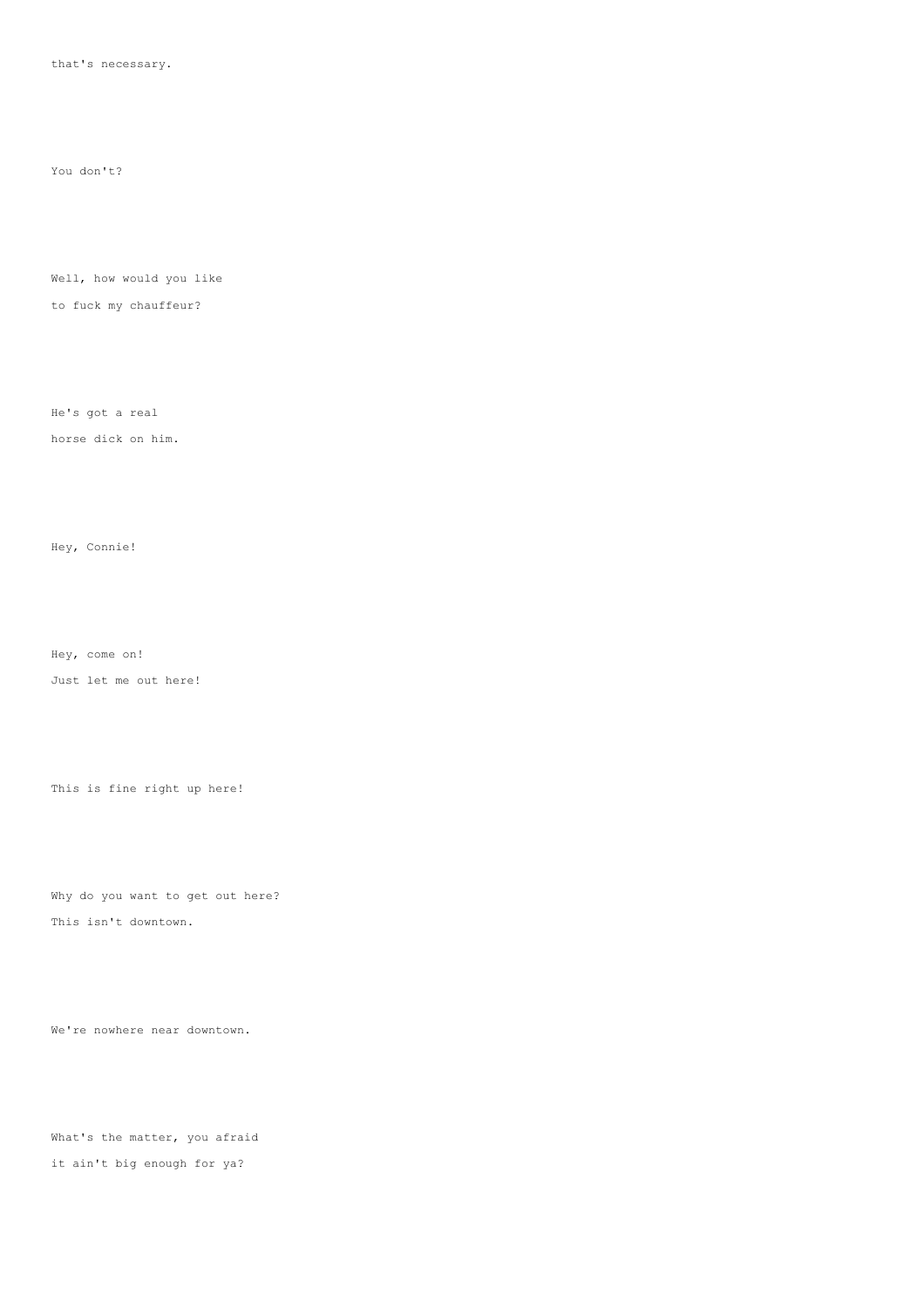Cut it out!

Just let me out here, please!

You'd better sit back.

Give me the rag.

Get the fuck off of me!

Please!

There. She's out now.

l have a new friend for you.

Already?

You got one already?

Why is she asleep? Or is she dead?

Did you just kill her? Where did they get her?

Where'd they get this one?

Hitchhiking, just like you were.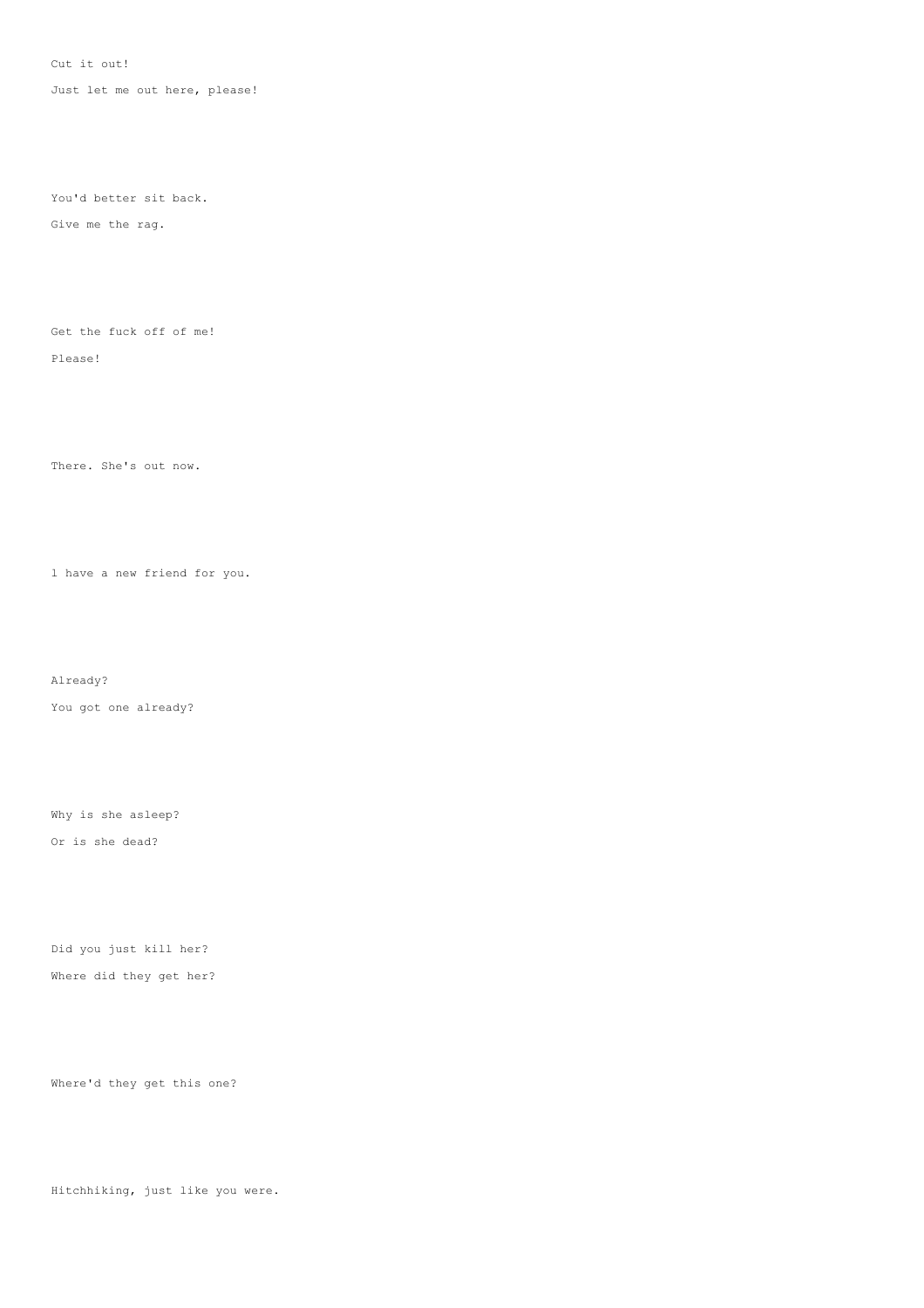Doesn't pay to hitchhike

these days, does it?

And l guess you're gonna

fuck her now, is that it?

Right in front of me!

The poor girl.

The poor girl has to fuck you.

Thank God l don't remember it!

Thank God you spared me

at least that!

l have a surprise

for you this time.

l don't even have to touch her.

How'd you get out of that part of the job?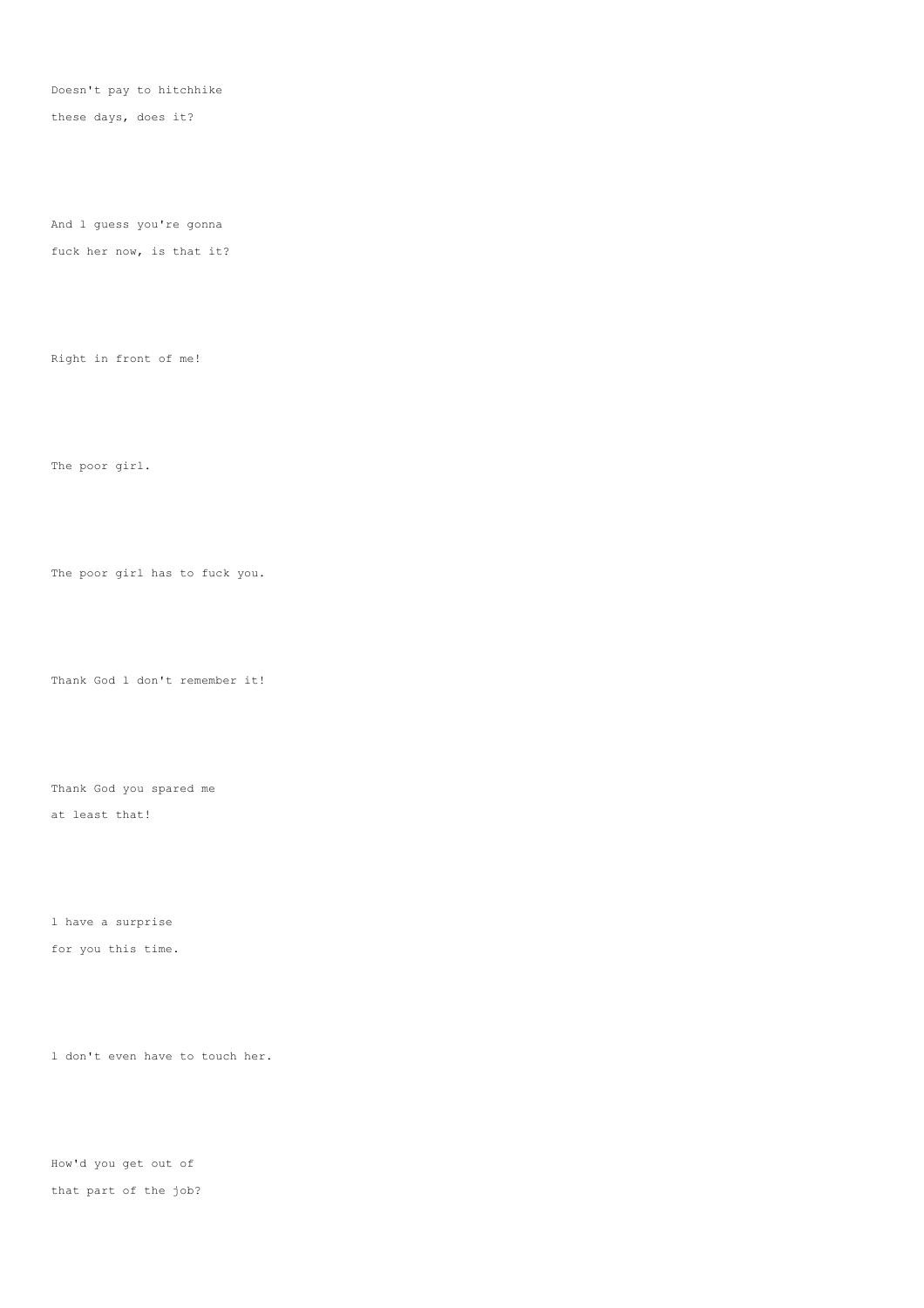Did your boss finally decide

someone else would do it?

Who? Her slimy boyfriend?

ls she going to let that fag do it in front of me?

That whore.

Oh, no. This is a surprise for Connie and Raymond, too.

l have it all figured out

this time.

l don't even have to touch her.

Why'd you have to touch me?

How could l have a child by you?

What a repulsive thought!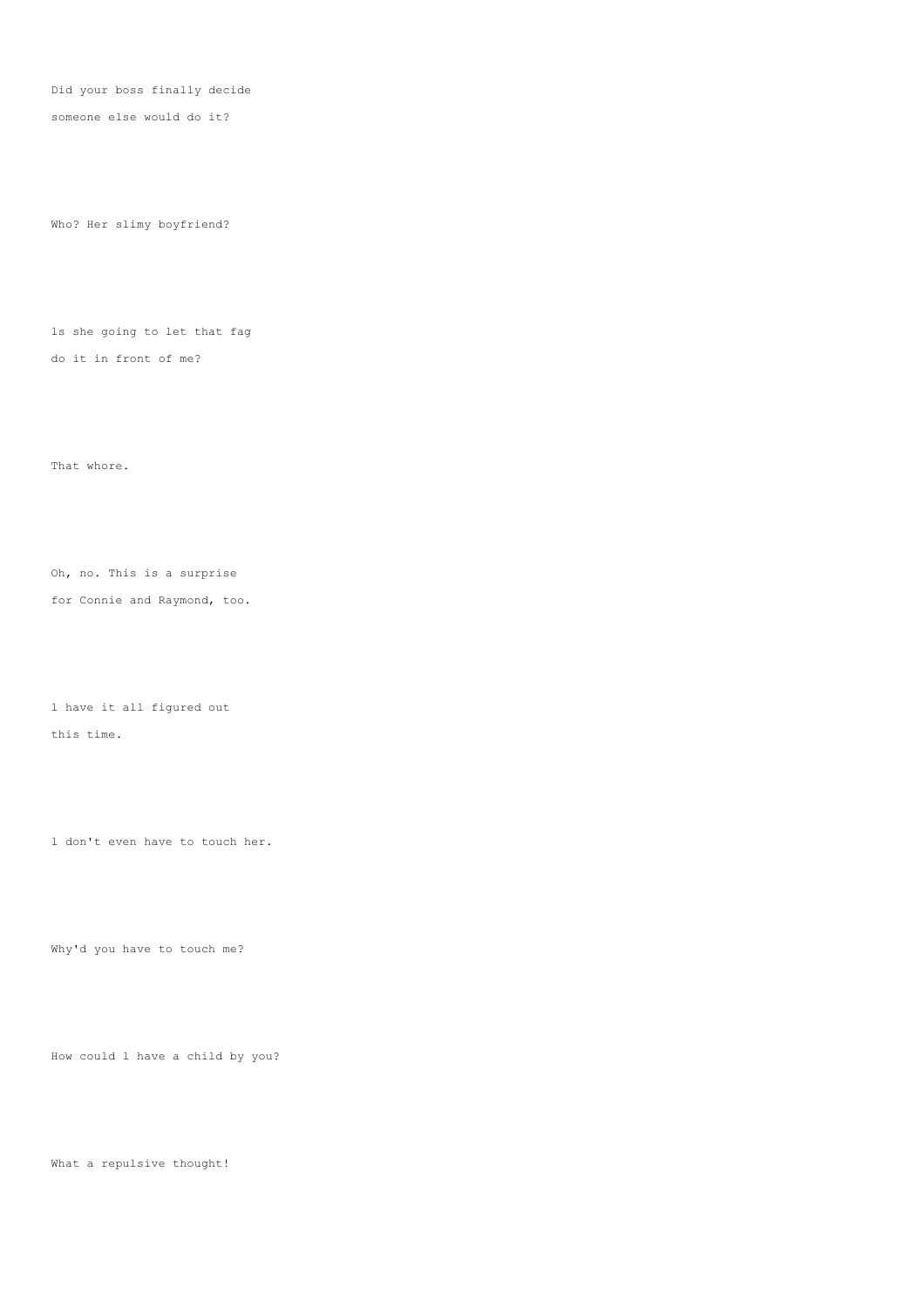You pig, you animal!

How could you keep doing this?

Oh, my God! What are you doing?!

Why are you doing that in front of me?

Stop it, you asshole!

Oh, how vile can you be?!

Shut up! Shut up!

You'll see. Just shut up.

l swear l'm gonna throw up on you, Chan.

l swear l'm gonna puke if you don't stop doing that!

Turn your head

if it makes you sick!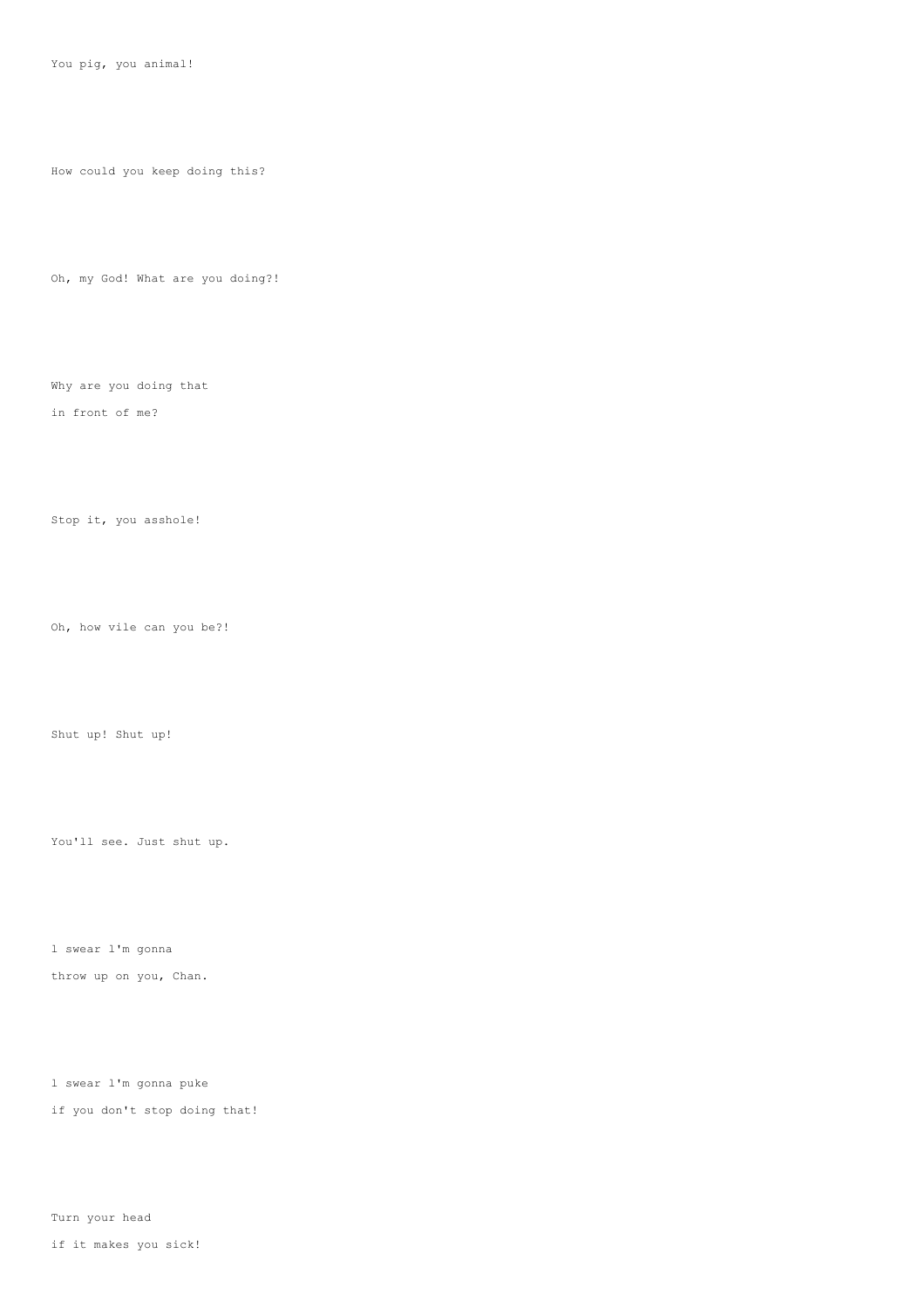Don't watch!

Think of how sick

it made me to touch you!

And now...this one...

You repulsive pig!

You hate her so much

you get her pregnant this way?

Oh, my God! Stop it!

Stop it, you filthy animal!

Stop it!

Shit. l'll get it.

Just let me finish you off.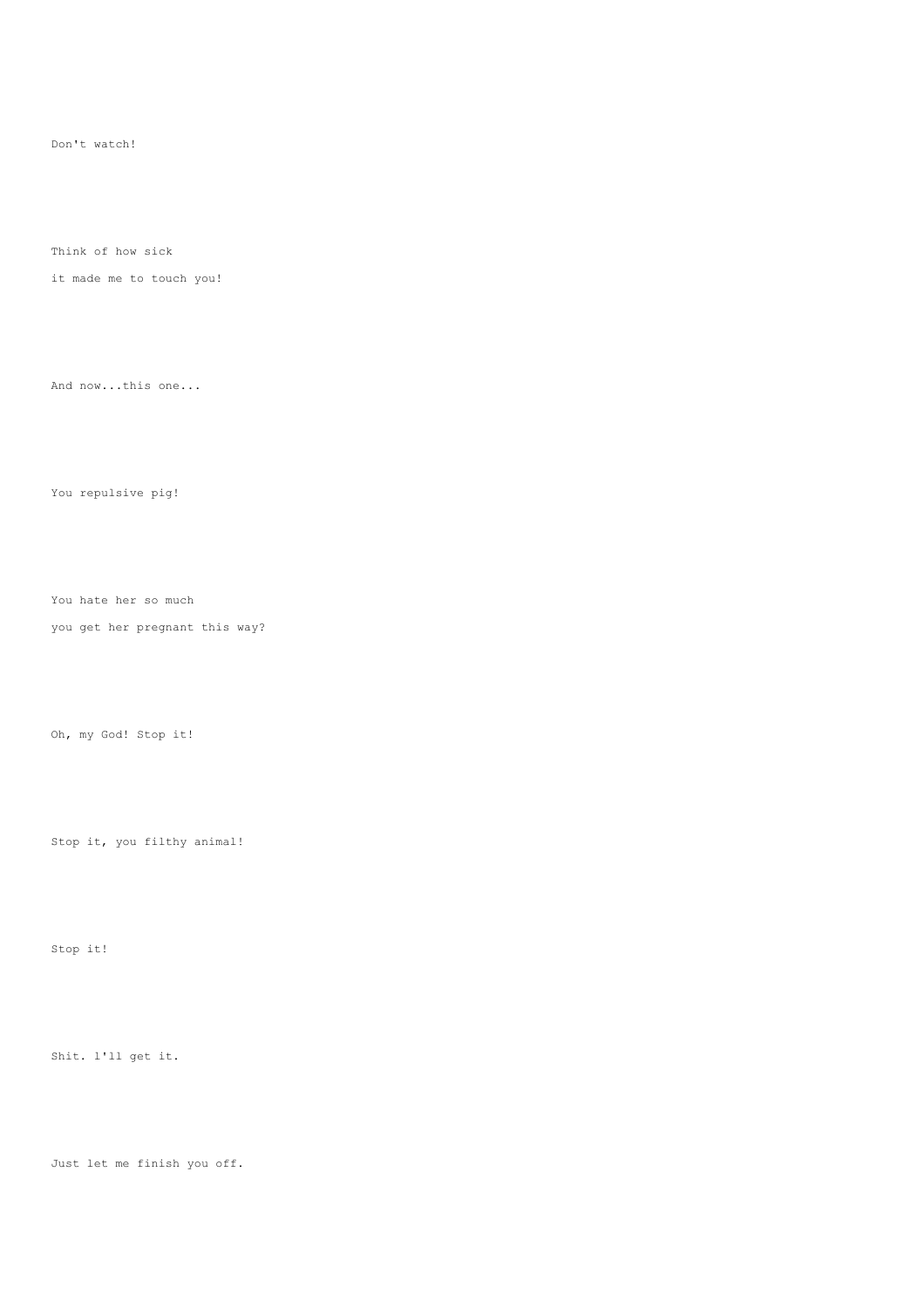lt may be Cookie.

Come on, you're almost there!

But it's probably Cookie

with the information.

Answer it, then.

Answer it!

Marbles' residence.

Mr. Marble? This is Cookie.

No, no. l'm all right.

l'm back at my mother's.

l was afraid to come directly there.

l thought maybe they'd be following me.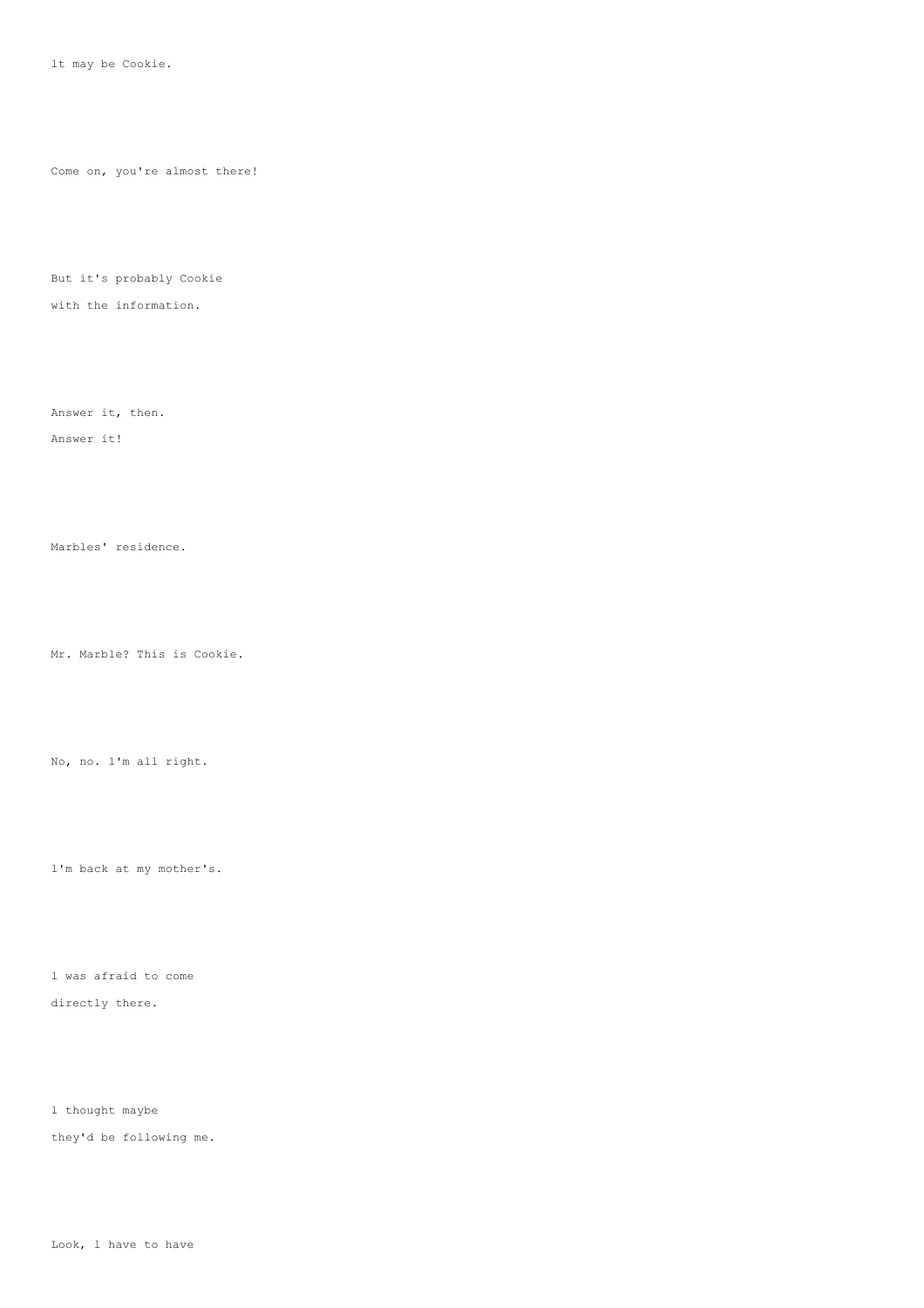my money immediately.

Of course you'll get

your stool-pigeon money.

Why on earth

are you so suspicious?

Well, naturally l'm going to question you about the money.

You've no idea of what l went through today...

to get you that information.

And you did call yourselves ""the filthiest people alive.""

Well, what kind of credit rating do you think that is?

We need that information immediately...

so that we can prepare...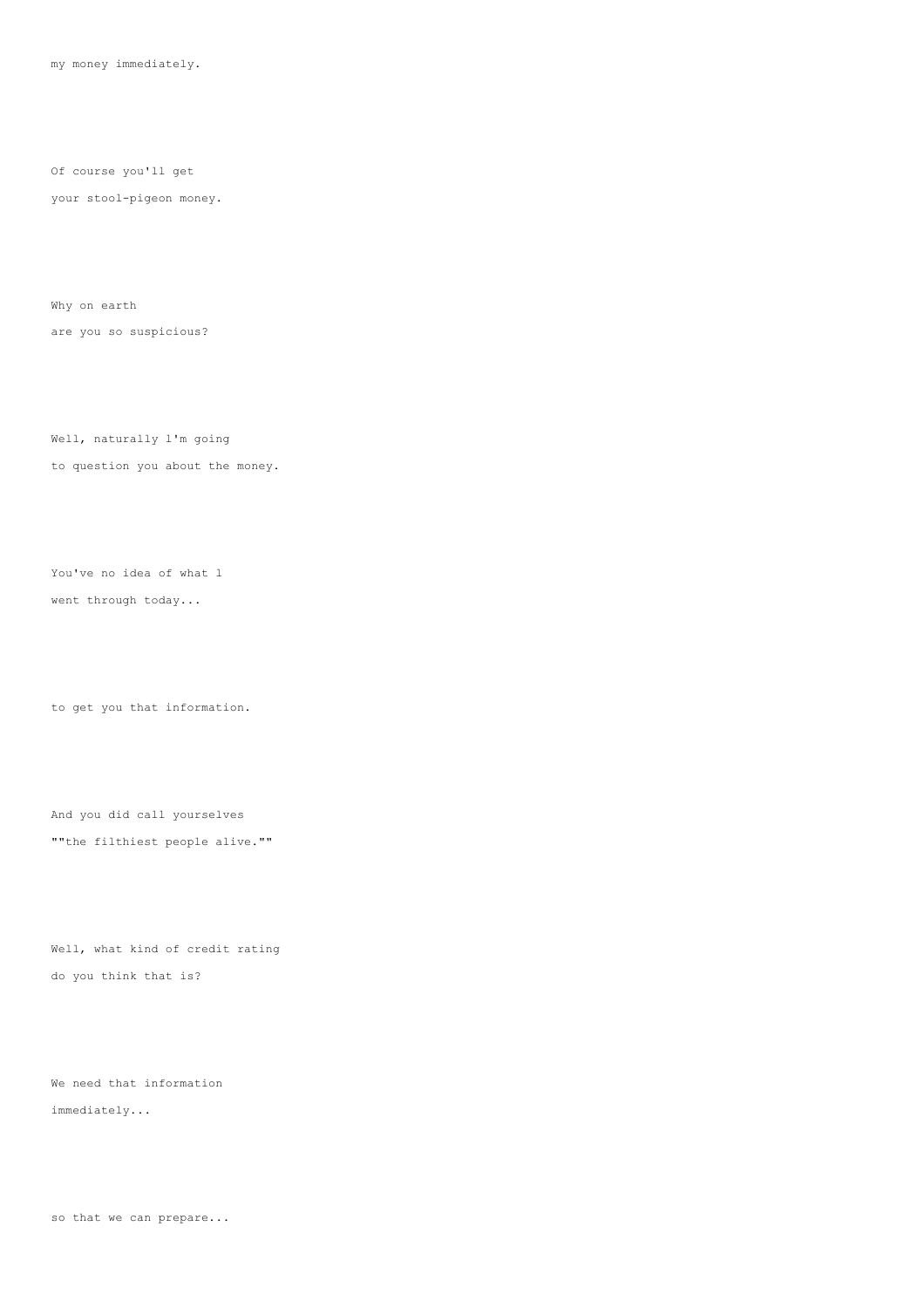our little surprise

for that slut.

Hold on a minute, Cookie.

She's afraid we won't pay her if she tells us now.

Why? lsn't she coming here like she said she would?

Let me talk to her.

Cookie, this is Mrs. Marble.

What is this nonsense about the money?

Of course we will pay you.

Look, l'll tell you everything...

but you have to meet me

right away with the money...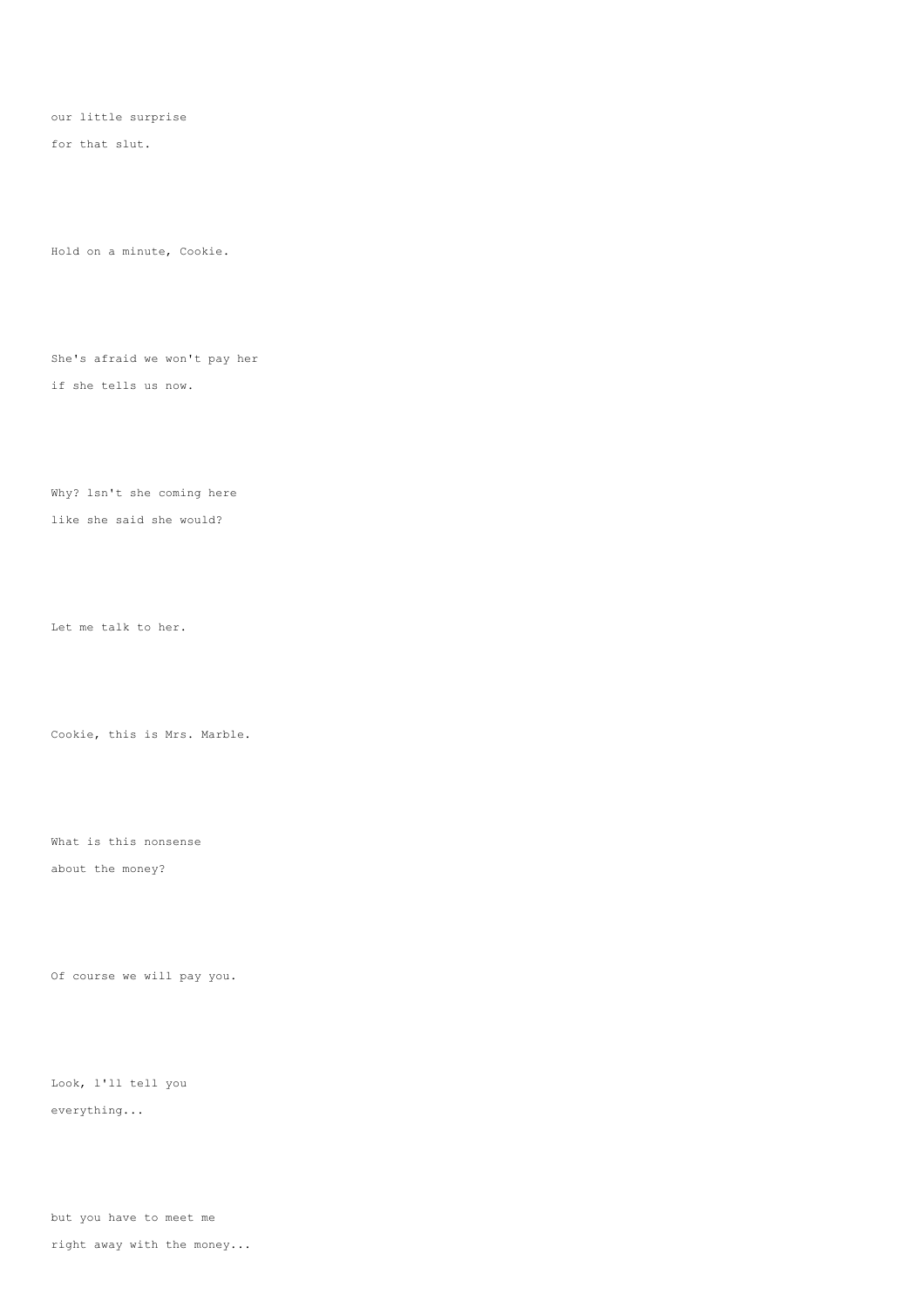all of it in \$ bills.

We'll meet you at Harry's

Little Sub Shop on th Street.

You name the time.

All right, Cookie now give us the information immediately.

How do we even know you were there?

Oh, l was there

all right, Mr. Marble.

Divine is living under the name

of Babs Johnson.

Babs Johnson.

Babs Johnson.

Oh, what a stupid, fucking name.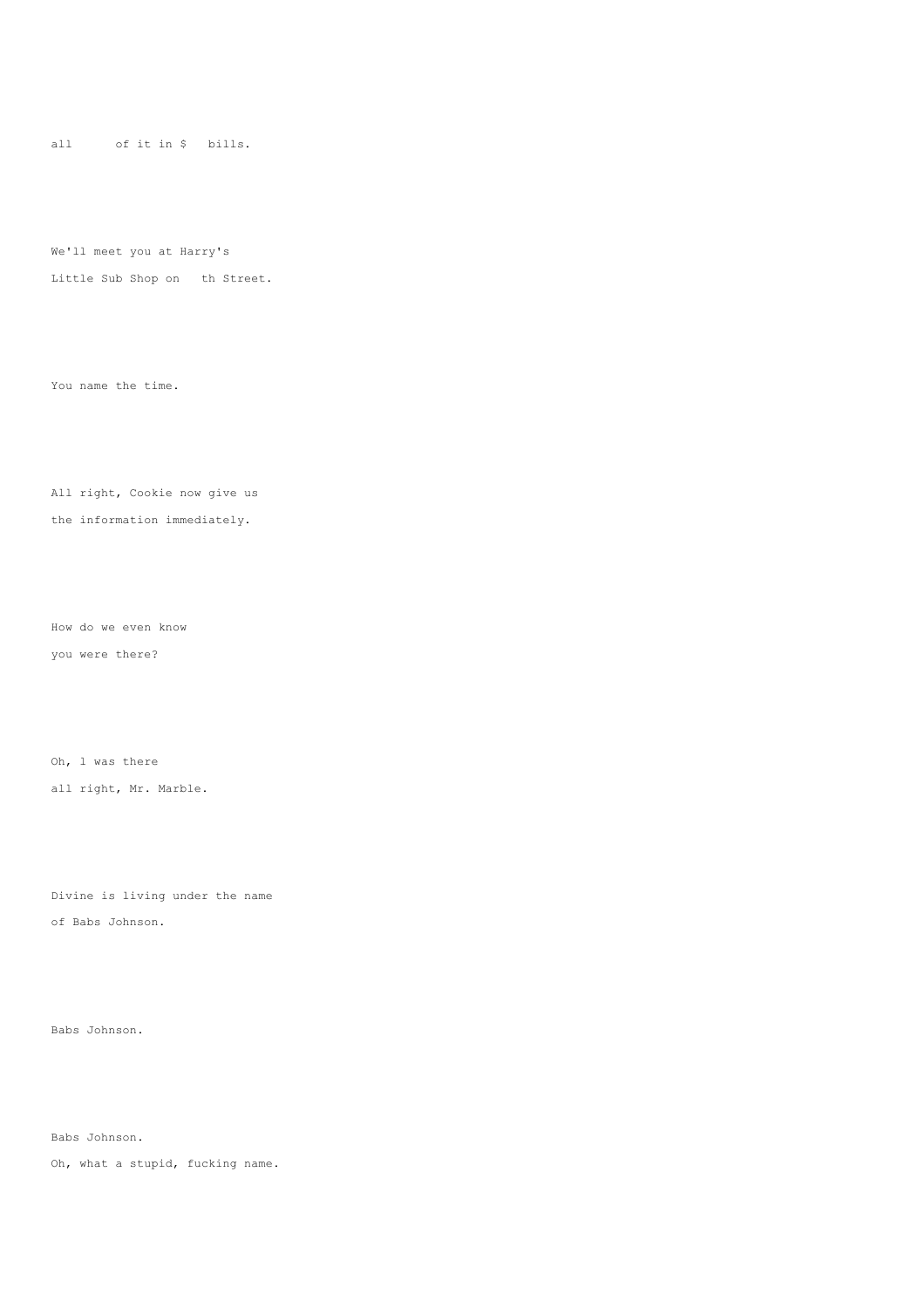She sounds like a chimpanzee

on a tire swing.

She's living in a trailer

in Phoenix, Maryland.

Who does she live with?

Her mother.

She lives with her mother...

and her mother

sleeps in a playpen.

Like a baby?

Oh, God, how heartwarming.

And her son

and her traveling companion.

Birthday? A party? When?

Oh, how perfect.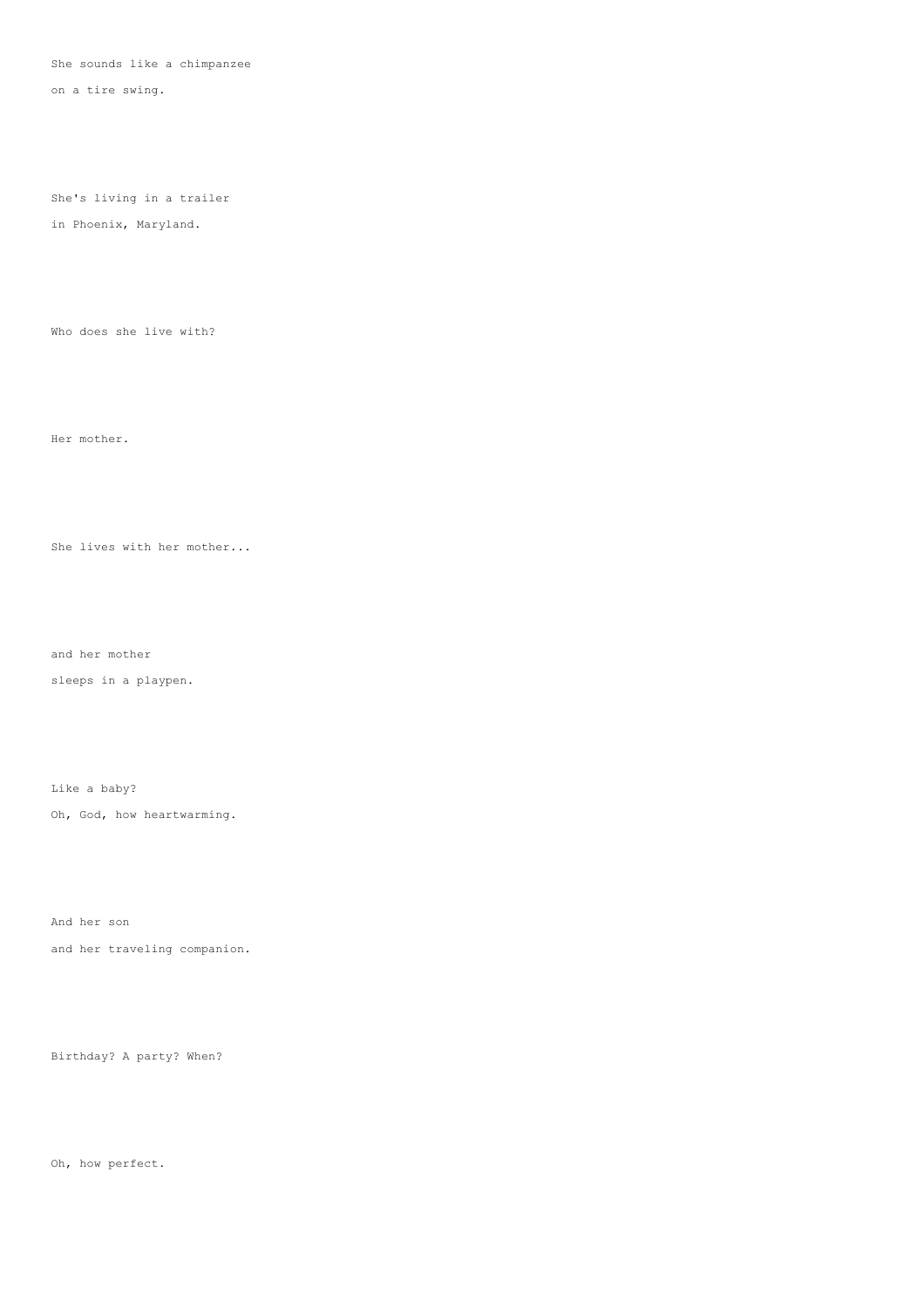Oh, that pig will never

get away with it.

Never, never, never!

lt'll be her most embarrassing birthday.

Mr. Marble, l should be there in about twenty minutes.

You'd better be there...

or l'm gonna tell Crackers everything about you two.

Thank you, Cookie.

At last our plan can begin.

Are you ready

for phase one, Raymond?

Oh, God.

At last we can show her.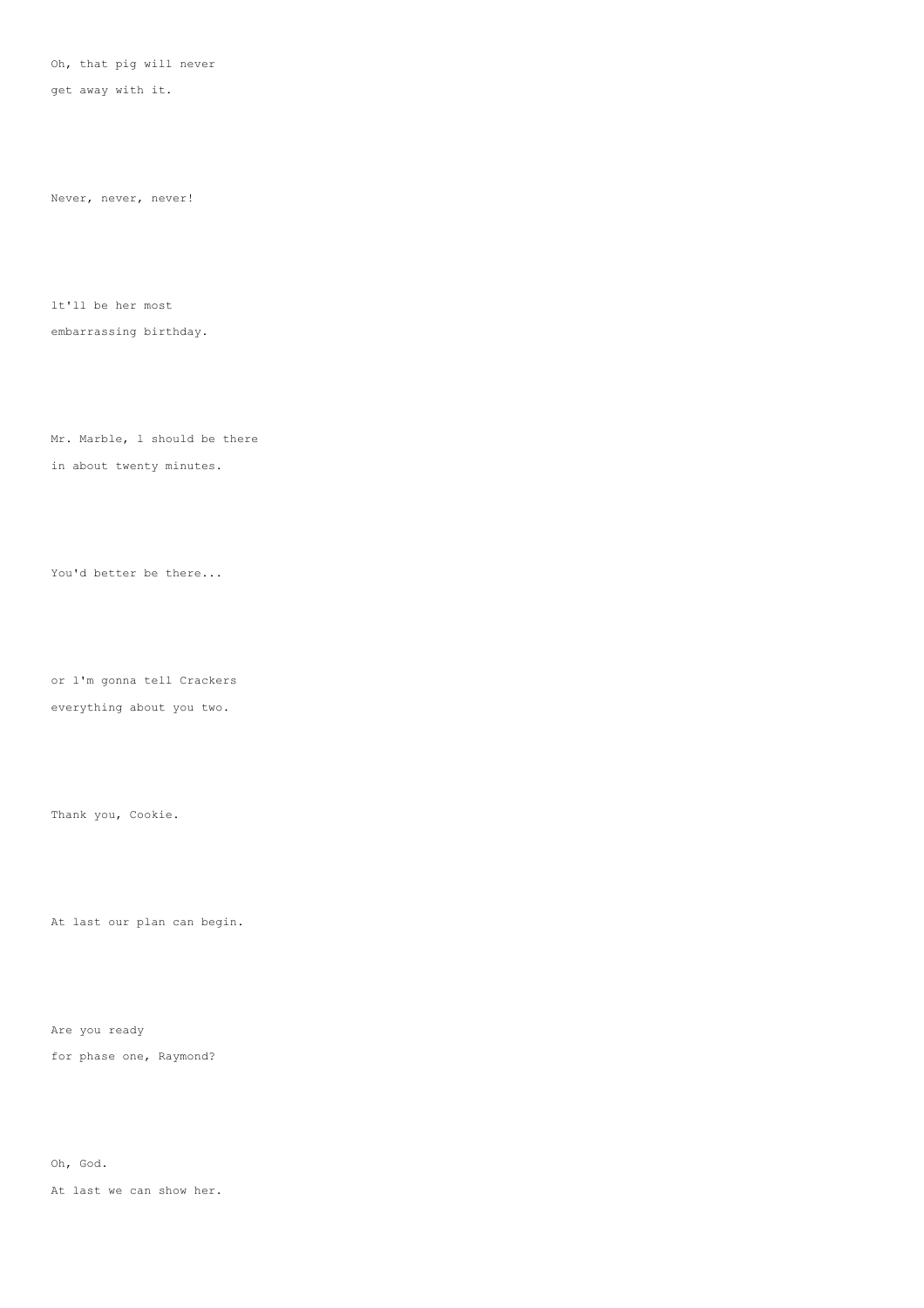At last we can put our plan into

effect.

l only wish

l could see her face--

her fat little face--

when she realizes...

that there is indeed

someone filthier than her.

She can eat

the cover of ""Midnight.""

She can eat all her publicity...

in front of her rotten

little party guests.

ls her present ready?

Yes. l've had it

for several months now, Connie.

Look. Here it is.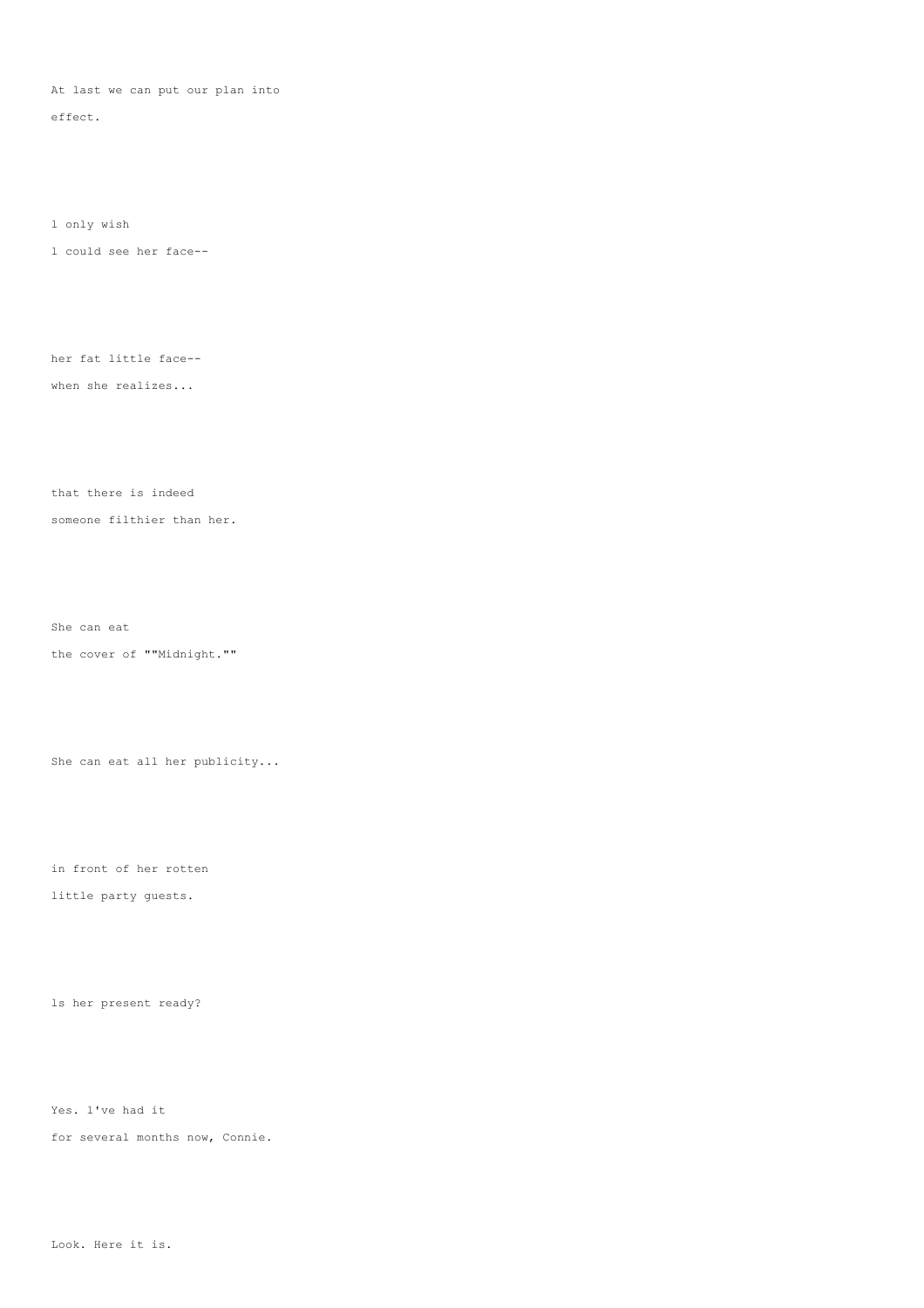l've had it for almost

a year now, all ready.

Special delivery.

Phase one--the filthiest gesture in the world.

Her little surprise package.

Do you think she'll like our little gesture, Connie?

Do you think she'll appreciate our little gift?

For over a year now

this has been only a dream...

only a prayer...

but we have her address now.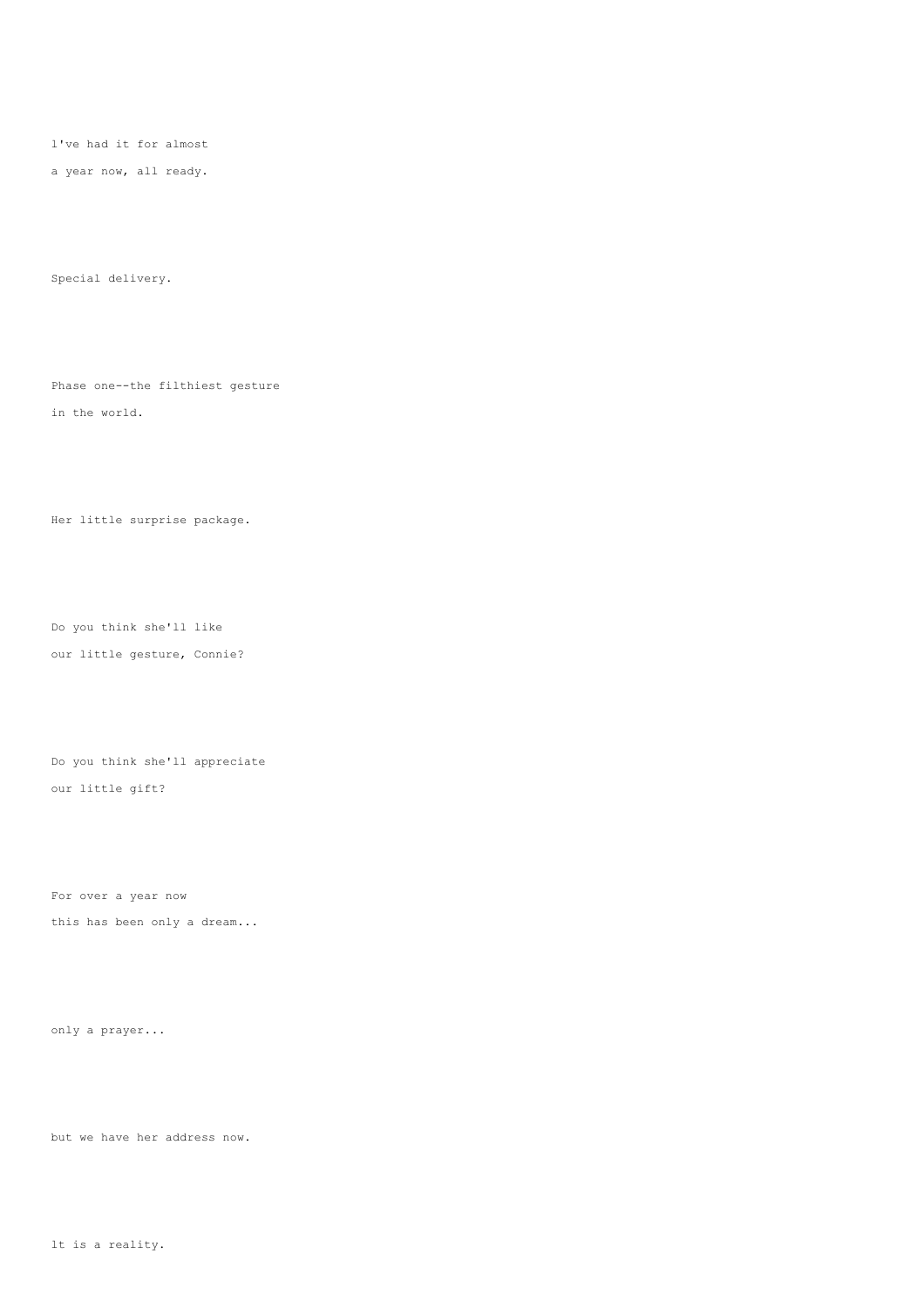She will realize soon.

She will know soon.

Connie...at last!

The battle of filth shall begin!

l love you, Raymond!

l love you more than anything

in this whole world.

l love you even more

than my own filthiness...

more than my hair color.

Oh, God.

l love you more than the sound

of bones breaking...

the sounds of death rattle!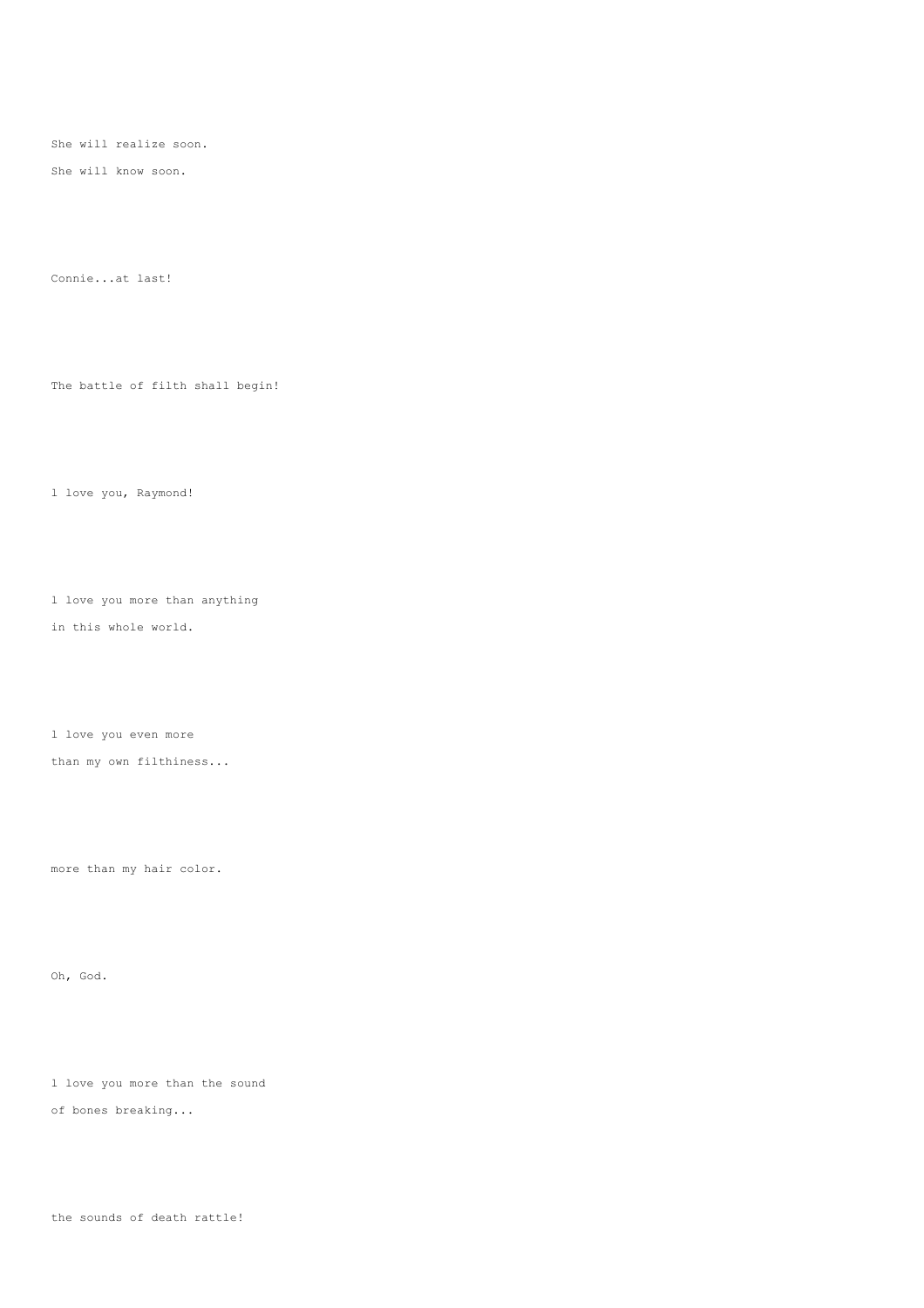Even...even more

than my own shit...

do l love you, Raymond!

And...and l, Connie,

also love you...

more than anything that

l could ever imagine.

More than my hair color!

More than the sound of babies crying...

of dogs dying.

Even more than the thought of original sin itself.

Oh, l am yours, Connie, eternally united to you...

through an invisible cord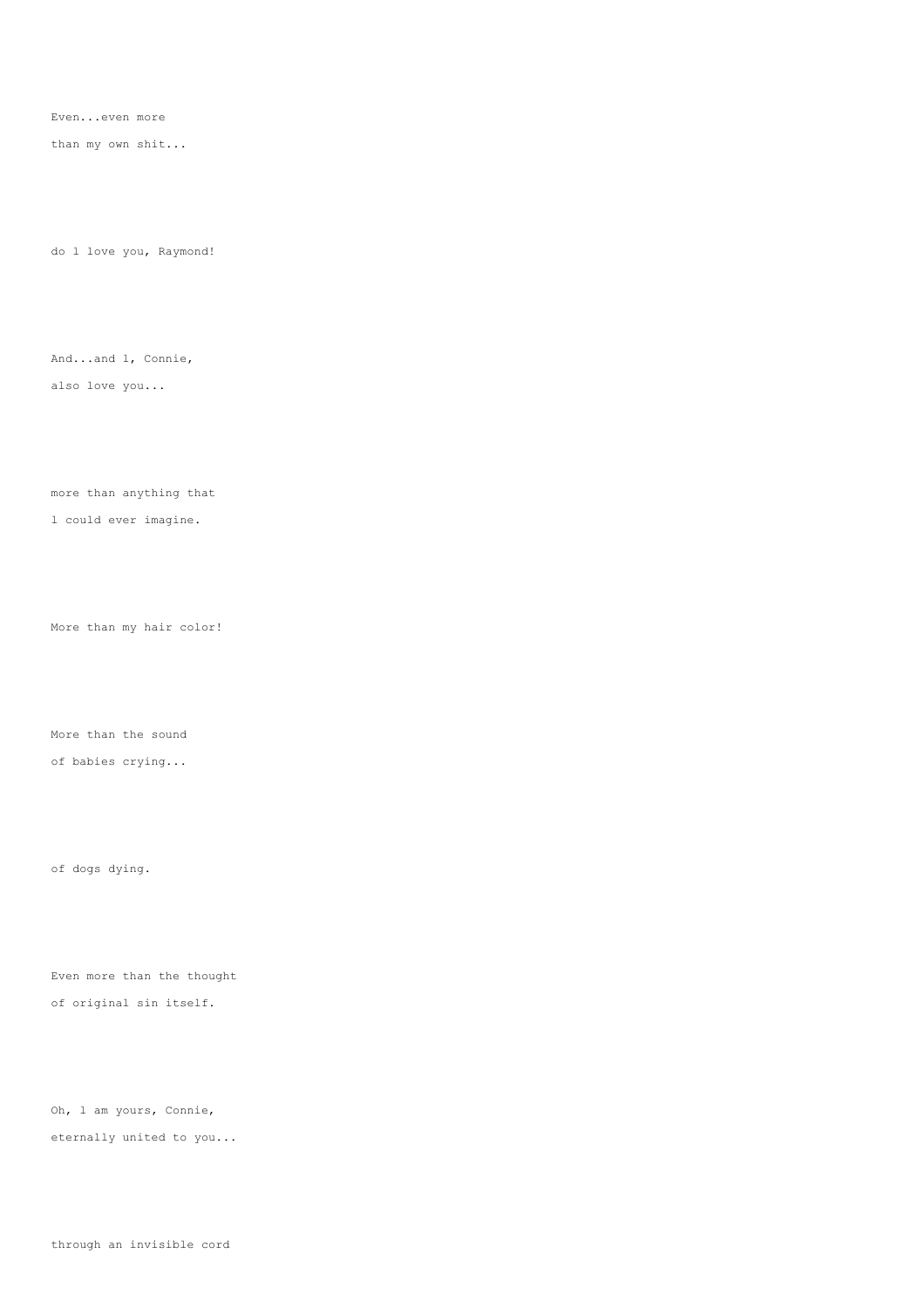of finely woven filth...

that even God himself

could never, ever break.

That old black magic

got me in its spell

Old black magic

that you weave so well

lcy fingers

up and down my spine

Theme of witchcraft

that once was mine

Way to thaw

Round, round, round l go

Down, down, down l go

ln that spin,

that fabulous spin that l'm in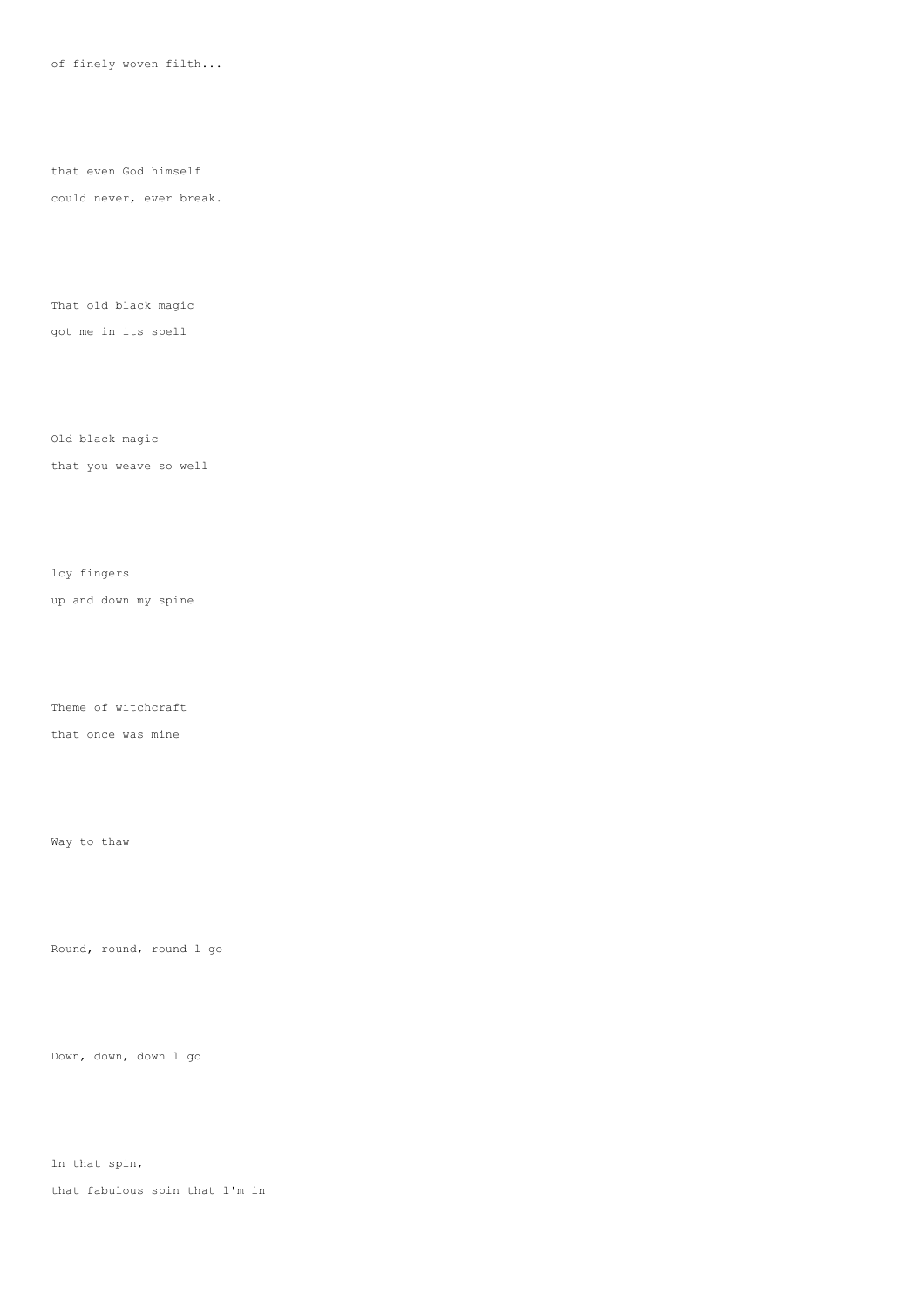Under that old black magic

called love

Cotton, dinner's on!

Crackers, dinner's ready!

Well! You're looking

pretty chipper, Mama.

How was that eggman today?

Oh, Babs, he's gonna come

to the party as my date.

And Cotton bought me

so many eggs today.

Look at these.

So many little eggies. And l'm still starving.

And l'm going to eat them all before l go to sleepy.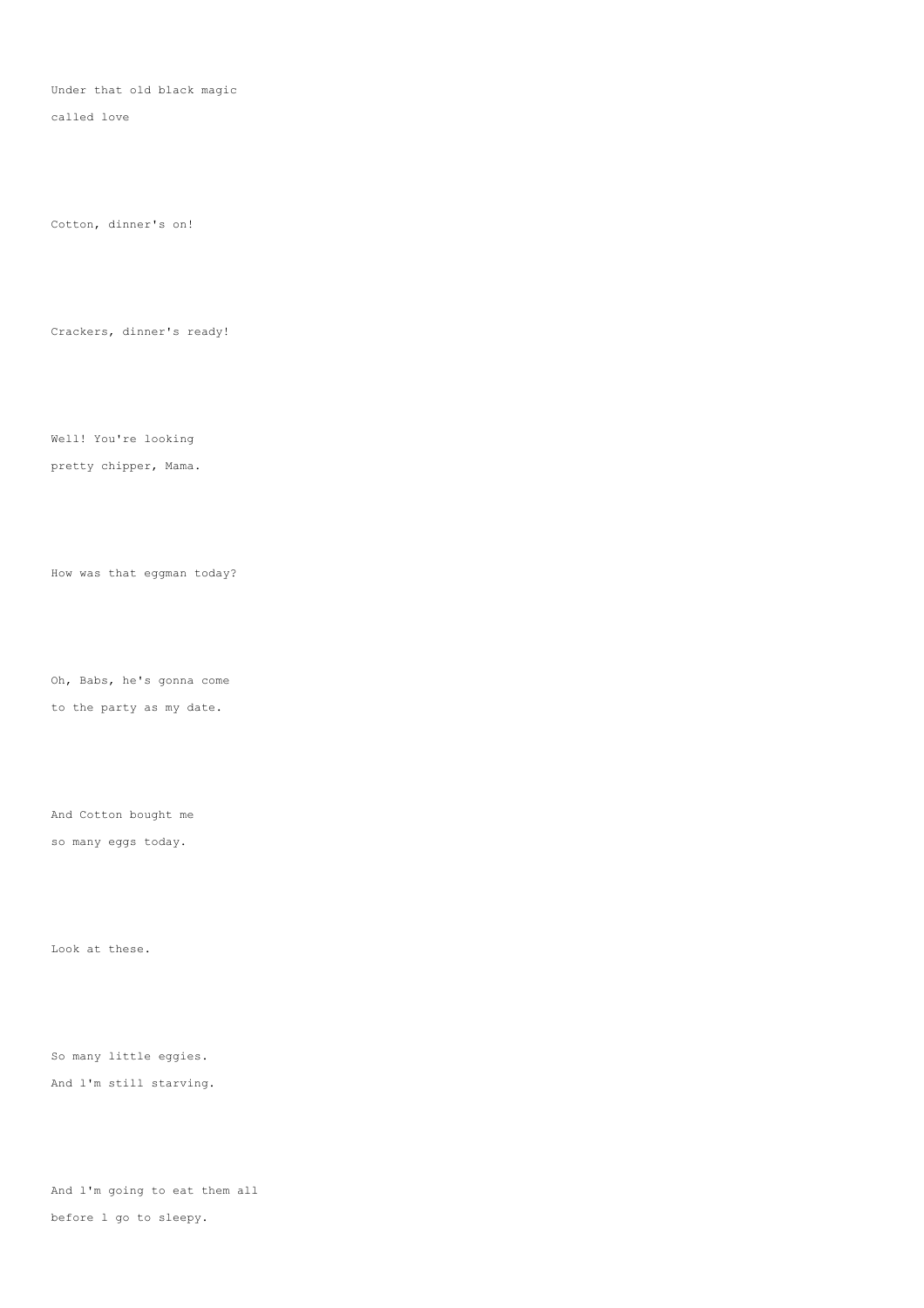#### Good.

Smells delicious, Babs!

Thank you, Cotton. lt should.

l warmed it up

when 1 was downtown today...

in my own little oven.

Babs, where do eggs come from?

From little chickens, Mama.

They lay them, and we eat them.

But suppose someday

there weren't any chickens.

Would that mean

there wouldn't be any eggs?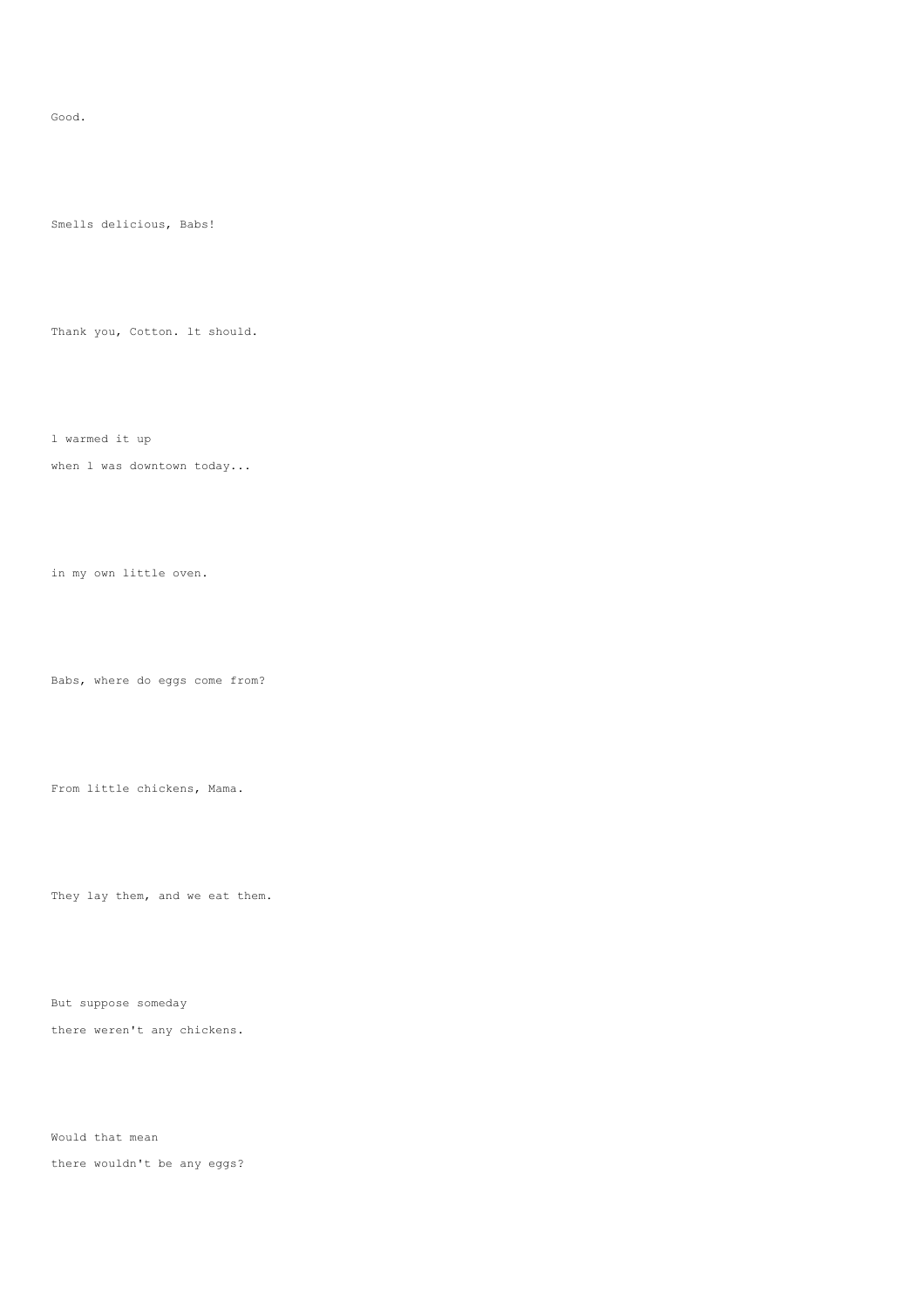Oh, l don't think you have

to worry about that, Mama.

But...but is it true, Babs?

lf there weren't any chickens, there wouldn't be any eggs?

ls that true?

l suppose so, Mama...

but there will

always be chickens.

You can be sure of that.

But suppose someday it happens.

Suppose someday

there weren't any chickens.

Oh, Babs,

what could l possibly do?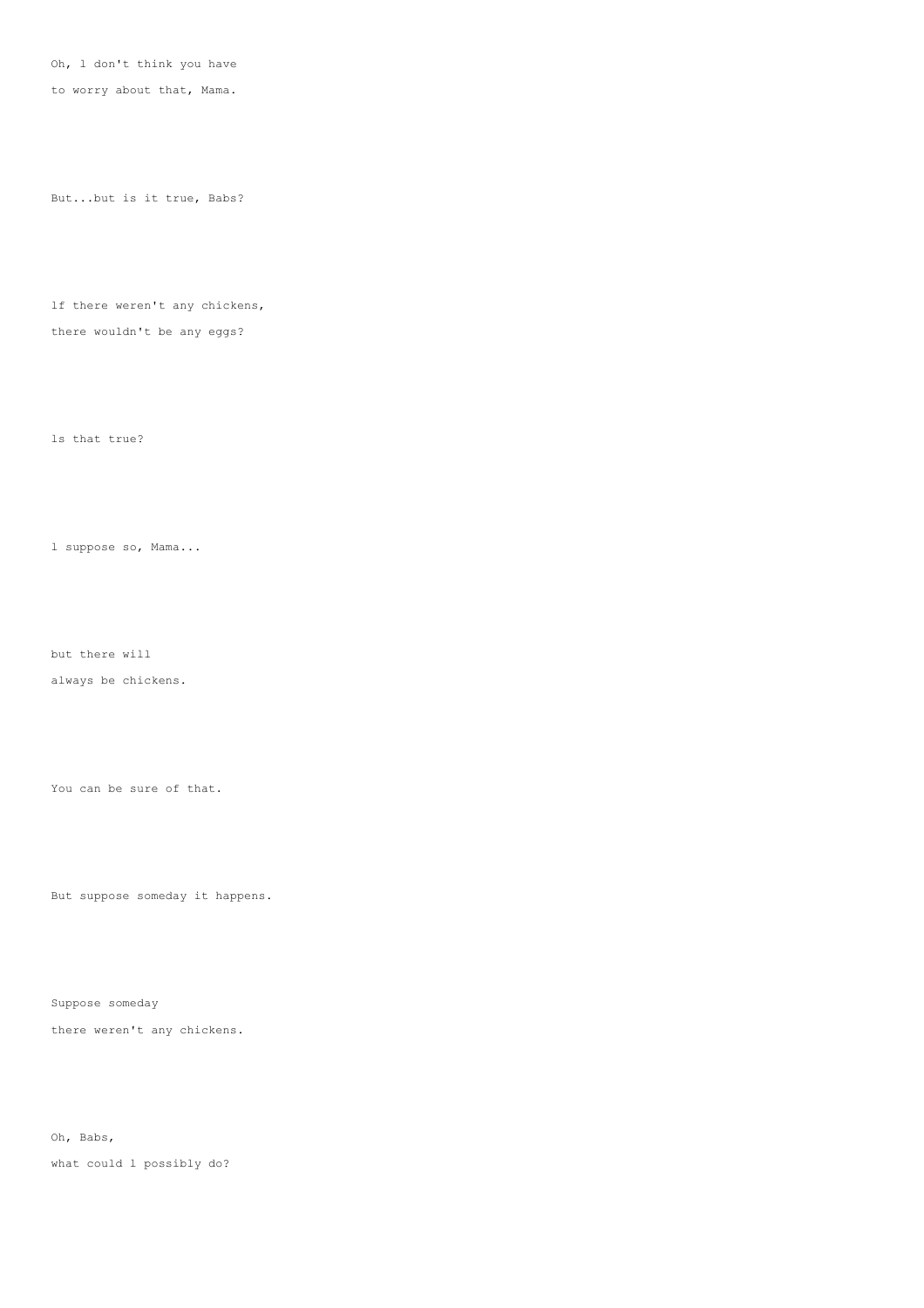And then the eggman

wouldn't have--

he wouldn't have a job.

lt might happen, Babs.

What could l do?

Now, Mama,

that's just egg paranoia.

l think you're being very silly.

There will always be chickens.

Why, there are

so many chickens now...

that we can eat some and let some of them live...

in order

to supply us with eggs.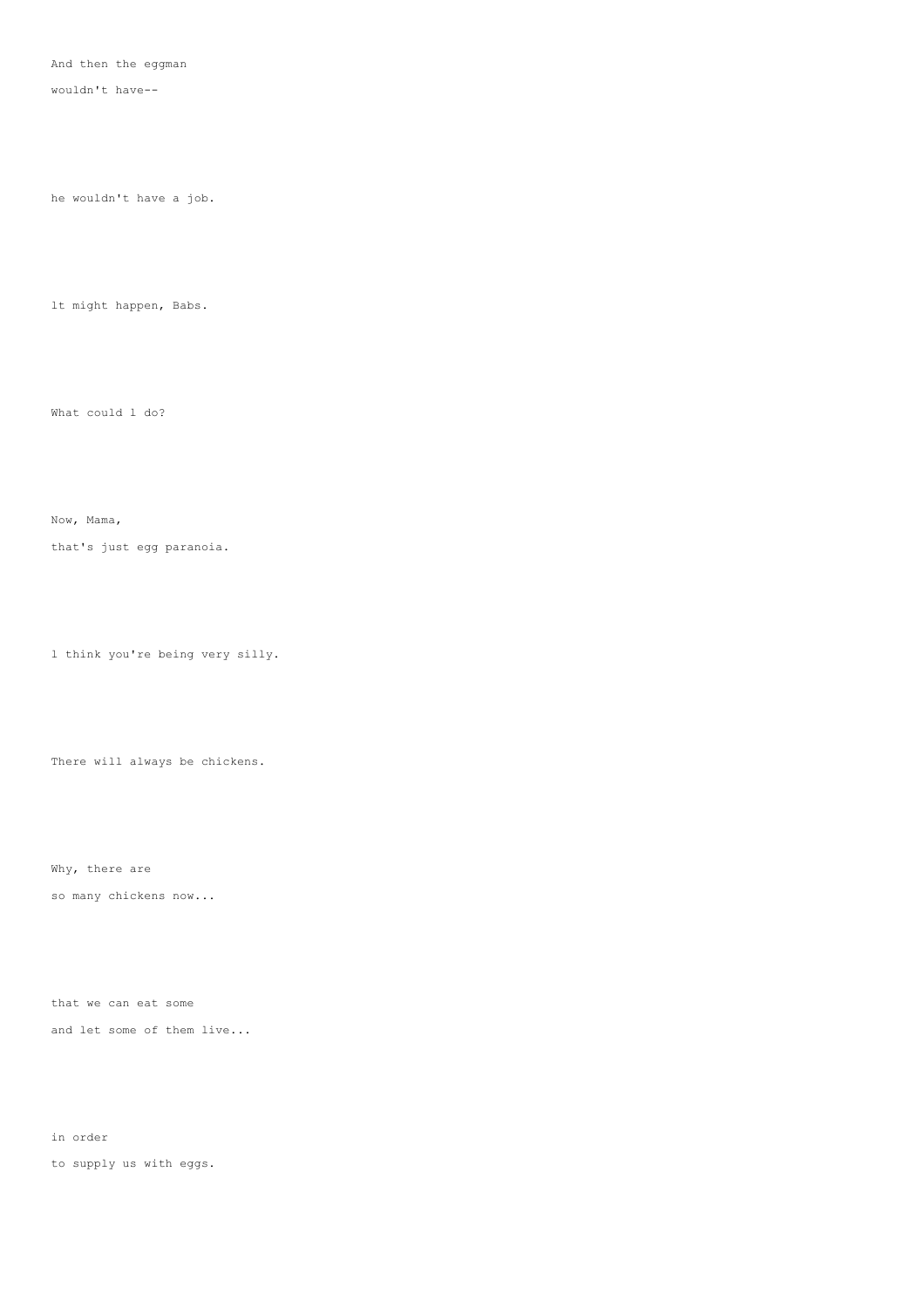Chickens are plentiful, Mama.

The world will never

## be without chickens.

You can be sure of that.

Afternoon, Ma.

Hi, honey.

Aren't they good?

Who could that be?

l'll be right behind you, Ma.

Answer it.

lt might not be nothin'.

lt's a fucking mailman.

A mailman?

What kind of shit is that?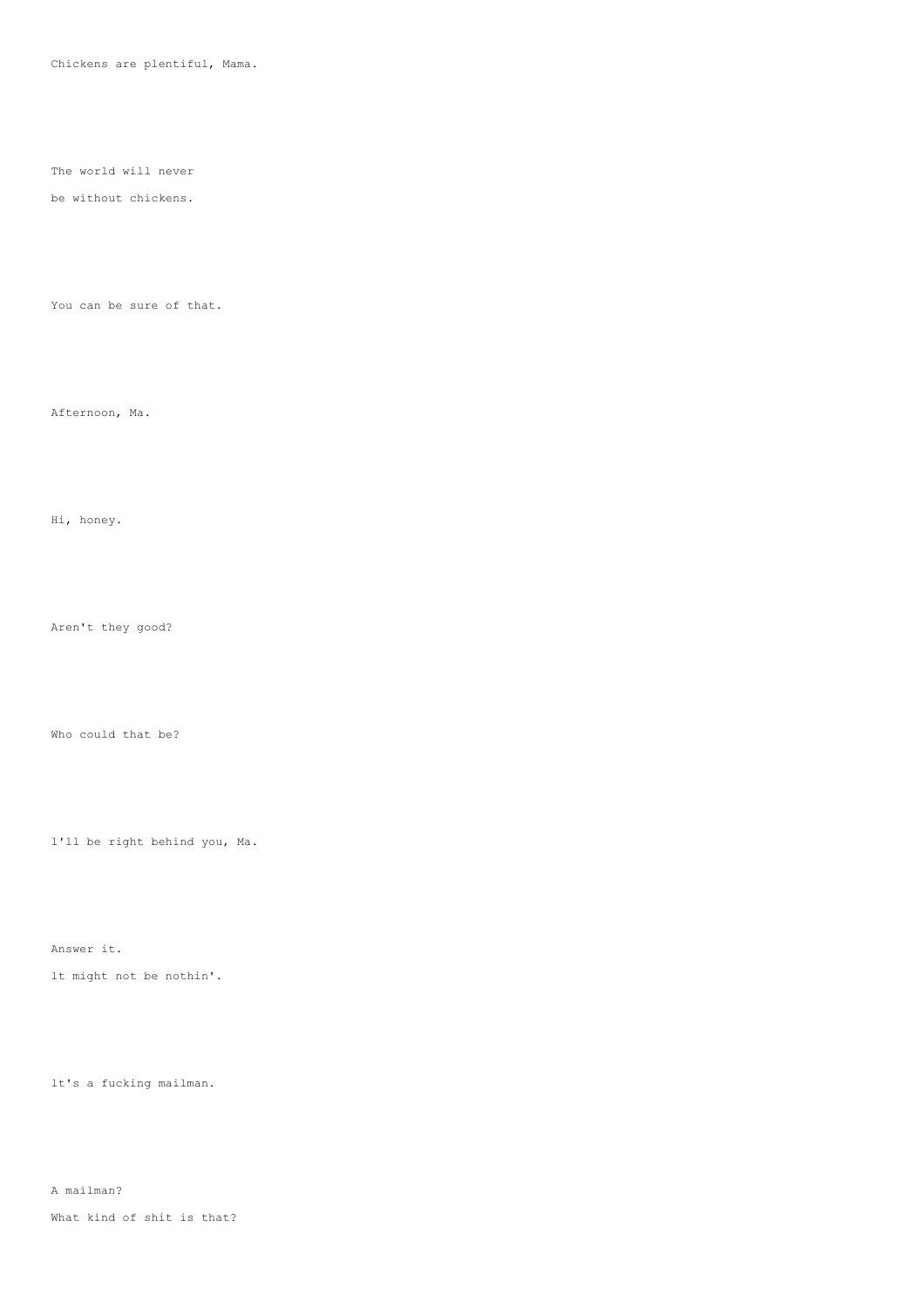There ain't no address here.

l'll take care of it.

Mother, shut up.

Crackers, cover me.

Cotton, take that gun.

You know how to use it

if you have to.

Right between the eyes.

Miss Babs Johnson?

Yes, l'm Babs Johnson.

Special delivery package, ma'am.

Sign here, please.

What do you mean,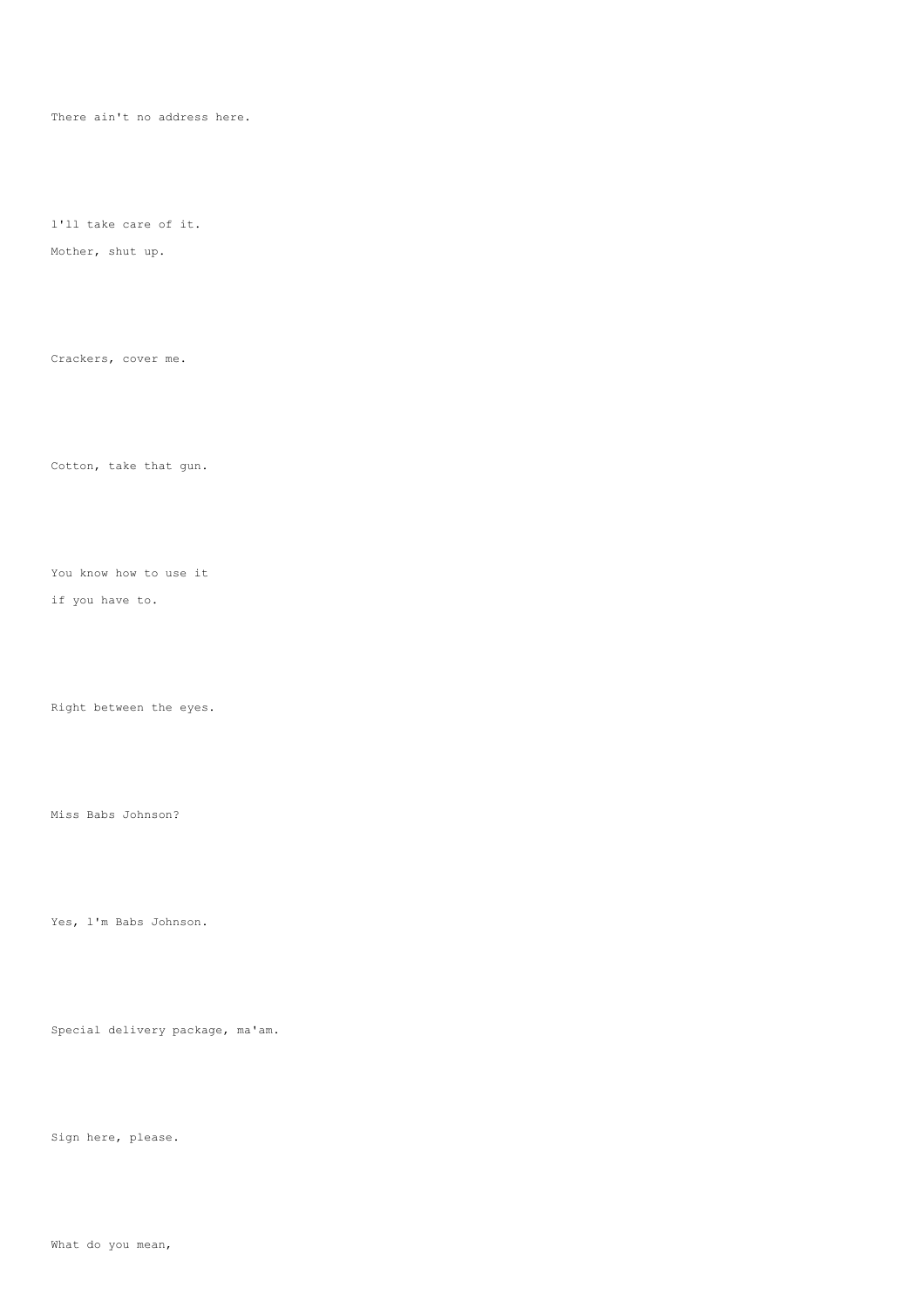special delivery package?

There's no address here.

Says right here...

'"Babs Johnson, a trailer,

# Phoenix, Maryland.""

And you are Babs Johnson,

aren't you?

Of course l'm Babs Johnson.

l just told you that.

But there is no address here.

This is not on any road, route, or street...

and l don't want people on my property...

so don't ever bring mail here again.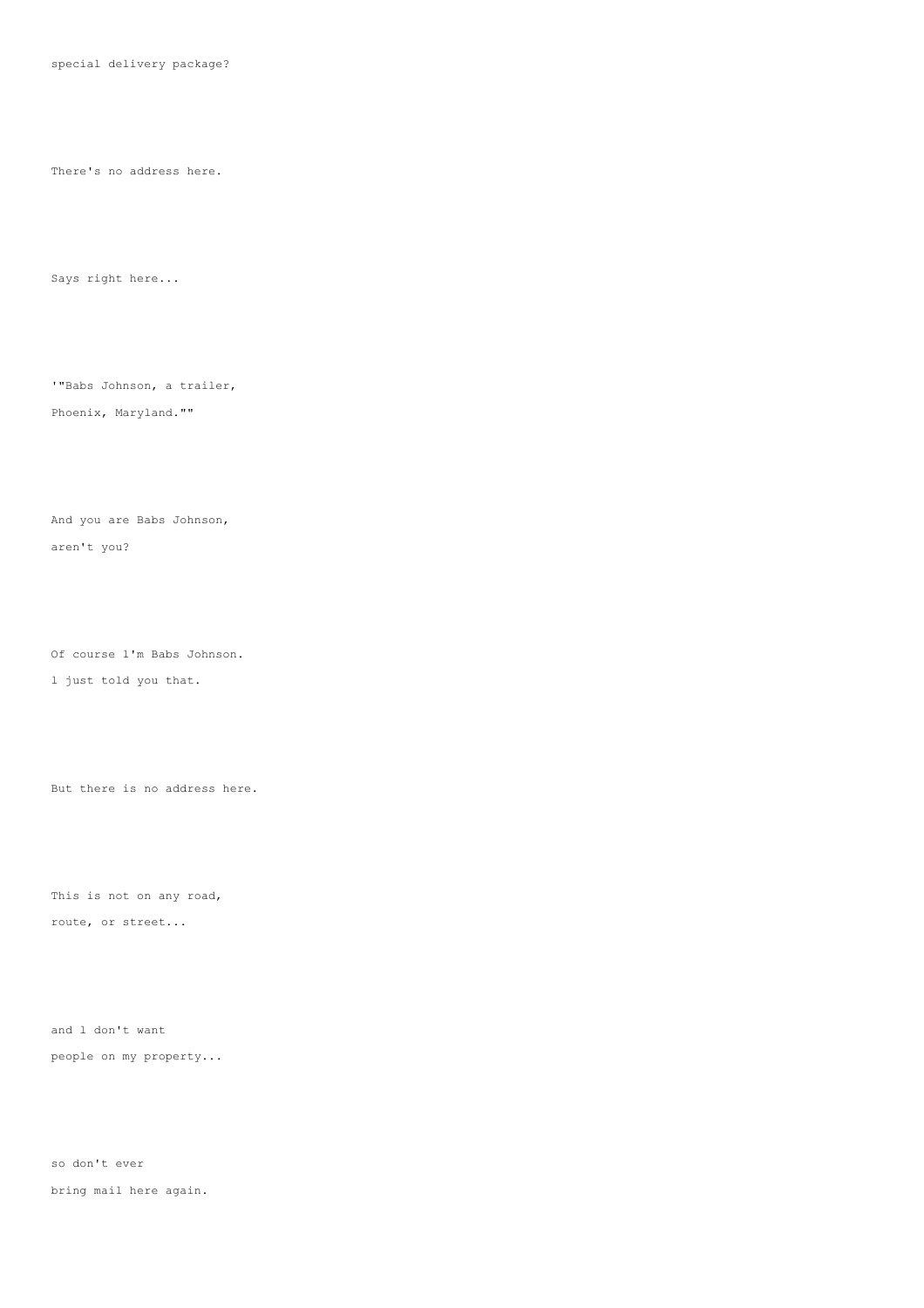Do you understand?

And the next package

you bring me...

is gettin' shoved right

up your little ass.

Can you comprehend that?

l understand.

l comprehend. l understand.

Now you've received some new training...

as you call it...

and you'd better remember it.

So you have exactly

fifteen seconds...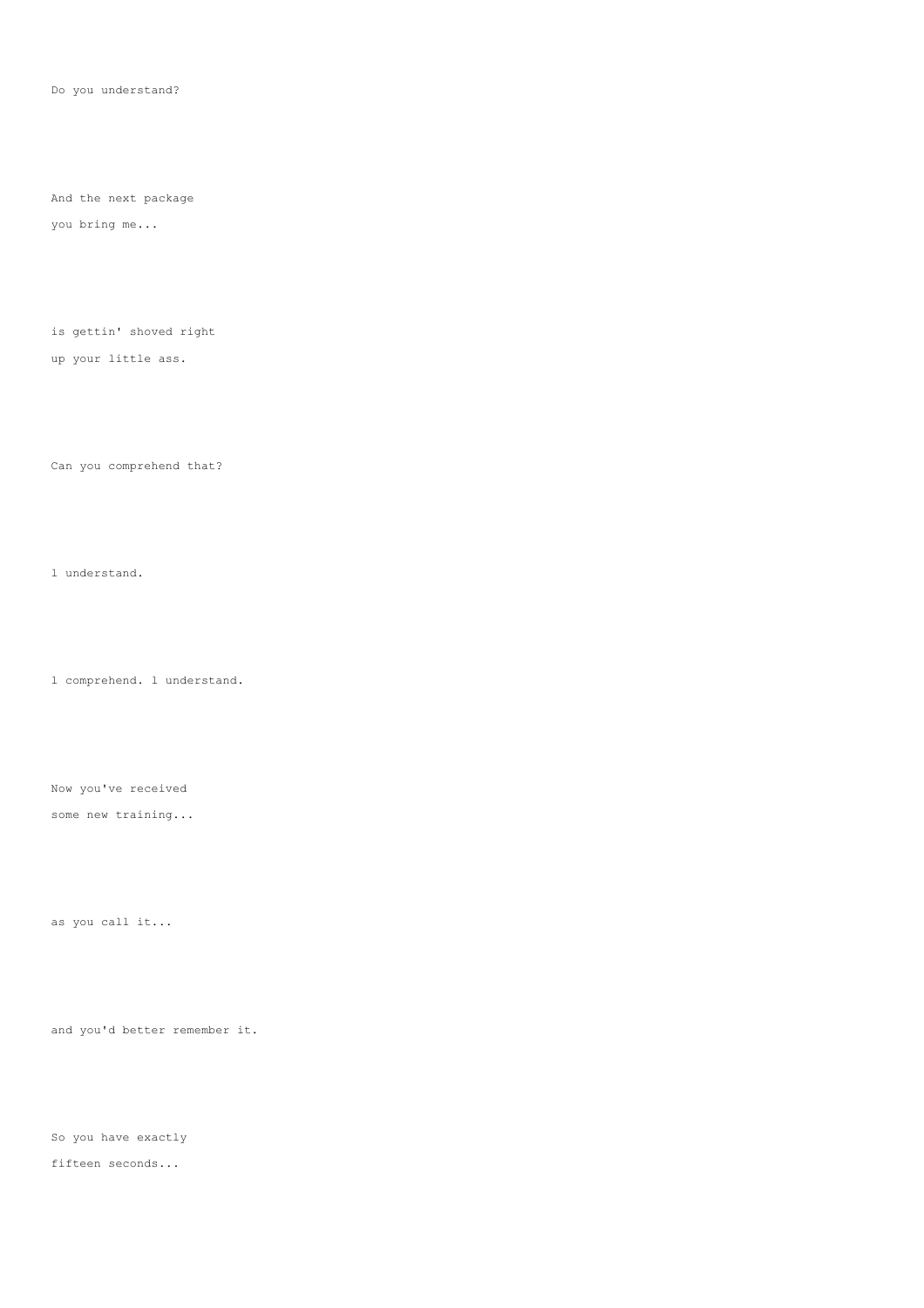### to get off of my property,

motherfucker...

before l break

### your goddamn neck.

 $--$  ...

 $--$  ...

 $...$ 

-- .

Run, you bastard, run!

Good work, Babs.

He ran just like a jackrabbit.

That was a person, Ma,

l'm sure of that.

Least it wasn't no porker.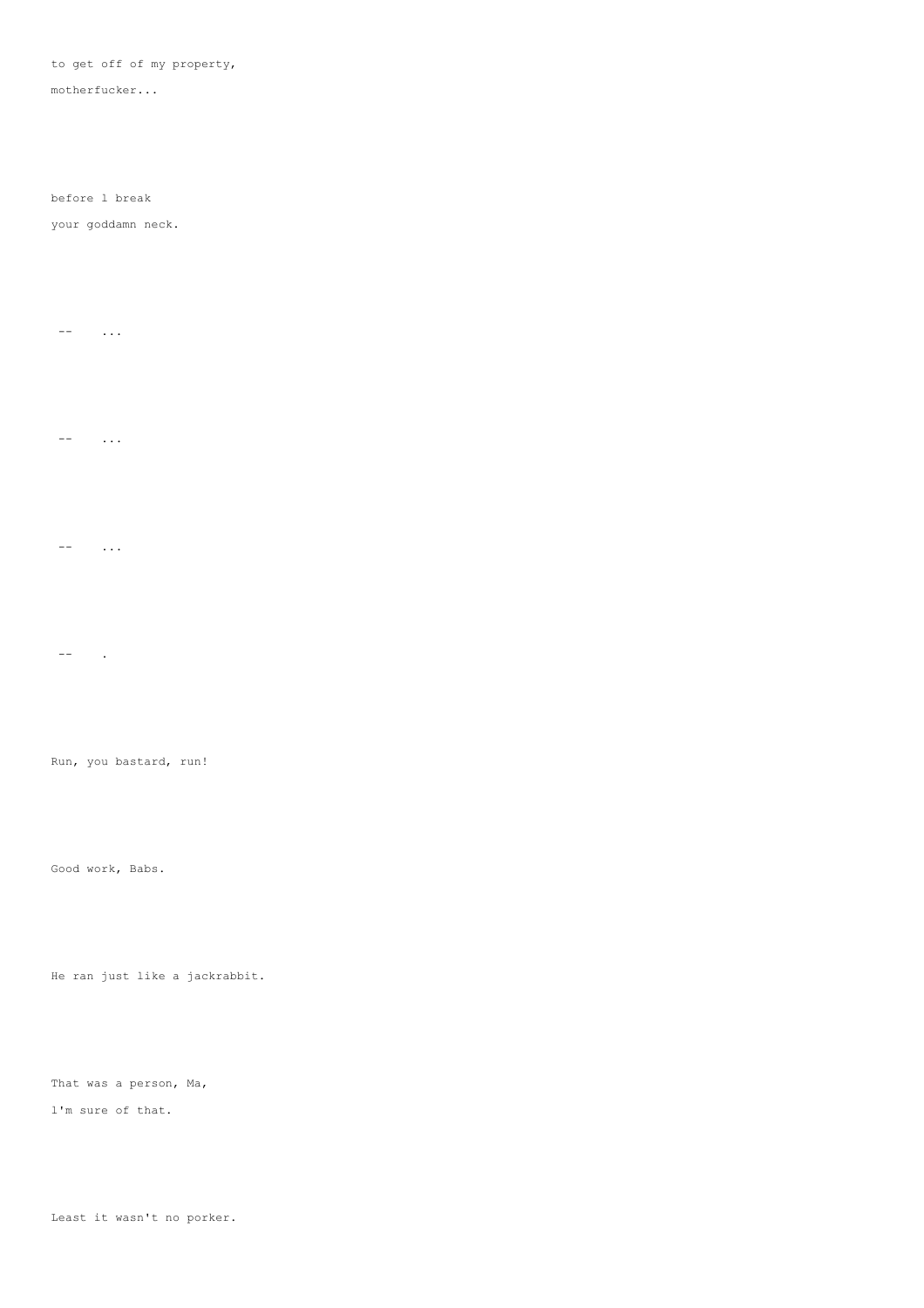l thought for sure

it was the cops.

Who could've sent me this package?

Who would dare send me

a package like this?

The return address is

'"The Filthiest People Alive.""

Who would dare use that title? Who would dare?!

Wrapped all fancy.

lt's just a birthday present, Babs.

No, it's no birthday present, Cotton.

l smell deep, dark trouble.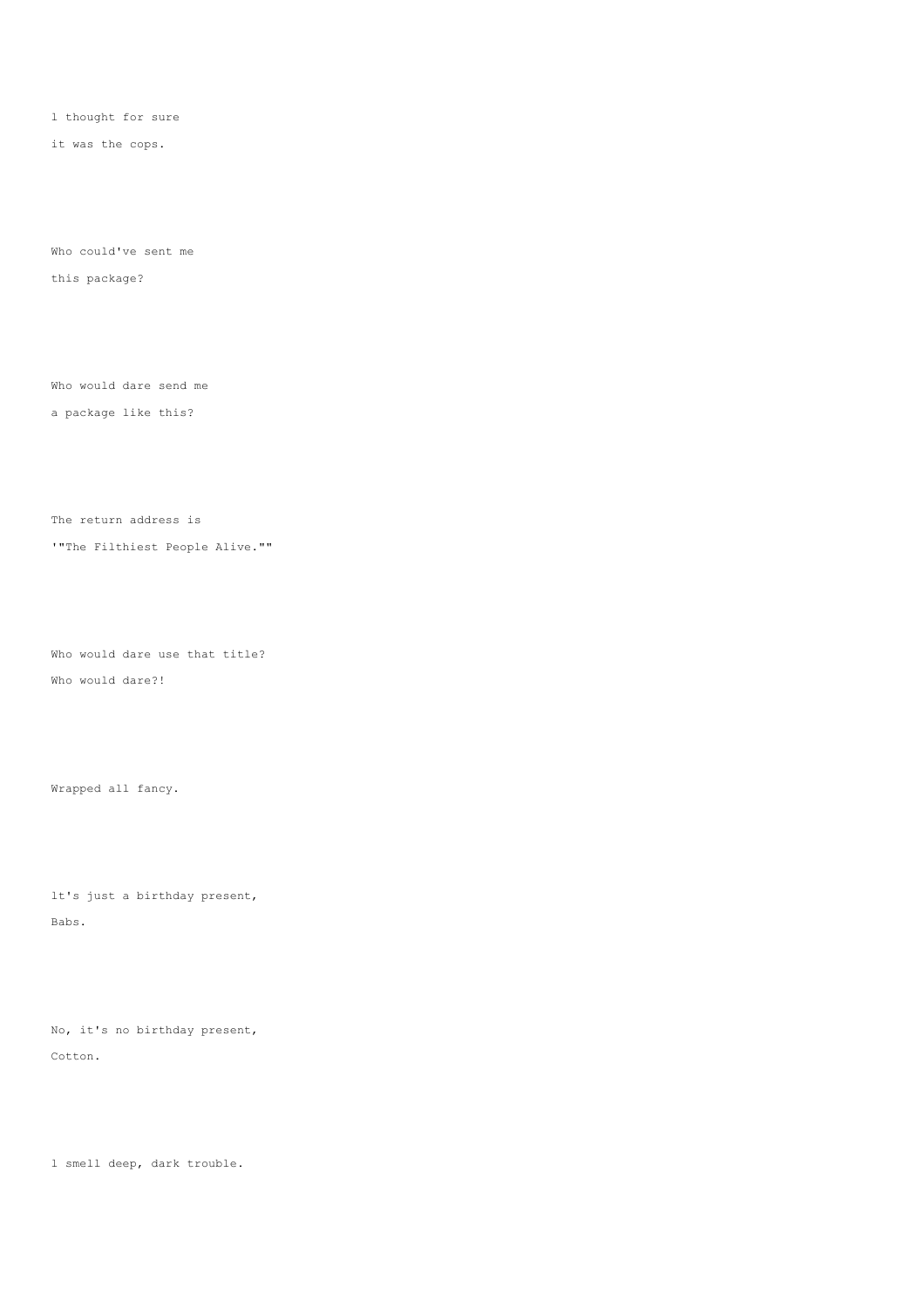Oh, my God Almighty!

Someone has sent me

a bowel movement!

Oh, Babs!

A turd, Mama, a turd!

Who could've sent this?

A turd?

Oh, a turd! Oh, Babs!

This is a direct attack on my divinity...

a direct attack

on the peace and harmony...

of our last few weeks here...

an outrageous attempt...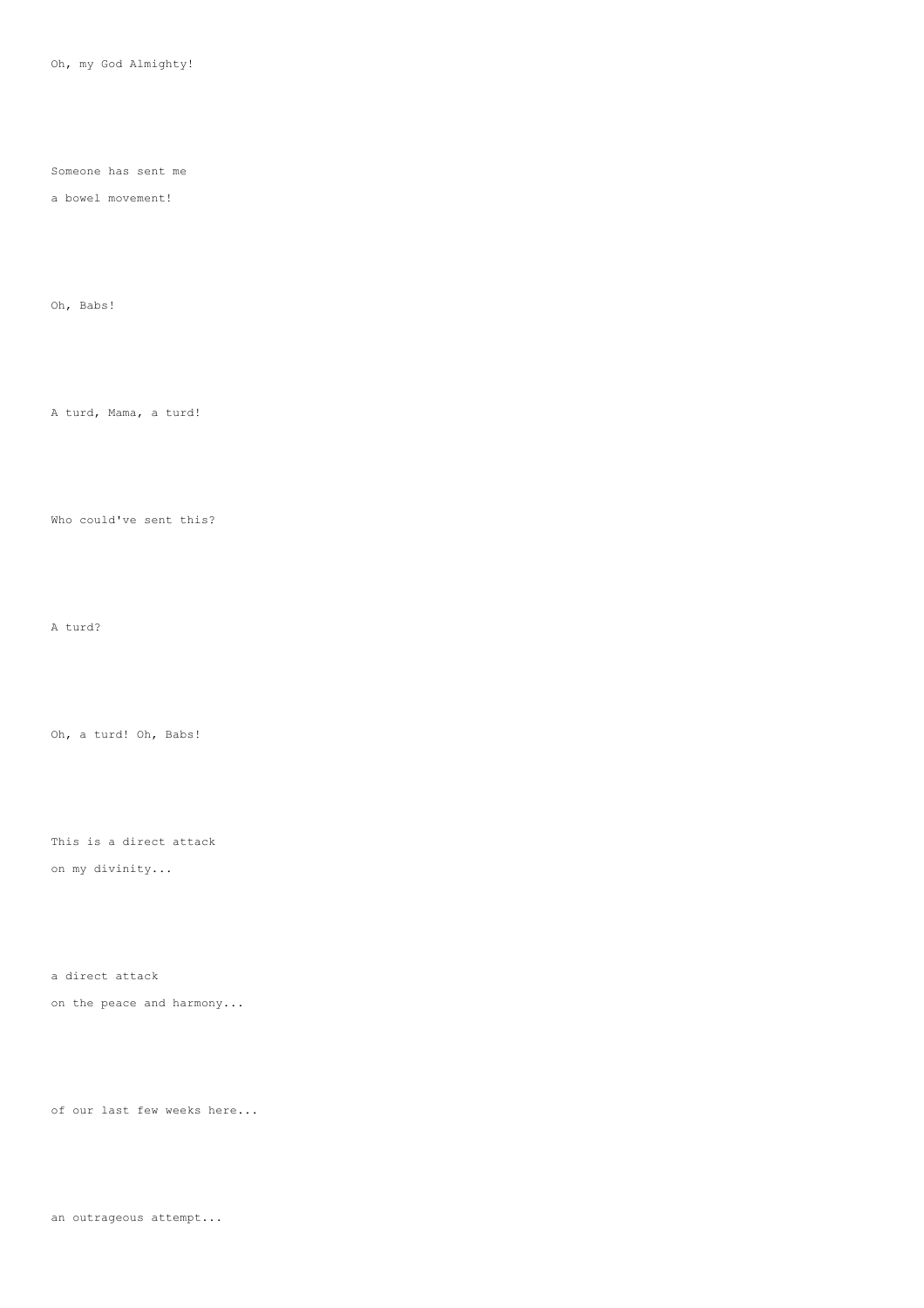to humiliate and disgrace

my private life!

Someone will pay for this.

Someone will pay with their life for this grossly offensive act!

Mama, nobody sends you a turd and expects to live. Nobody!

Why would anybody

do this to us? Why?

Look. Look, here's a card.

Read it, Cotton.

lt's a birthday card,

a fucking birthday card!

Well, what does it say?!

Oh, God, Babs.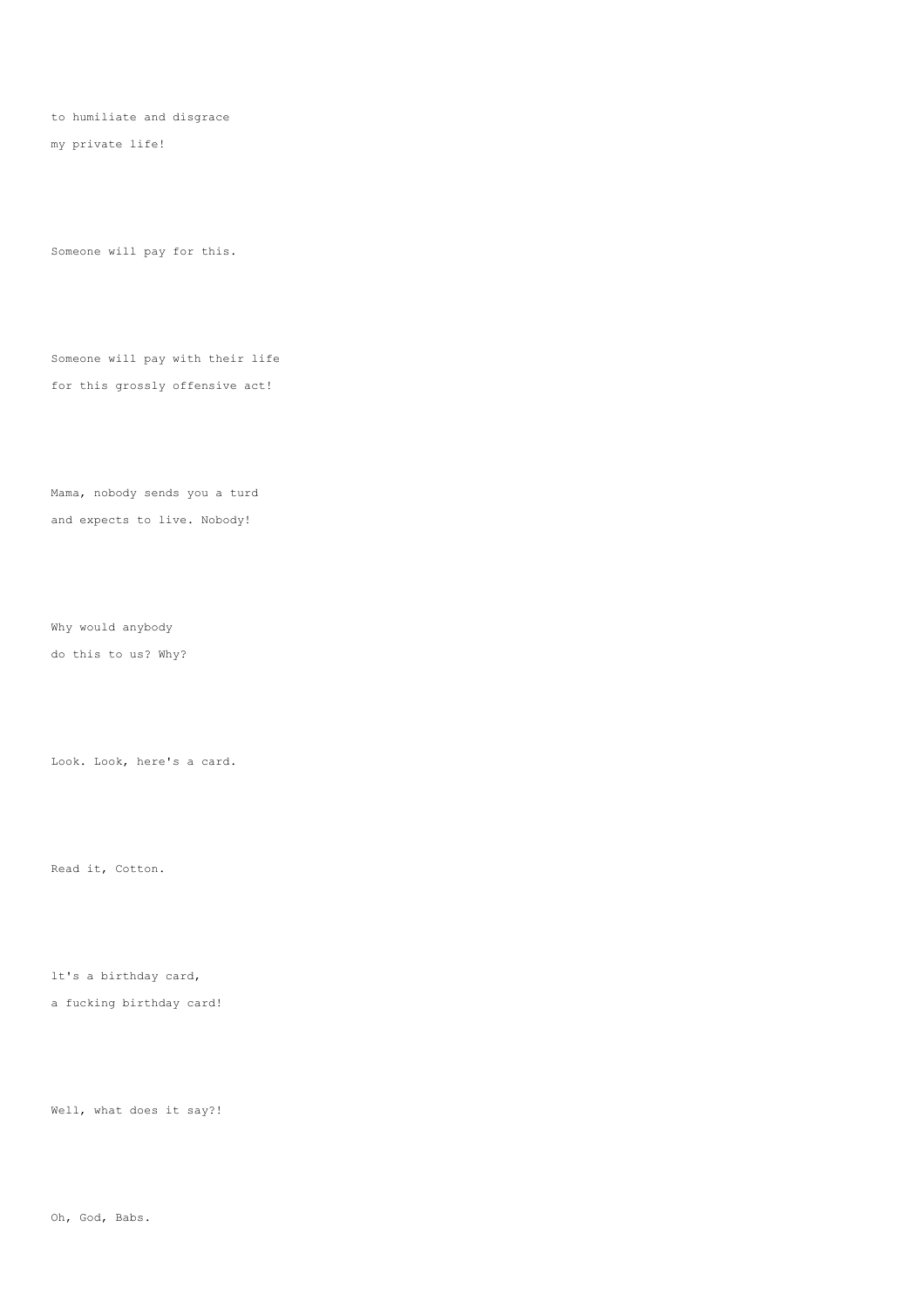'"Happy birthday, fatso.""

""You are no longer

the filthiest person alive.

'"We are.""

Signed, ""The Filthiest

People Alive.""

Just as l thought--

a deliberate attempt

to seize my title!

Eggman didn't do it, Babs.

l know the eggman didn't do it.

l don't think he did, either, Mother.

Now, shut up and let me think, will you?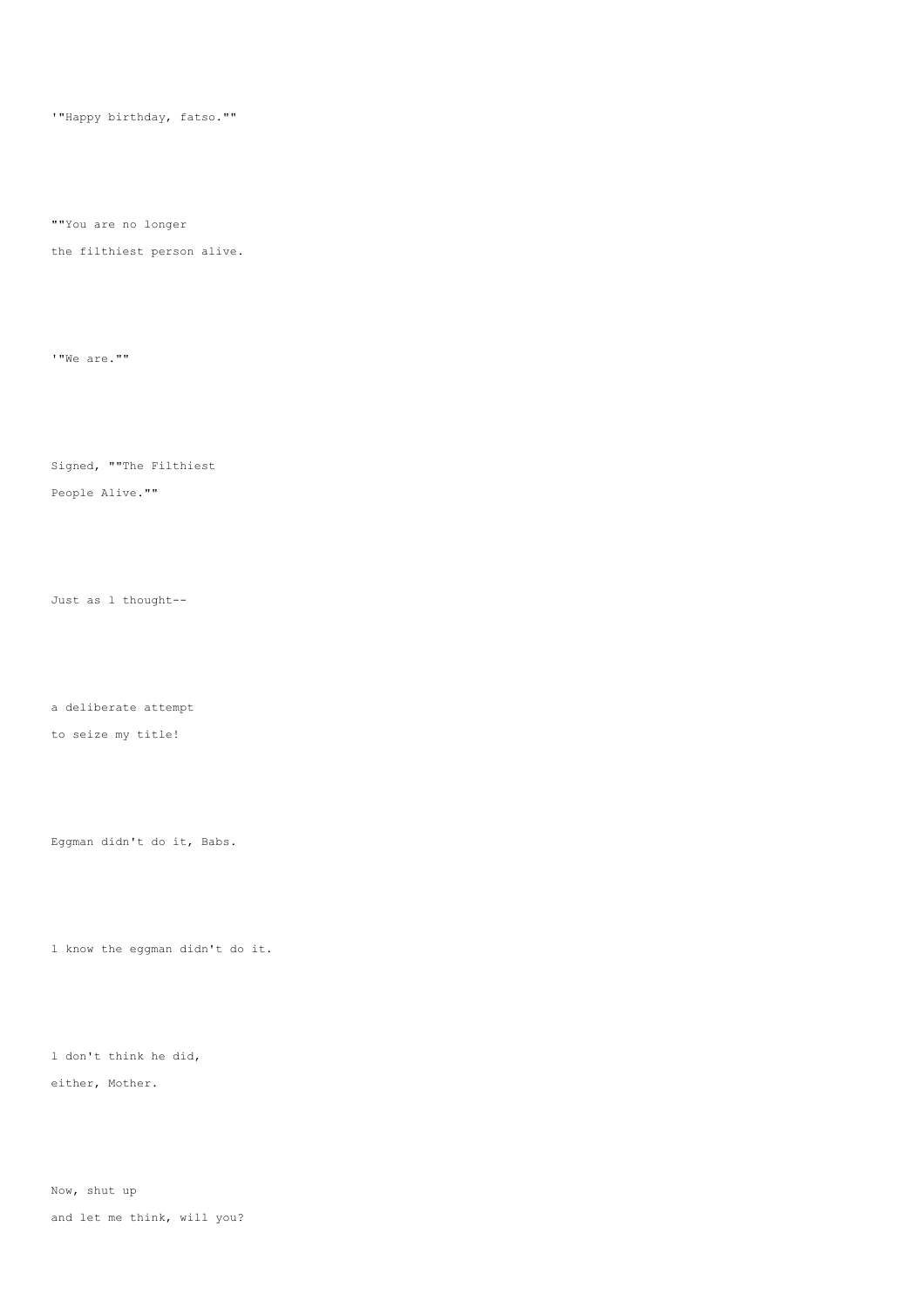That Cookie was asking

questions, Crackers.

l heard her.

She's right, Ma. She's right.

But why would she

send us a turd?

Who knows? Who knows?

These are obviously

jealous people--

jealous of our careers, of all of our press.

Why else would they sign that ""The Filthiest People Alive""?

Everyone knows that that title has become my trademark.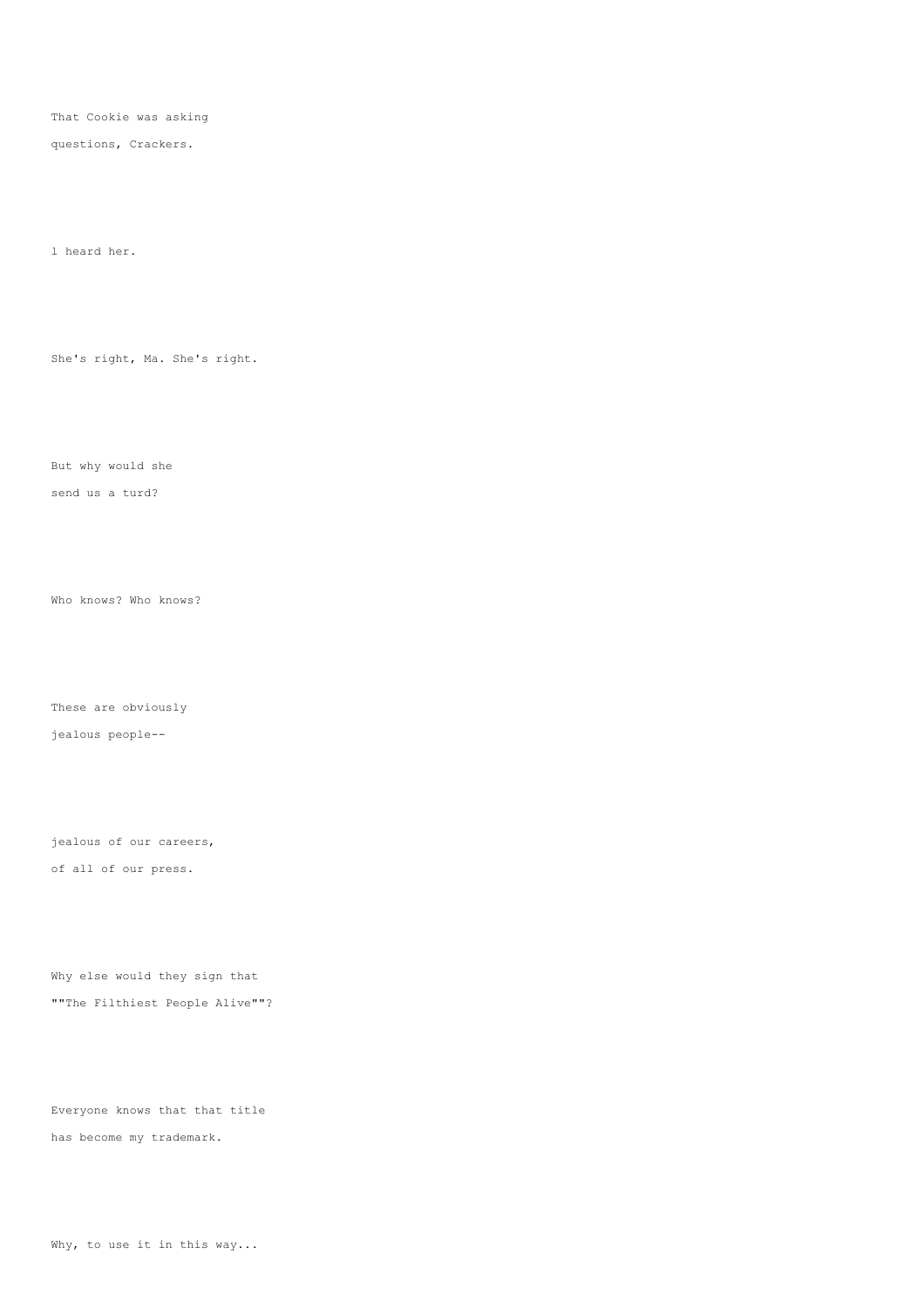is only to insinuate that

they are filthier than l.

How could anyone

seriously believe that?

How could anyone

be filthier than Divine?

l'm afraid

our little vacation...

must come to an end.

This must be nipped in the bud.

lt's already out of hand.

Now we must outfilth...

the asshole or assholes

that sent this.

And then they must die!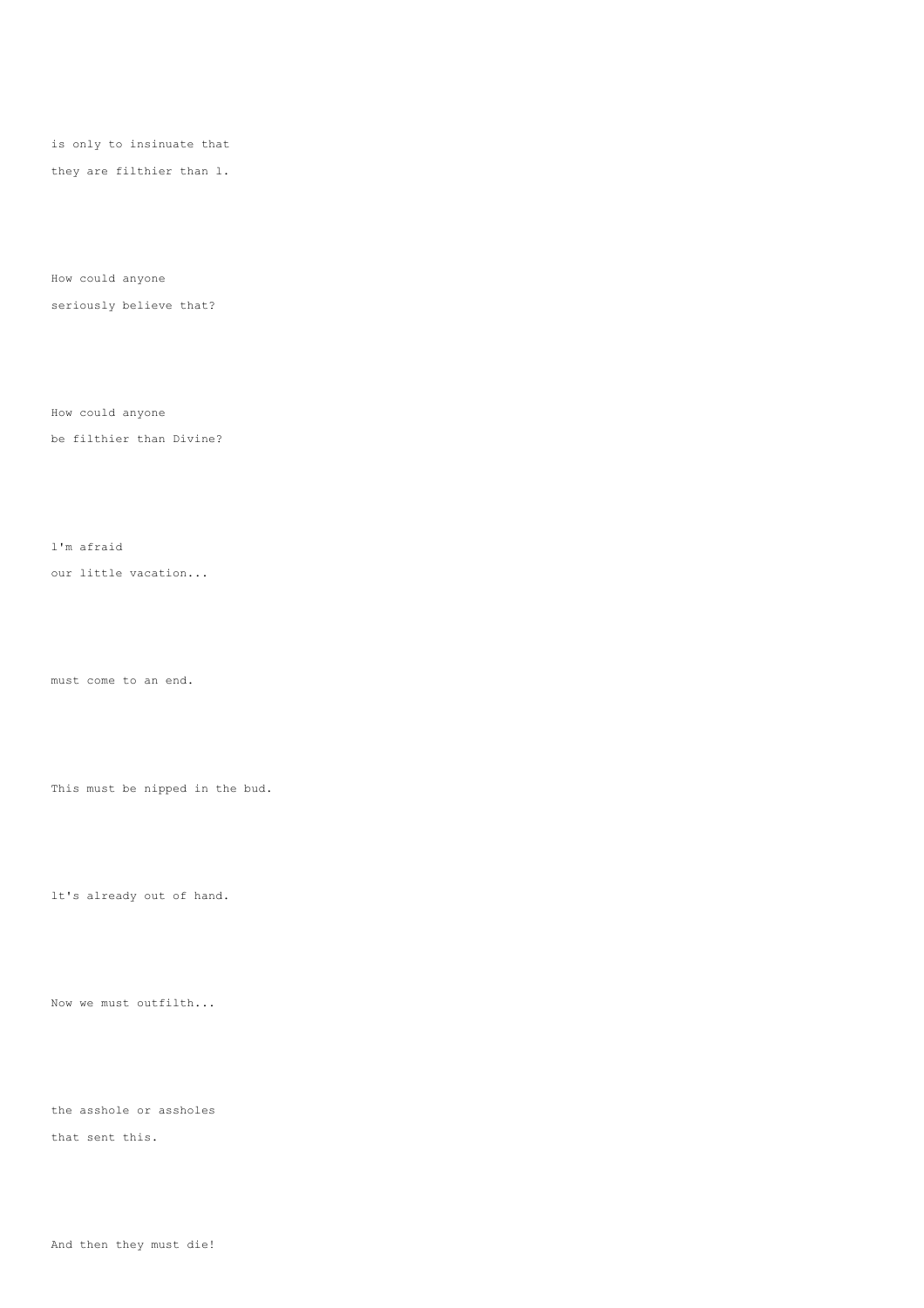Connie and Raymond Marble...

while you are away,

the servants will play.

Well, Miss Sandstone...

after going over

your qualifications...

Mr. Marble and l feel

that you are not exactly...

what we had in mind for the job.

Not only have you never heard of Divine...

which is one of the key elements...

for this particular job...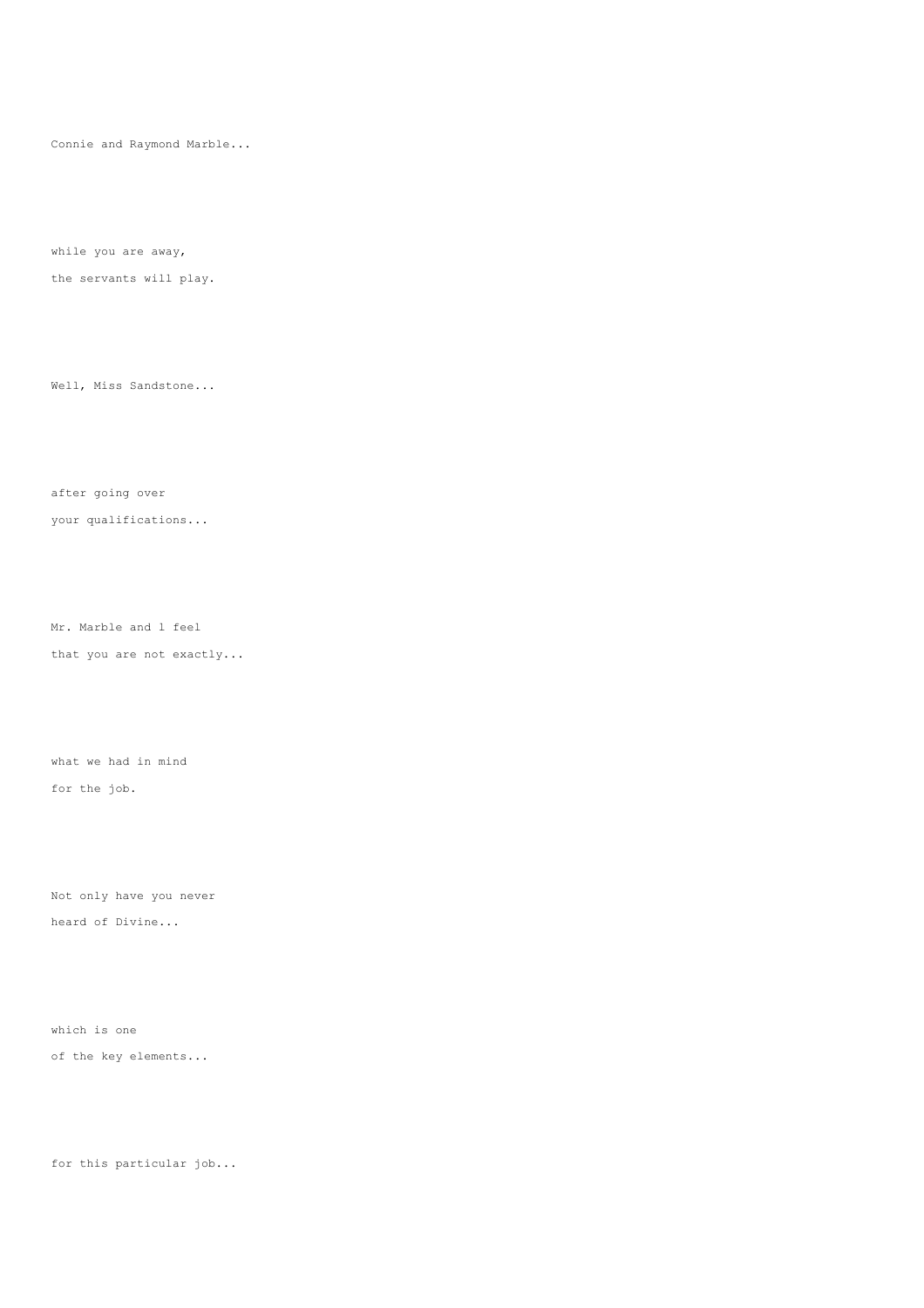but you also seem to show

a lack of general experience.

And to be perfectly honest...

we feel that you are sort of a dullard.

Why isn't Channing here to take off my coat?

He's getting lazier and lazier as each day ends, Raymond.

l'll speak to him.

We must remember that Channing isn't as intelligent as us.

This is a high security job, as you can well imagine...

and we personally

just don't feel...

that you meet our--

oh, how should l say--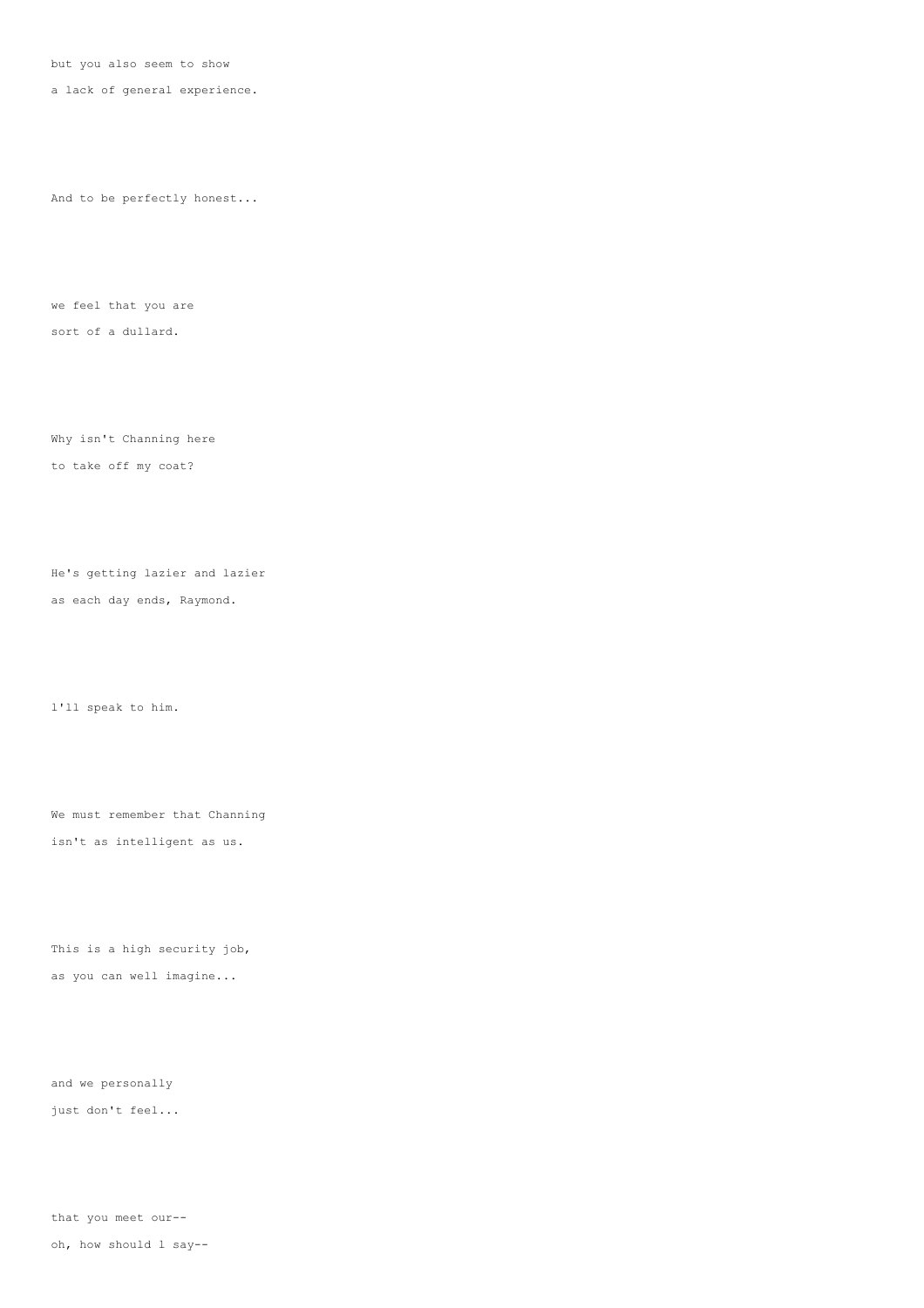our admittedly sometimes

stringent screening process.

Who on earth is that?

Sounds like Channing.

Well, doing what,

l'd like to know.

l love you, Raymond.

l love you more than

anything in this world.

l love you more than my own filthiness...

even more than my own hair color.

More than the sound

of bones breaking...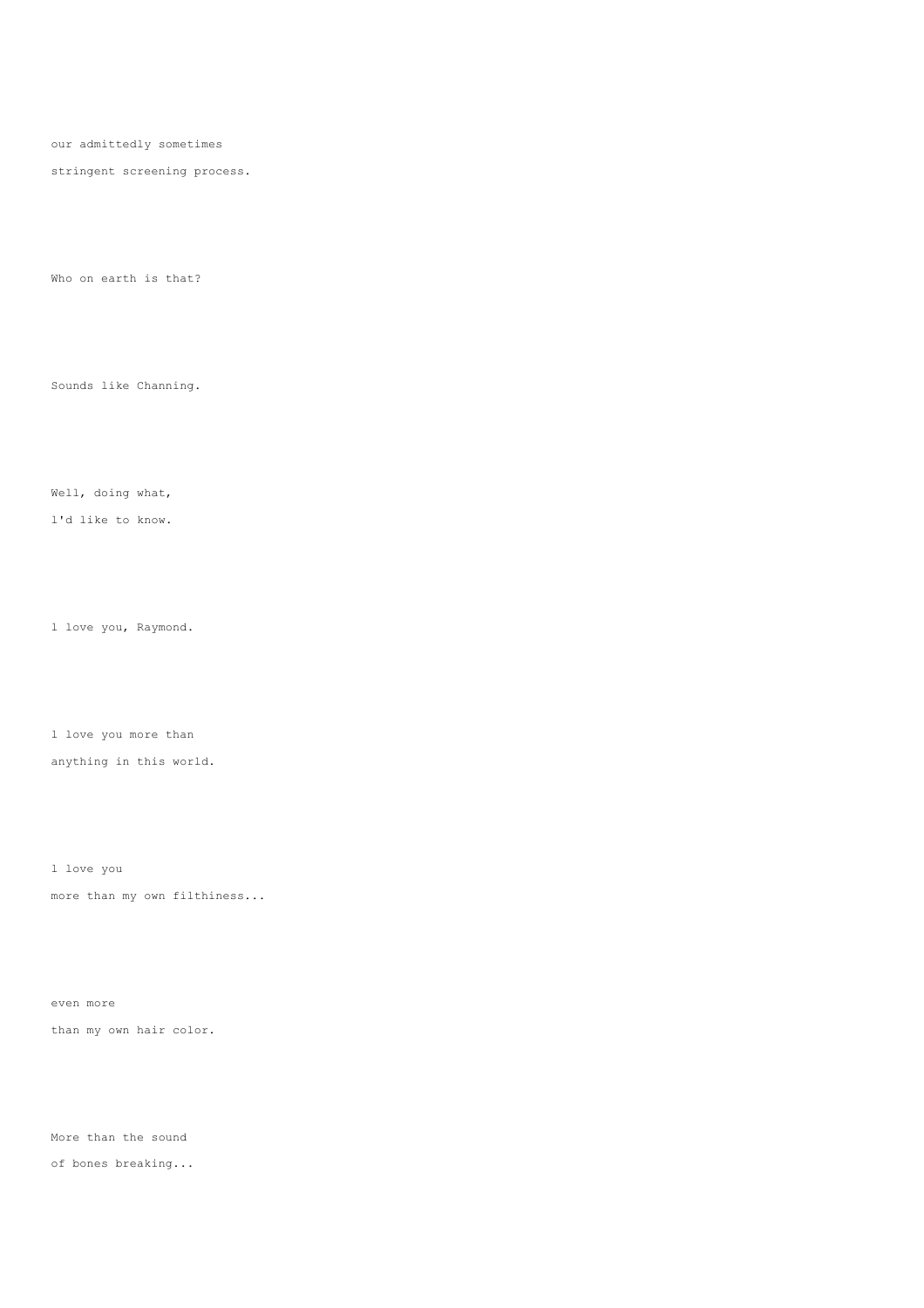the sound of the death rattle.

Oh, my.

And l, Connie...

l, Connie, also love you...

more than anything

l could ever imagine...

more than

my own hair color...

more than the sound

of babies screaming...

the sound of dogs dying.

What do you think you're doing?!

What is the meaning of this outrage?!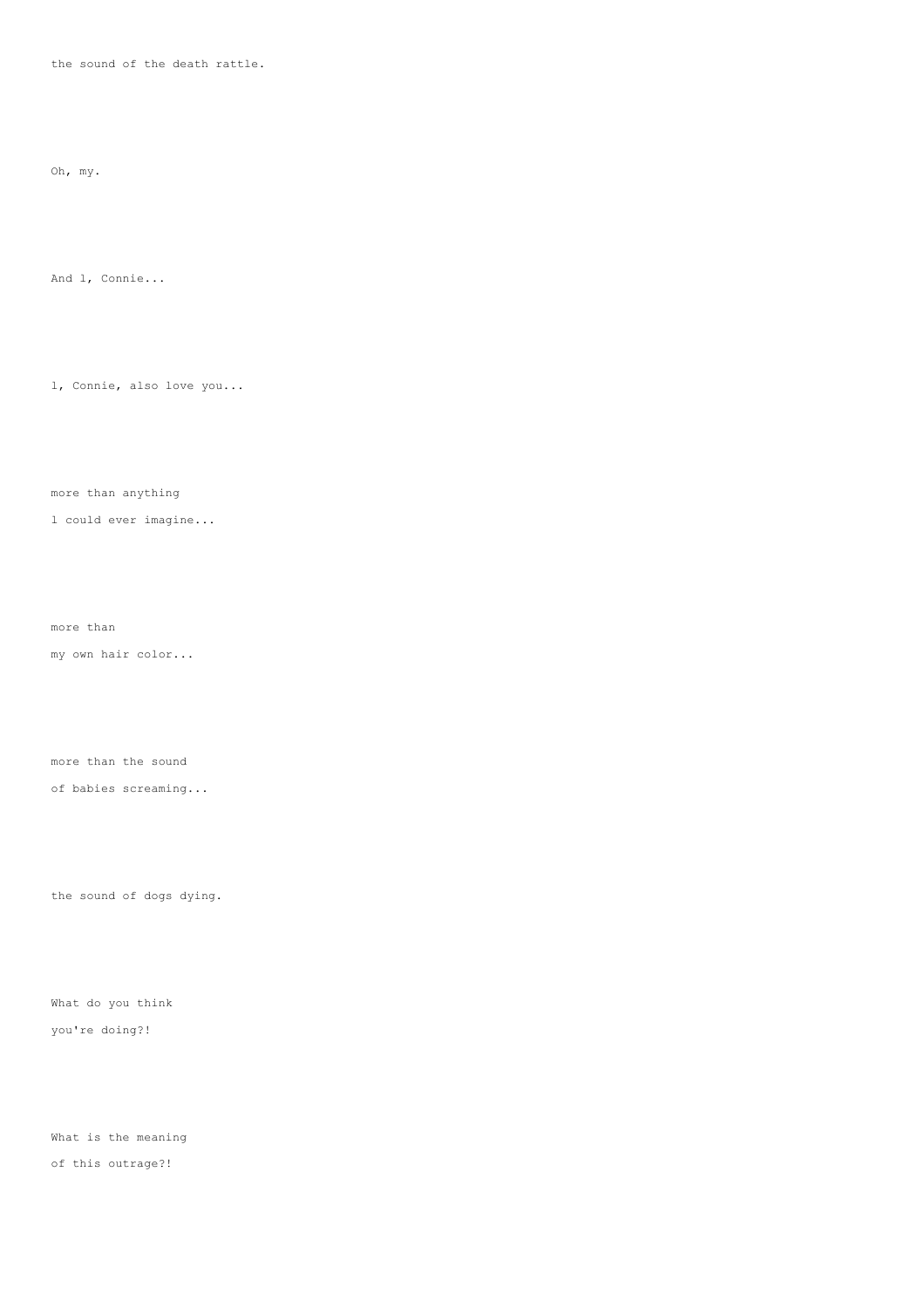Let me at him !

l've been waiting

to do this for a lifetime!

No, Connie, no!

How do you dare to be

dressed as you are?

How do you dare to be saying

the things we heard you say?

No! Please, listen!

l didn't mean any harm ! Let me go, Connie!

You little asshole. You'd better start explaining.

How dare you go into my personal clothes closet...

and get my suit!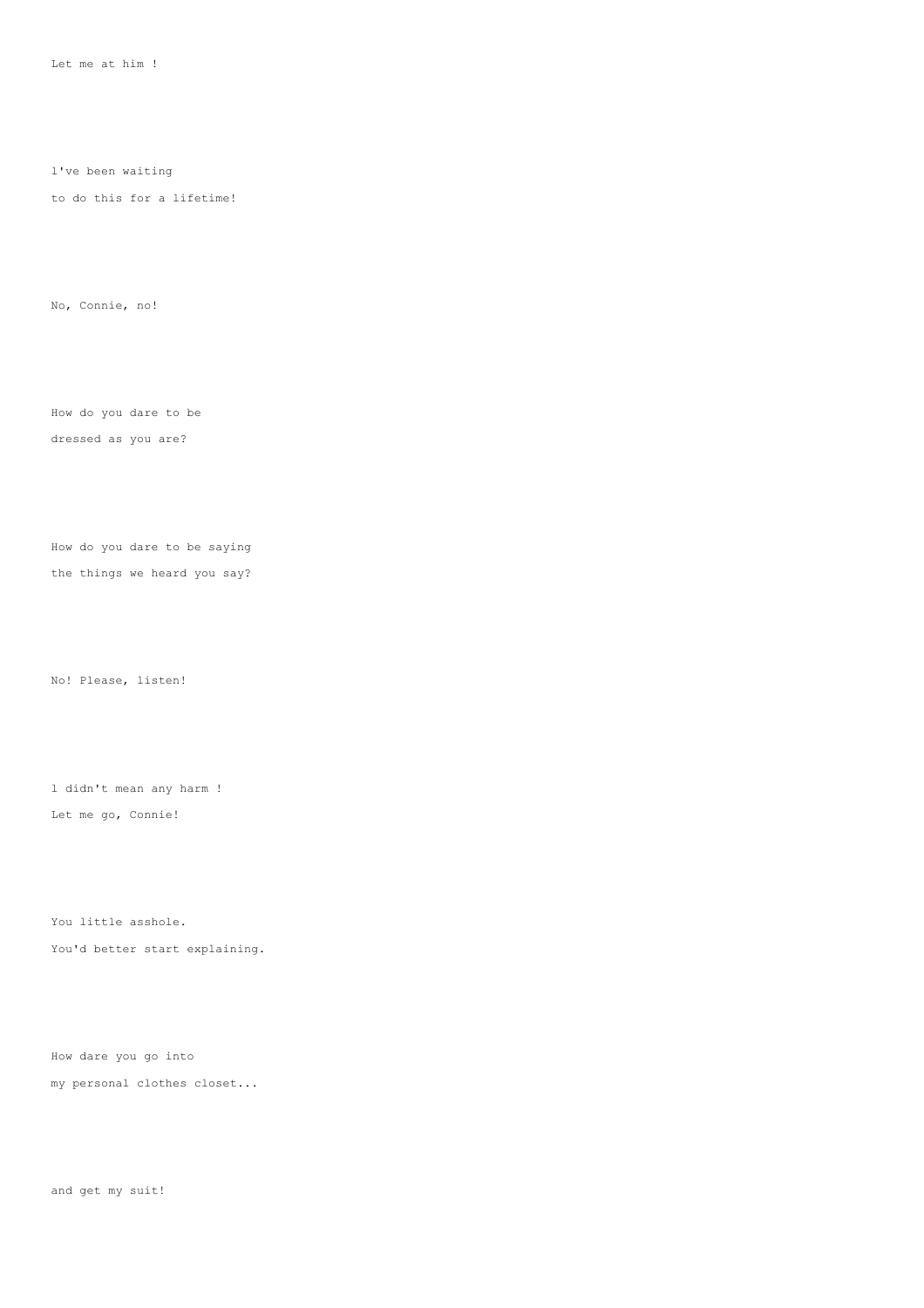And that's my makeup

you have on, isn't it?!

You sneaky little drag queen!

You've been spying on us, haven't you?

Haven't you, aerial-ears?!

Mimicking my wife's hard work

and her beautiful appearance.

And having the gall to repeat words...

that Connie and l spoke confidentially...

words that are guarded by the holy seal of matrimony!

l can't help it!

l didn't mean any harm !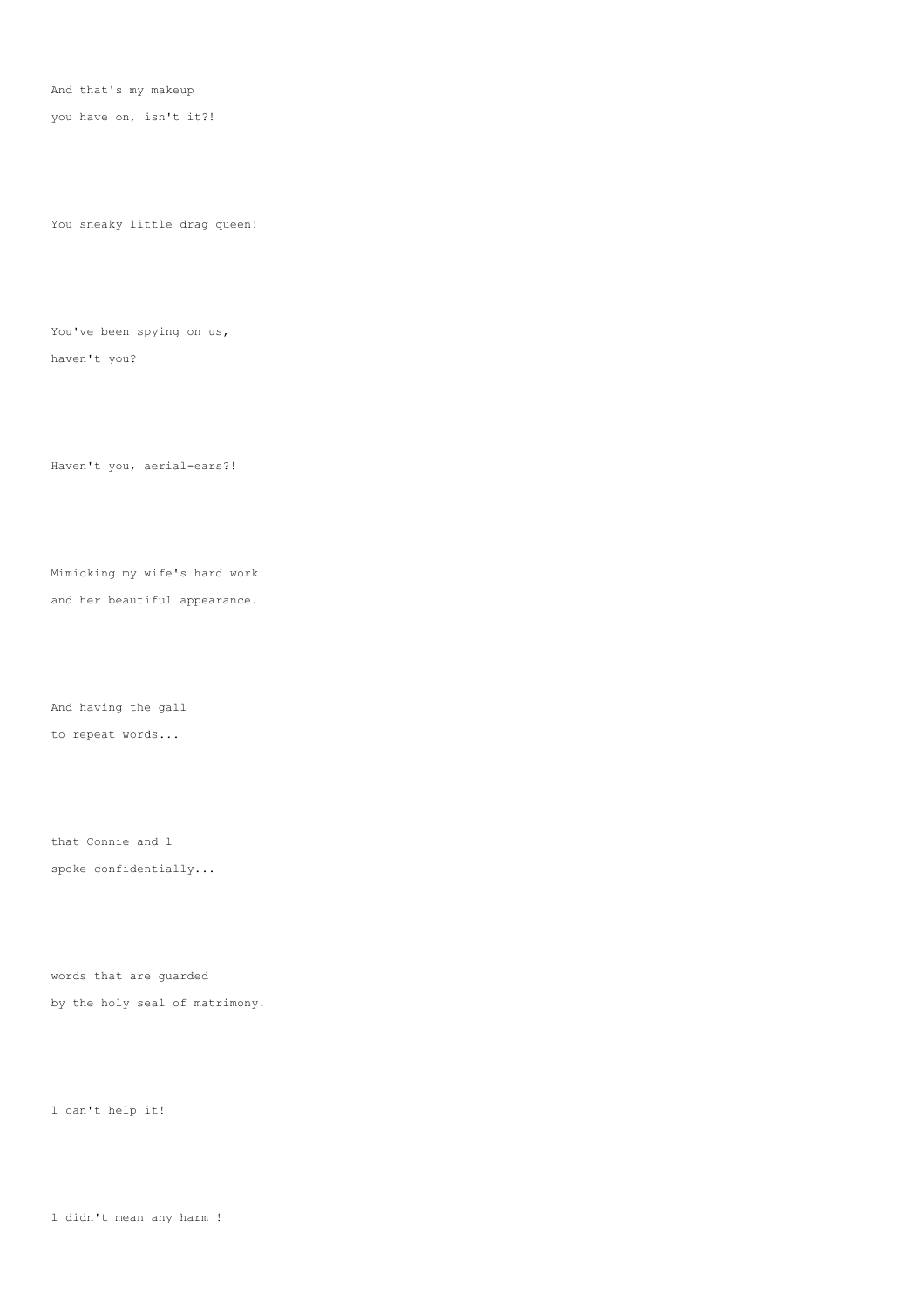lt was just playing!

'"Playing""?

ls that what you

call it, Channing?

Or should l start

calling you ""Connie"" now?

ls that what you'd like?!

No, Connie! Stop hitting me!

l didn't do anything to you!

l was just here by myself...

and l get feeling funny when l'm alone!

Those girls are down there, don't forget!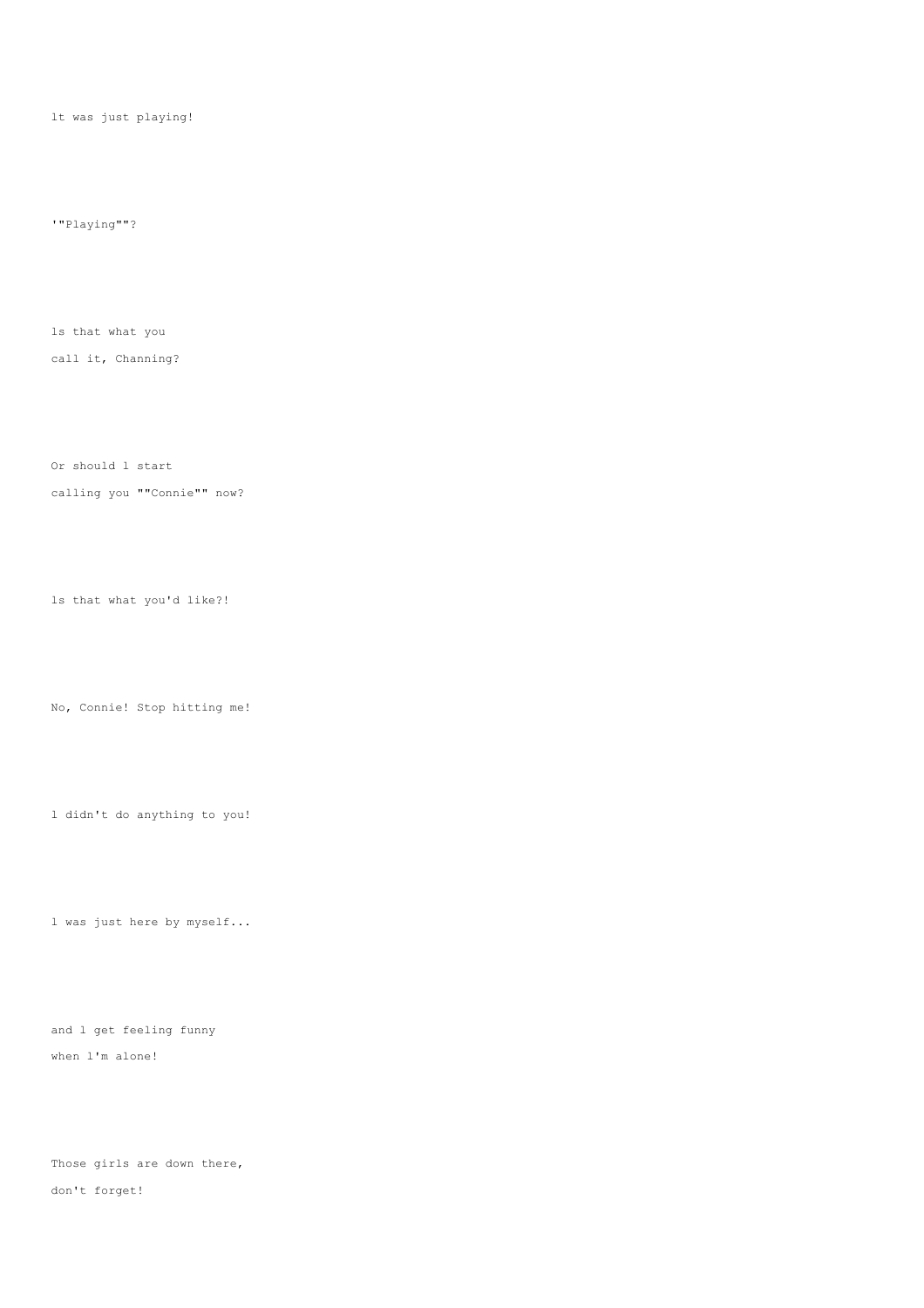And l can't stand being

in the same house with them !

lf l sit downstairs,

l can hear them screaming...

screaming and crying, and then l get all nervous.

Then l get these spells!

l don't plan it!

lt just happens.

Then 1 think about my position, my social standing...

just like you two do, and l just play!

l just make believe that l am you!

l know it isn't reality!

l know that l'm really me!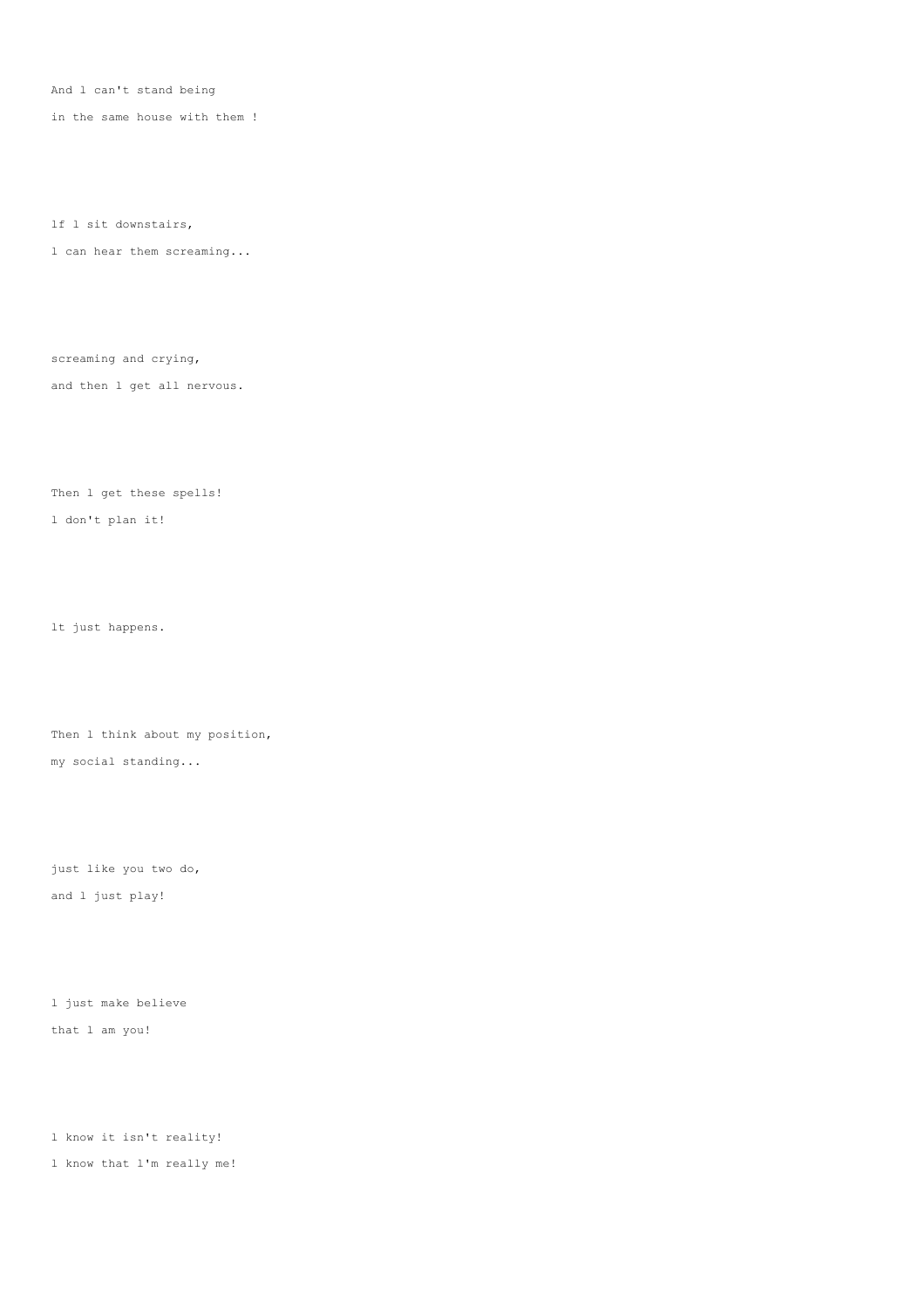Haven't l been a faithful

servant for two years now?

Haven't l given you my all in this job?

Oh, you've been faithful, all right...

faithful in your stupidity, faithful in your laziness...

faithful in your incompetent lame-brained attitude!

And now this shockingly flagrant breach of contract!

We can no longer employ you here at Channing.

That is obvious.

There will be

a complete inspection...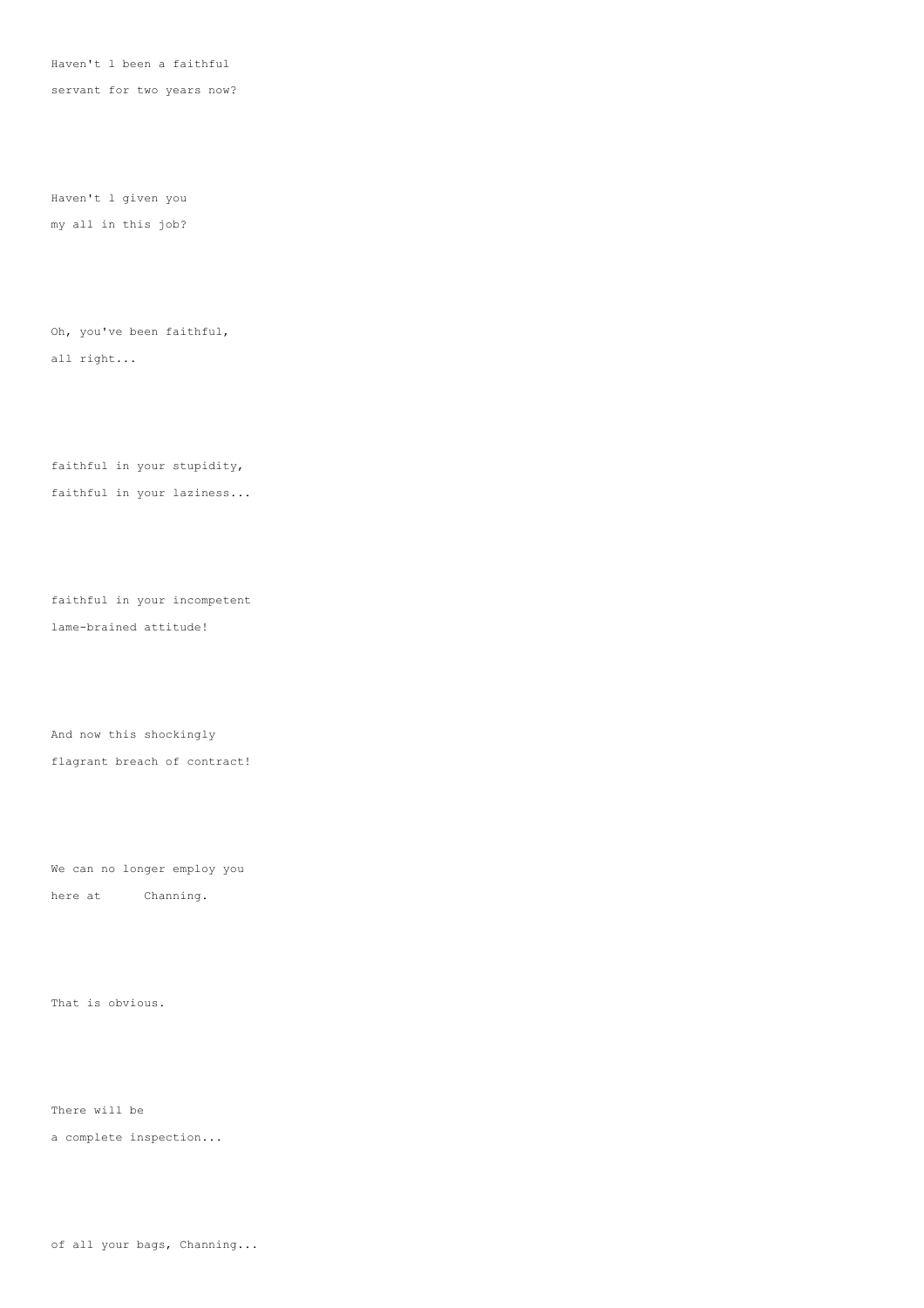so do not attempt...

to take any of

my clothing with you.

l will also take

a complete inventory...

of all my belongings,

from makeup--

Oh, God!

Right on down to panties!

And, of course,

have everything...

sent to the cleaners immediately.

God knows what you could've gotten on my clothes.

Now, go to your room,

Channing...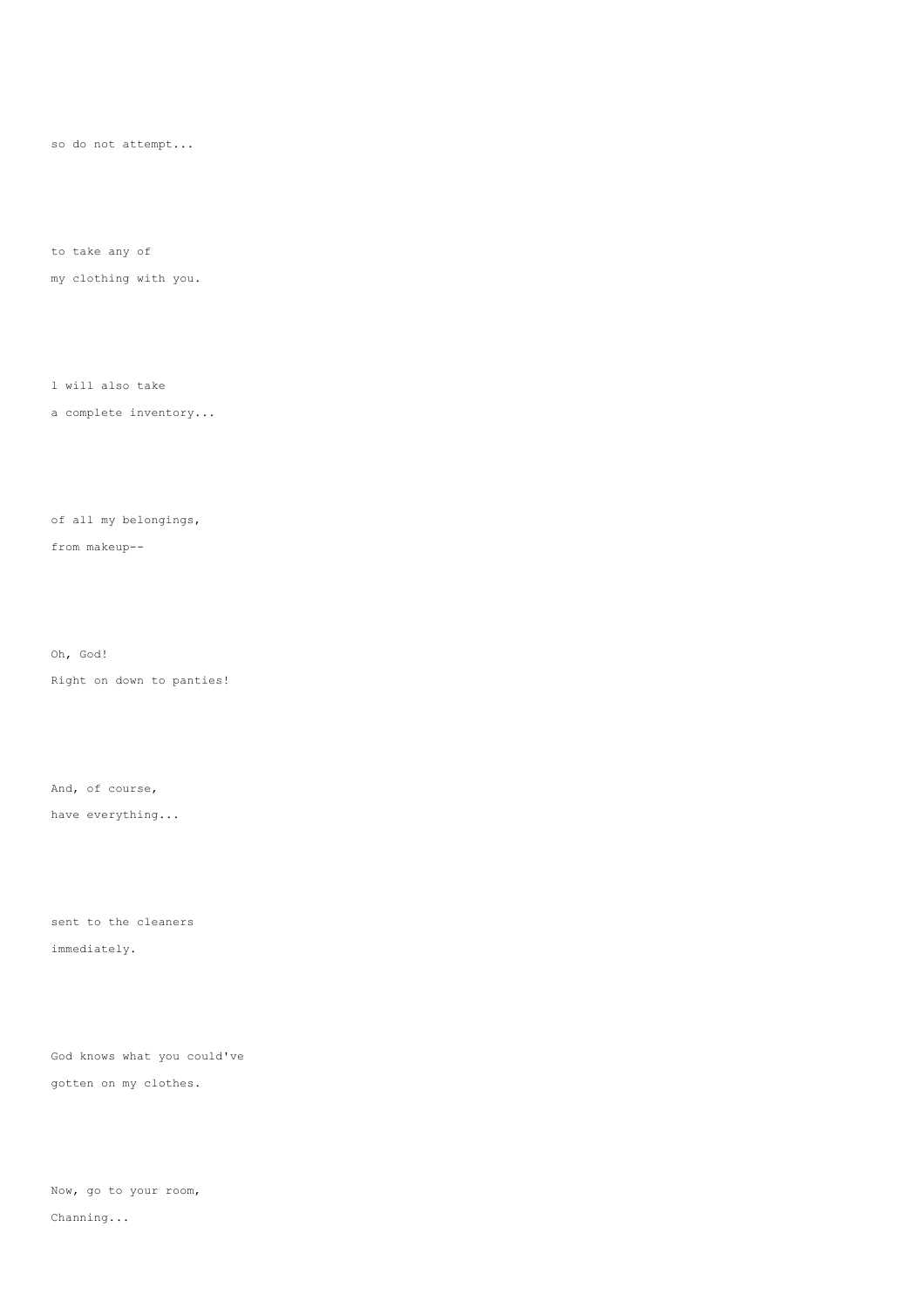and stay there

until we summon you!

Please change your minds!

lt was only playing!

l won't ever--

Stop that yammering and move.

And don't try anything funny...

or you'll be right down there with Suzie and Linda.

How would you like that?

Had we known...

we would've given you

a maid's uniform to wear...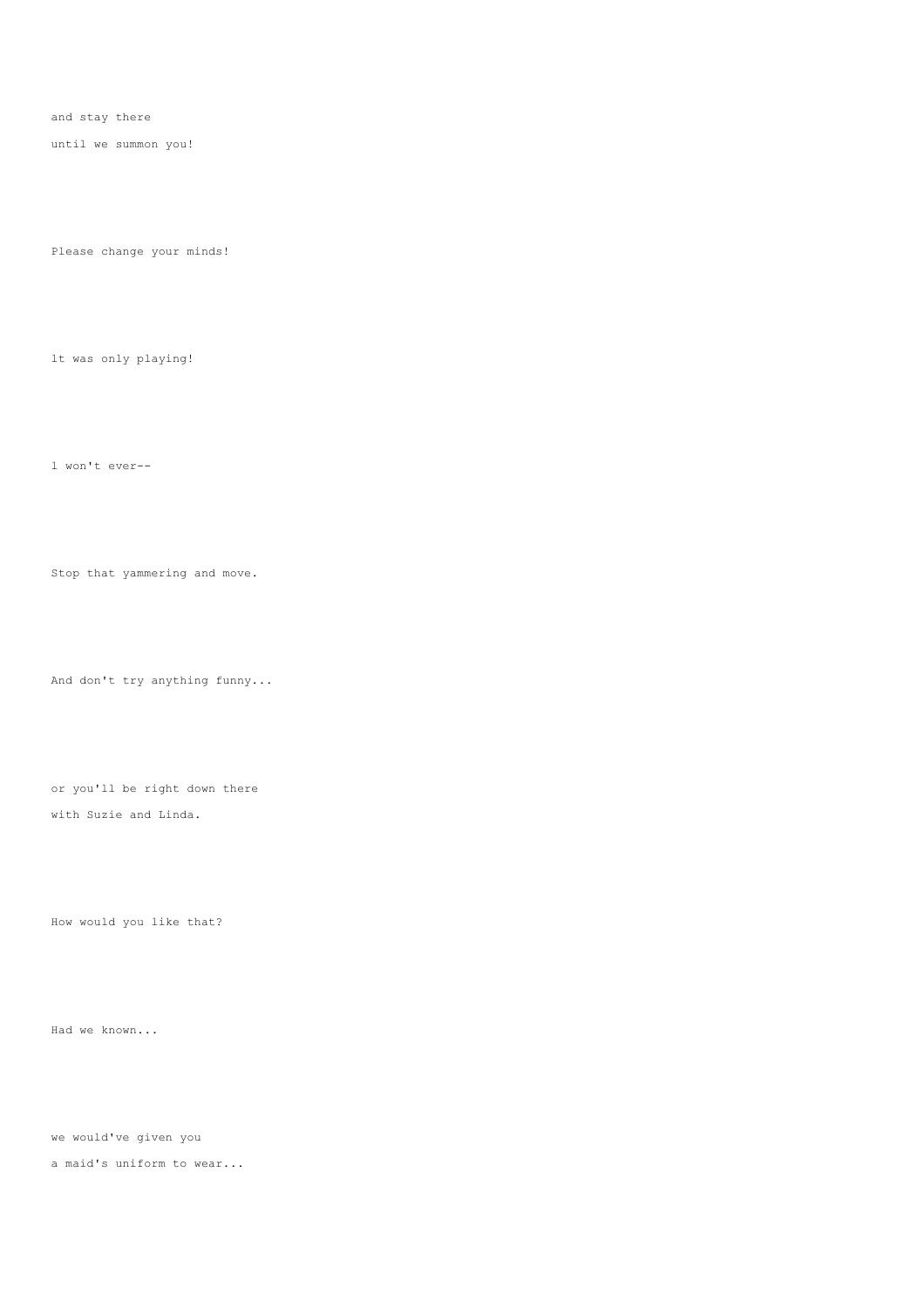instead of a butler's!

Just playing.

l know l'm not you, Connie.

lt was just playing.

l didn't mean any harm.

Raymond, l wasn't really spying.

lt was just playing.

What will they do with me?

Oh, God, please make them let me stay.

l'm afraid. Oh, God, have mercy on me.

Now what are you saying?!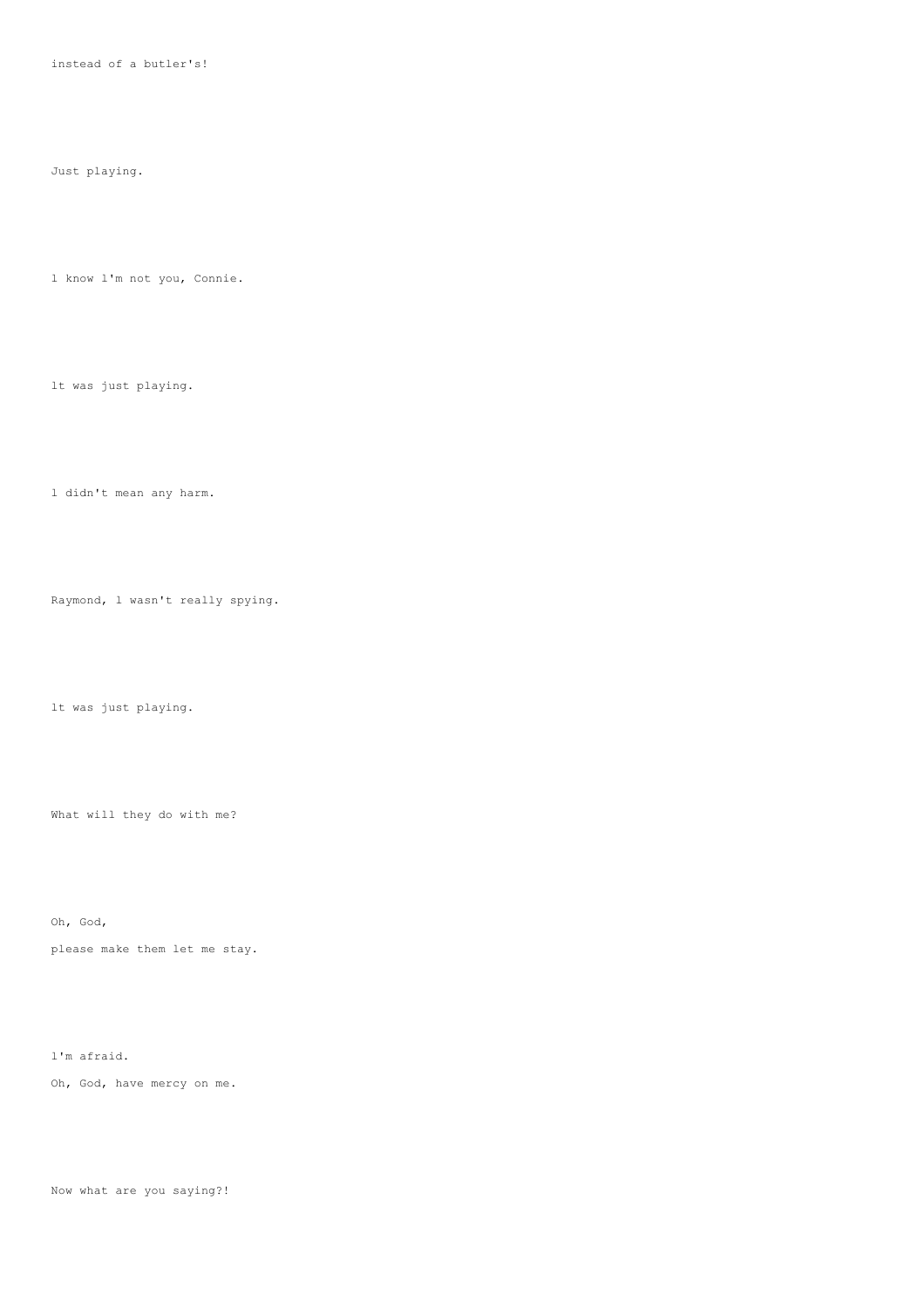Nothing, Raymond!

Oh, God, nothing!

l wasn't saying anything!

Connie and l

have to go out for a while.

We want to be sure

you stay in your room...

so we're going to lock you in.

Lock me in?

l won't go anywhere, Raymond. Please.

You shouldn't mind staying in here, Channing.

lt's rather obvious that you are...

to use vulgar slang...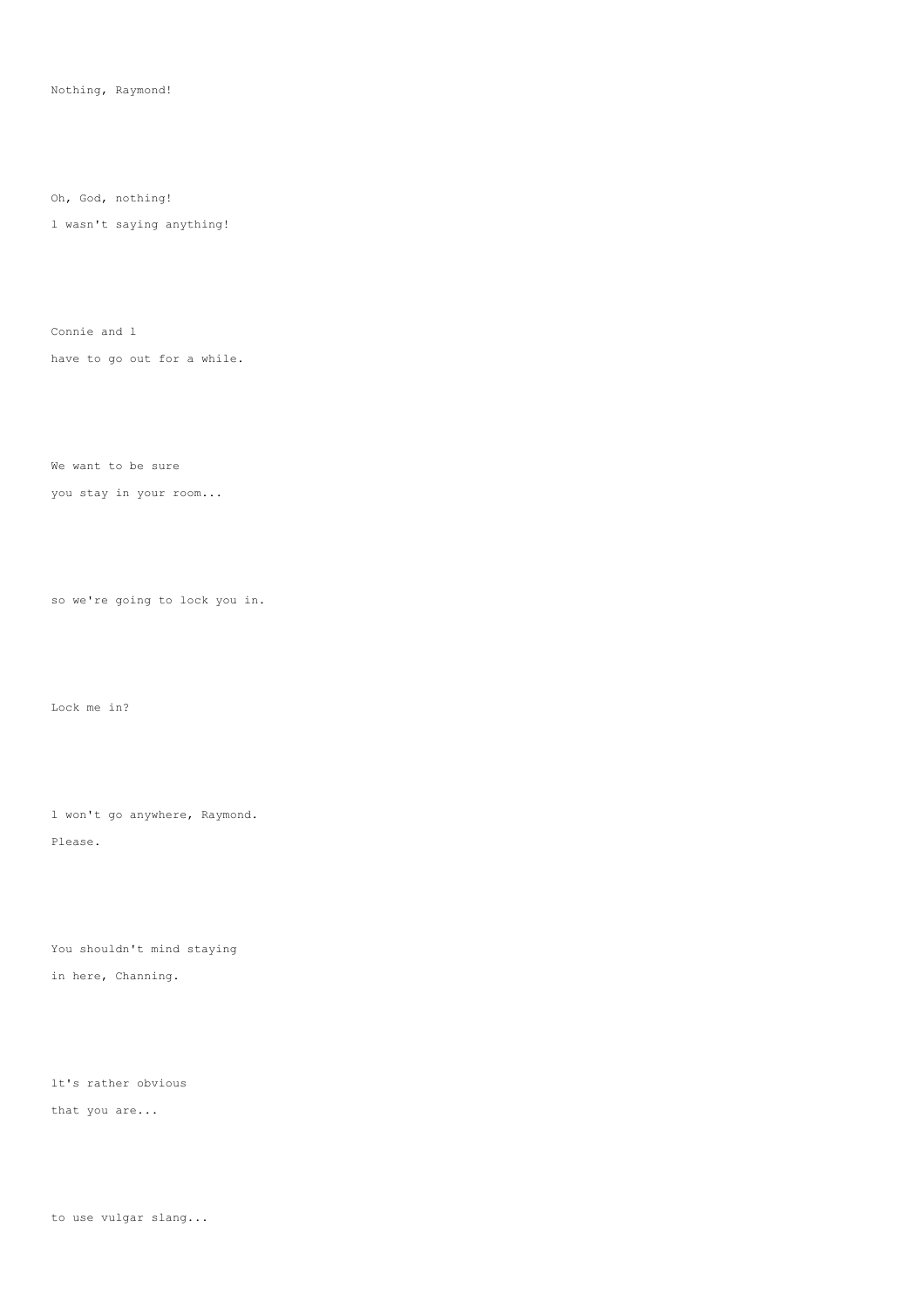a closet queen, as they call it.

Raymond, please!

Don't lock me in!

Please! l won't go anywhere!

l'll just stay here

and be me when you're gone!

l won't even think about being you! Please!

With the shock of the obscene parcel...

still fresh in their minds...

the trailer residents bravely go ahead...

with their birthday celebration...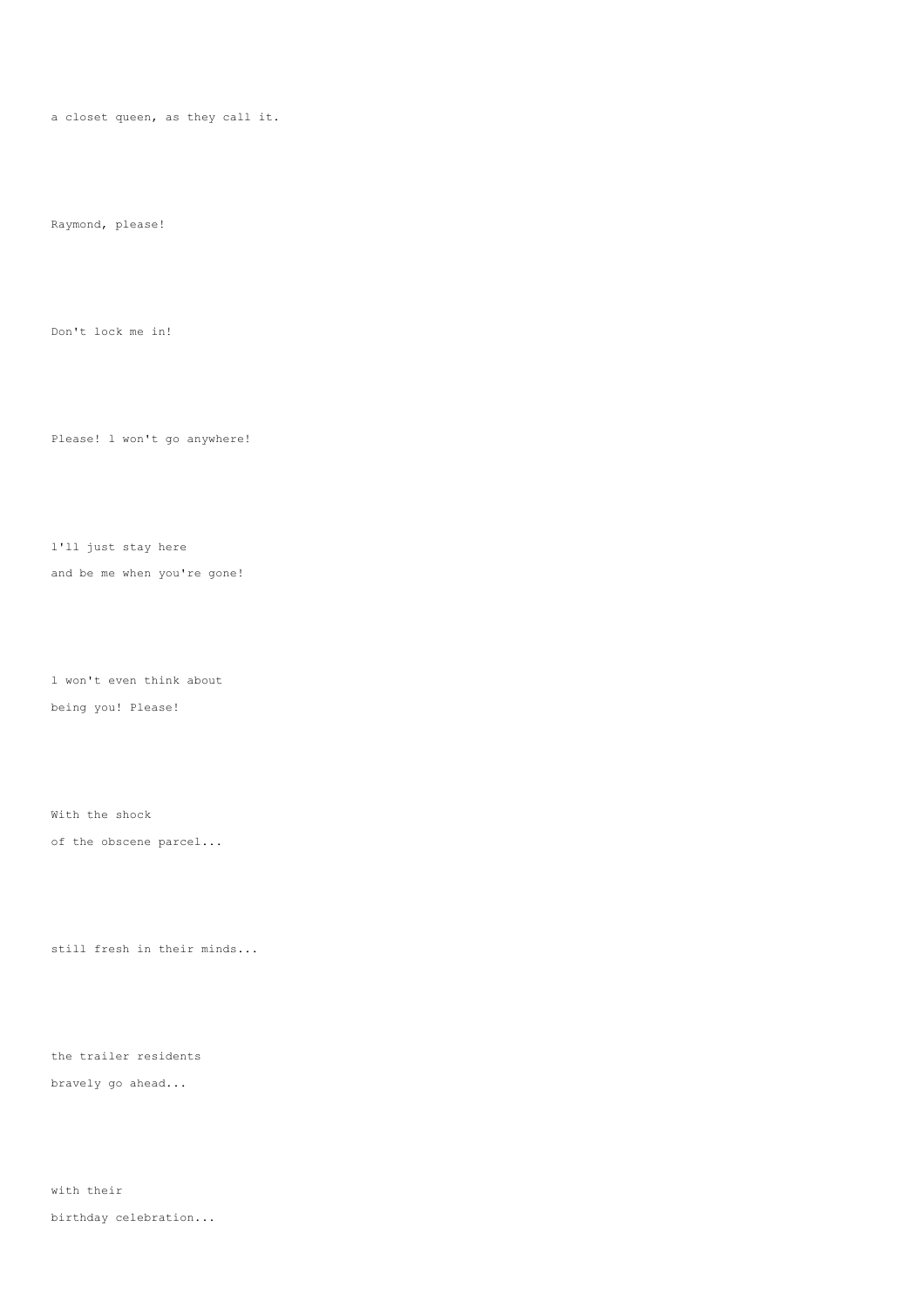and the eggman

lets his true feelings...

be known to Edie.

Oh, happy day!

Edie has accepted the eggman's offer of marriage.

And you mean you'll bring me fifty eggs a day?

And l can come and visit Babs and Cotton and Crackers?

And you'll buy me

a new girdle and bra...

and pretty underthings?

l'll make you the happiest egglady ever.

Don't you worry about that.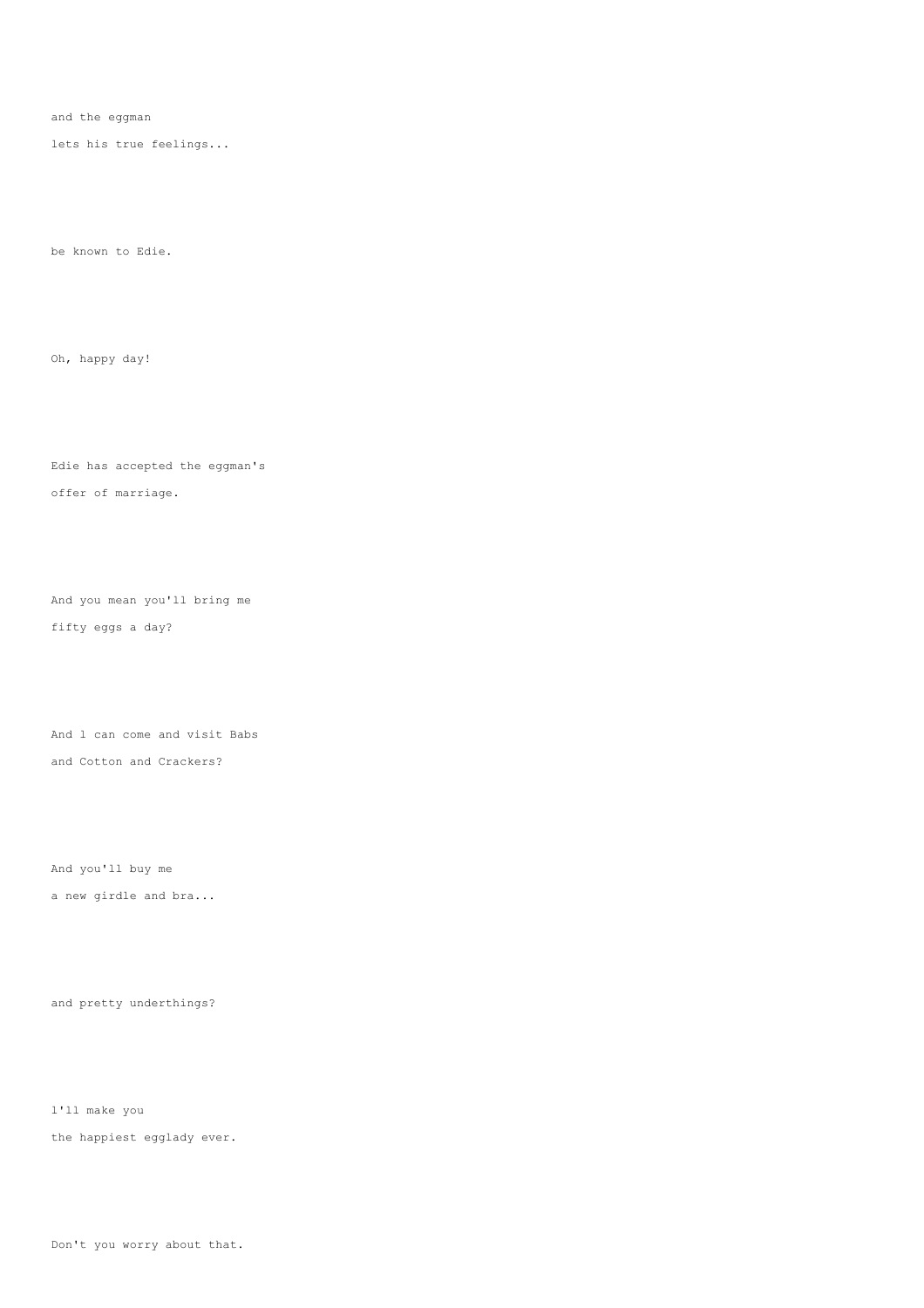l love you.

l love you more than anything in this whole world.

And right after the party's over...

you and l are gonna take our first little trip together.

l'm gonna take you to

the largest poultry factory...

on the East Coast.

And then you can eat and eat and eat...

all the eggs you ever want.

A hundred eggs a day?

You mean l can eat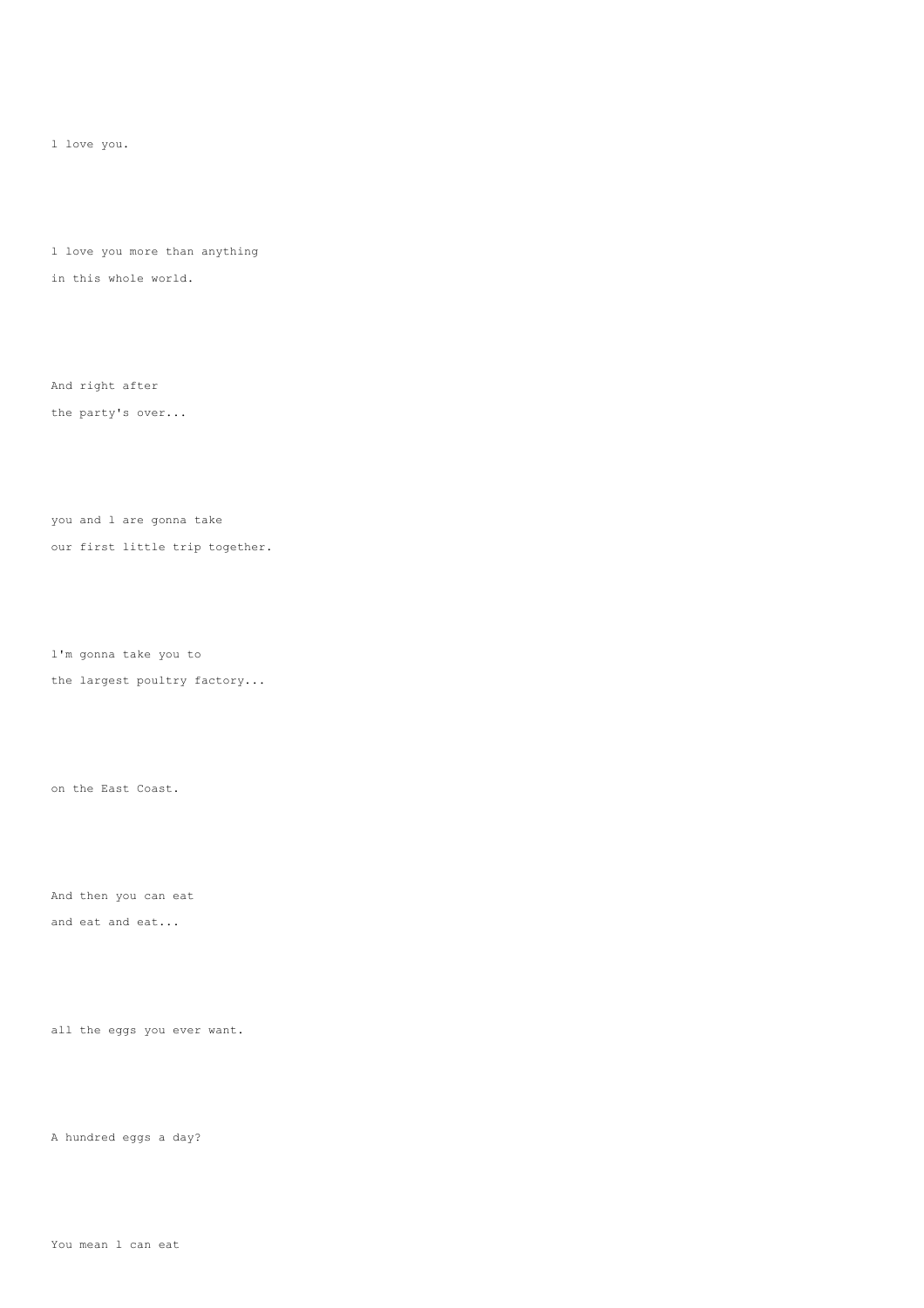A thousand if you want 'em.

Oh, l do love you, Mr. Eggman...

even though l do love my little eggies...

just a little bit better.

But l do love you, Mr. Eggman...

more than any man

l have ever known.

And l, Edie, love you

more than any woman...

l have ever laid eyes on.

And if you love me...

just half as much

as you love them eggs...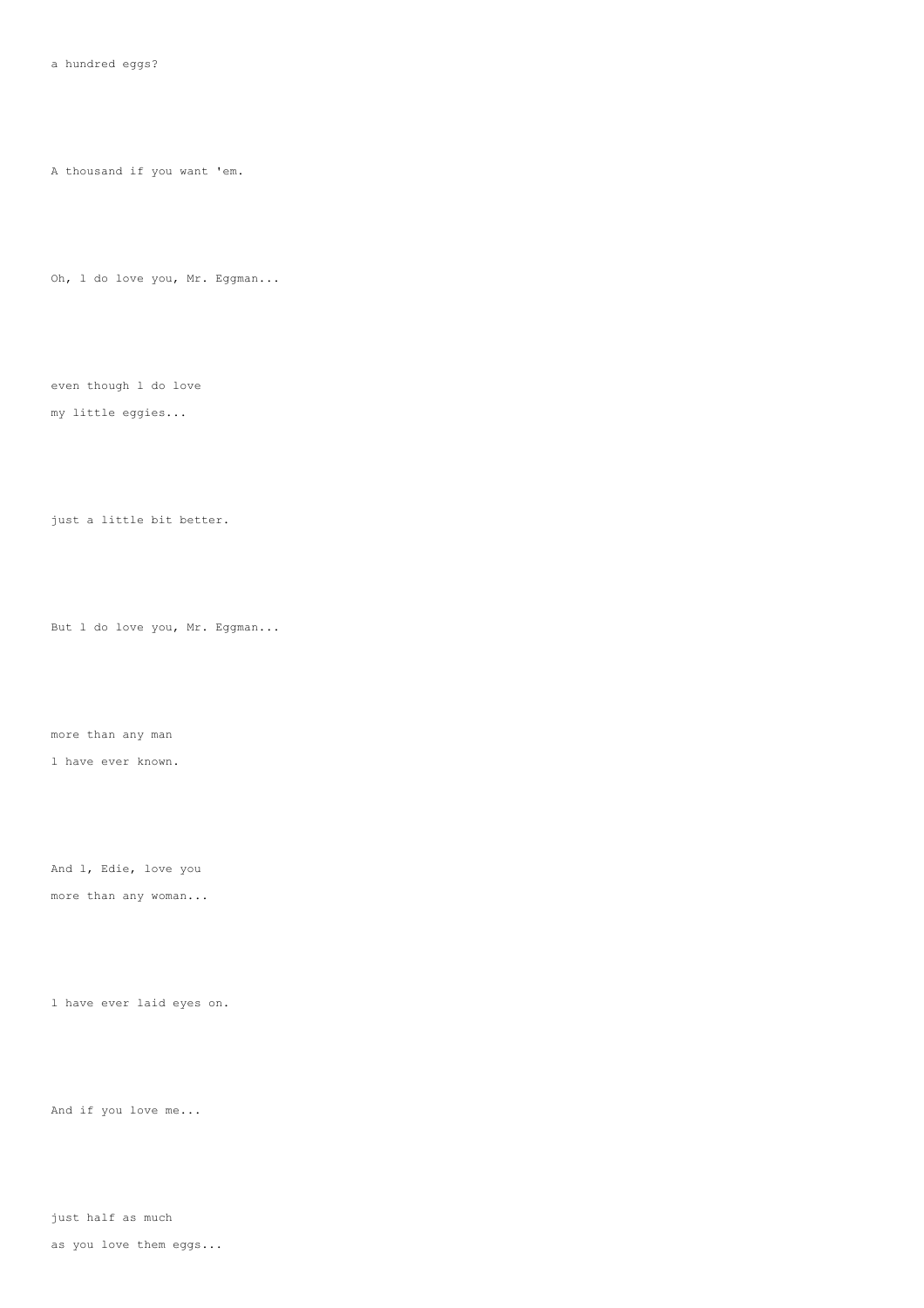then our marriage...

will be just as good as sealed in heaven.

Operator, give me the police office, please.

County headquarters.

Phase Three, Raymond. Phase Three.

Hello. l'd like to report

a lewd and disorderly party.

No. l'm a neighbor,

and it's making me sick.

The sight of such perverts...

guzzling wine and taking dope right out in the open.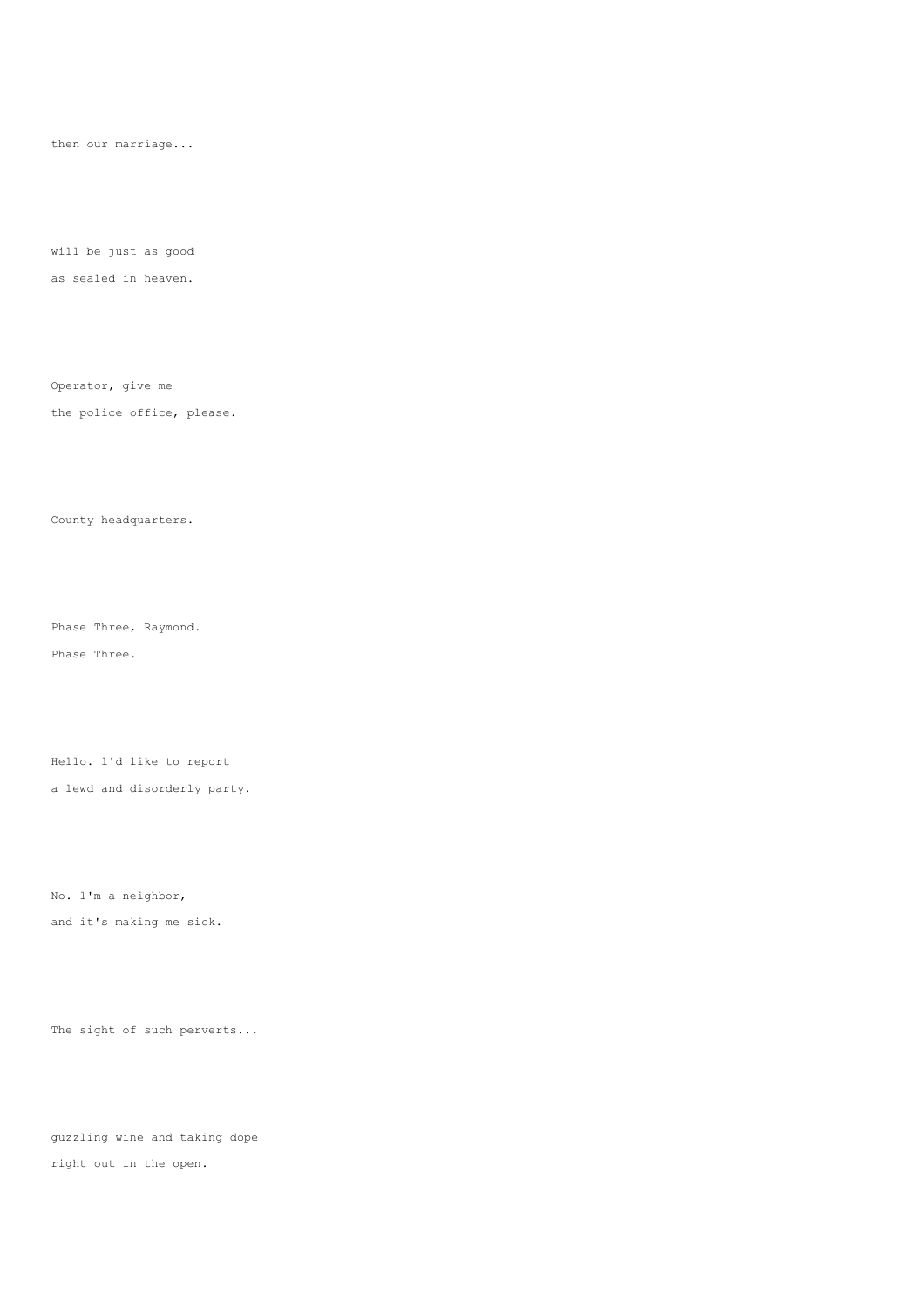Tell them where it is.

lt's on Fillpot Road,

first driveway on the left.

Walk up into the woods...

and it's taking place

in a trailer.

Yes, l believe a woman

does live there...

if you can call her a woman.

She is a whore, Officer.

Well, 1 feel, when 1 see these things going on...

that it's my duty to report them.

Even with the hectic events of the day...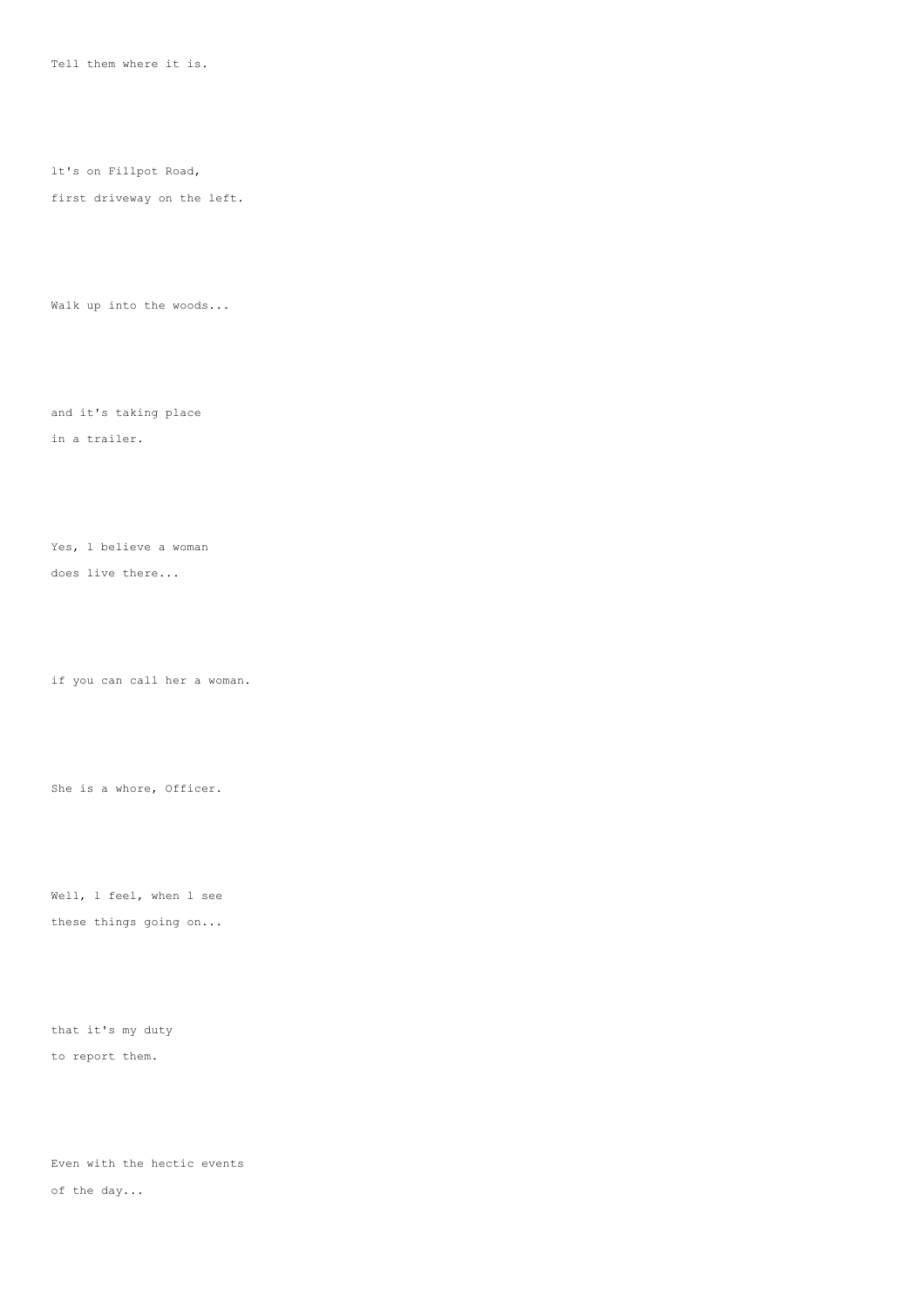Raymond Marble still finds time

to satisfy his perverted urges.

Watch as he

not only commits another act...

of indecent exposure...

but adds

to this social horror...

by making his wife

wait in the car.

ls there no shame?!

That is not the only shock...

you have before you,

Raymond Marble...

because at this exact moment...

Divine has learned

of your jealous scheme...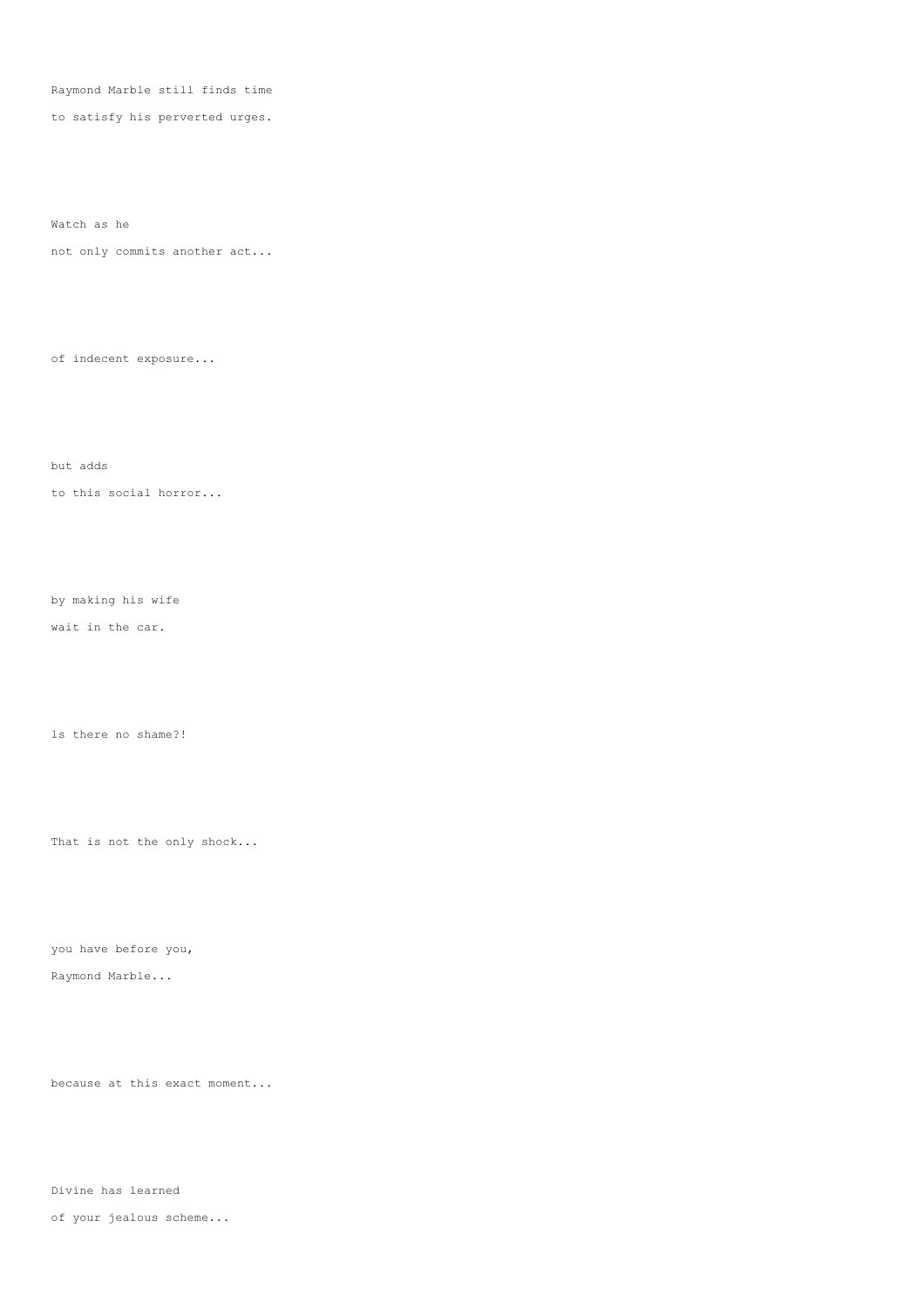from the local town gossip.

She also has your address, asshole!

Connie! Raymond!

They're probably

hiding their asses.

lt'd be a prudent move on their part if they were...

but l could smell them if they were here.

Come on, let's go upstairs.

Connie, you have company.

We got something here for you.

Their bedroom.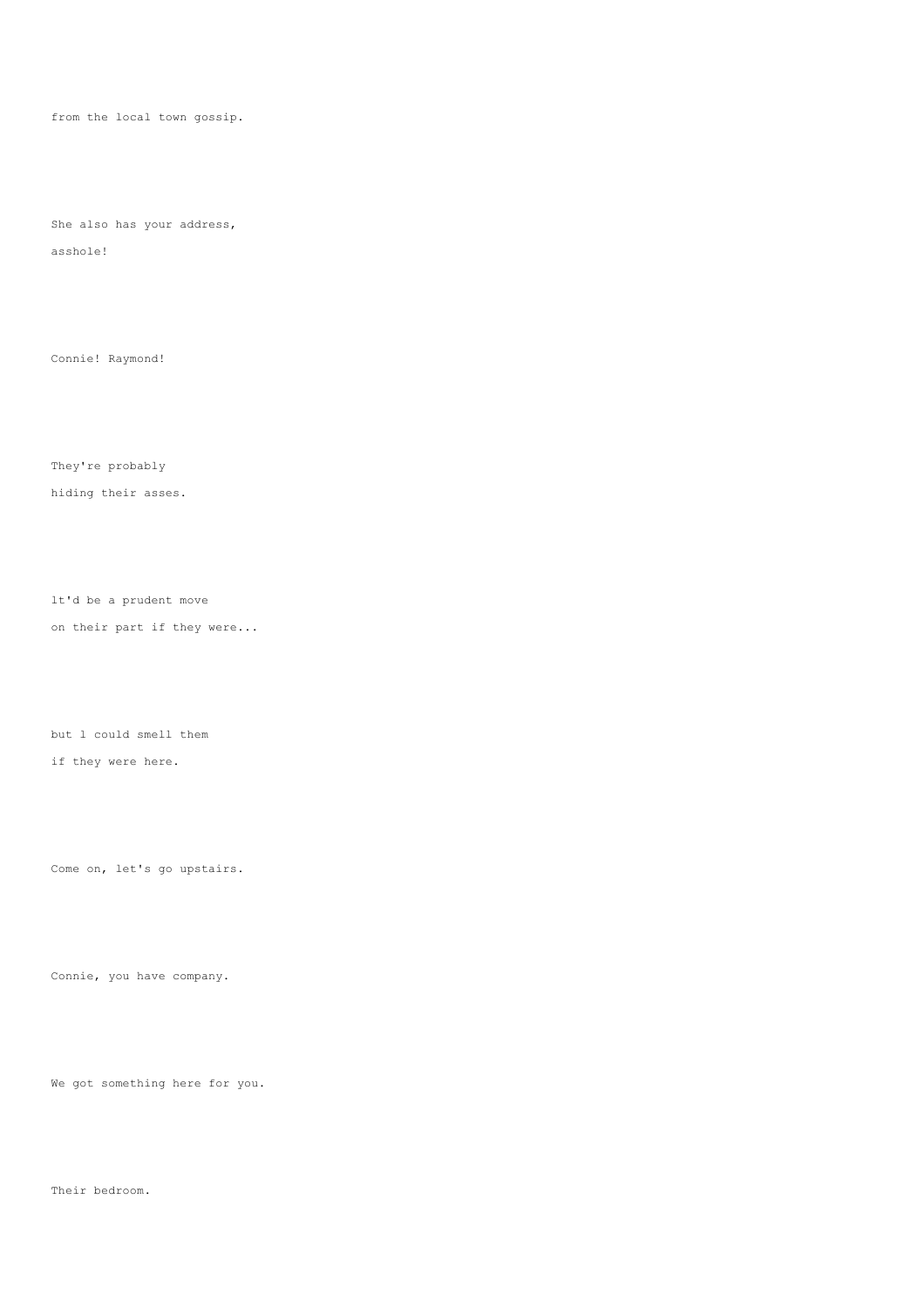Their fuck chamber itself.

This is where

they mate, Crackers...

right here on this very bed.

This is where they touch...

their uninspired

little organs together...

vainly trying to recharge...

their worn-out battery of filthiness...

thrashing and moaning

in the still of the night.

What kind of shit

turns them on, Mama?

What do they do in here?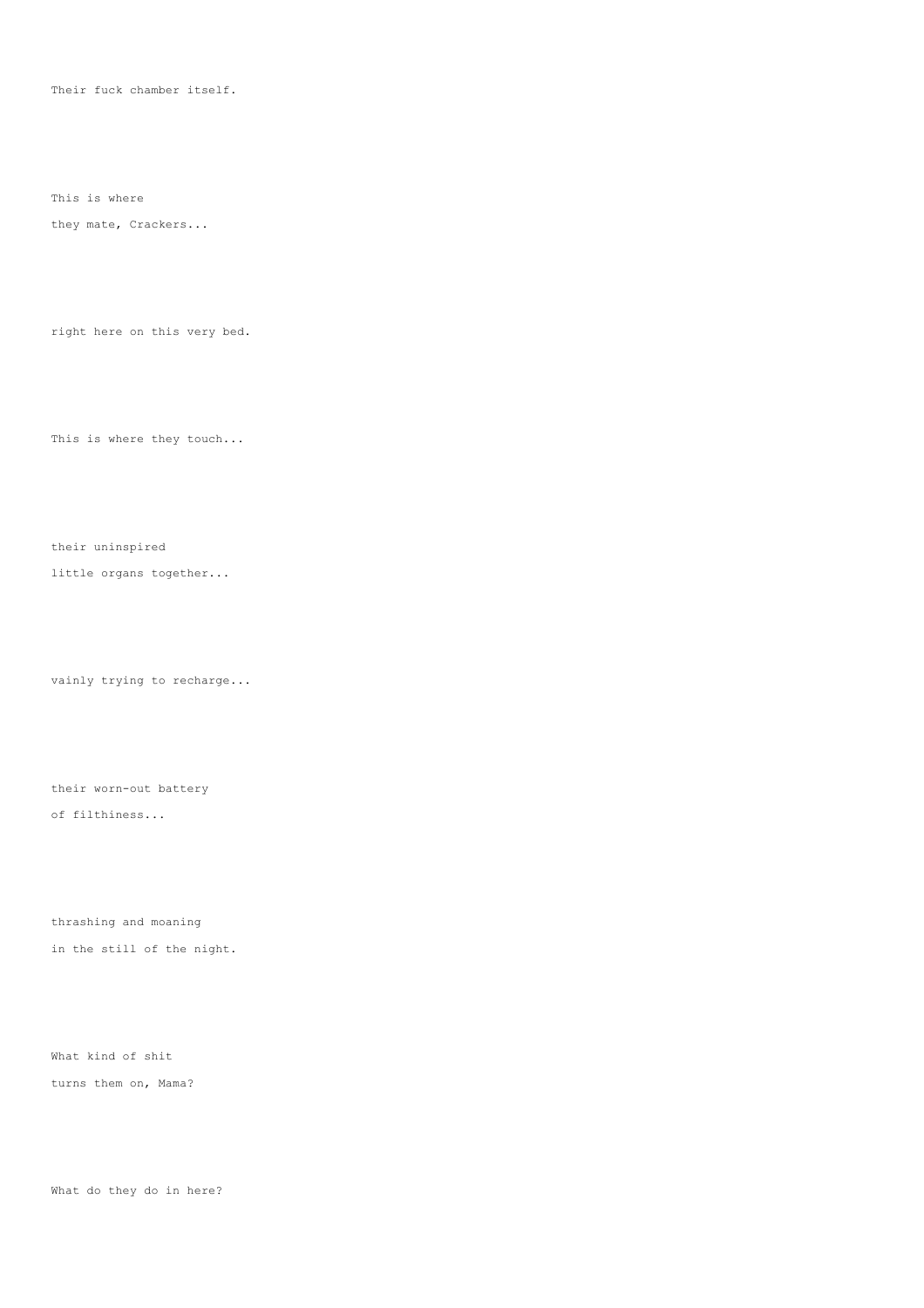All sorts of

disgusting positions...

l would imagine, Crackers.

Connie probably takes Raymond's

little peanut of a cock...

between her brittle,

chapped lips...

and then scrapes her ugly, decayed teeth...

up and down on it...

while asshole Raymond thinks he's getting...

the best head on the East Coast.

Then they probably sit here...

and stare at each other's

blue and red hair...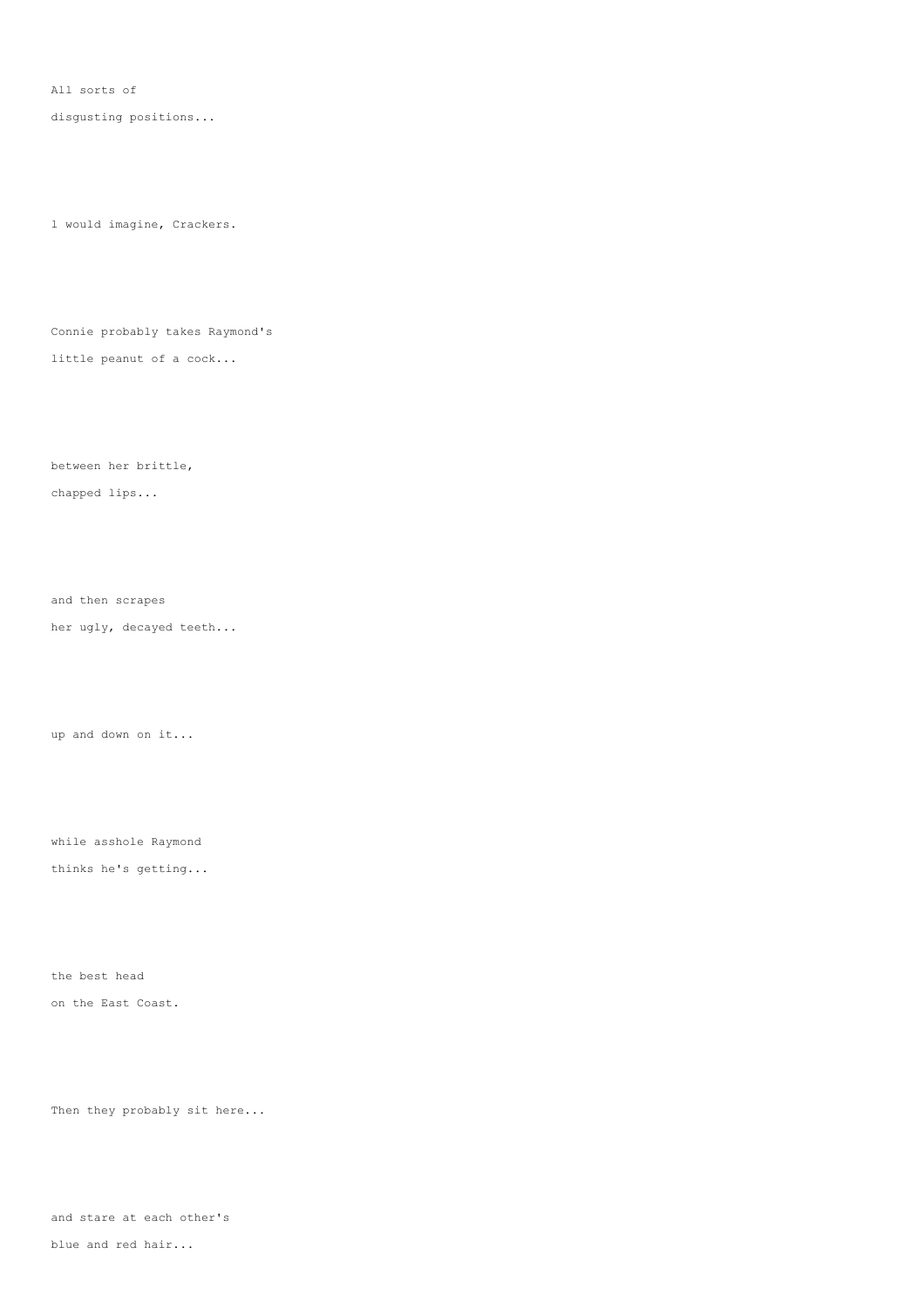while they goose each other and say dirty words.

Get everything real good, honey.

Get this couch real good.

They probably sit here and say all sorts...

of banal things to one another.

Why, they may have even decided...

to send us that turd on this very sofa.

l'm getting it on, Mama. Don't you worry.

They think they're filthy.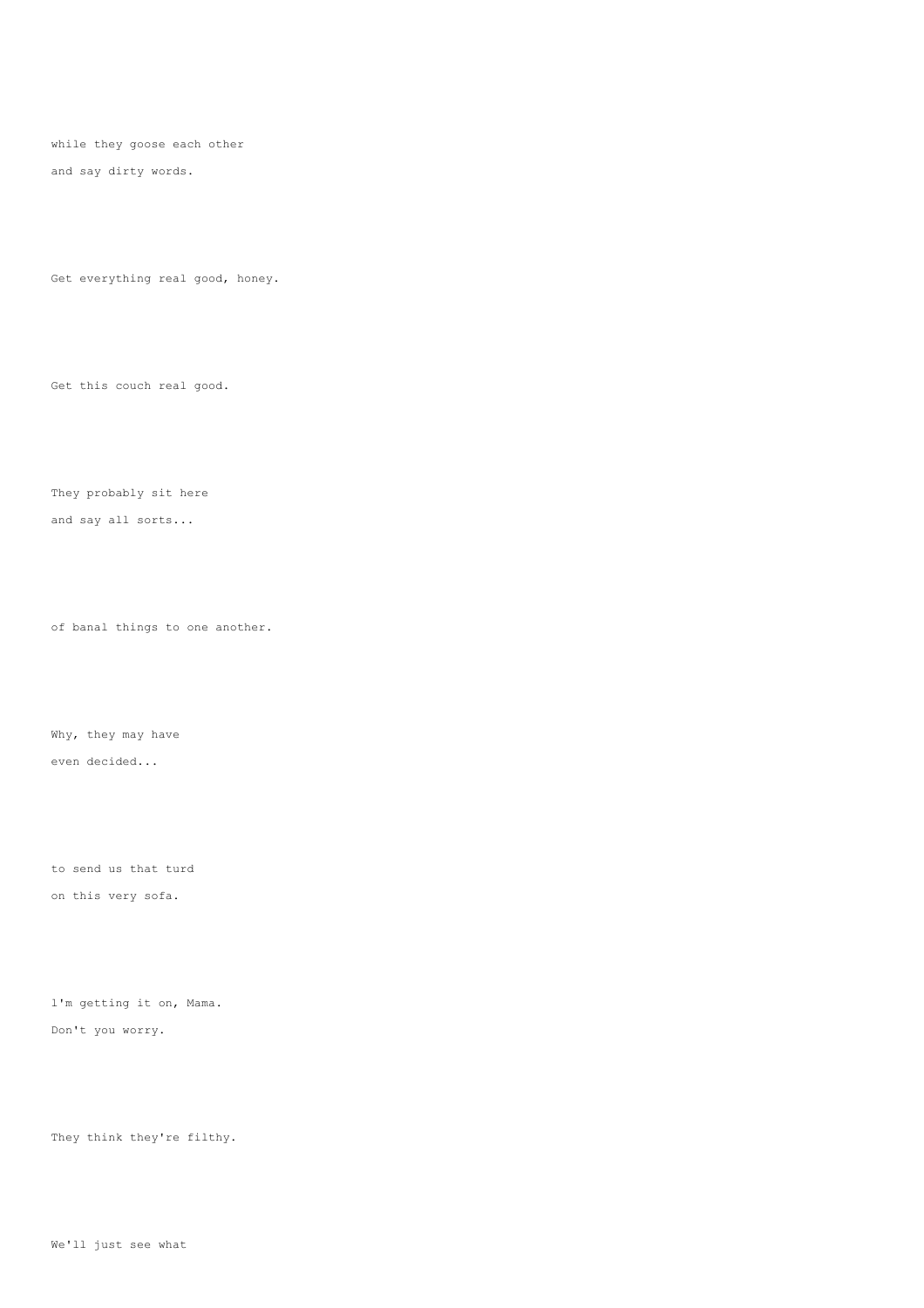the furniture thinks.

Right, Mama? Am l right?

Yes, Crackers, yes.

Don't miss anything.

Should l shit

on the floor, Mama?

Right here in the living room?

No, Crackers, no.

Don't do anything yet.

Just get your saliva glands going.

Real good.

Juicy.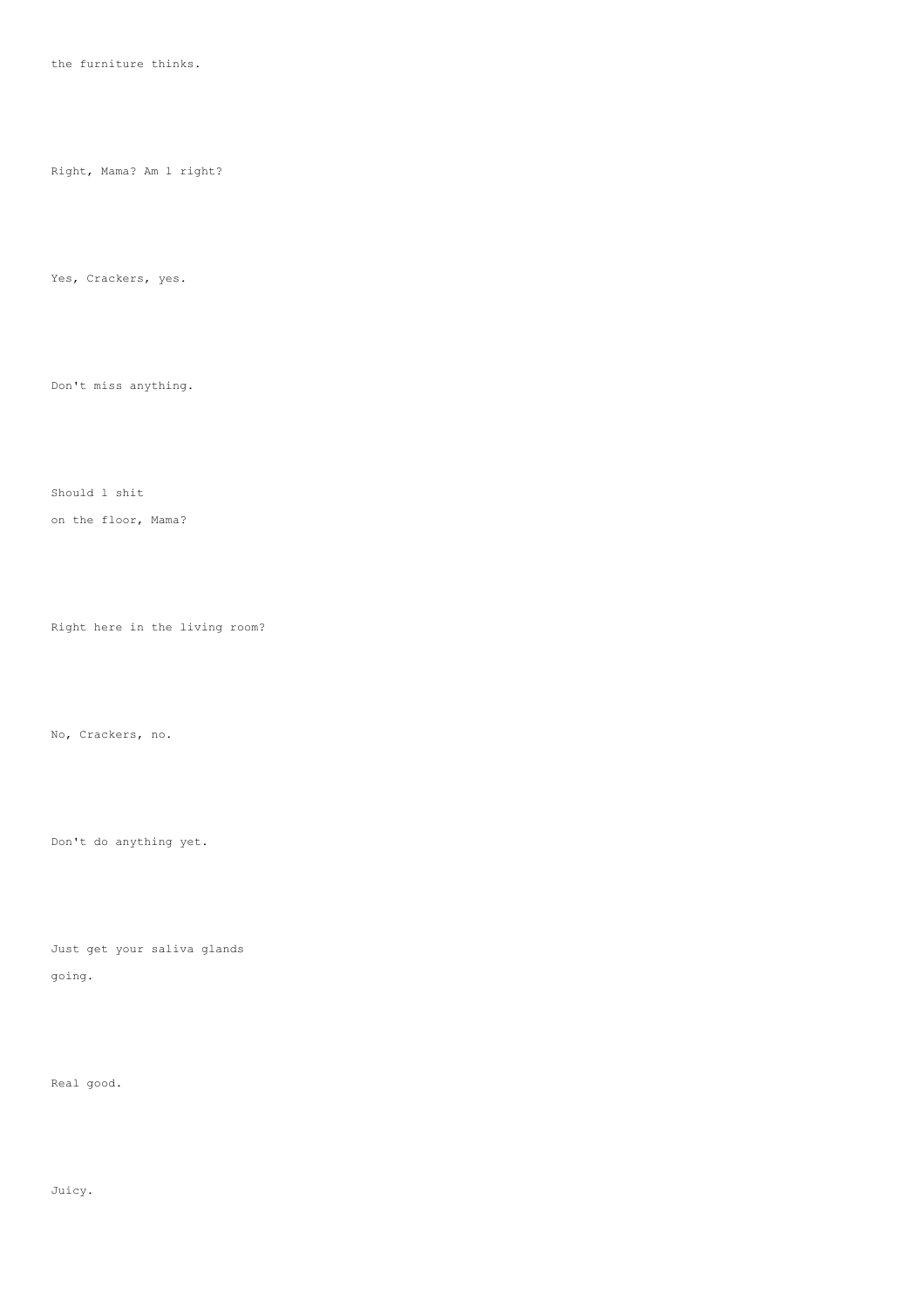But is it enough, Mama?

Will it be enough?

Shouldn't we do something

a little filthier...

a little heavier?

Just to be sure.

Oh, we still have

other rooms to go.

The dining room !

This is where they eat, Crackers.

This is where they shove dirty little portions of bacteria...

down their weasely little throats.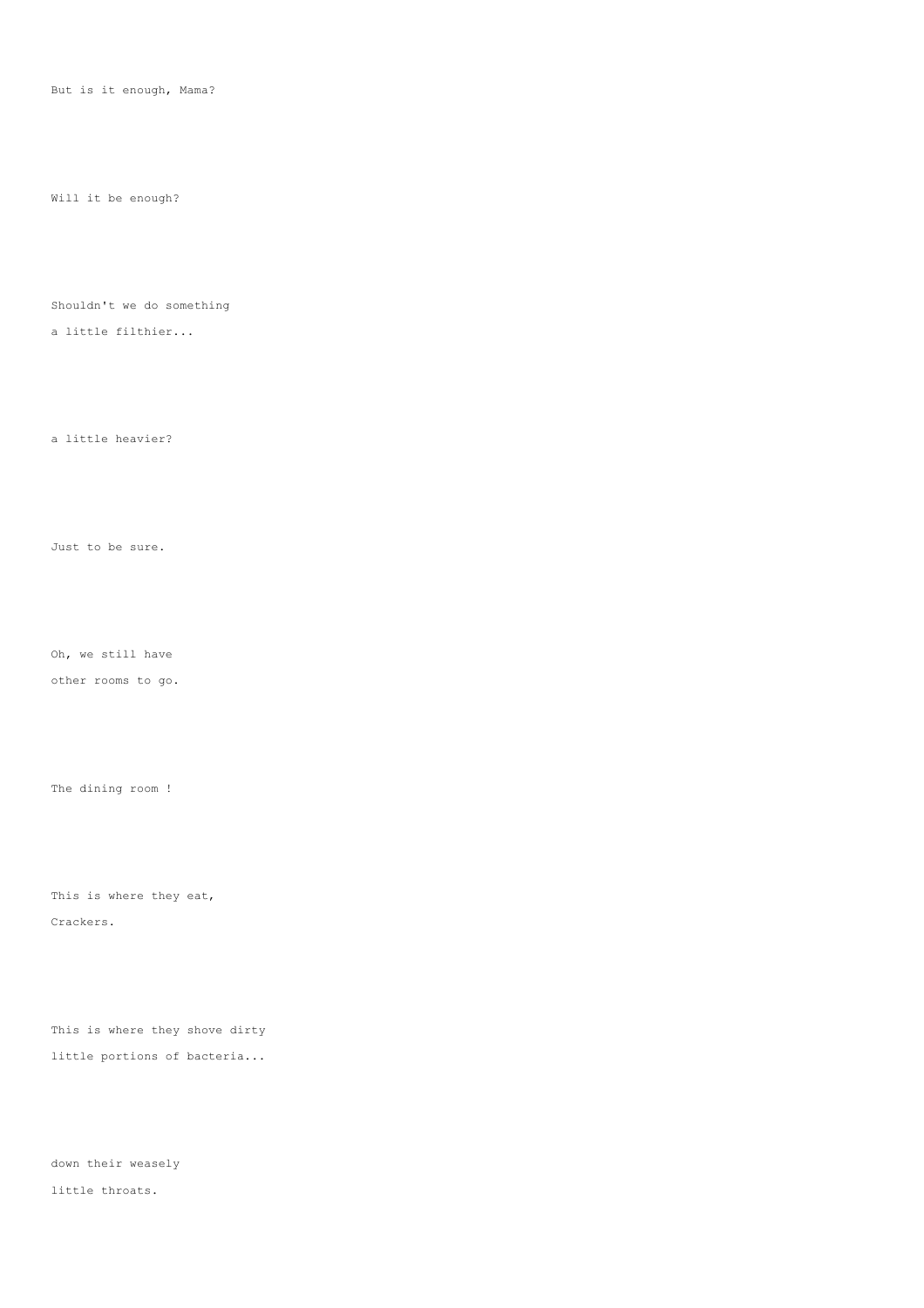This is where they spread

germs, disease, and infection...

gobbling obscene fruits

and vegetables...

all in the name of health.

How disgusting!

Get this table soaking wet.

Oh, Mama, Mama,

this is gonna work.

Our divinity will show through.

lt'll show through

all the bullshit...

crammed in this little dwelling.

The house will react, Mama. lt's gonna react real good.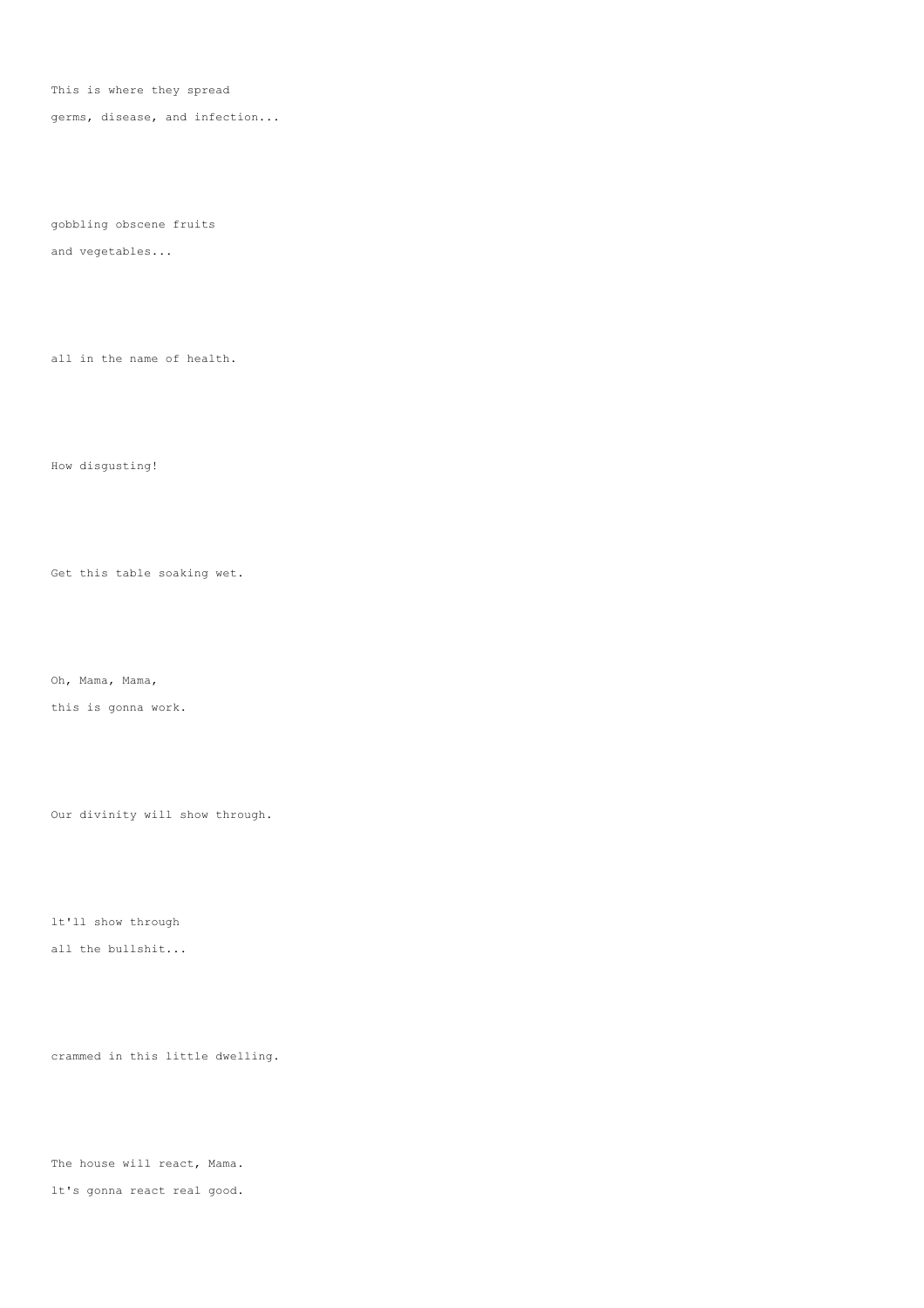Oh, Crackers.

Oh, Crackers, my baby Crackers.

No house can stand

the two of our venom.

My saliva--

Oh, Crackers, it will work.

Without you,

it wouldn't have been enough.

Oh, my only son, Crackers.

Oh, Mama, Mama.

l just thank God above...

l was lucky enough

to be the soul...

that was placed in my body...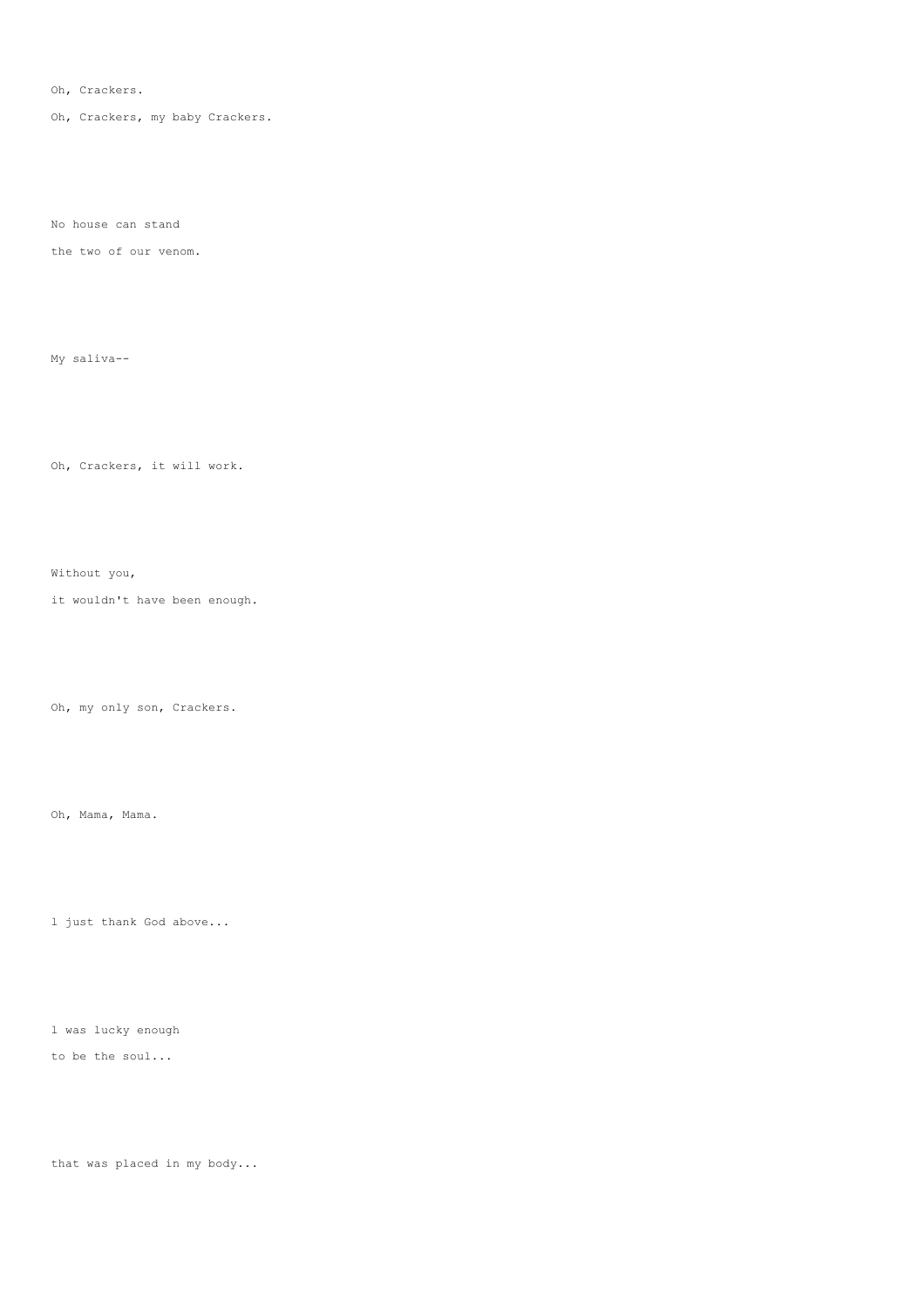the body of Divine's son...

the body and blood...

of another generation

of divinity.

Oh, Crackers! My only baby, Crackers...

my own flesh and blood...

my own heritage, my own genes.

Oh, Crackers, let Mama

receive you like communion.

Let Mama make a gift to you...

a gift that only

a mother can make...

a gift so special...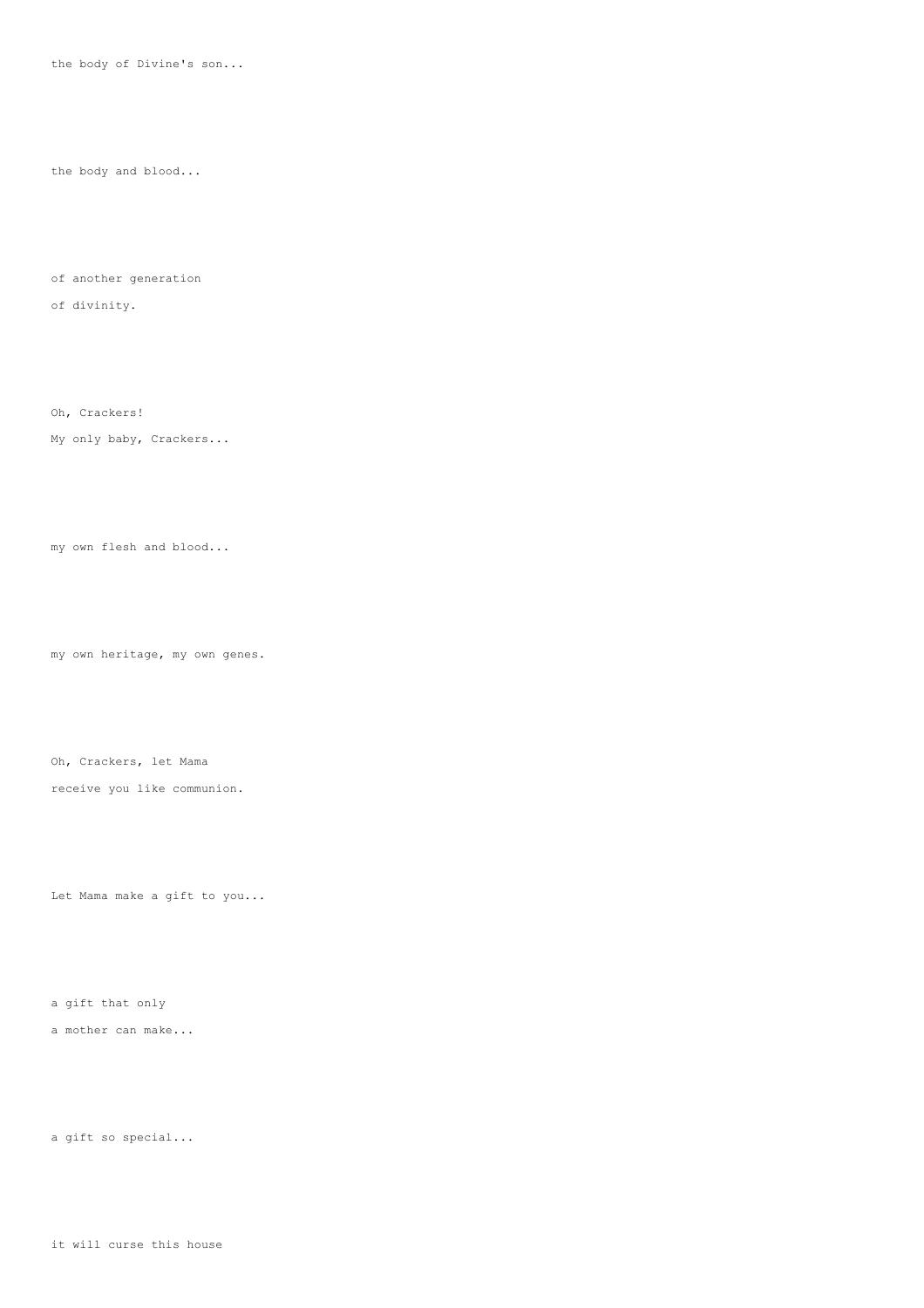for years after we're gone.

Oh, Crackers, a gift

of supreme motherhood...

a gift of divinity!

Oh, Mama,

l want to accept your gift.

Oh, Mama, accept it

as a loving son should, Mama.

Oh, Mama,

a son that would kill for you...

steal for you...

even die for you, Mama.

l accept your gift.

l accept it as a loving son should, Mama.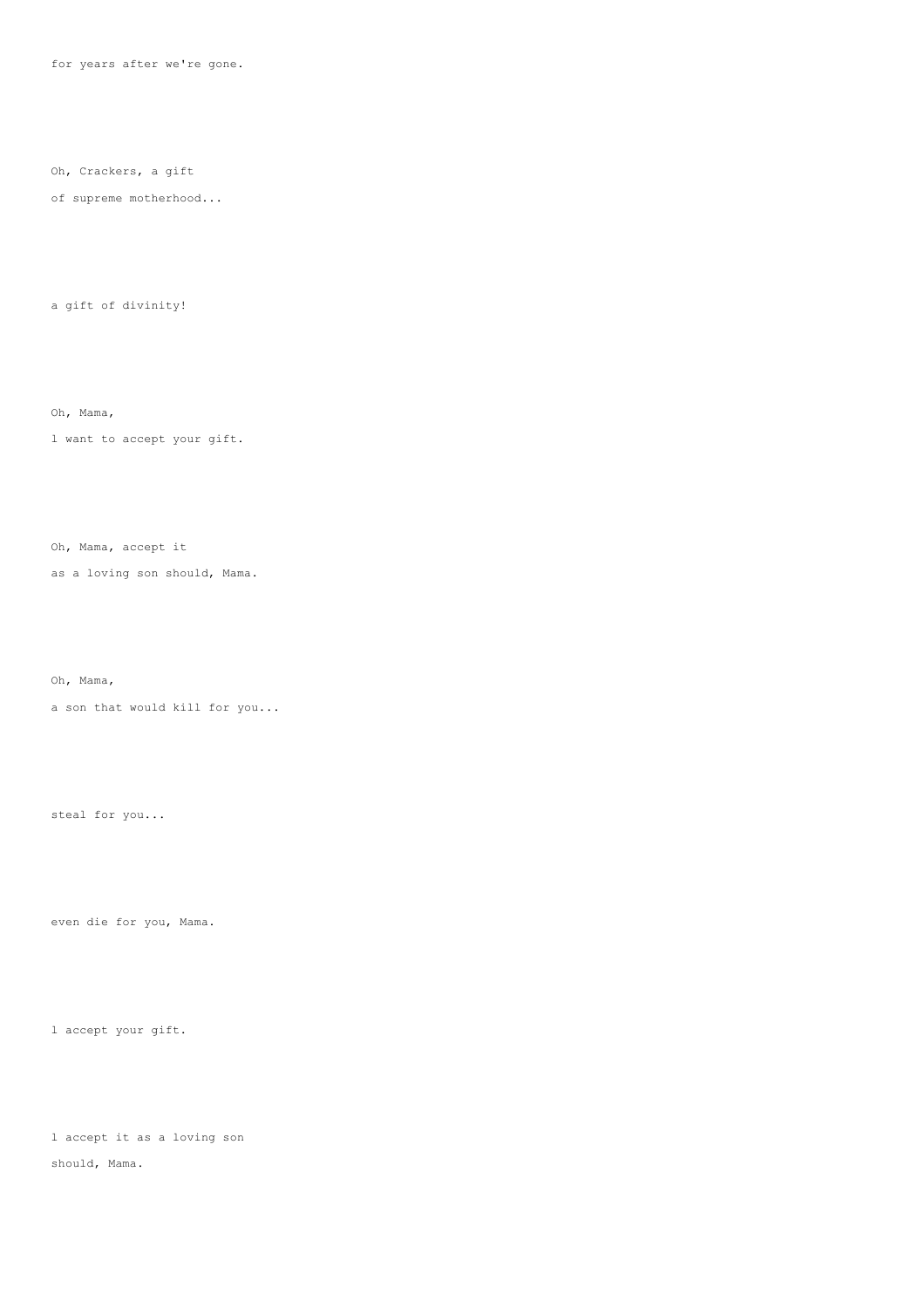Yes, Mama, l'm yours,

completely yours.

Oh, Crackers,

prepare to receive...

the most divine gift

a mother can give.

This will clinch it.

This will ruin this house forever.

That's it. That's it.

Do my balls, Mama!

That's it!

Farther, farther down!

You're the best, the best ever!

l should have known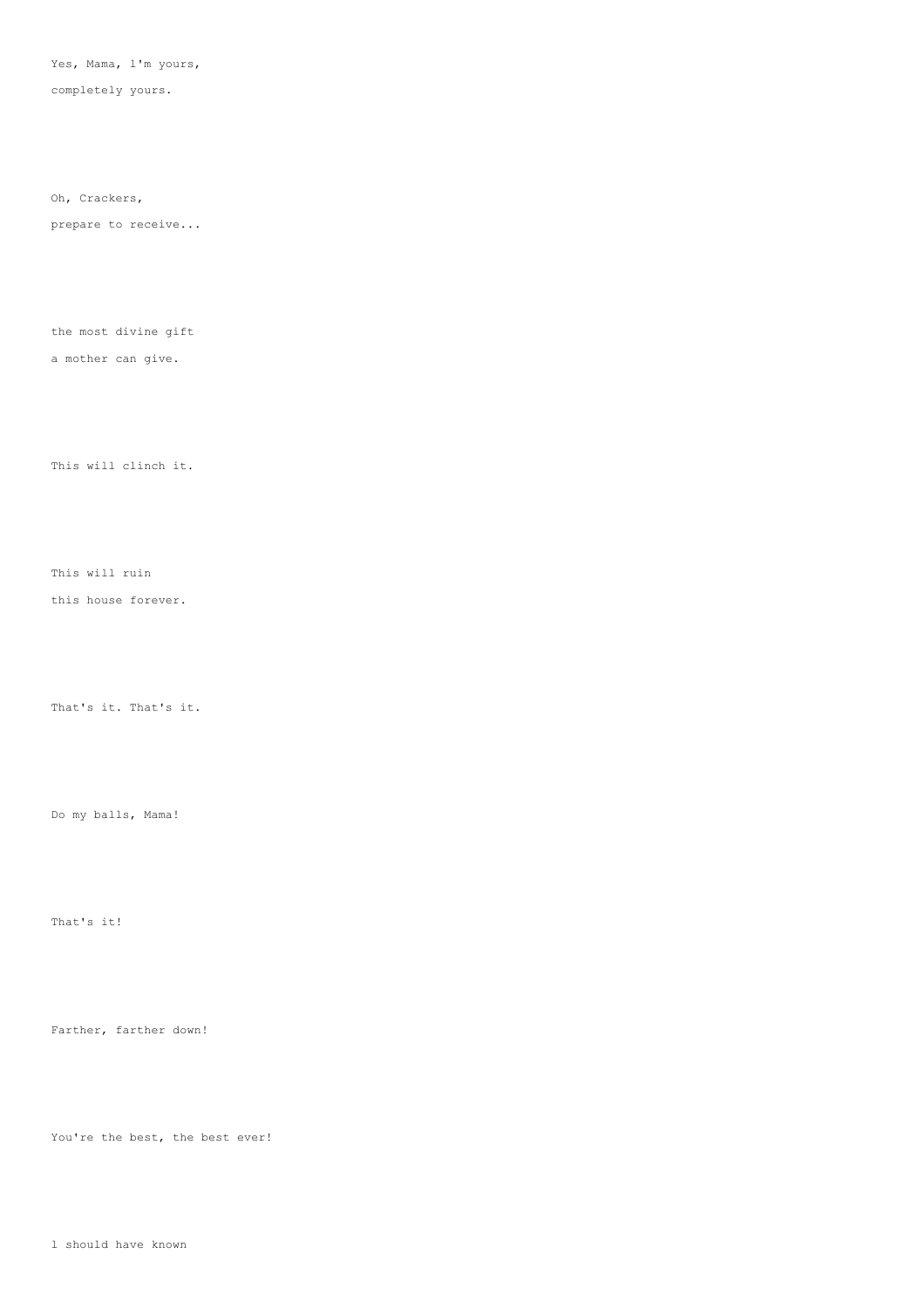you'd be better than anyone.

Oh, Crackers!

Somebody else is in here.

But, Mama! Mama!

-Oh, quit that!

-God damn it, Mama!

Zip your pants up!

Somebody else is in the house!

God damn it!

This place ought to

go up like a tinderbox.

Let's spread it everywhere.

God, l love the smell of gasoline, Raymond.

We are the filthiest people alive.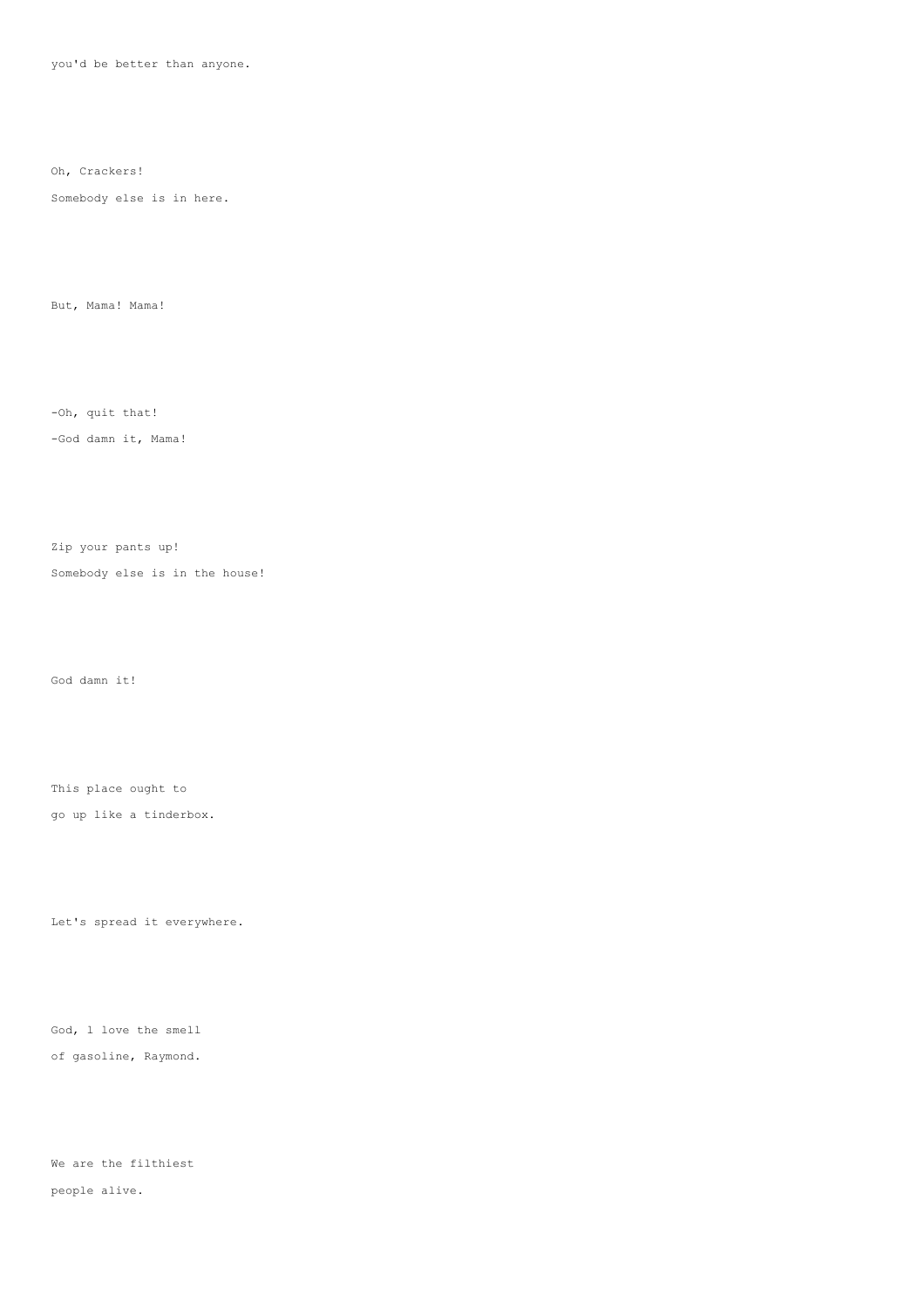As we have always been, Connie.

Oh, revenge, sweet revenge.

l wonder how that

fat cow likes prison.

Probably couldn't fit the sow into a cell with anybody else.

l wonder how her

party guests like her now.

l wonder how- if she had a happy birthday.

Let's hurry up and get out of here.

You know how fire

makes me nervous.

Nonsense, Raymond.

Fire is beautiful...

licking and scorching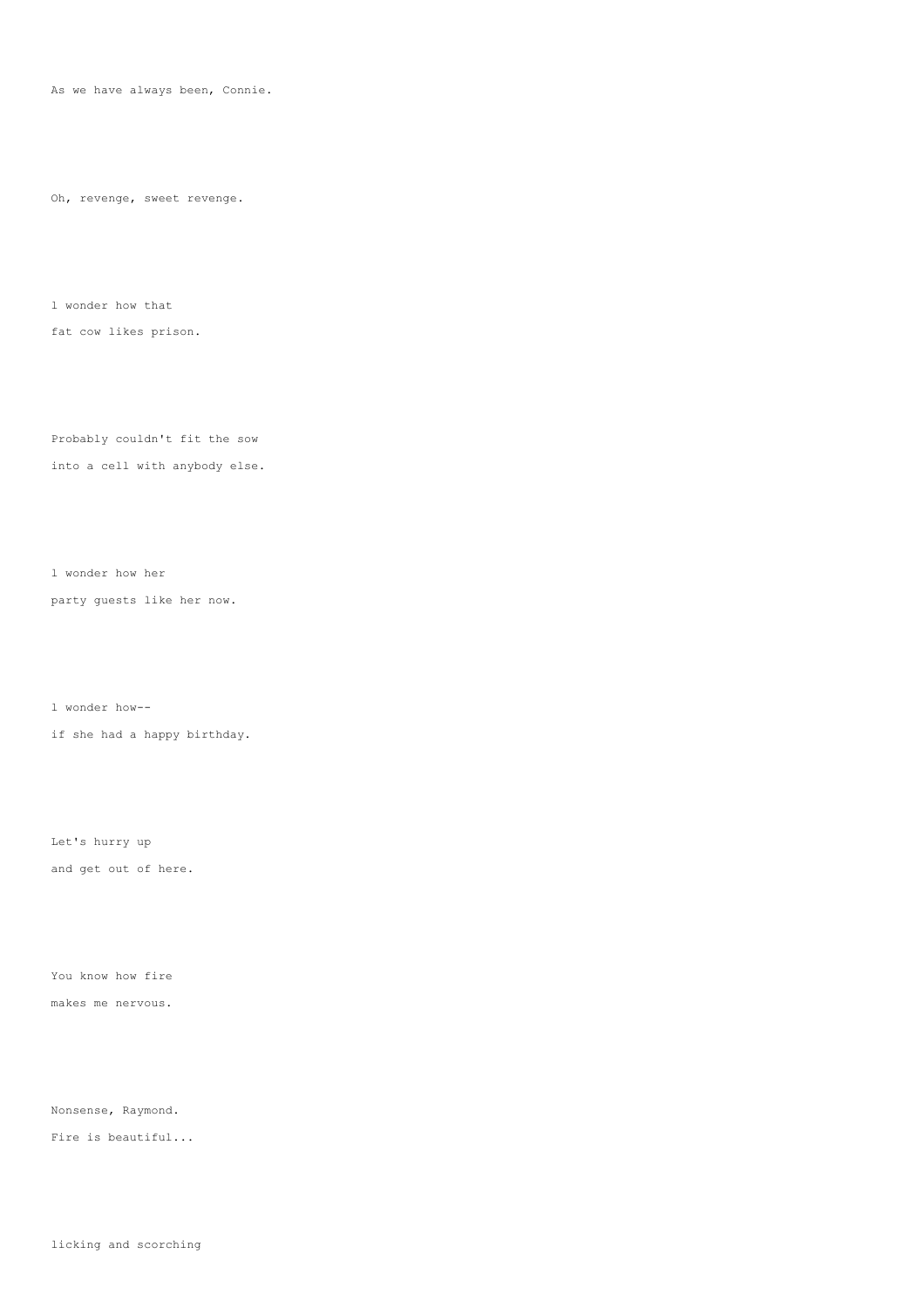everything it touches.

Get some more on here.

Get their bedrooms good.

Who else is in this house?

Where is everyone else hiding?

Just the girls.

Please don't hurt me.

l won't call the police.

You're goddamn right you won't.

Now where are Connie and Raymond Marble?

They're out.

l swear they went out.

Just the girls are here.

Just the girls in the cellar.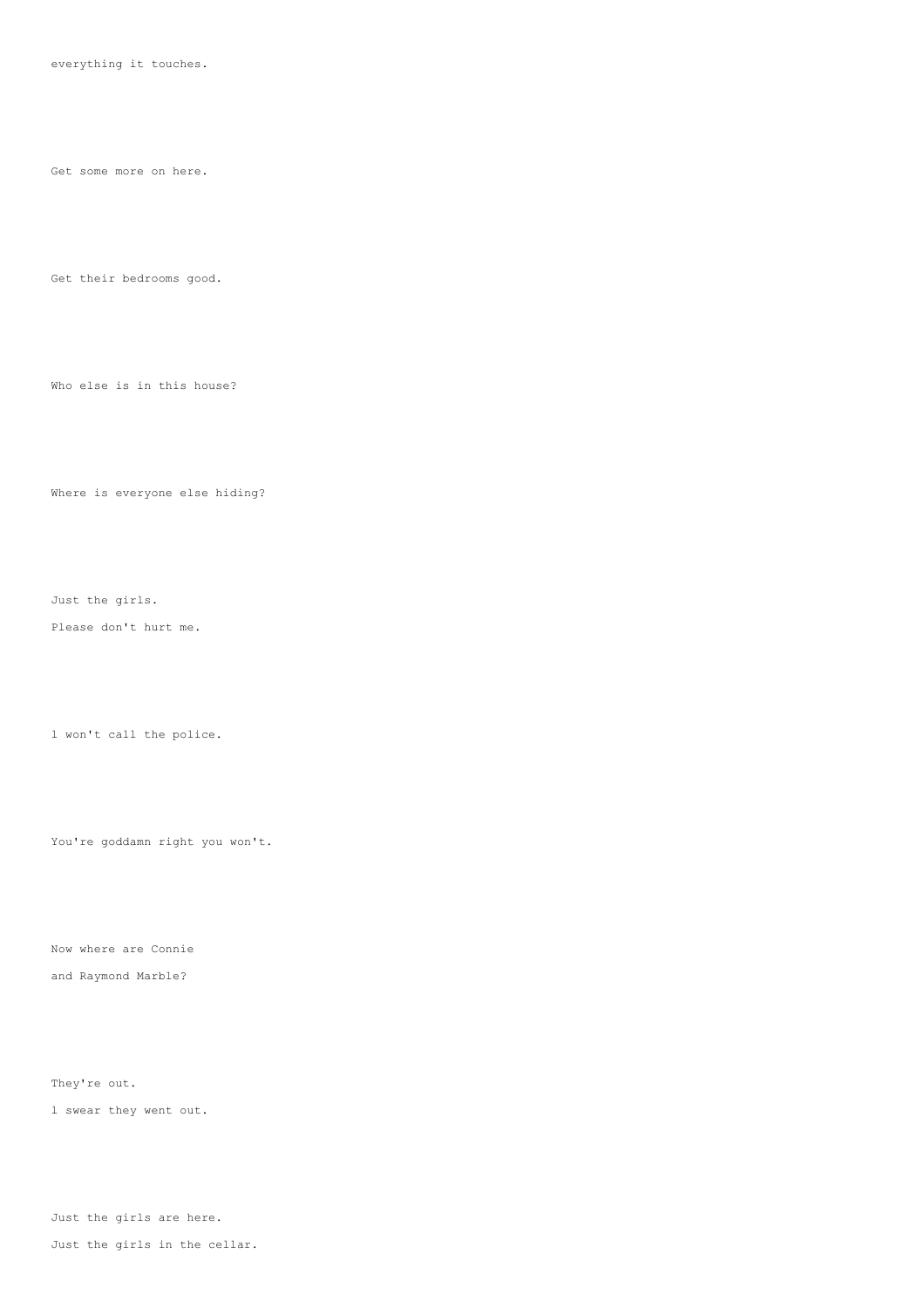What girls?

The girls they keep

locked up in the cellar.

Please let me go.

Just let me out of this house.

You can do anything you like.

Just please let me out of this house.

When will the Marbles be back? Tell us!

l don't know.

l swear l don't know.

They locked me in here this morning.

They fired me.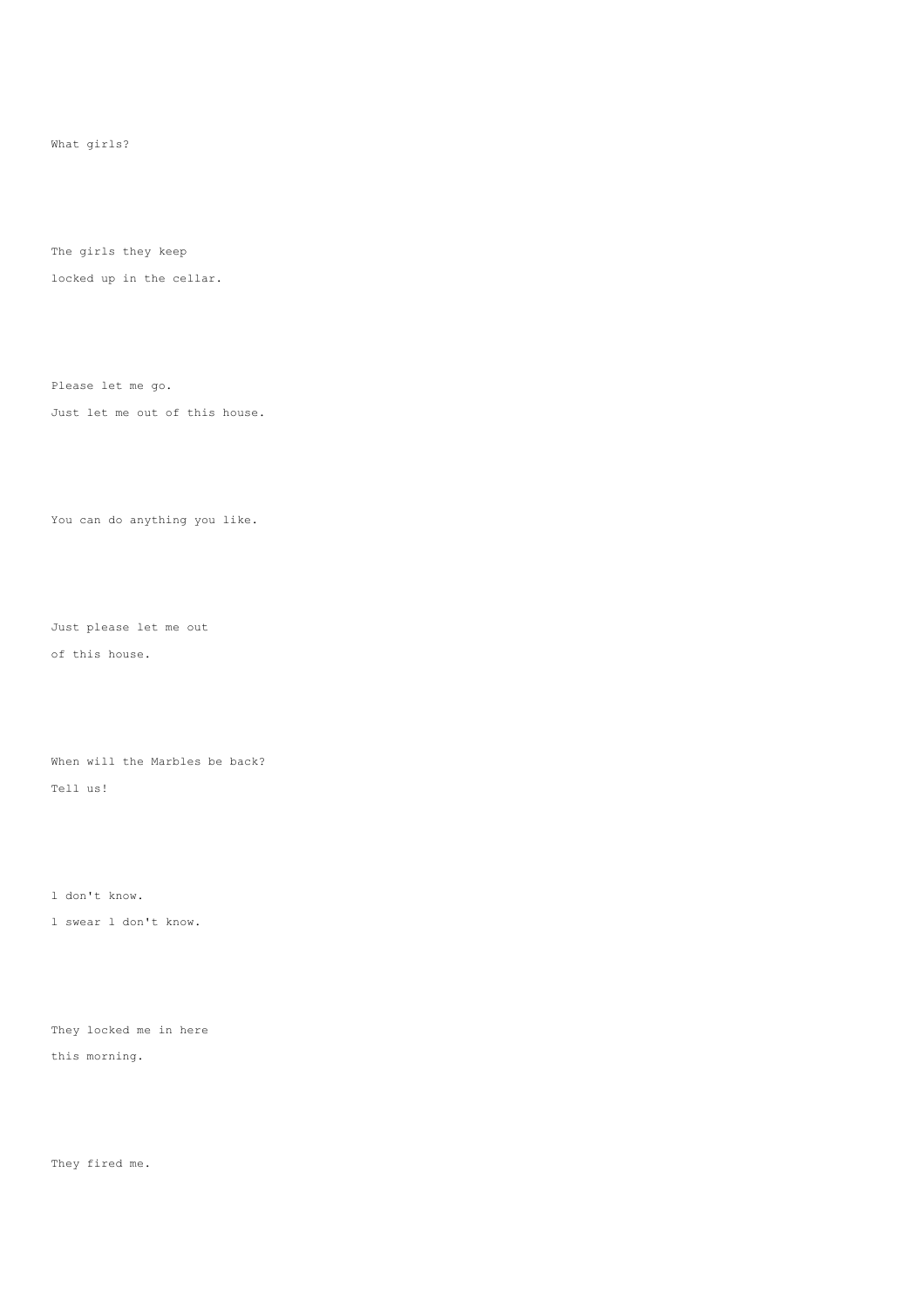Just let me out of this house.

Please, just let me

## out of this house.

Come on. We'll go see

## about these girls...

you keep talking about.

Oh, please help us.

Oh, please.

What is this?

Oh, please, please help us.

Call the police.

Contact my parents.

Please take this note.

The address is on the back.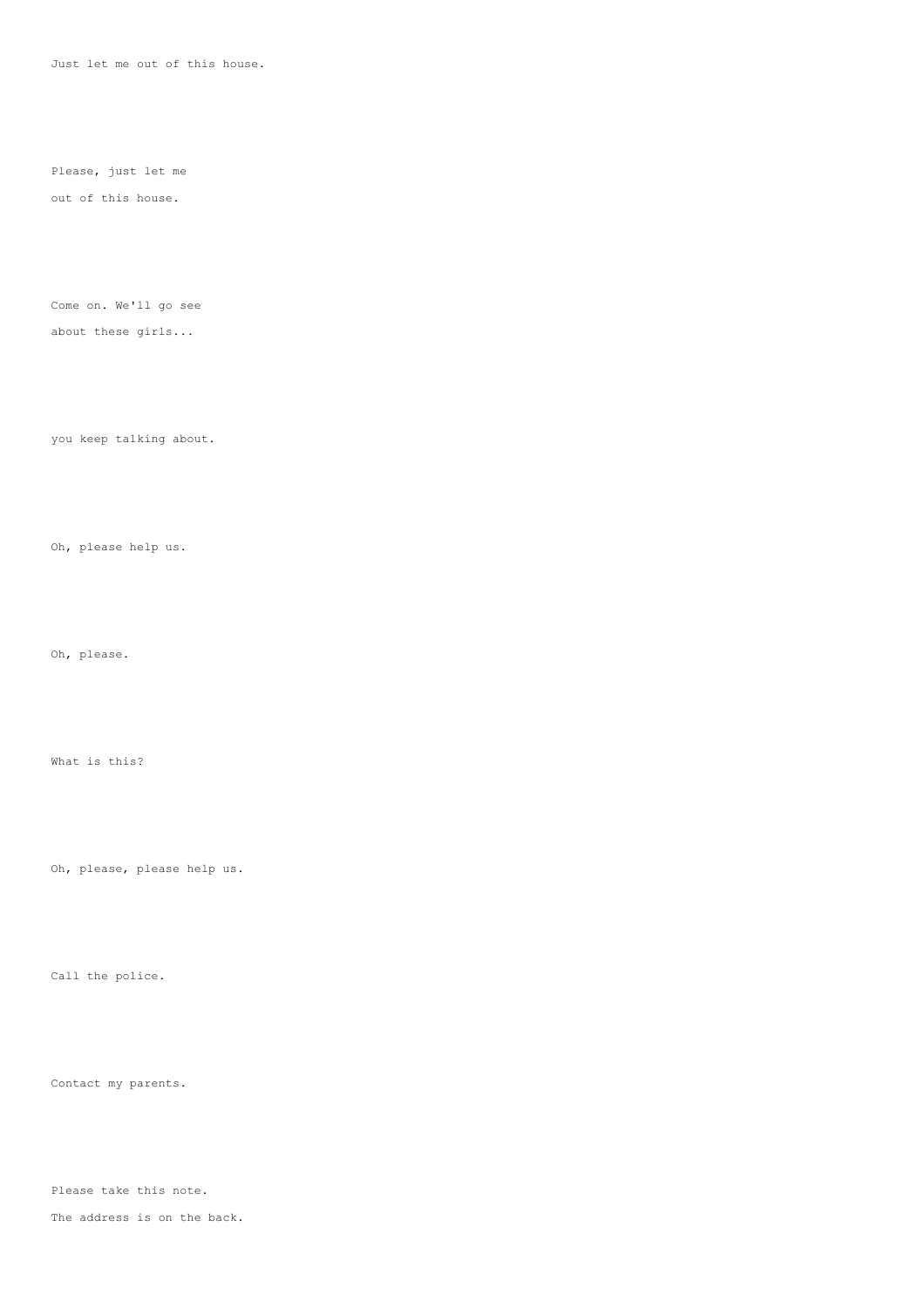What's happened?

Please, tell us what's happened.

Where are Connie

and Raymond Marble?

What is this shit?

How could l know?

l've been locked up here.

l never saw them except

for the day they kidnapped me.

We never see them,

only Channing.

Please help us to escape.

l'll repay you, whoever you are.

l beg of you to free Linda and l from here.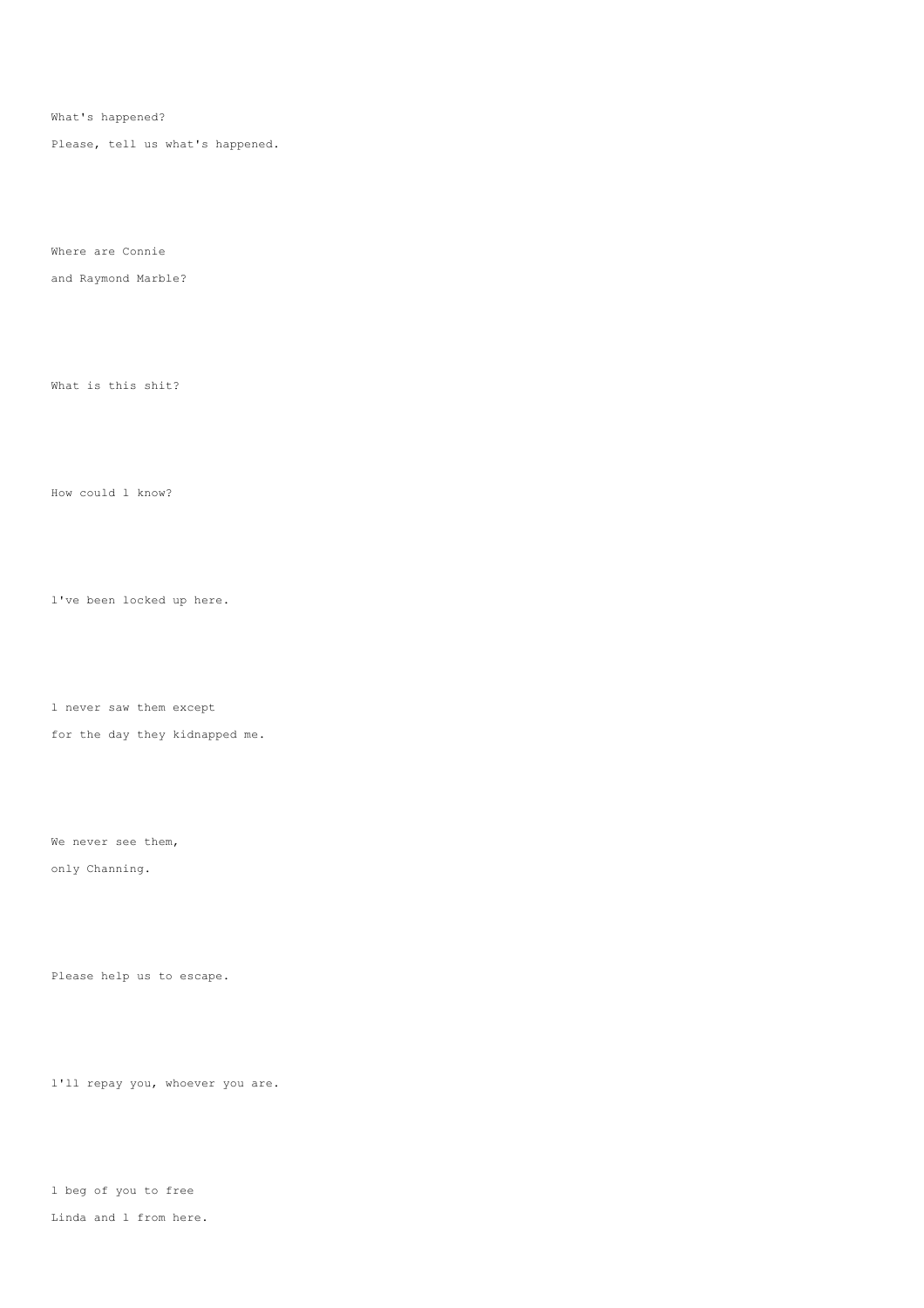Please, so l can

have an abortion...

before it's too late.

lf you free us,

we will do anything.

Did the Marbles

lock you down here?

Did they do this to you?

Yes. l've been down here for months...

endless, horror-filled

months in this damn pit...

chained like

a starving animal...

only hoping that l would be killed...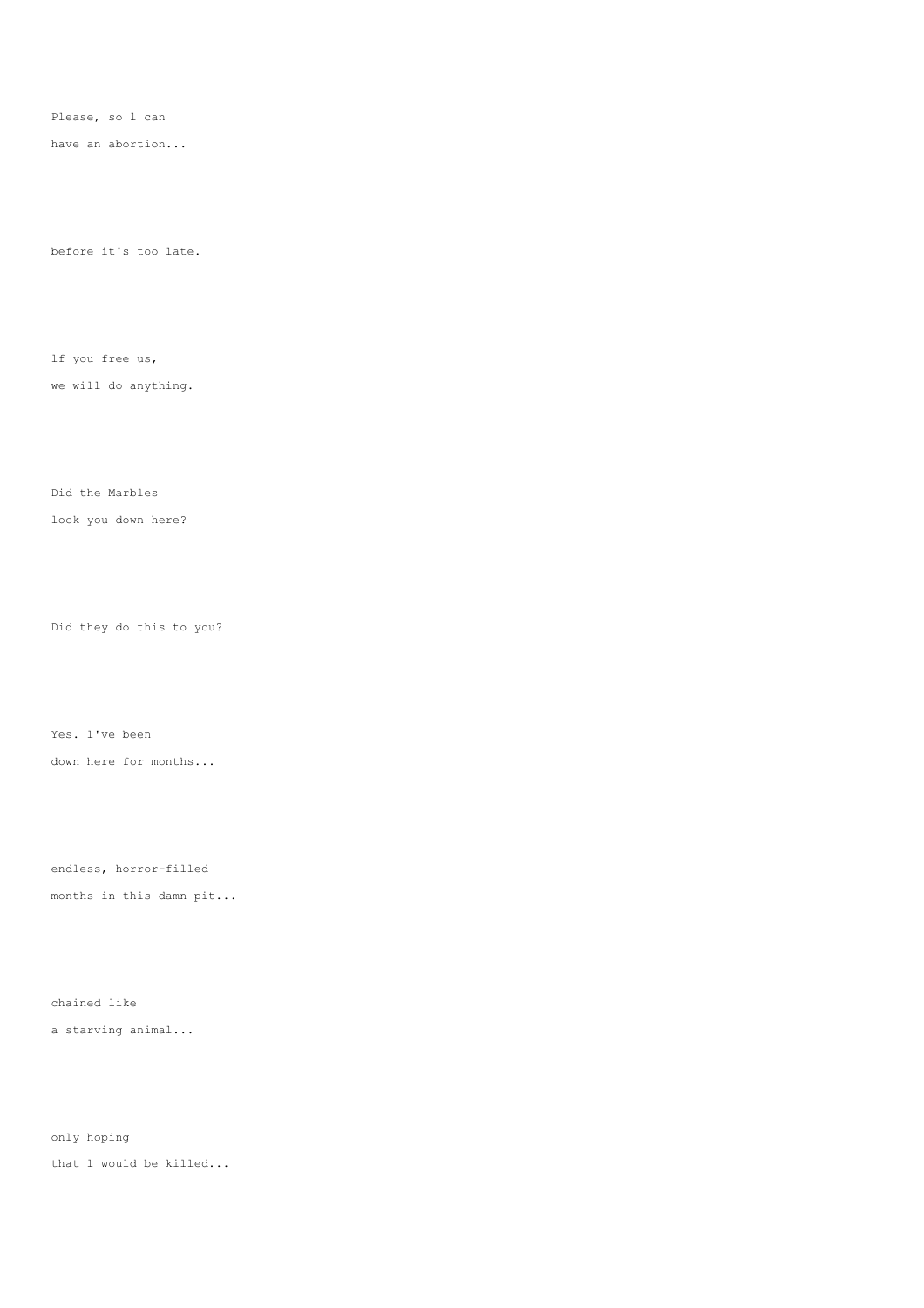rather than continue

living like this.

You never see the Marbles?

Never?

No. Only Chan...

this repulsive pervert

you have tied up.

Please, he raped us both

so we'd become pregnant.

The Marbles just sit up there...

waiting for us

to die in childbirth...

and then they sell the poor babies.

lt's been a nightmare.

lf you don't free us,

we will die and rot in this pit.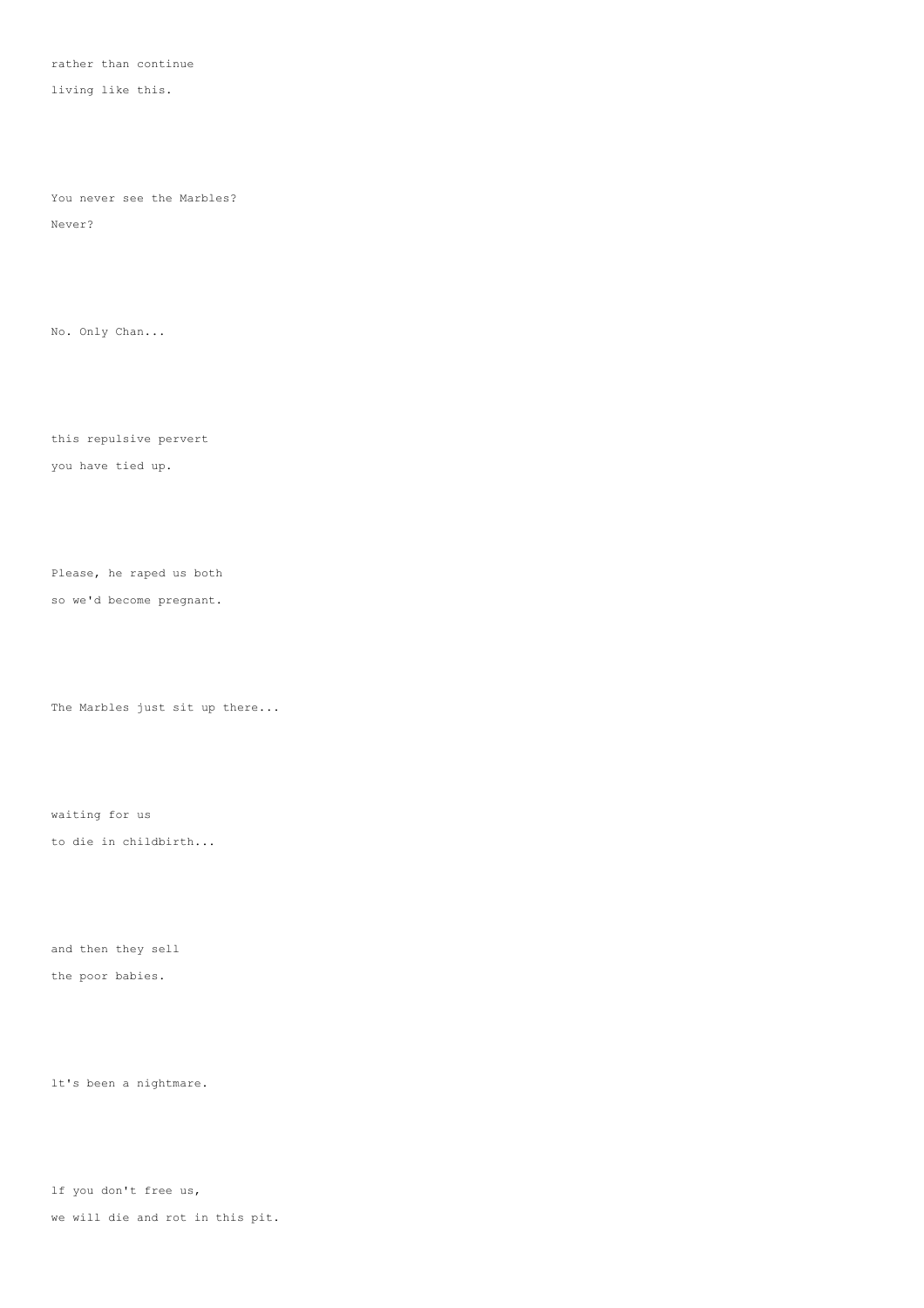They have no mercy.

Free them, Crackers.

l'll hold him.

Chan's got the key

in his pocket.

No! Let me go!

l didn't do anything.

Shut up, you filthy bastard.

Miss Lady, whoever you are, don't let him go. Please.

He is our keeper.

He has beaten me many times and caused me untold misery.

He's one of them ! Don't let him go!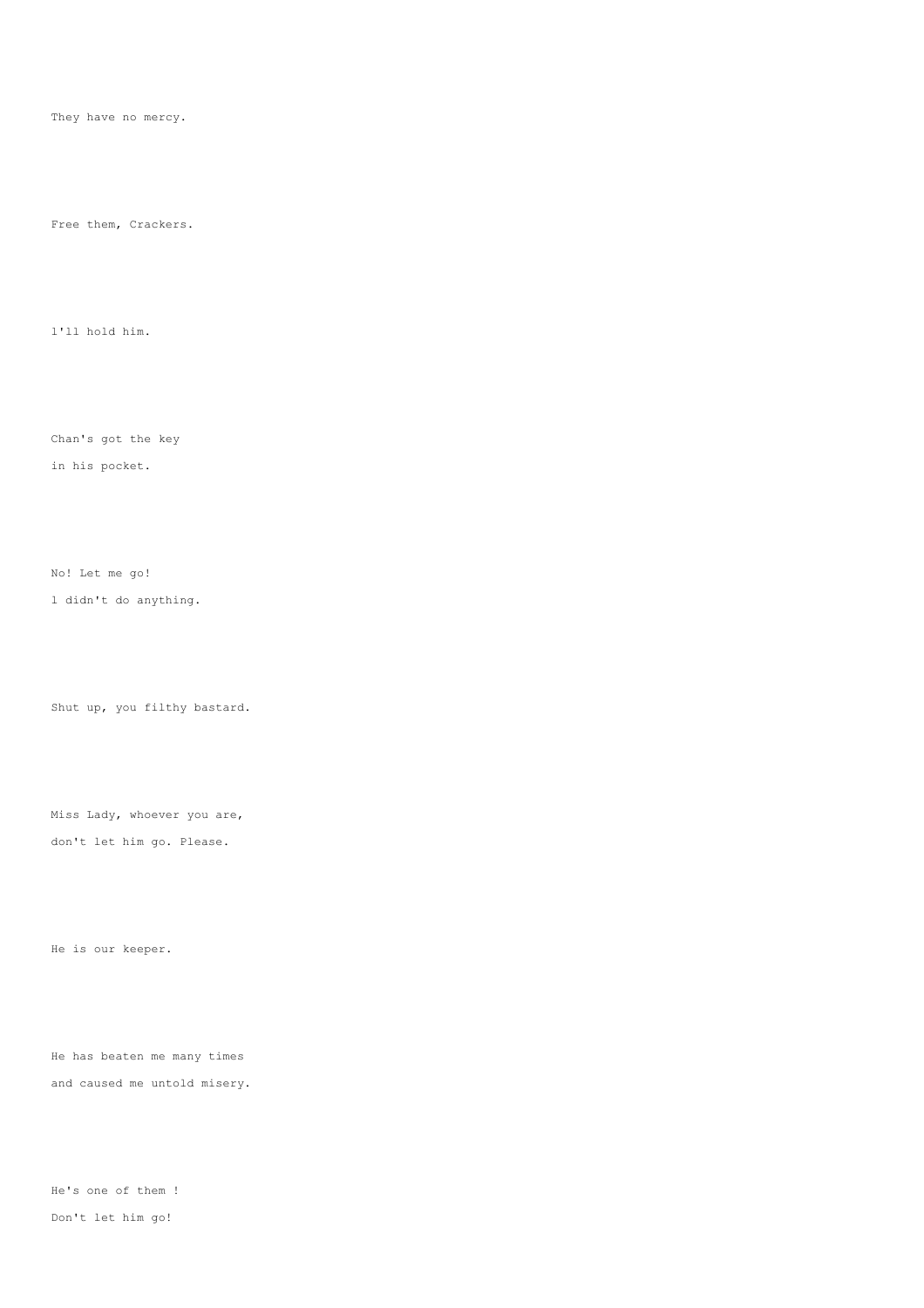He works for the Marbles.

No. l was only doing my job.

l have no malice

toward either of you.

There you go, honey.

Oh, thank you. Thank you.

Oh, God, l can go home again.

There you go, missy, free as a bird.

Keep him tied.

Thank you so very much.

Could we chain him?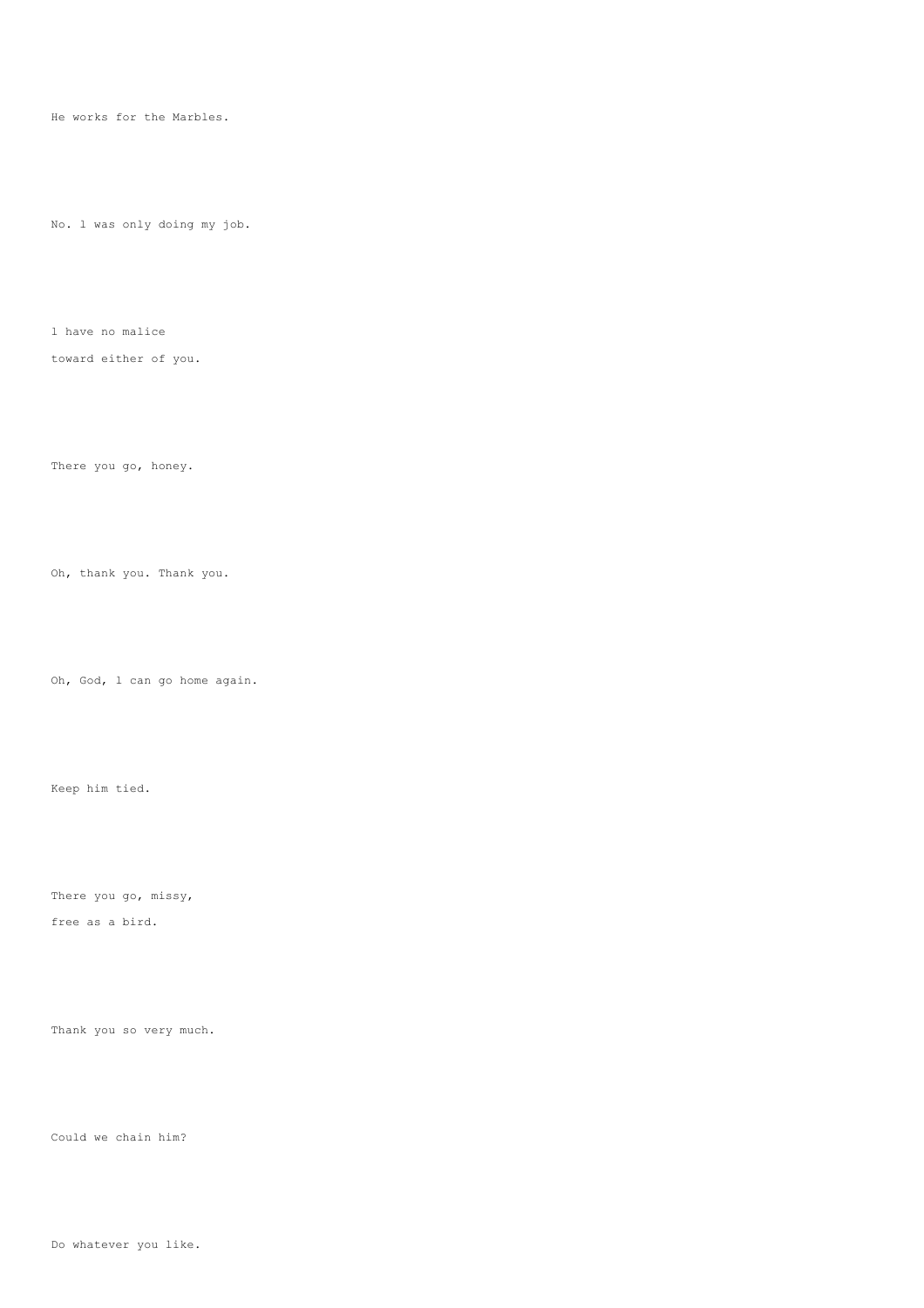You can even kill him

if you want to.

Either you do it, or we will, whichever you prefer.

Oh, let us!

Well, Chan,

the tables turn, don't they?

No, please, Suzie,

l couldn't free you.

l was only doing my job.

Have mercy on me!

Bullshit, Chan!

You could've freed us.

Why didn't you help us escape...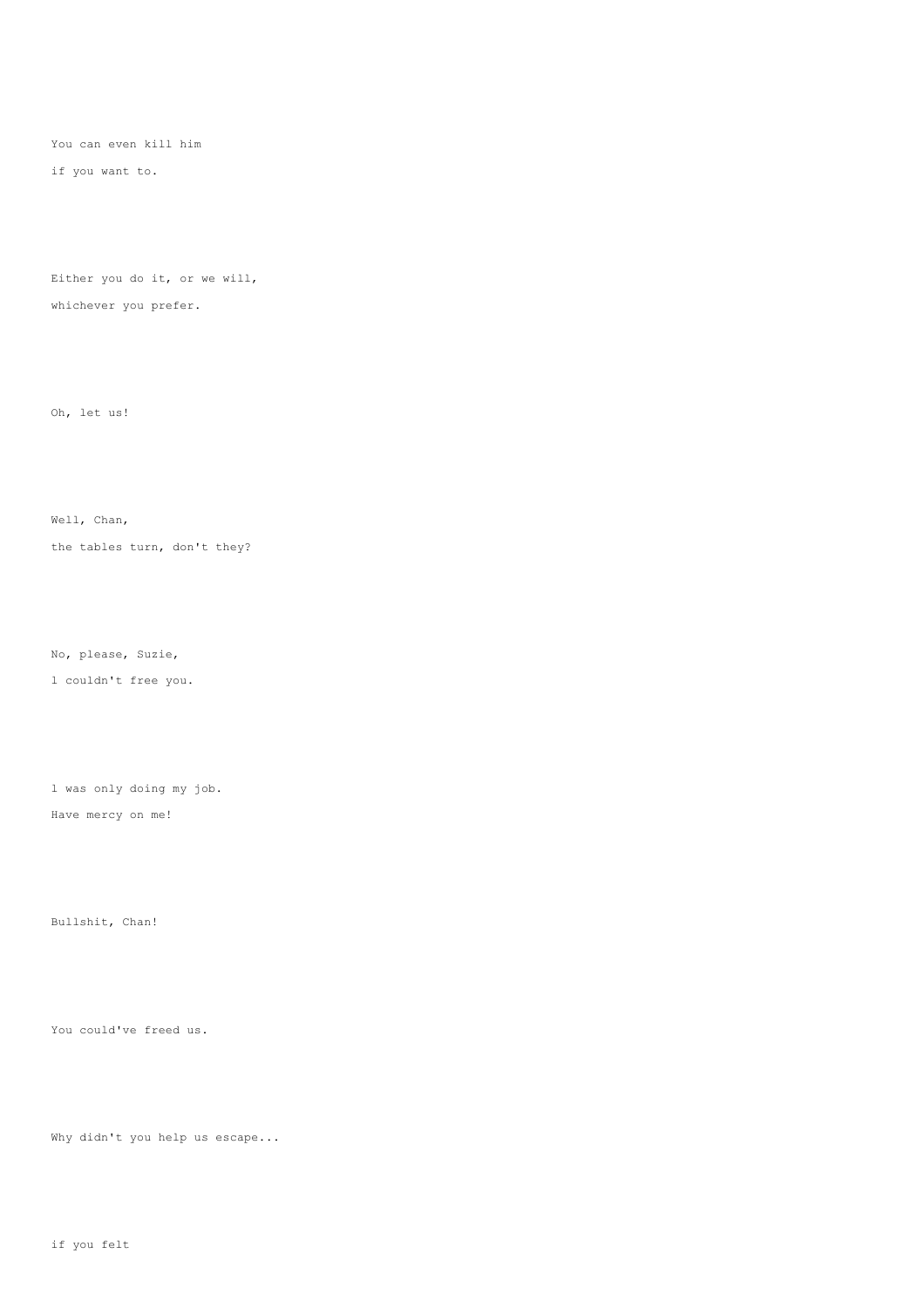no malice towards us?

Bullshit!

You kept us locked up

like slaves, bastard...

and you're gonna pay for it.

l'm gonna cut that big fat worm right off you.

God, not that!

Hey, jerk off

just one more time, stud...

just one more time.

Hold him.

There. l've got it.

Cut it!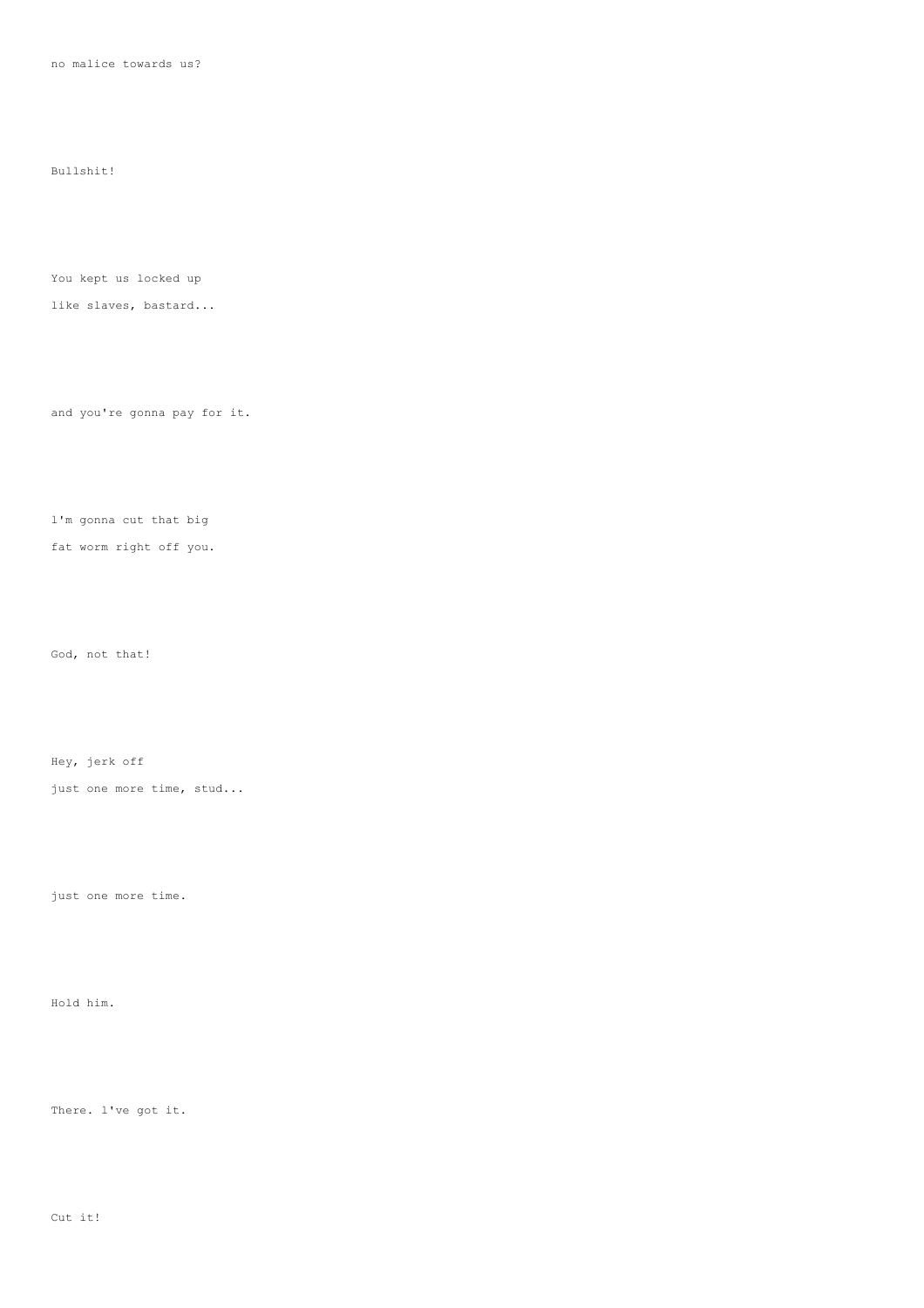Light it, my darling.

We are the filthiest people

alive.

Fire, fire, burn it down.

Fire, fire, to the ground.

Burn, you fucker!

Burn!

Let's hurry up and get out of here...

before someone sees the smoke.

The smoke, Connie. lt's done.

The battle of filth

has been won.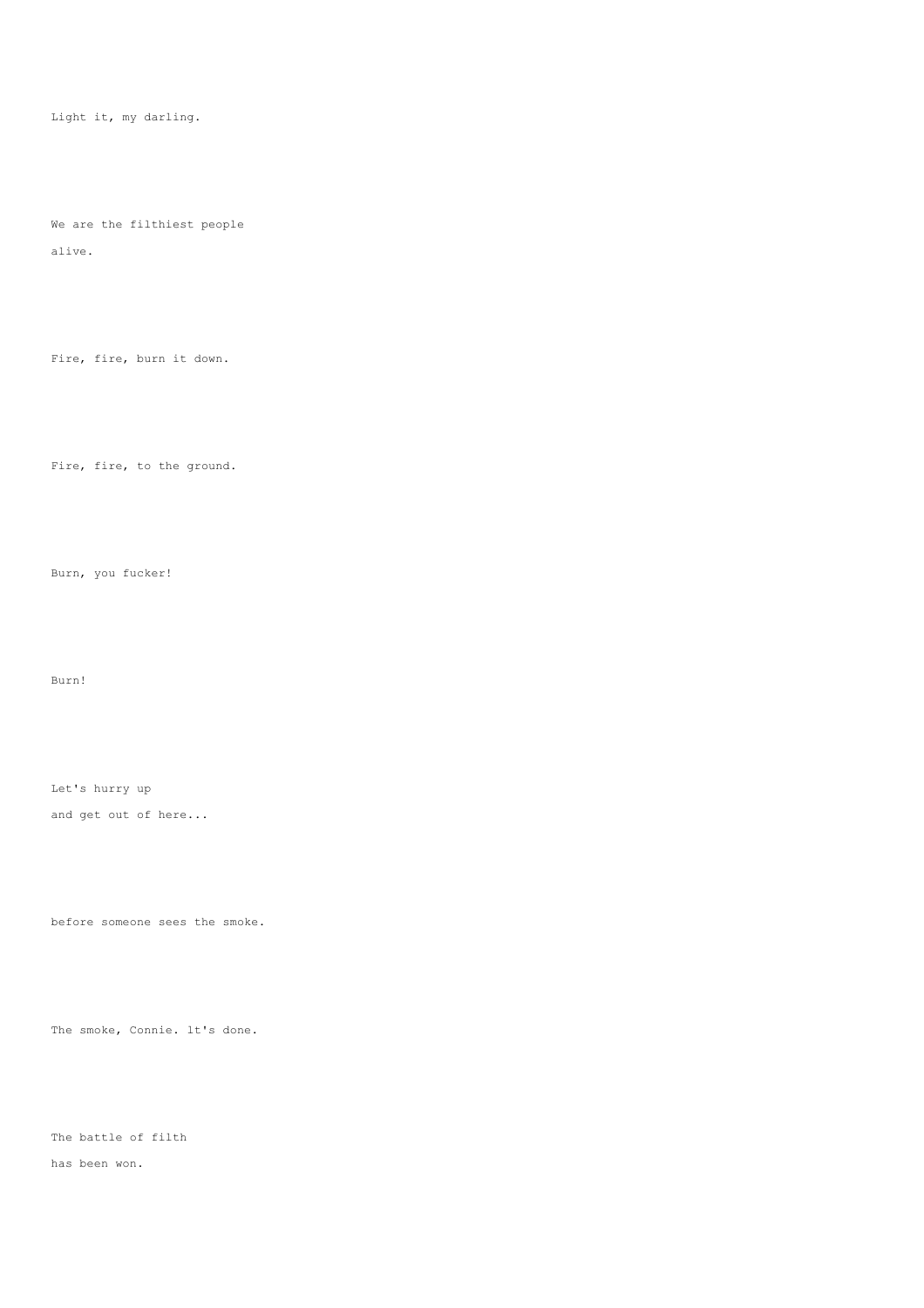## We are the filthiest people

alive!

Run, Connie, run!

The filthiest!

Those goddamn Marbles.

We'll take care of 'em, Mama.

We'll get those assholes later.

Mama, look, there's smoke!

Oh, my God!

Oh, the trailer!

Oh, no!

My gorgeous hideaway!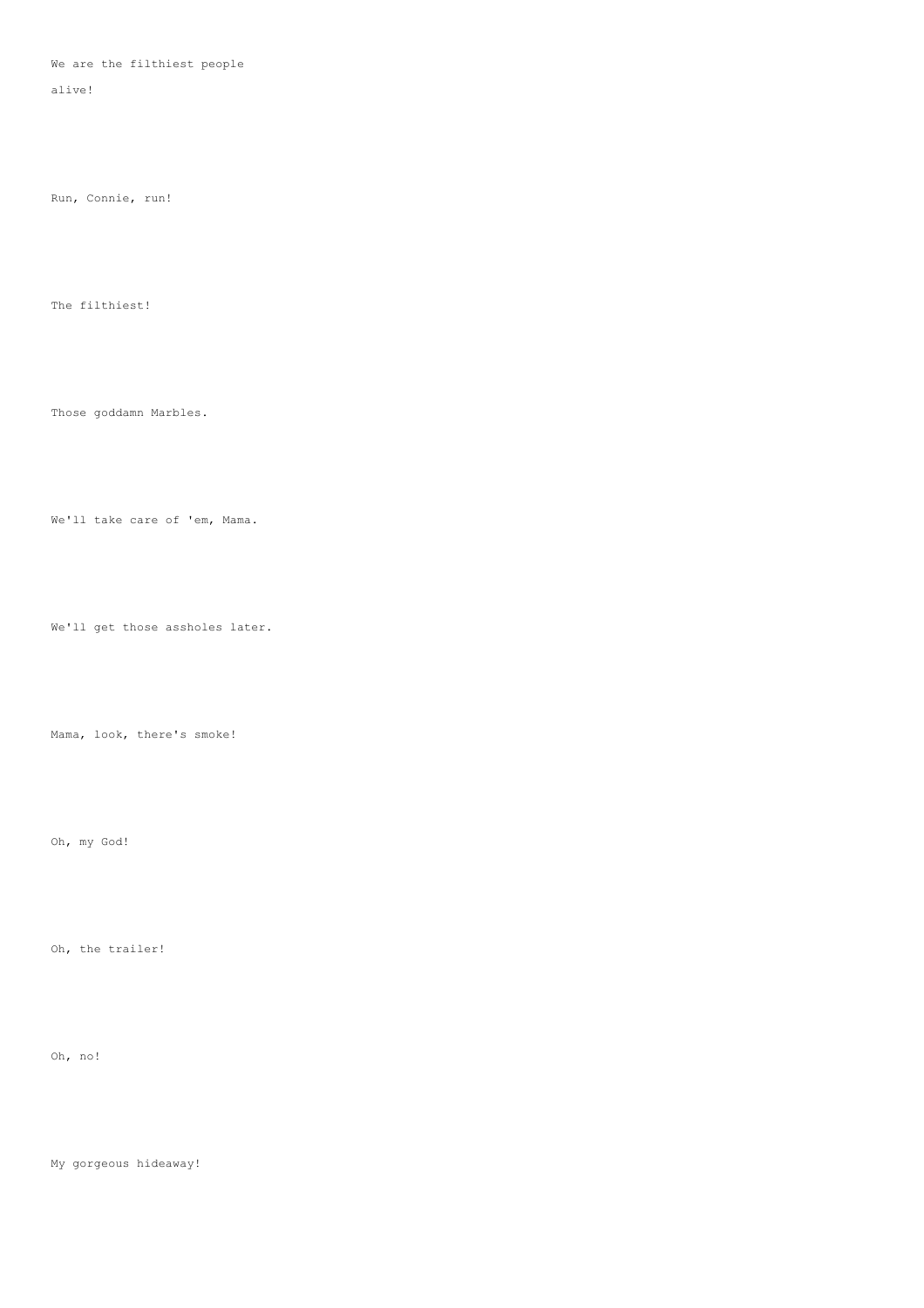And Franklin's

theatrical wardrobe!

They did it.

Them fucking Marbles did it.

Bag the Marbles!

A press conference!

Back to the Marbles

and seize those fuckers.

l'll kill them !

At last it is over, Raymond.

The battle of filth

has been won.

This calls for a celebration.

lt certainly does,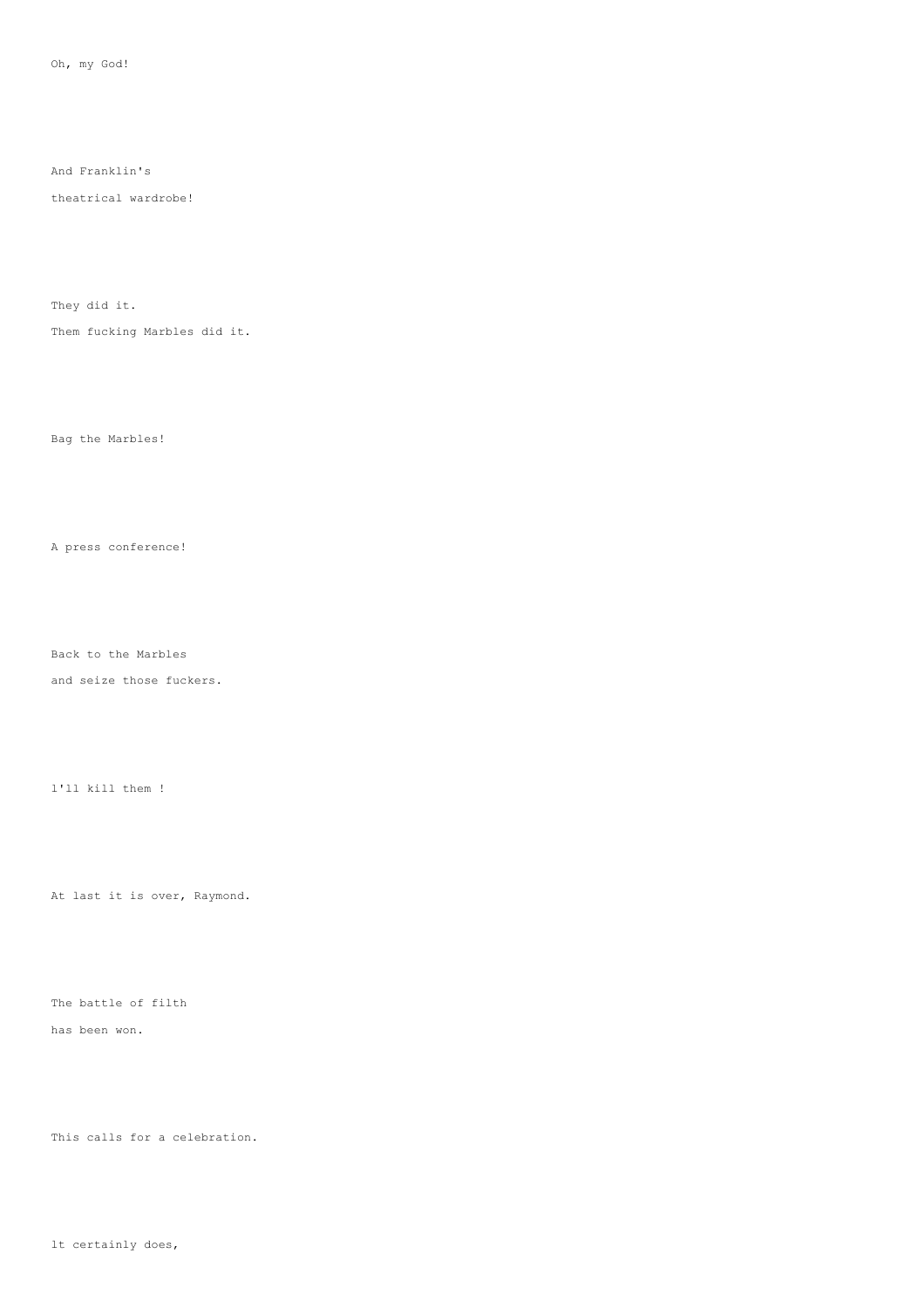a victory celebration.

Oh, Jesus!

God, l love you, Raymond.

Are you happy with our filthiness, my darling?

Are you glad that your wife is here beside you...

sharing with you this bond of filth?

This has been the most important day of my life, Connie.

Filthiness is a reality.

After all these years of nagging uncertainty...

l know now that we are indeed the filthiest couple alive.

Come to me, my darling.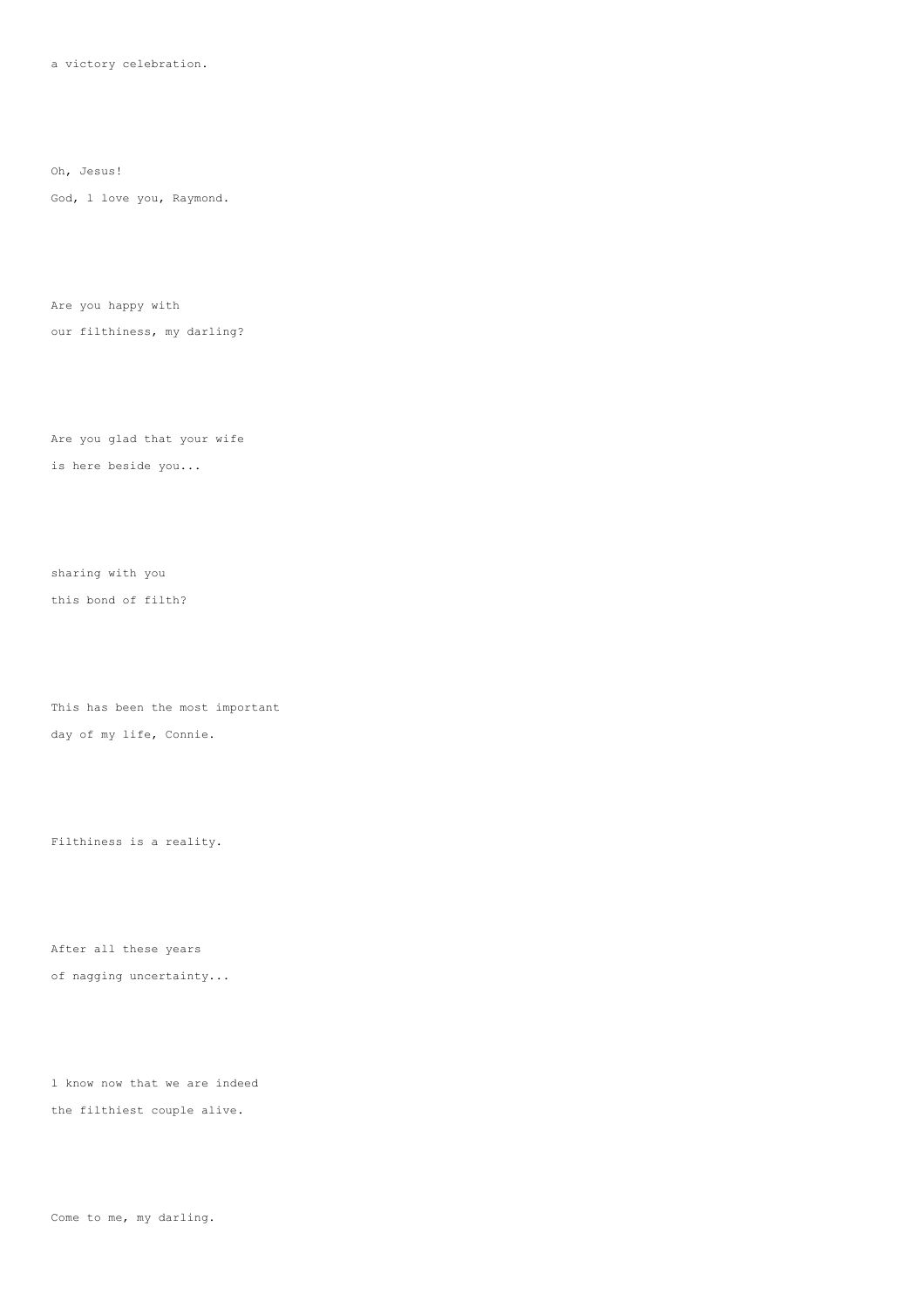Come receive

what was promised you...

in the holy vows of matrimony.

l am yours, Raymond, all yours, my beautiful darling.

Connie, are you all right?

What happened, Raymond? What happened?

The couch, it rejected you.

Something's wrong, Raymond. Something's terribly wrong.

Well, it's just out of order.

You're all right, honey. Get up.

l'm afraid to, honey.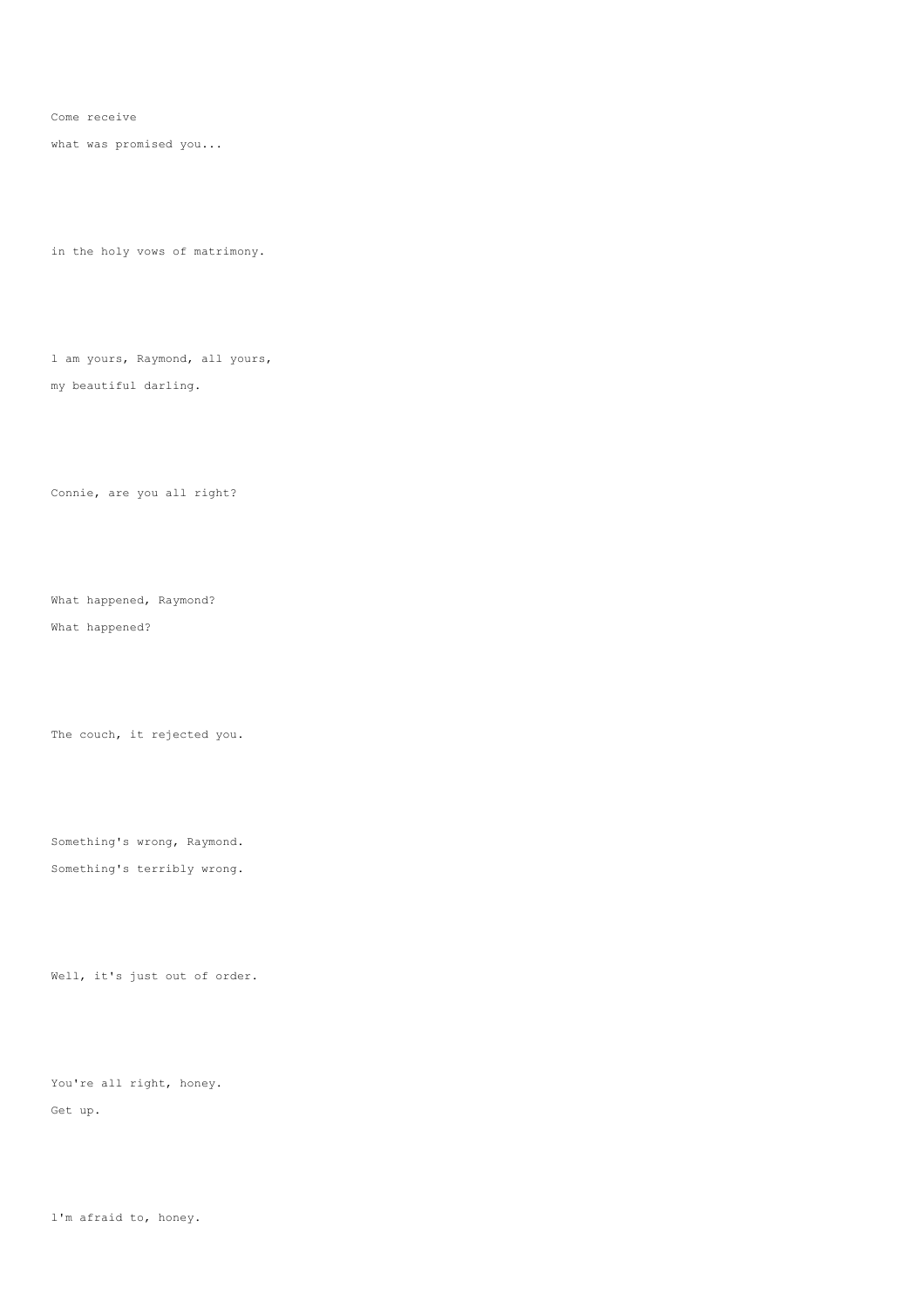How can a couch be out of order?

Something just went wrong

with it, honey.

You're all right.

See, this chair is OK.

lt's all right.

But that couch threw me, Raymond.

Nothing can be the matter with that couch.

We just got it.

l'm all right, honey. l'm not hurt.

Something is the matter

with this house.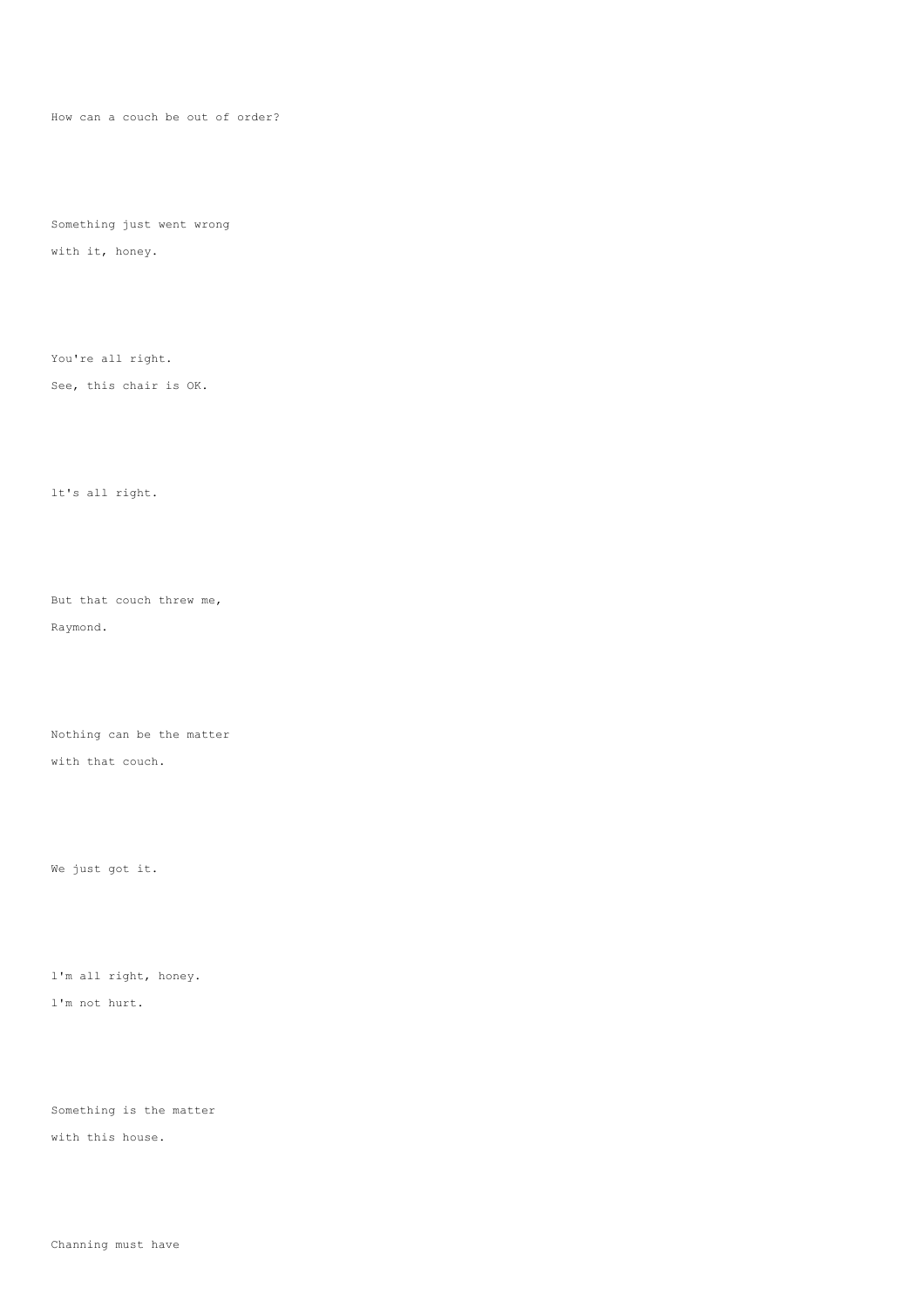He ought to know something.

We'll beat it out of him.

He's gone, honey.

## Channing has escaped.

How could he have escaped?

Raymond, check the pit.

He may have let the girls go.

They'll call the police, Connie! The police!

Oh, my God! The police!

He's been castrated!

His penis is gone!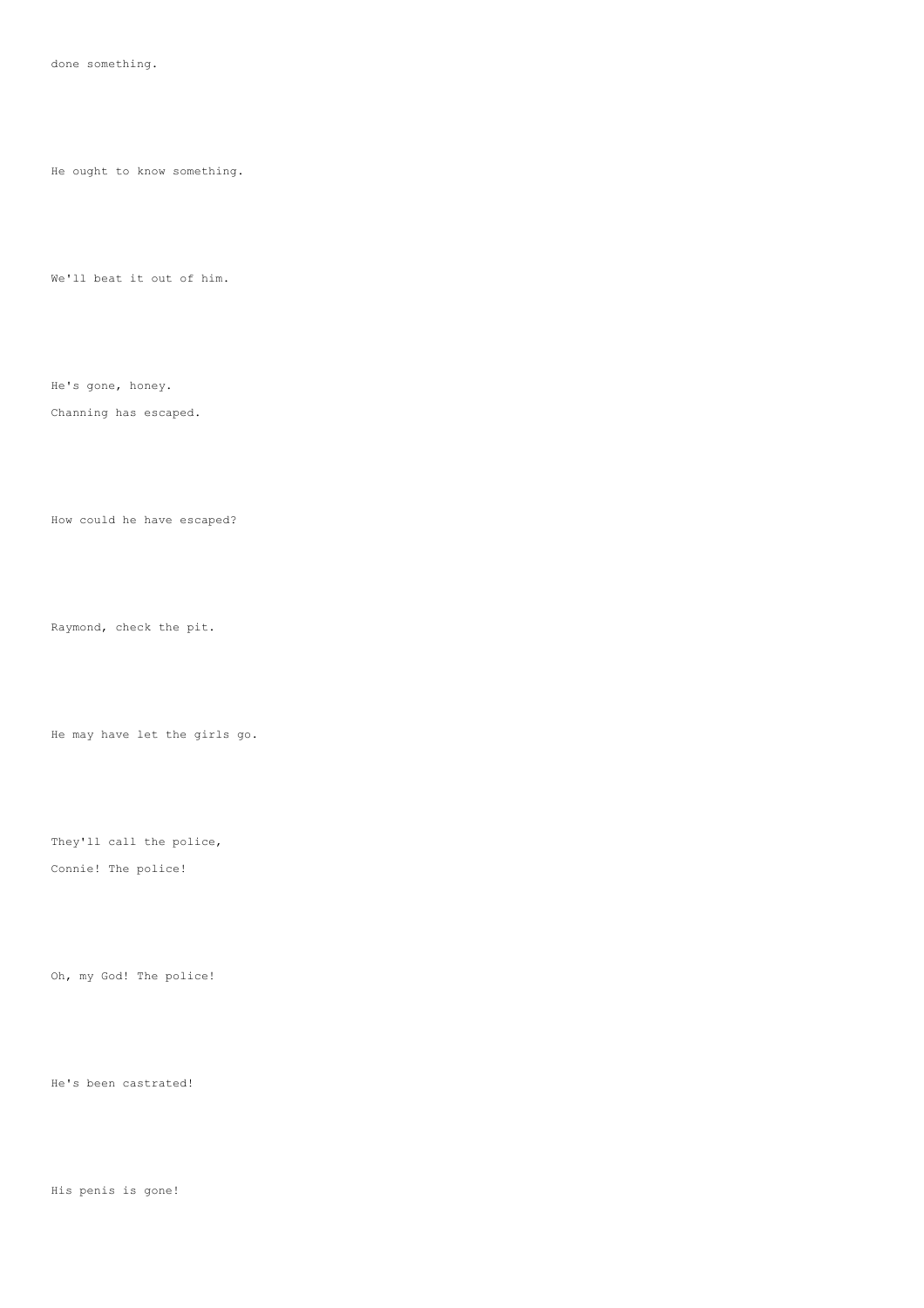The girls have escaped!

The girls have escaped!

They'll call the police!

Hurry. Let's get out of here.

Raymond, l'm afraid!

Hurry, Connie. Hurry.

Connie and Raymond Marble.

Stop it!

You're gonna get it good, bitch!

Well, well, well.

Connie and Raymond Marble.

l've been looking forward to meeting you.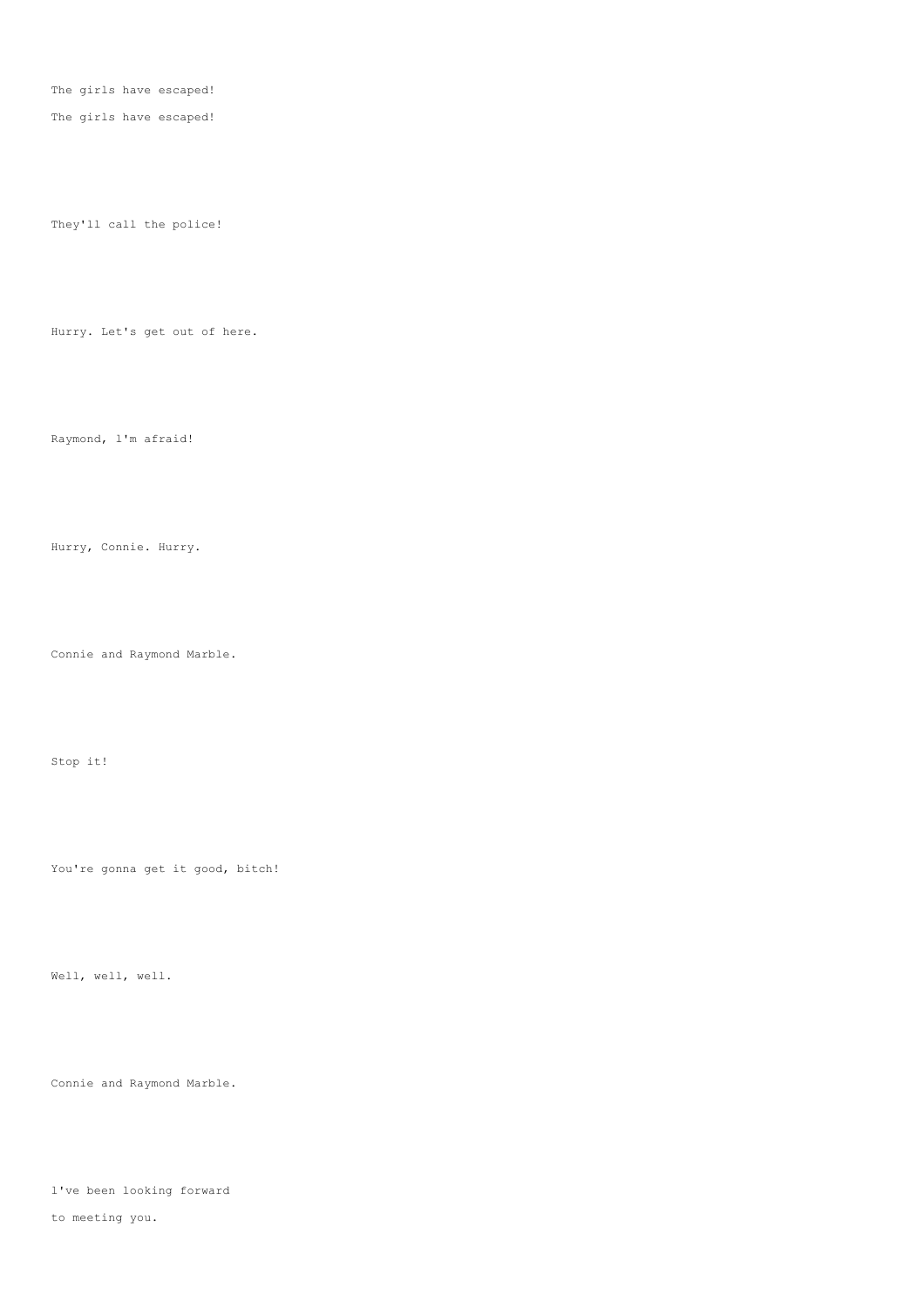lt's a real pleasure.

And you're even bigger assholes

than l imagined.

You burned my house down.

No, please. Who are you? We don't know you.

You know who l am, bitch!

l'm the filthiest person alive. That's who l am.

No, please,

you must be mistaken.

Our name is Waldo,

Harry and Jean Waldo.

Shut up! Just shut up!

Gag him before l kill him !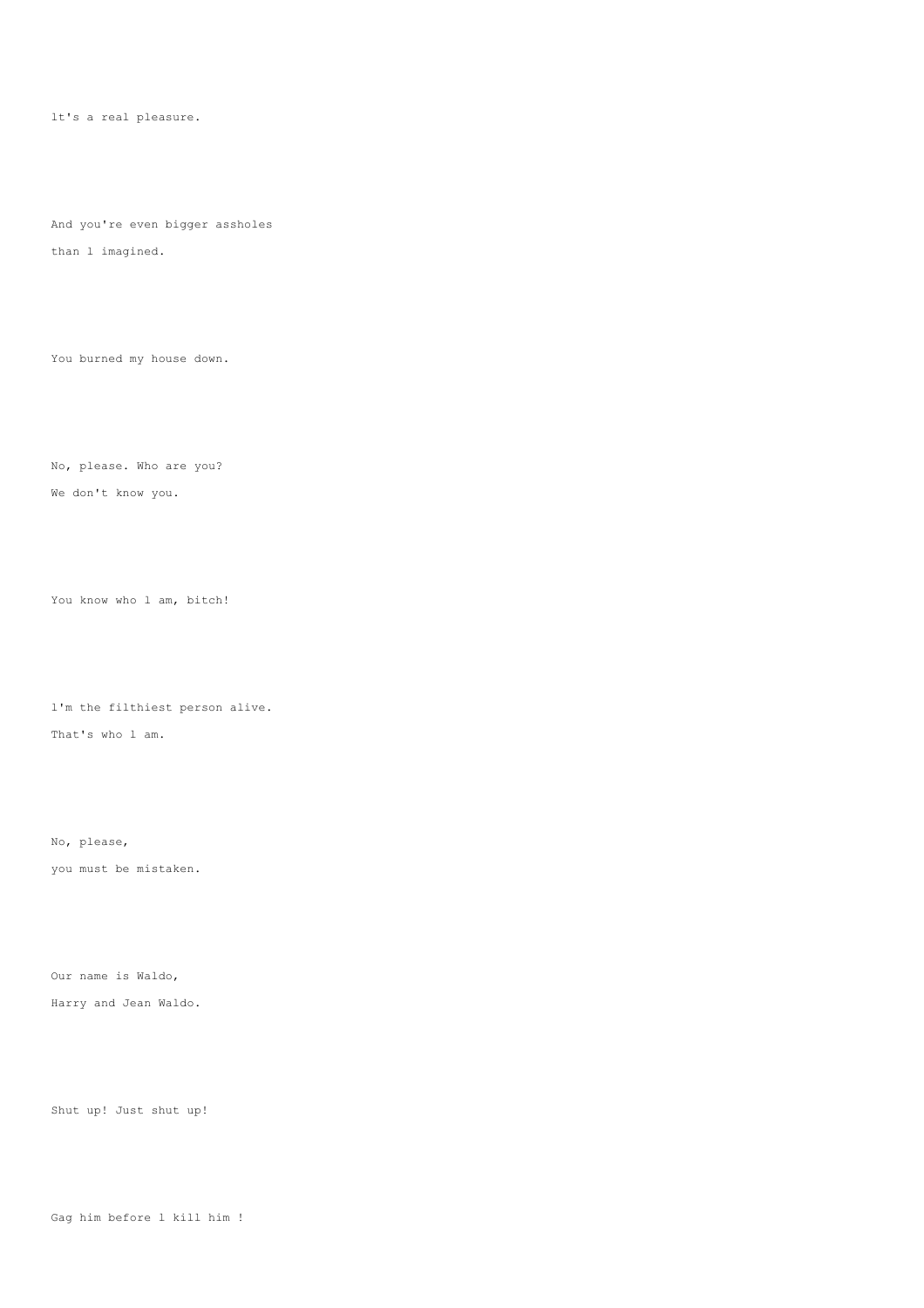Wait for the newsmen, Ma.

Wait for the newsmen.

Wait till they get here.

That ought to shut him up.

Hey, Raymond, you must think we're awful fucking stupid, huh?

Well, here's a little something for you.

Burn down our house, will you?

Who are you?

You have the wrong people.

Shut up, Connie. Shut up!

You know who we are.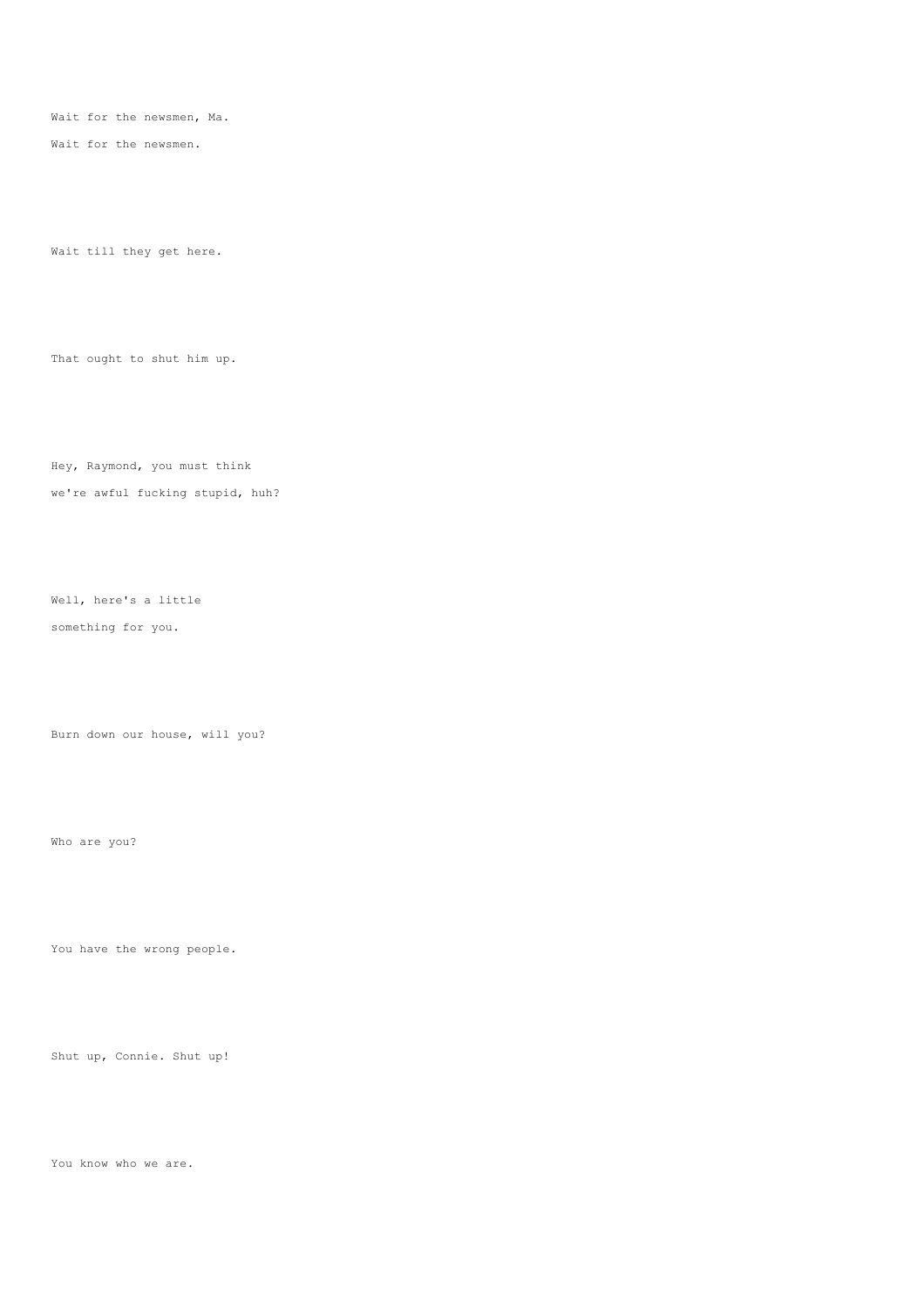Cut the hogwash.

Save it for the papers.

You're Connie Marble...

and you're gonna pay

for being Connie Marble.

And you're going

to pay royally, bitch.

Let this be a lesson to you...

just in case there is reincarnation.

lt's virtually impossible to be filthier than Divine.

l didn't get my reputation for nothing, you know.

But you found out too late, Connie.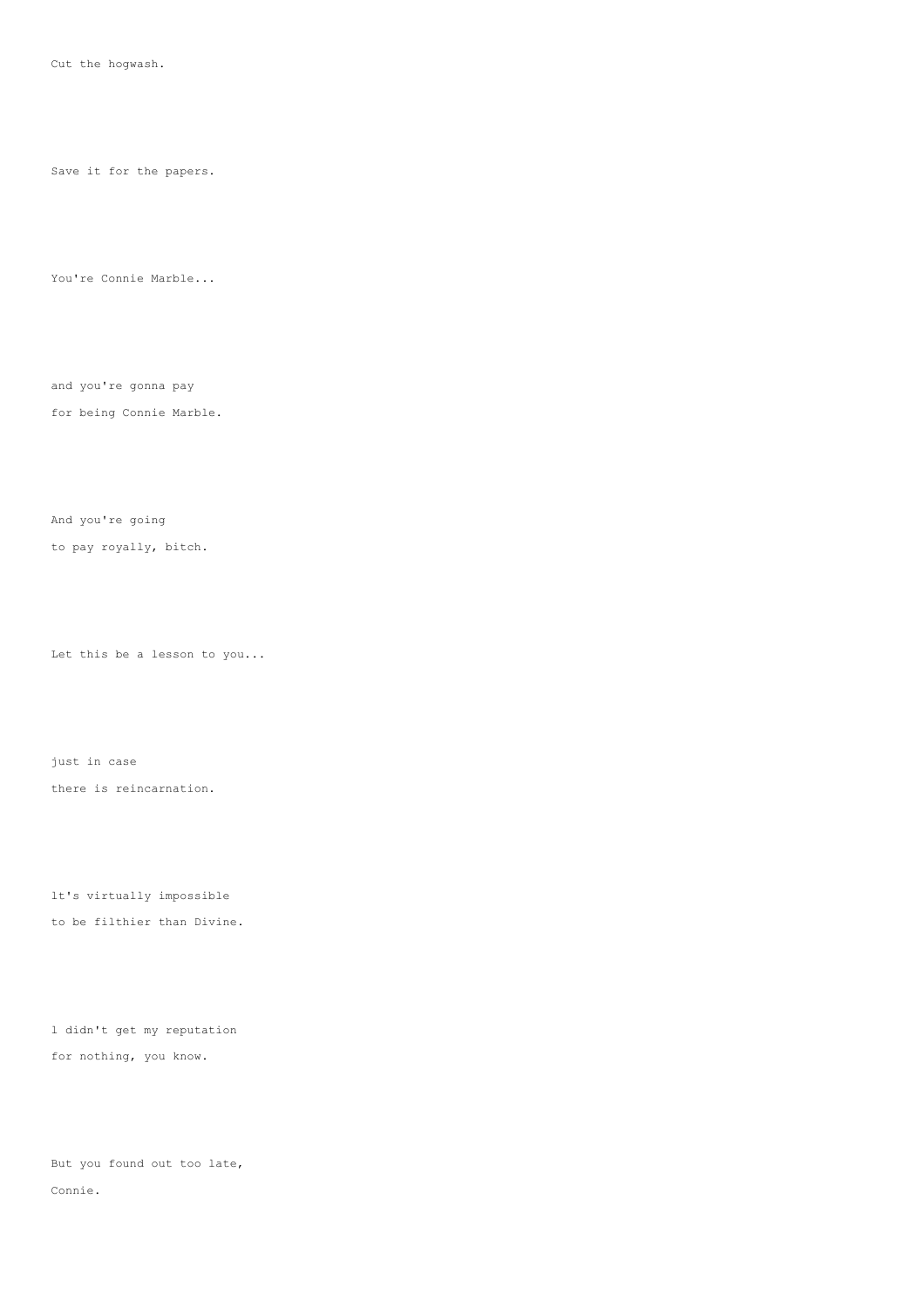Yeah, it's too late.

'Cause you and shithead here...

aren't going to be

around tomorrow.

No, you're not going to be around...

to put your newfound knowledge to use.

'Cause you're going

to be dead, Connie.

Dead! Dead! Dead!

That's tight, Crackers...

it's so tight

it makes their blood hurt.

Just make sure

they don't make another sound...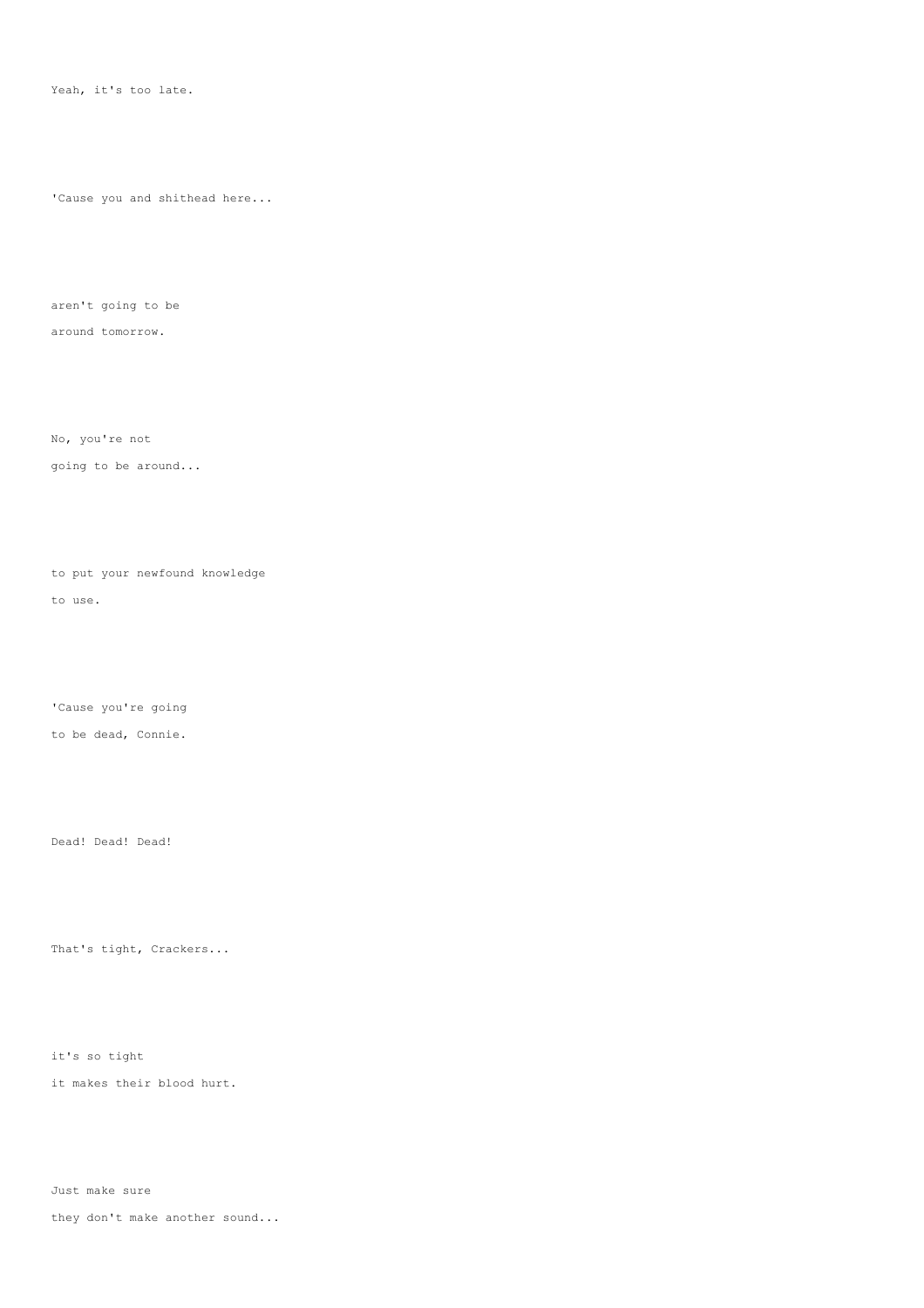because l don't think

l'd be able...

to control myself

if they made any more noise.

l'd just have to

kill them right now!

l just won't be able to wait!

l know what you mean, Babs.

l feel like ripping them apart myself.

They ain't gonna be doing much talking, are you?

Come on, children...

we can't keep

the photographers waiting.

And we're going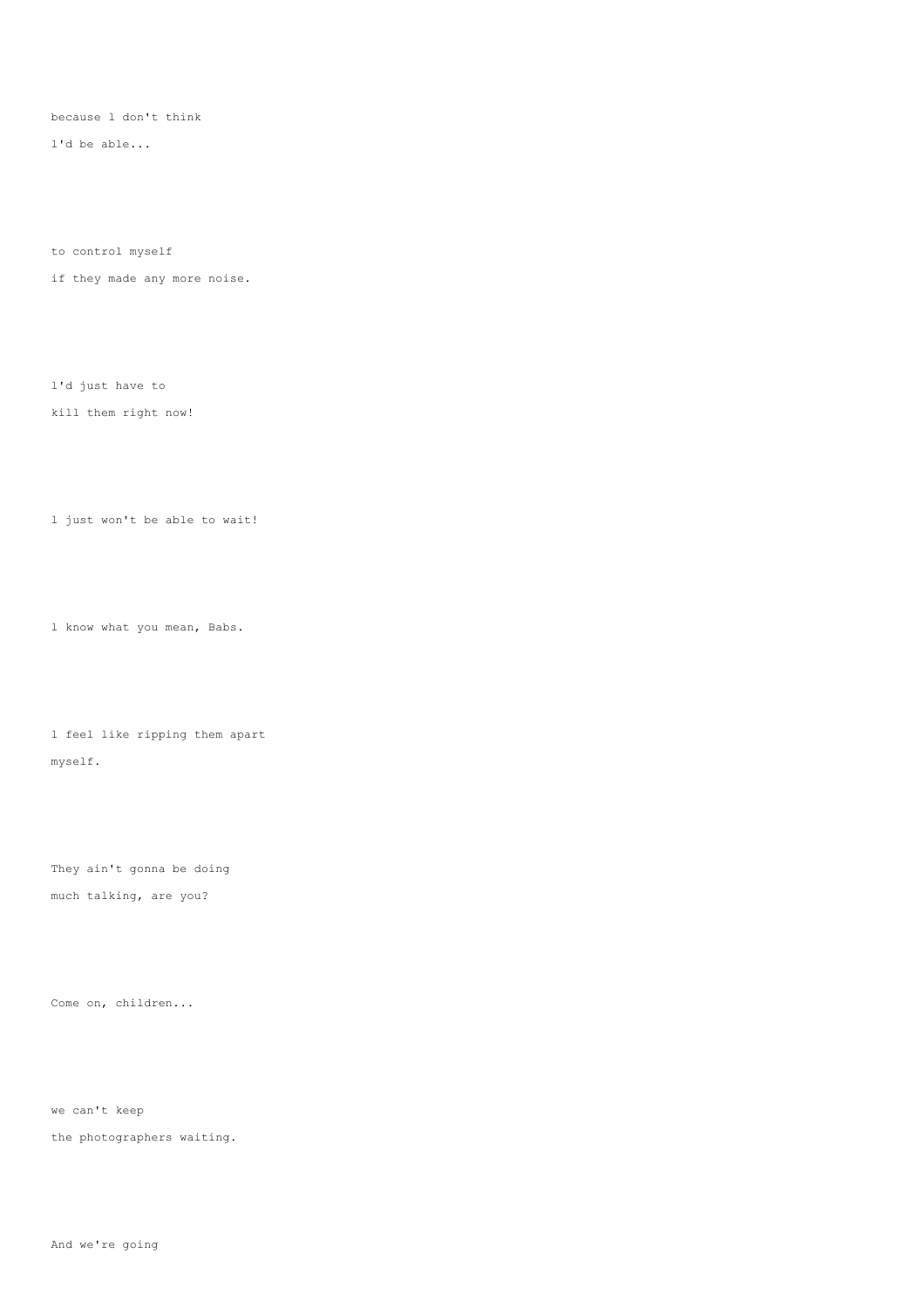that will knock the ""Newsday""...

right off its fucking

## boring little ass!

Come on, Connie and Raymond.

# You have a personal appearance

to make.

John Vader

of the ""Midnight"" here...

looking for Divine

somewhere in Phoenix, Maryland.

Divine, you're looking fantastic.

Why, thank you, Mr. Vader. l'm so glad you could come.

Nat Curzan here from ""The Tattler.""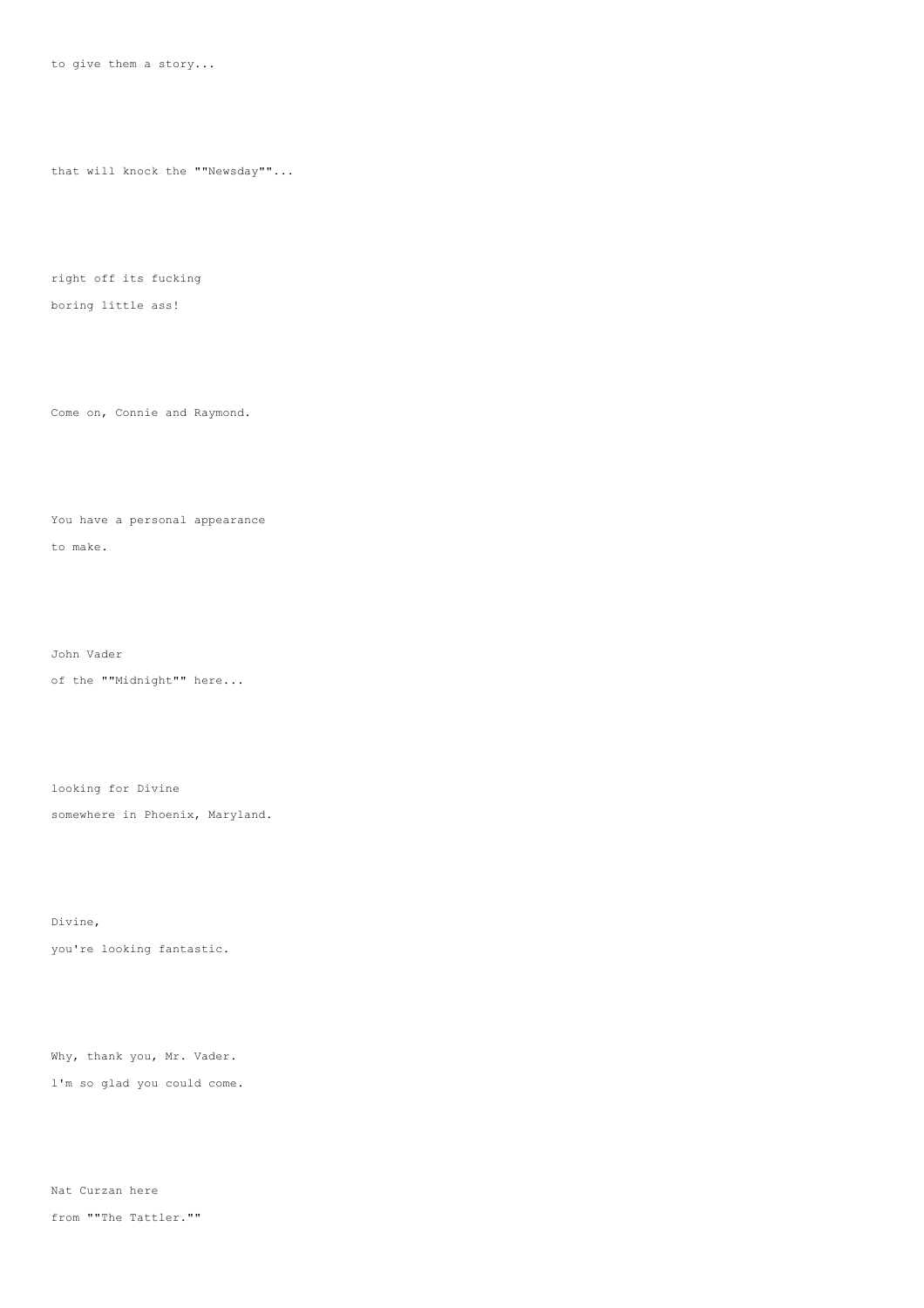Well, good afternoon,

Mr. Curzan.

Gentlemen, get ready...

'cause you're about

to witness the trial...

of these two unfortunates...

commonly known as Connie and Raymond Marble.

Their trial will take place in front of your very eyes...

and their execution will follow.

We're going to witness an actual murder?

A live homicide?

That is right, gentlemen.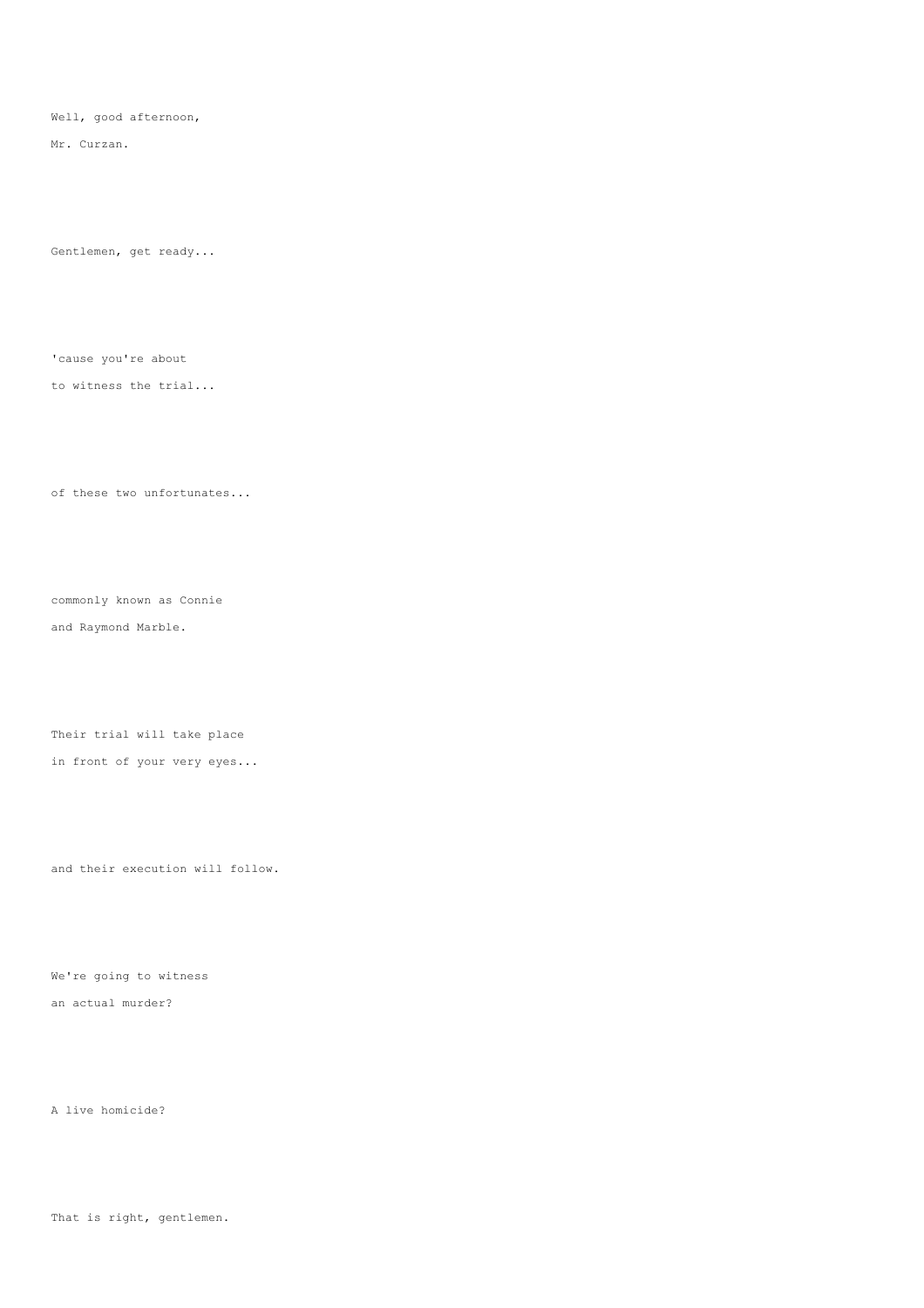Goldstein, Larry Goldstein.

Very tempting.

l have a question for you,

Miss...Cotton.

ls that correct, Cotton?

Yes, it is.

Are you a willing accomplice...

to these murders that are about to take place?

This is not exactly a murder, Mr. Goldstein.

This is a court,

a kangaroo court...

as the headlines could scream.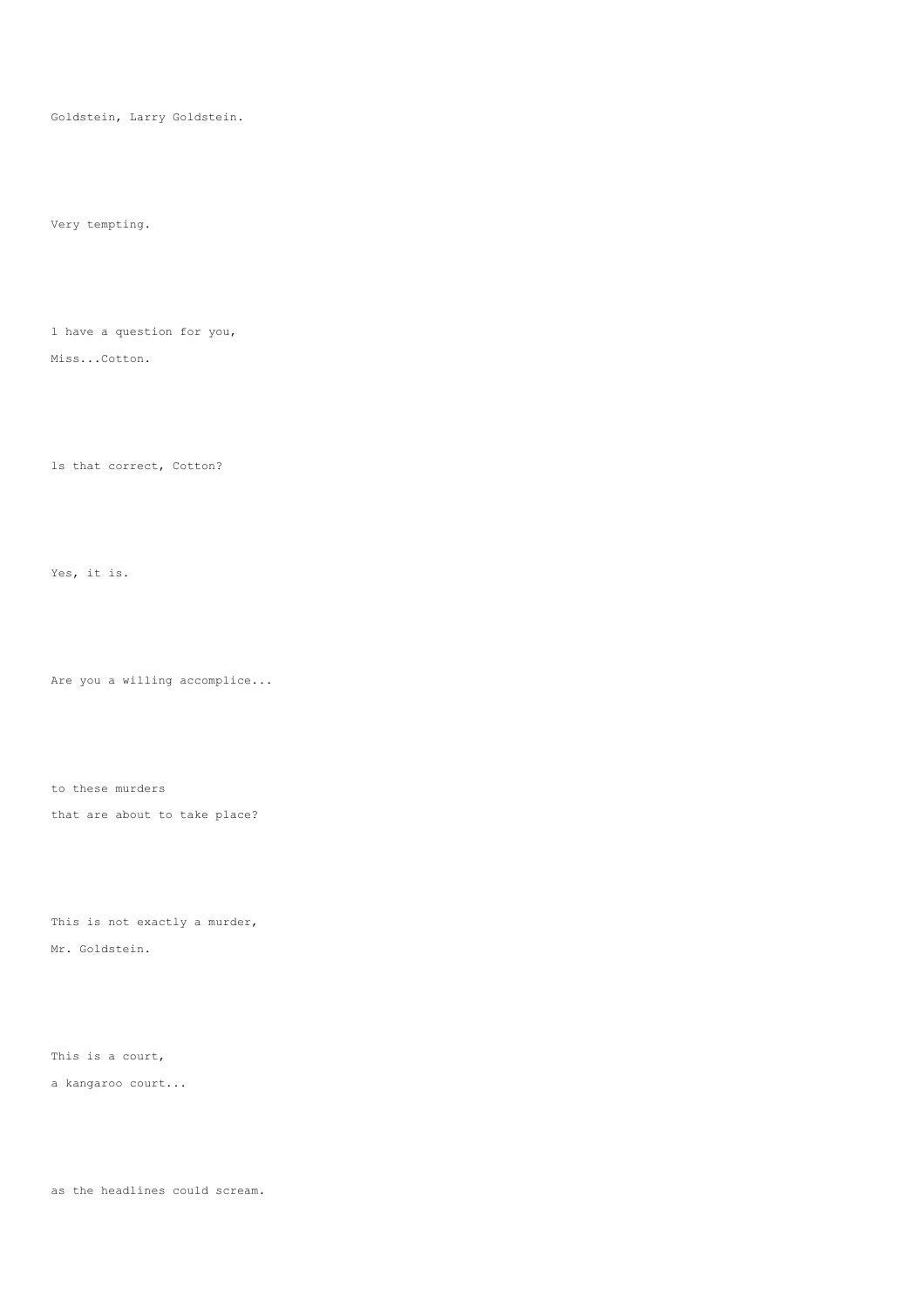Not a mere murder

as you would call it.

lf we were involved

in merely another murder...

it could hardly be headlines.

lt's not just the publicity.

My mama couldn't go on

with her everyday life...

with this kind of shit going on.

My mama was not the aggressor in this little war we had.

She only did what had to be done.

lt was suicide on their part.

And, Cotton...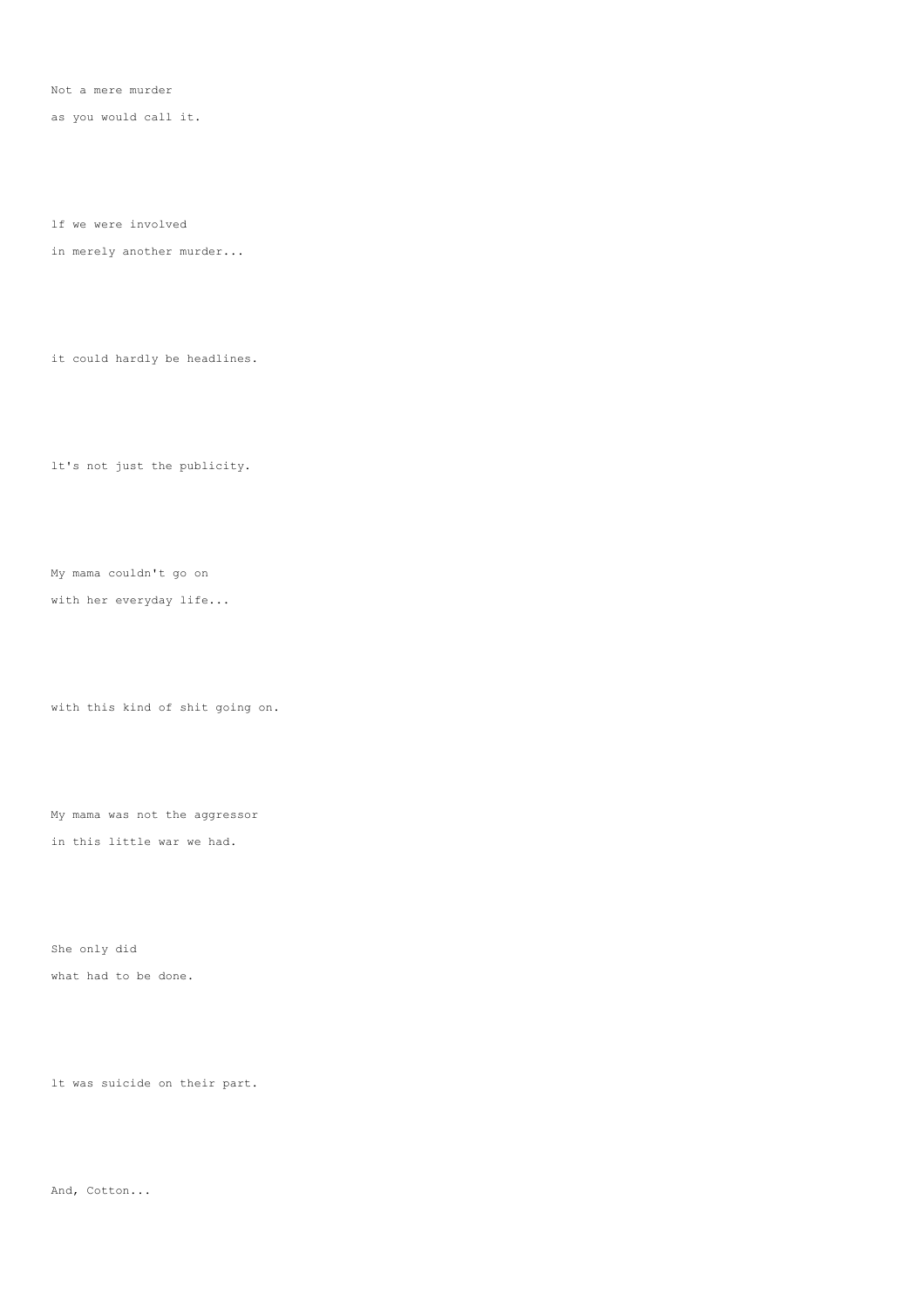l notice a smile on your lips.

Does murder make you happy?

Murder merely relieves tension, Mr. Curzan.

For murder to bring happiness, one must already be happy...

and l am completely

at peace with myself...

totally happy.

Give me more questions.

Divine, are you a lesbian?

Yes. l have done everything.

Does blood turn you on?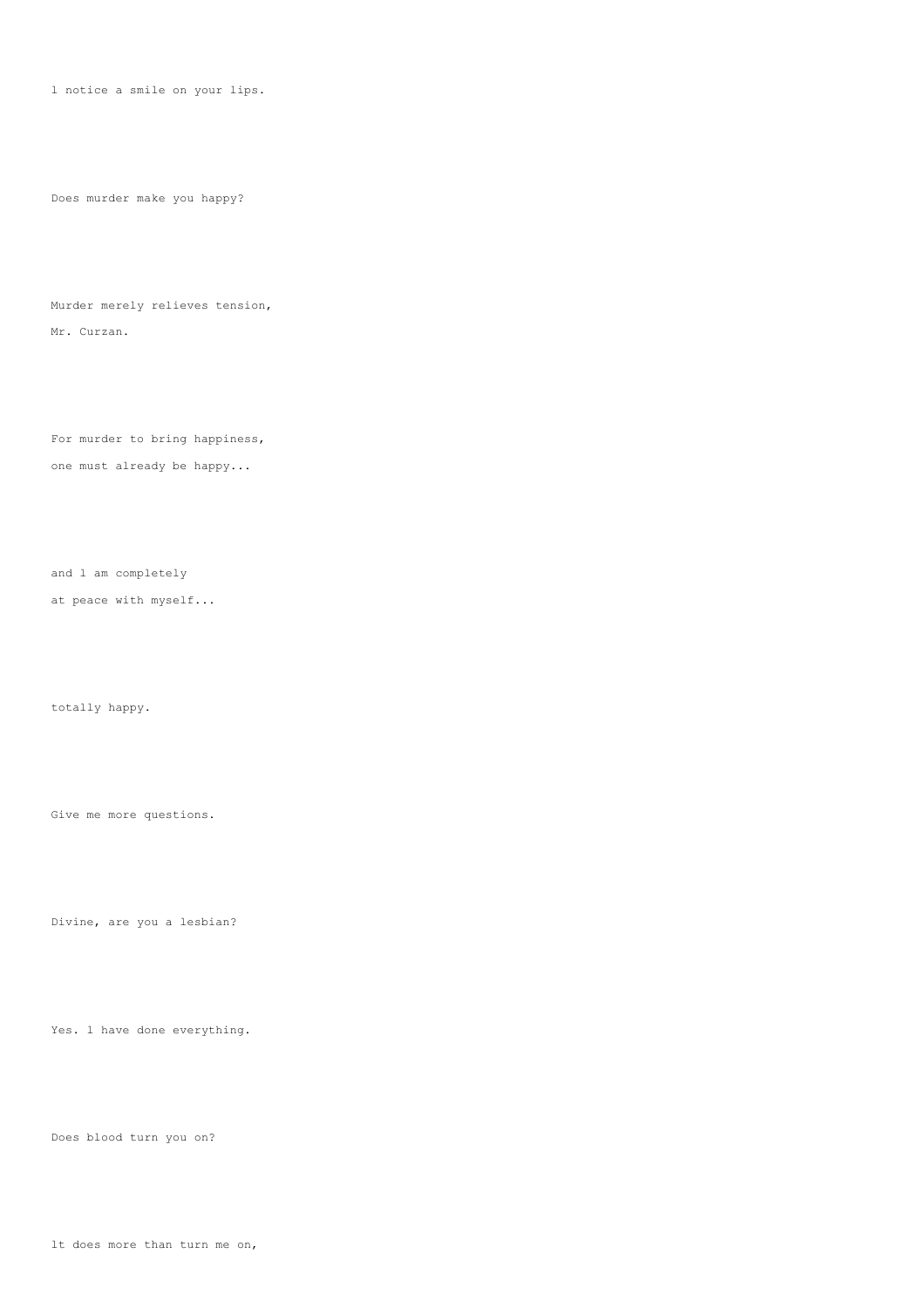lt makes me come.

And more than the sight of it,

l love the taste of it.

The taste of hot,

freshly killed blood.

Could you give us some

of your political beliefs?

Kill everyone now.

Condone first-degree murder.

Advocate cannibalism, eat shit.

Filth are my politics.

Filth is my life.

Take whatever you like.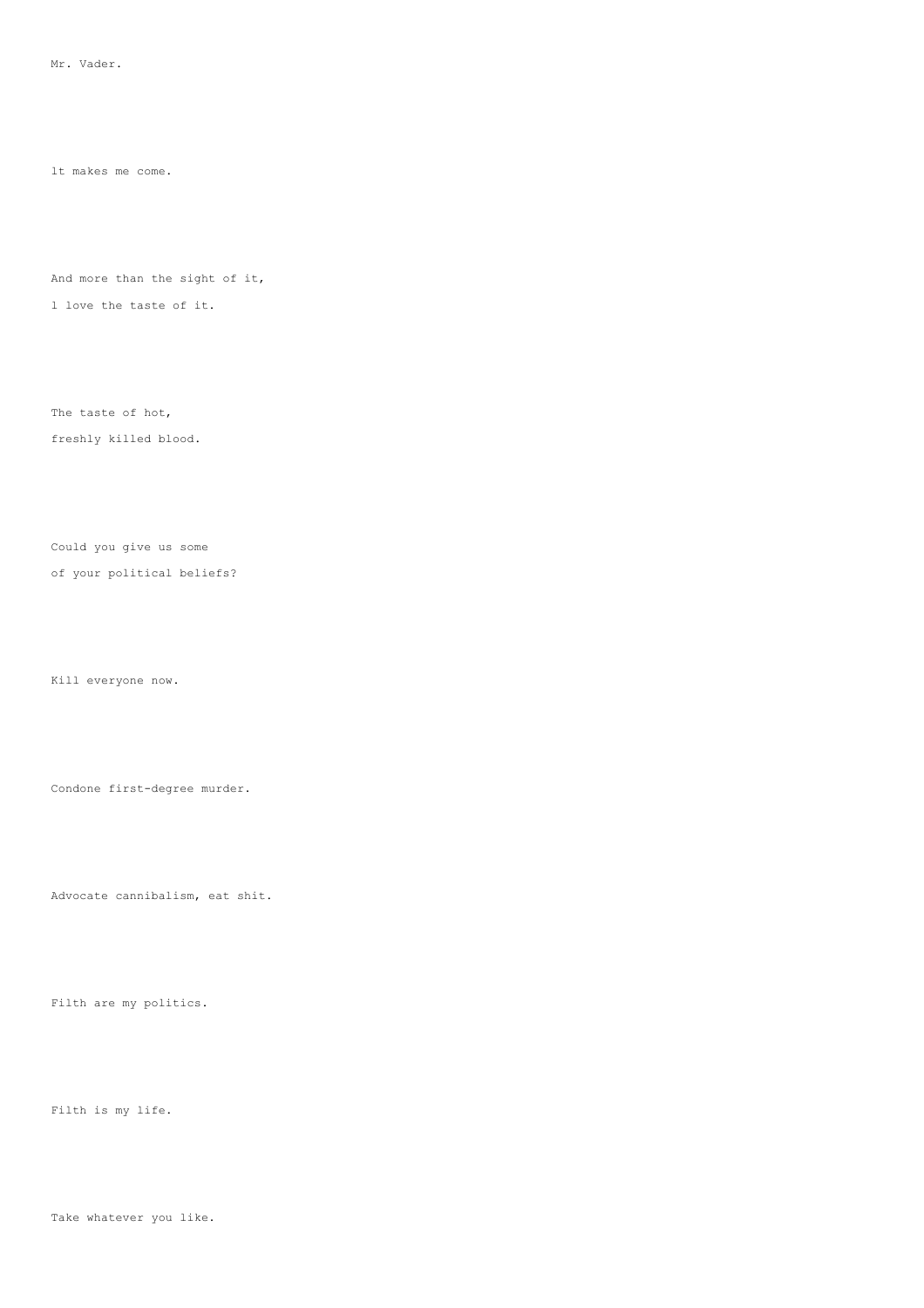How's this for a center spread?

-Jesus.

-Christ Almighty!

OK, Divine,

where will you go now?

l'm sure you're aware

that after the execution...

you will be the subject

of an extensive search.

To another city...

to set up headquarters

once again.

Of course...

l cannot reveal to you

the exact location.

Patience, Mr. Vader, patience.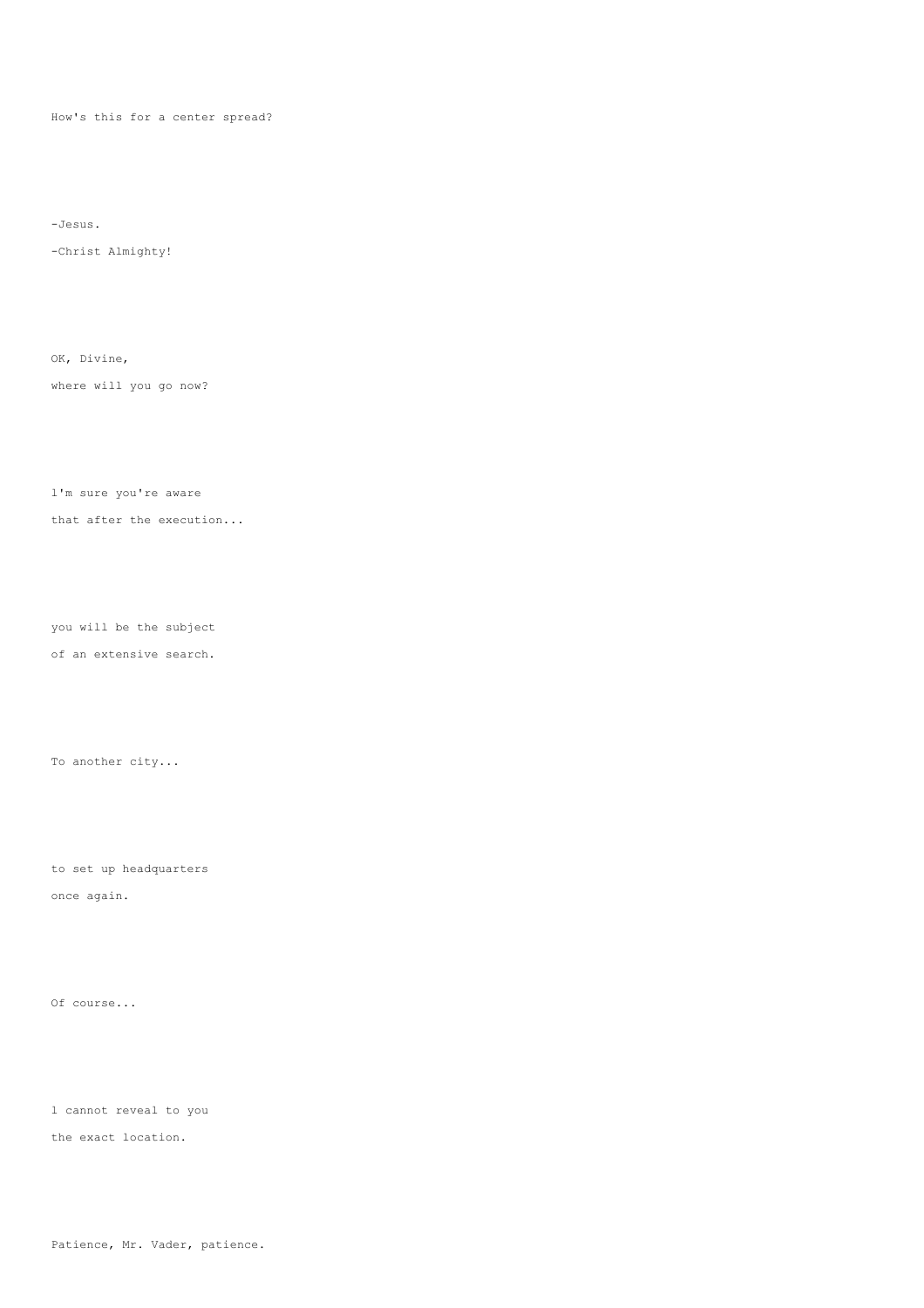Another time, another story.

And now for the trial.

You sit here.

Back here?

Sit down.

No pictures during the trial,

please.

This is a court of law.

l call to the stand Miss Cotton.

Do you solemnly swear to tell the truth...

the whole truth, and nothing but the truth?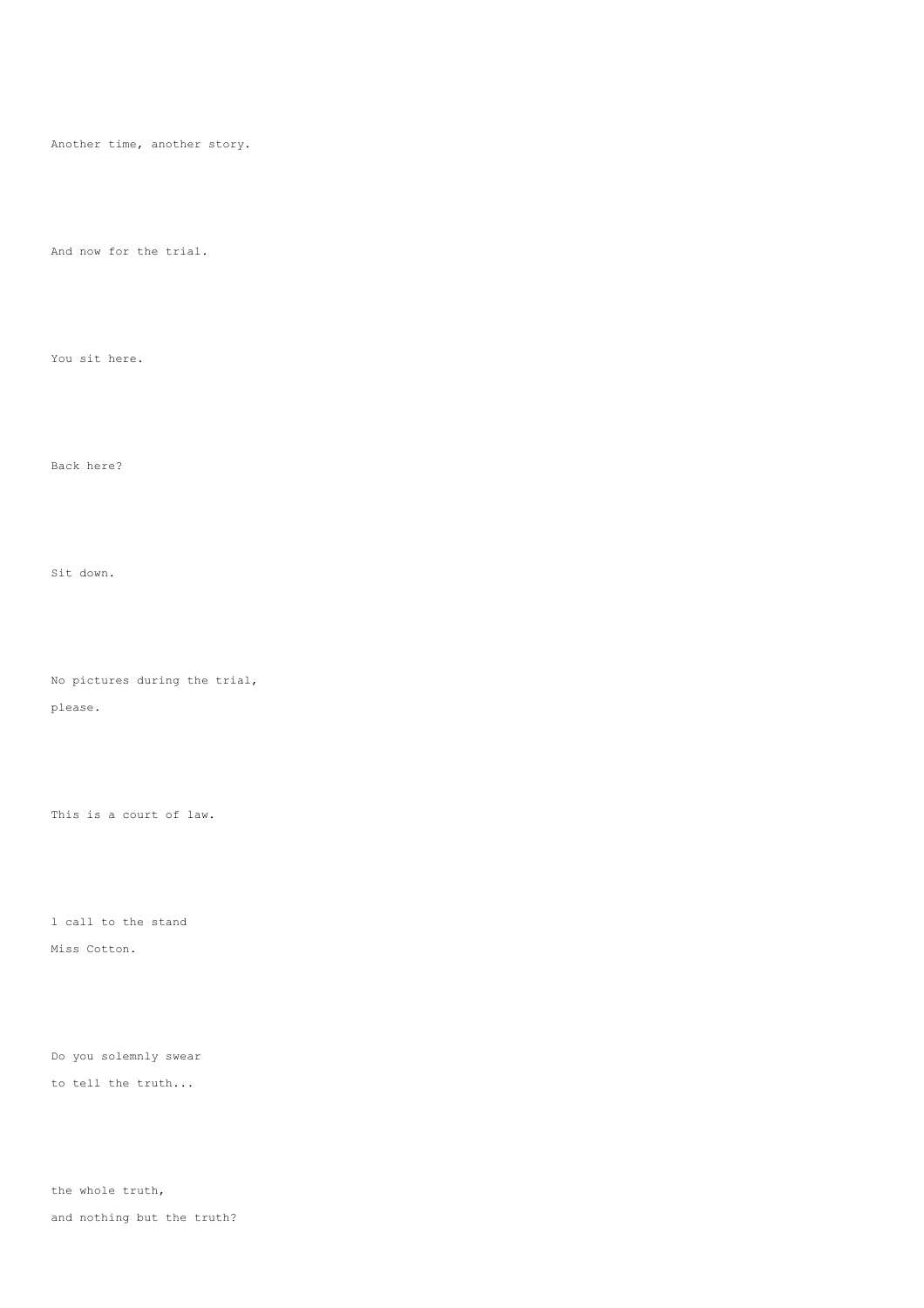l do.

Who burned down our trailer?

Connie and Raymond Marble.

Can you point them out

in this court?

There they are right there.

The ones that are tied up.

Who sent me a turd in the mail?

Connie and Raymond Marble.

That is all.

ls there any cross-examination?

No cross-examination?

Very well.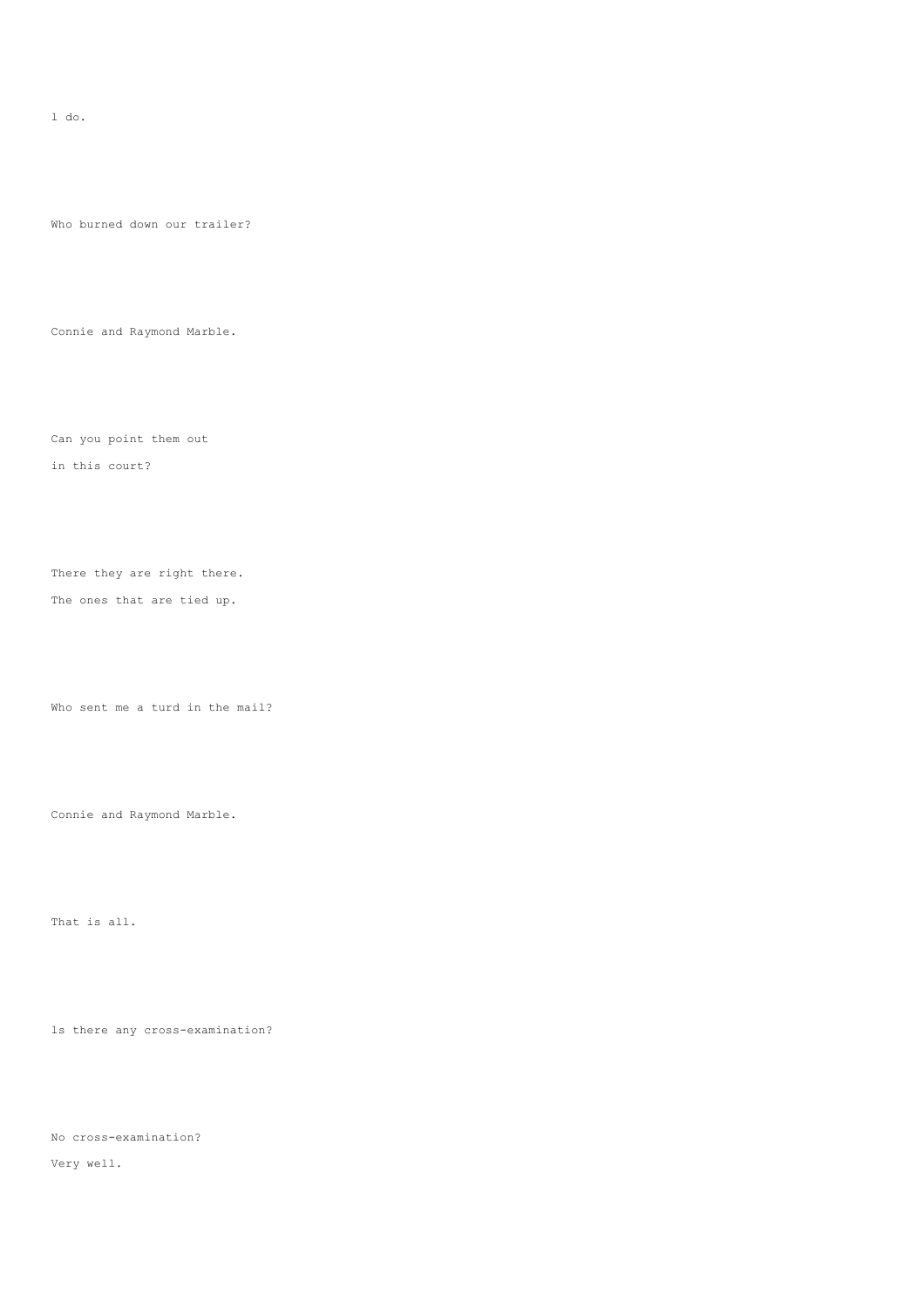You may step down.

l call to the stand Crackers.

Do you solemnly swear

to tell the truth...

the whole truth,

and nothing but the truth?

Sure, Mama. l wouldn't shit you.

How did Connie and Raymond find out where we live?

They hired a spy.

How did this spy get her information?

By nosing around, asking a lot of questions...

and by fucking me. That's how she got it.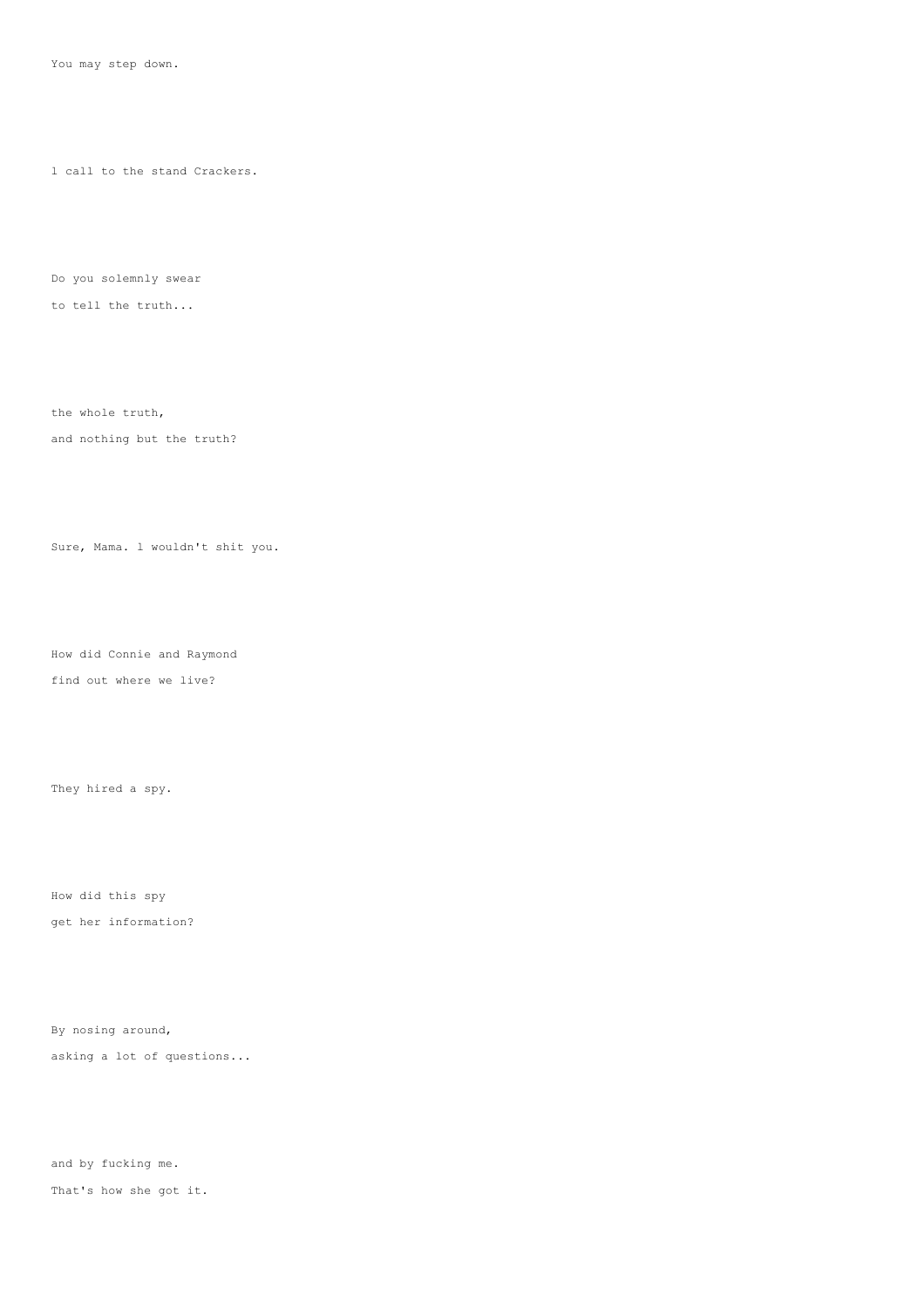That dirty little scag.

Thank you.

ls there any cross-examination?

No? A very strange defense,

l must say.

You may step down.

Gentlemen,

the verdict is guilty...

on all ten counts

of first-degree stupidity.

The penalty phase

will now begin.

l call Cotton to the stand.

Your oath still remains.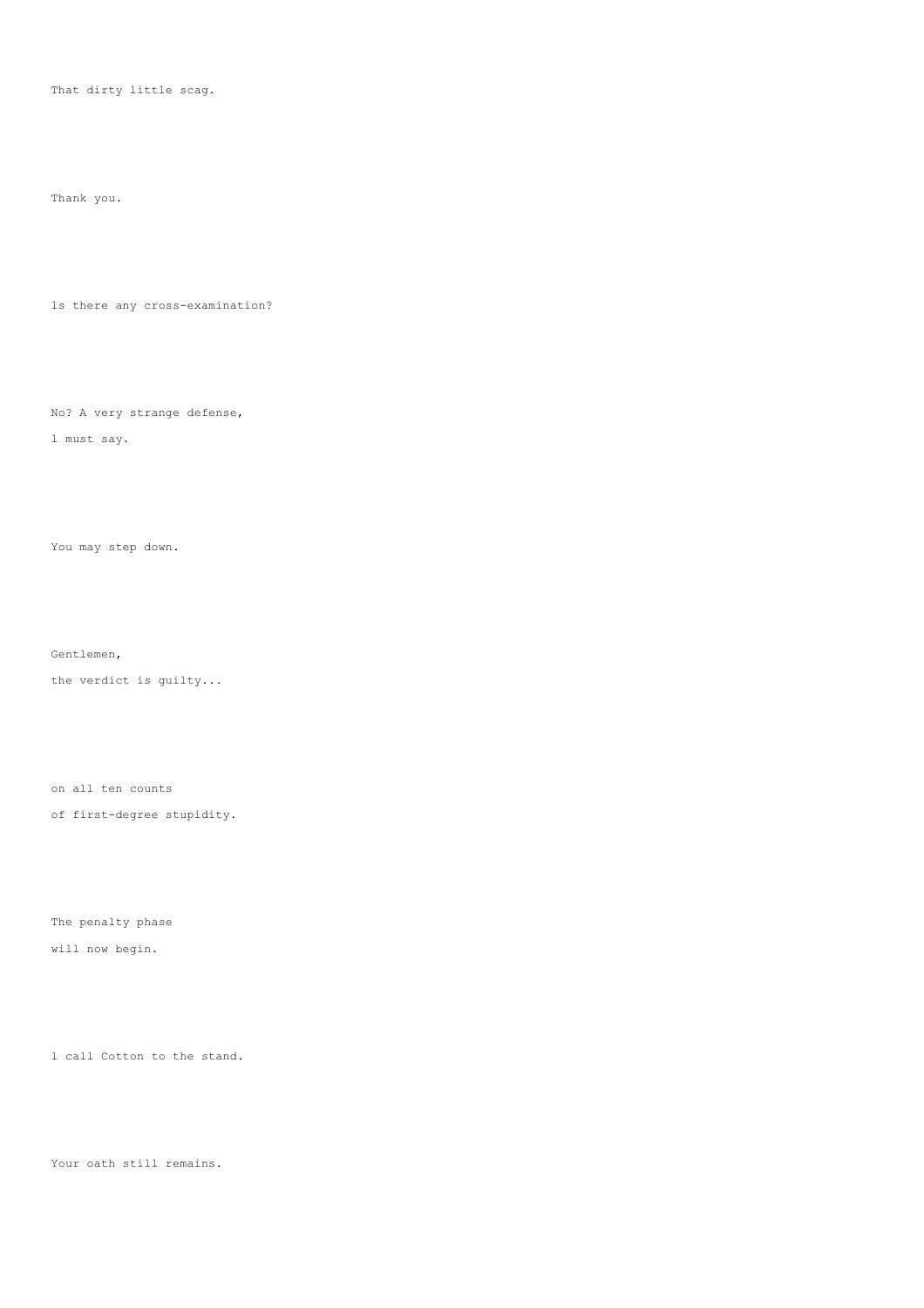l presume you understand this?

Naturally.

ln your opinion...

what should the penalty

in this case be?

Death.

That is all.

You may step down.

l call Crackers to the stand.

You realize you are still under oath?

Of course.

ln your opinion...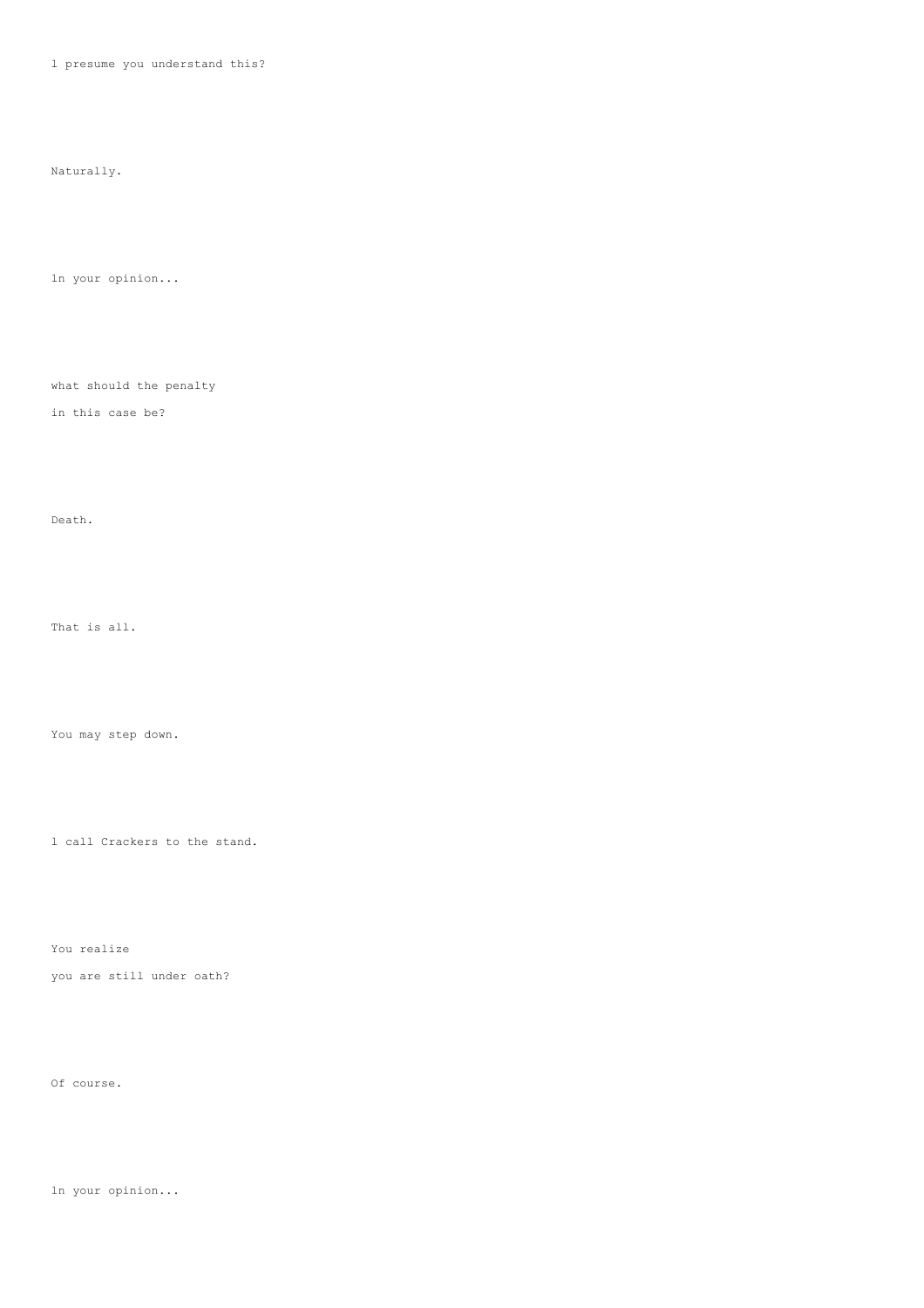should these people

be allowed to live?

No.

Thank you.

Gentlemen of the press,

the verdict is death.

But first, due to the magnitude

of these capital crimes...

these two people must be humiliated...

in front of the media.

Use these pictures, gentlemen, and use them wisely.

We have an example to set.

Let the good people of this country know...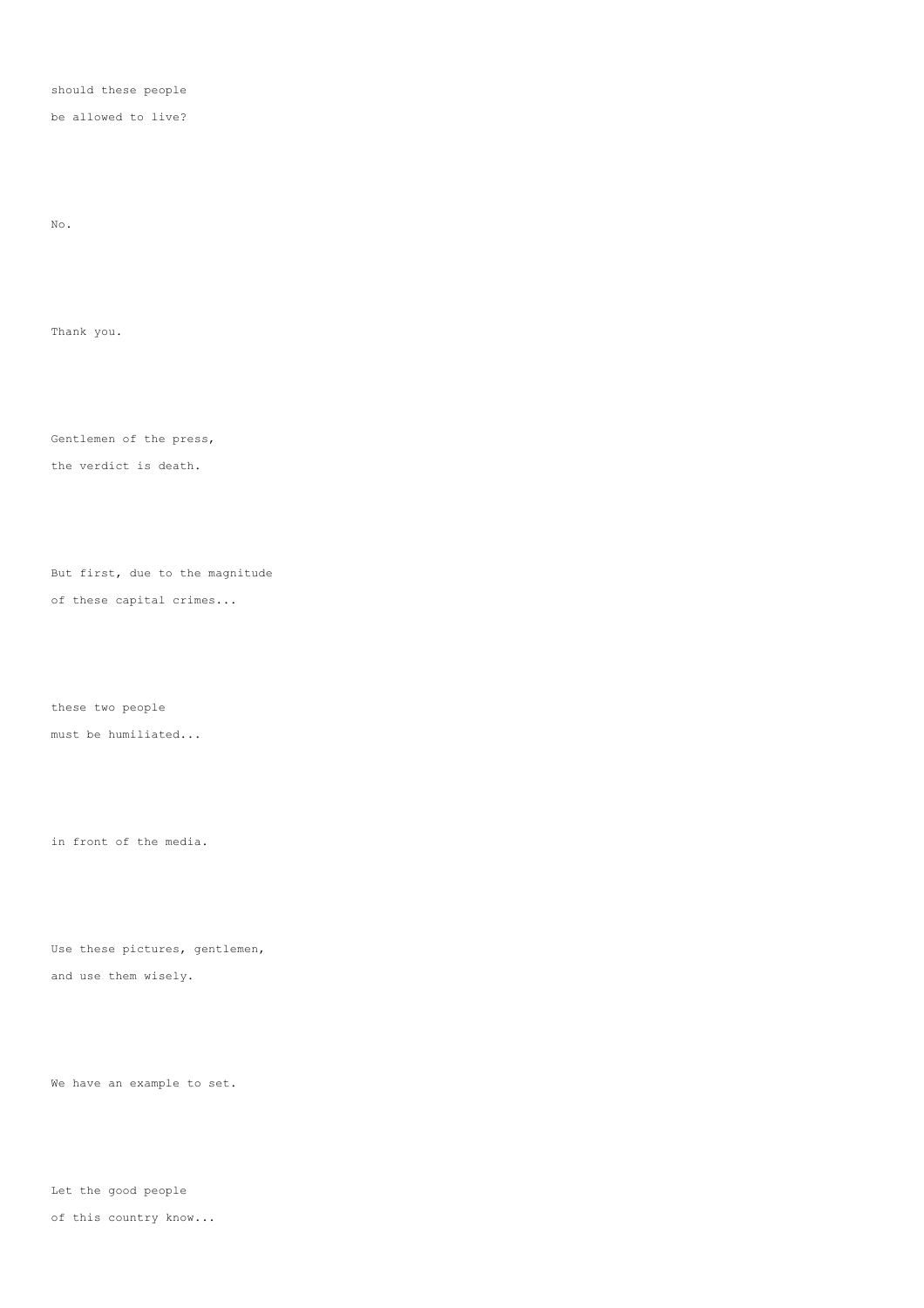that they cannot fuck with

Divine and get away with it.

Let them know that we are indeed the filthiest people alive.

Mr. Vader.

Yes, Divine, do you think...

that there are other

filthy people in the world?

l mean, is it now a cult?

lt is a very minor cult right now, Mr. Vader...

but one that is growing and growing.

Growing faster than you could imagine.

l will be queen one day...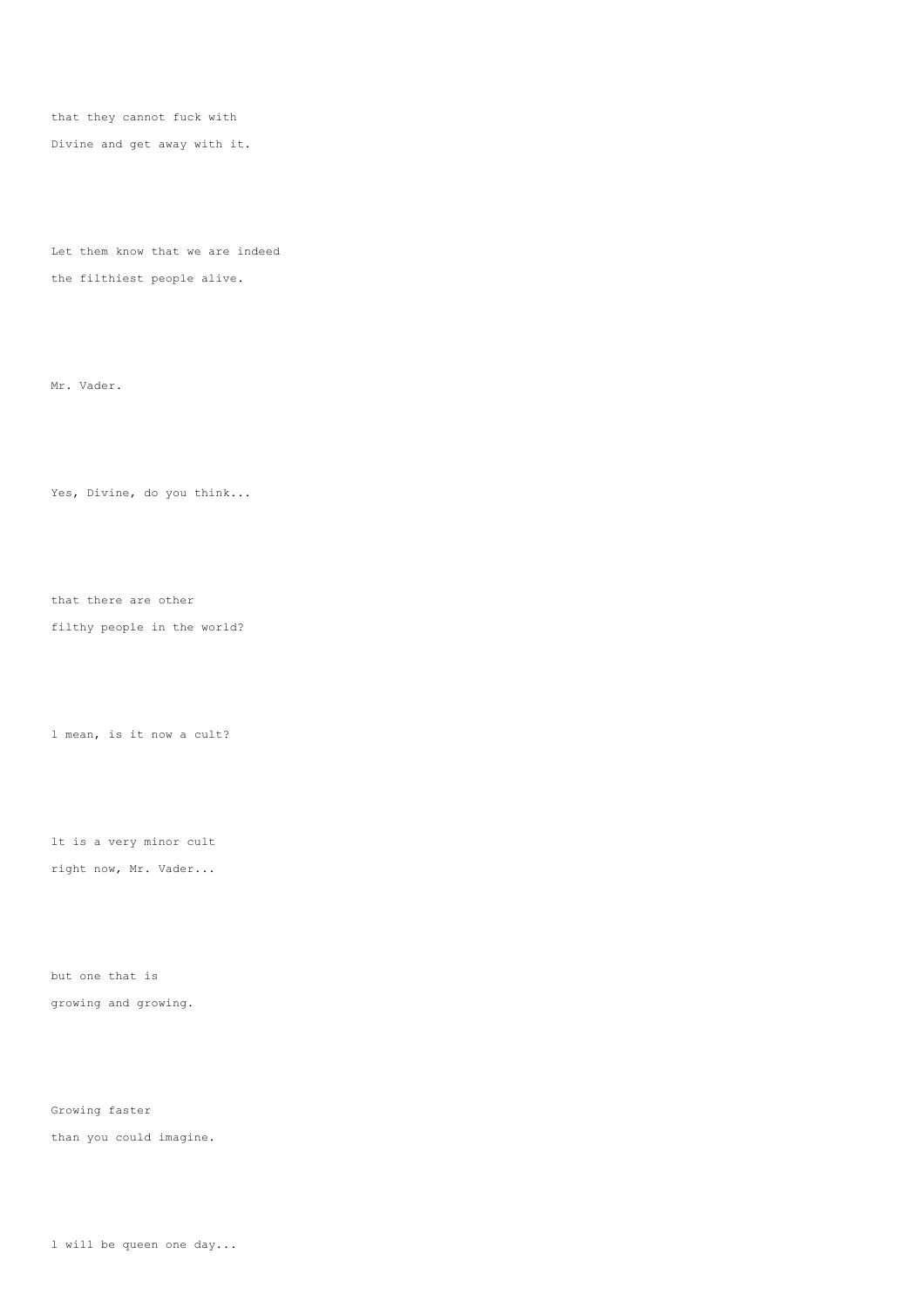and my coronation...

will be celebrated

all over the world.

Do not forget--l am Divine.

What a day for an execution.

Off the record, Mama,

do we stab them or shoot them?

Shoot, Crackers, shoot.

No mess for the ""Midnight.""

Don't forget ""The Tattler.""

And ""The Tattler,"" honey.

And ""The Confidential.""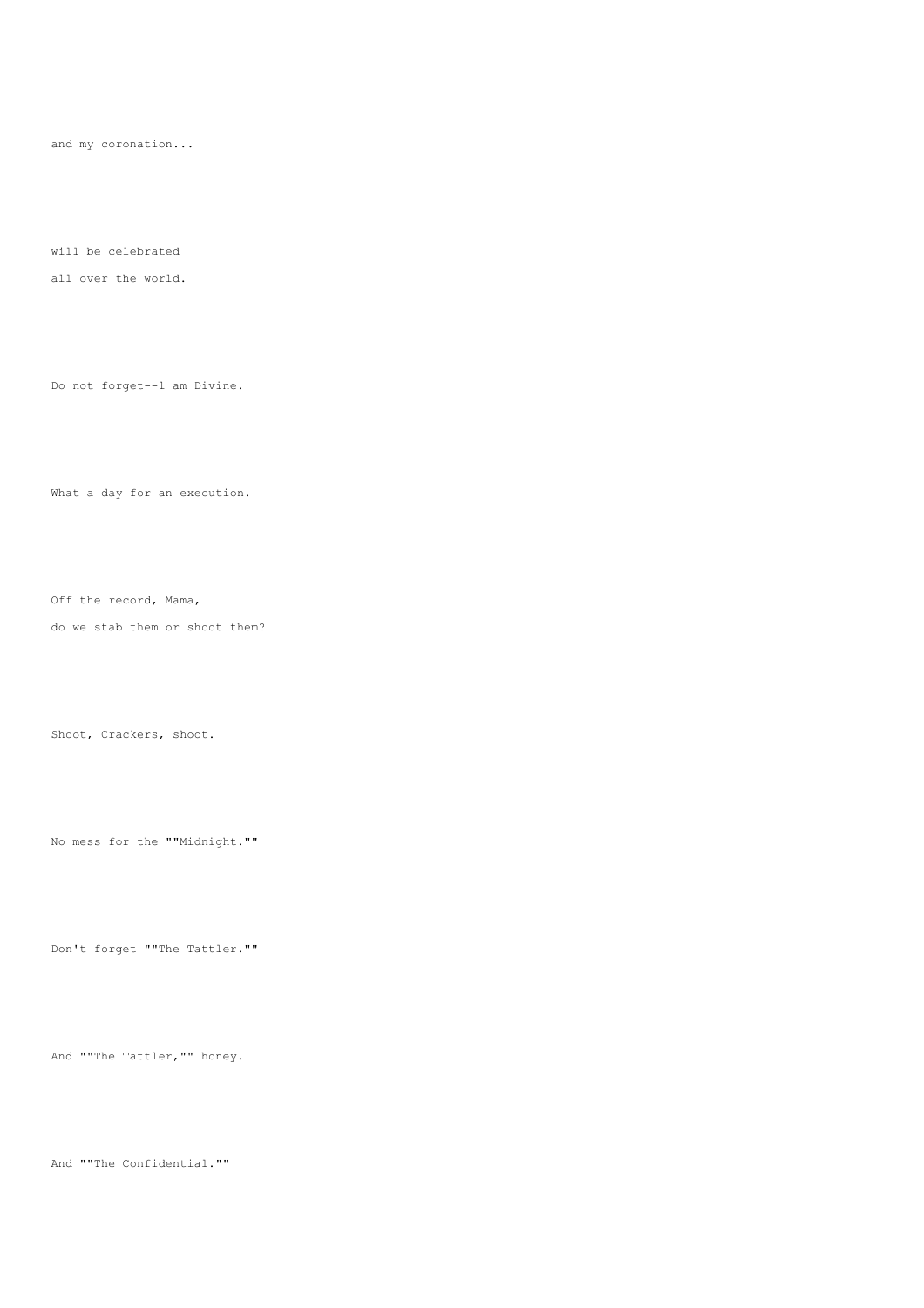How could l ever forget

""The Confidential""?

Come on, gentlemen.

Come this way.

Come on.

Help me with this tar.

OK, Miss Cotton.

Here, hold this.

Burn my mama's house down,

will you?

You goddamn worm.

Fucking piece of lousy shit!

And now for the feathers.

Only we're not going

to run you out of town.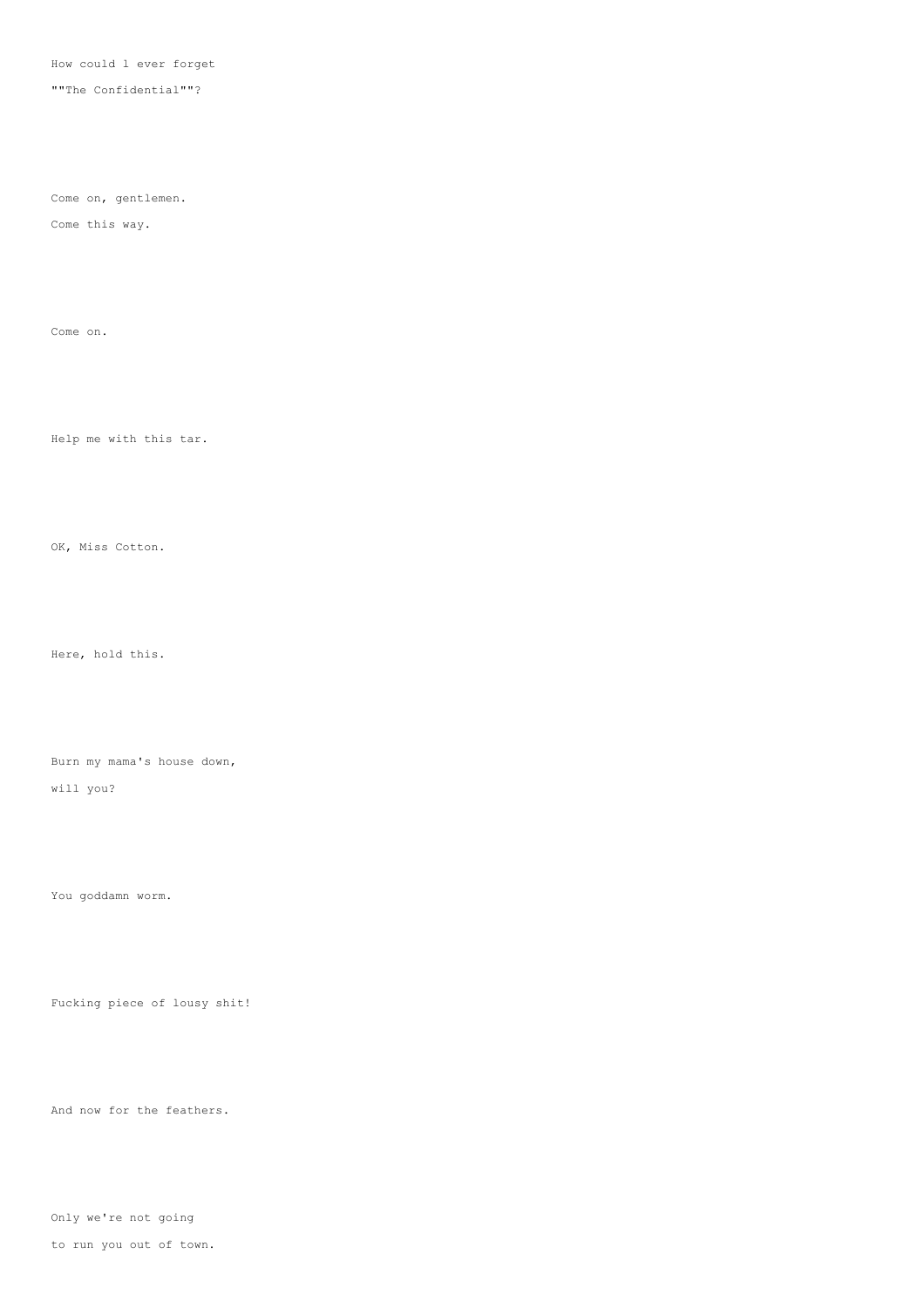We're going to kill you.

# Kill, kill, kill.

# Shoot, shoot, shoot.

## Questions and answers!

# Do you believe in God?

#### l am God.

### You are God.

#### You are God.

# ls there no wrong?

# There is right,

and there is wrong.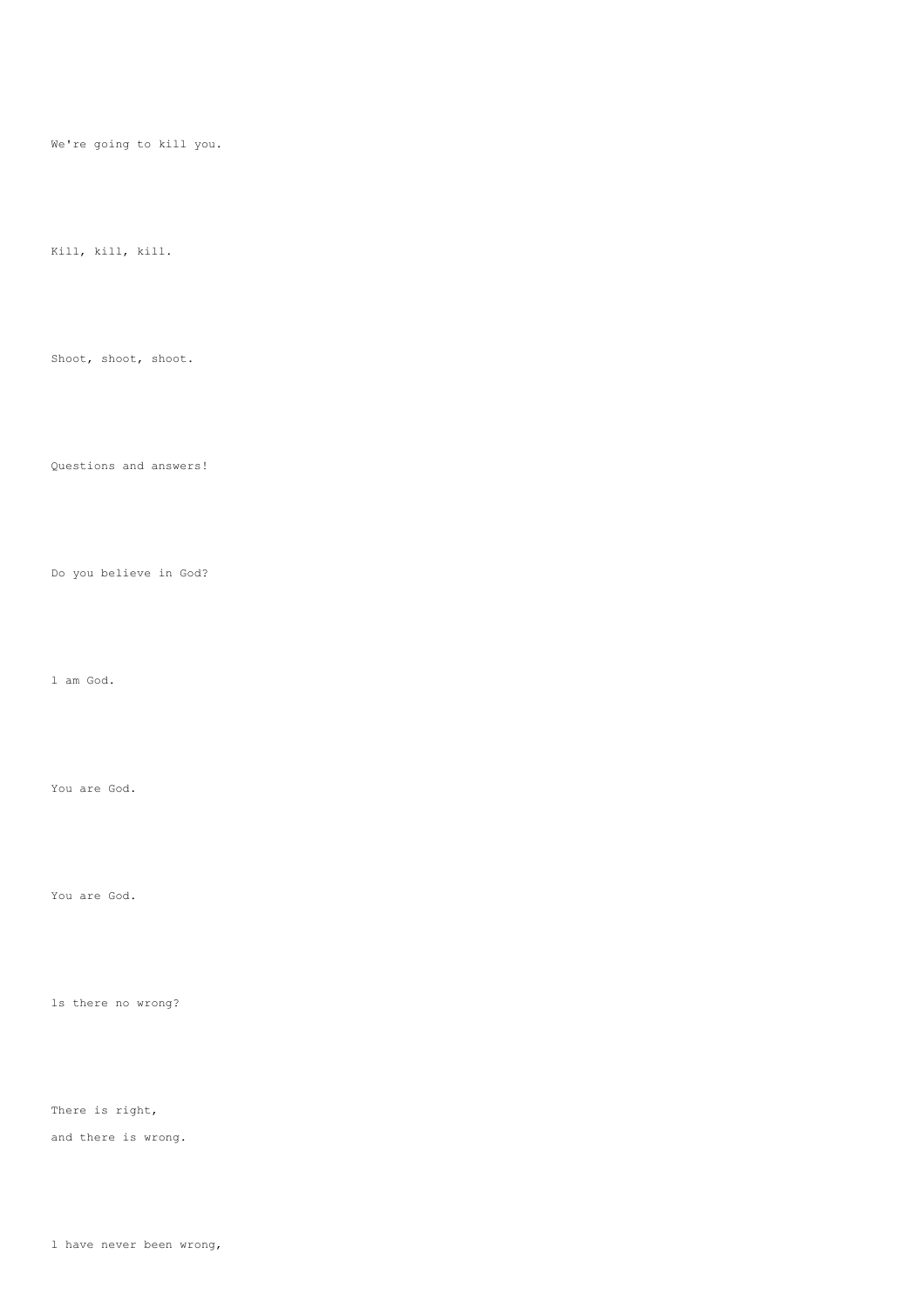Mr. Goldstein.

Do you expect to get new

#### followers with this publicity?

l certainly hope so, Mr. Curzan.

l didn't invite you here to jerk off, you know.

Get this all down.

Don't miss one single word.

Suppose we decide...

not to print this story,

Miss Divine. What then?

Mr. Vader, see them?

Does that answer your question?

l have your address, and l know you have a wife and child.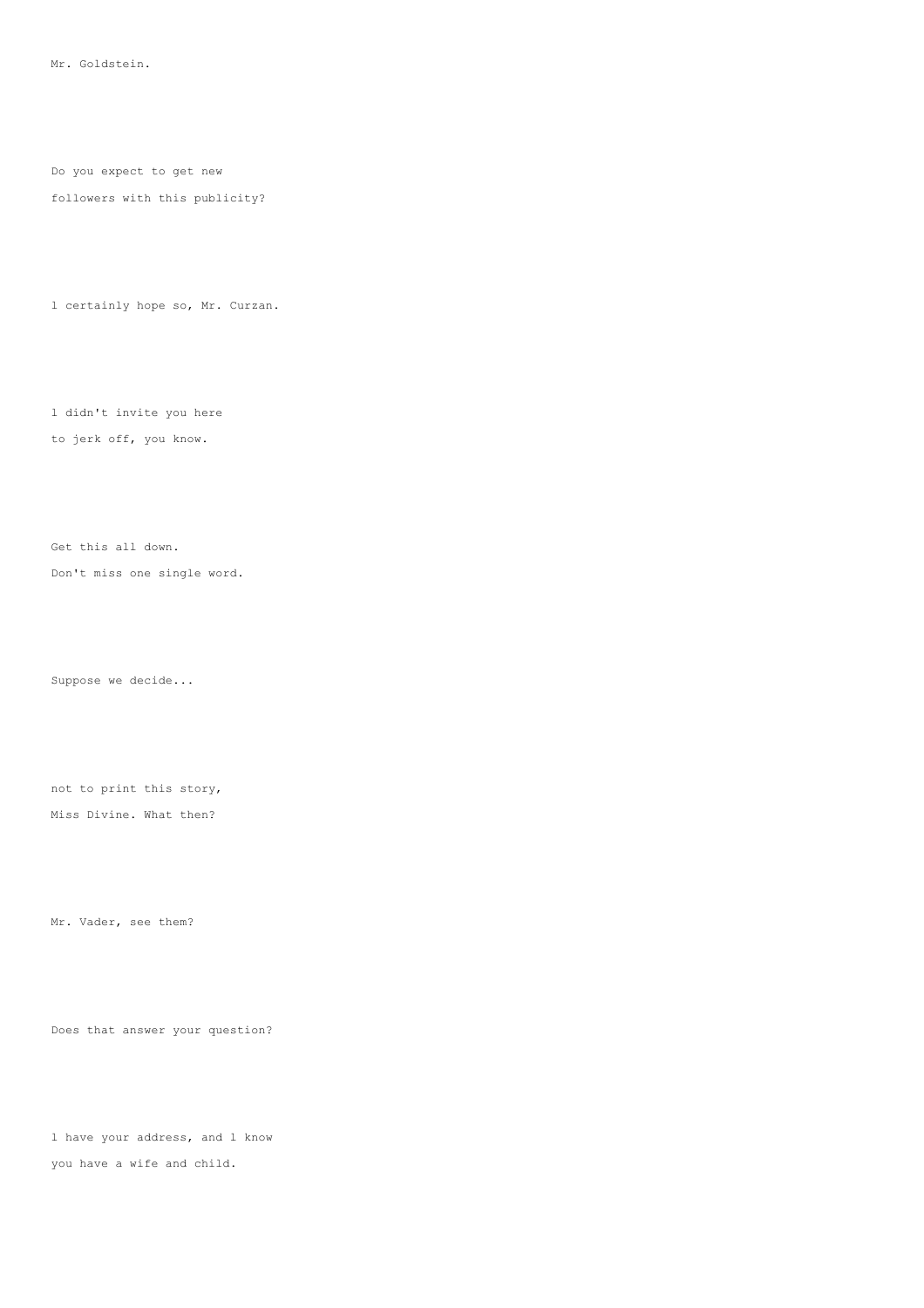Well, if nothing is printed...

we might be in the mood

for a barbecue.

Get what l mean?

A human barbecue.

End of

question-and-answer period.

Proceed with the execution.

They are finished,

and a lovely couple they are.

Aren't they?

Gentlemen of the press, get ready...

'cause you are about to witness...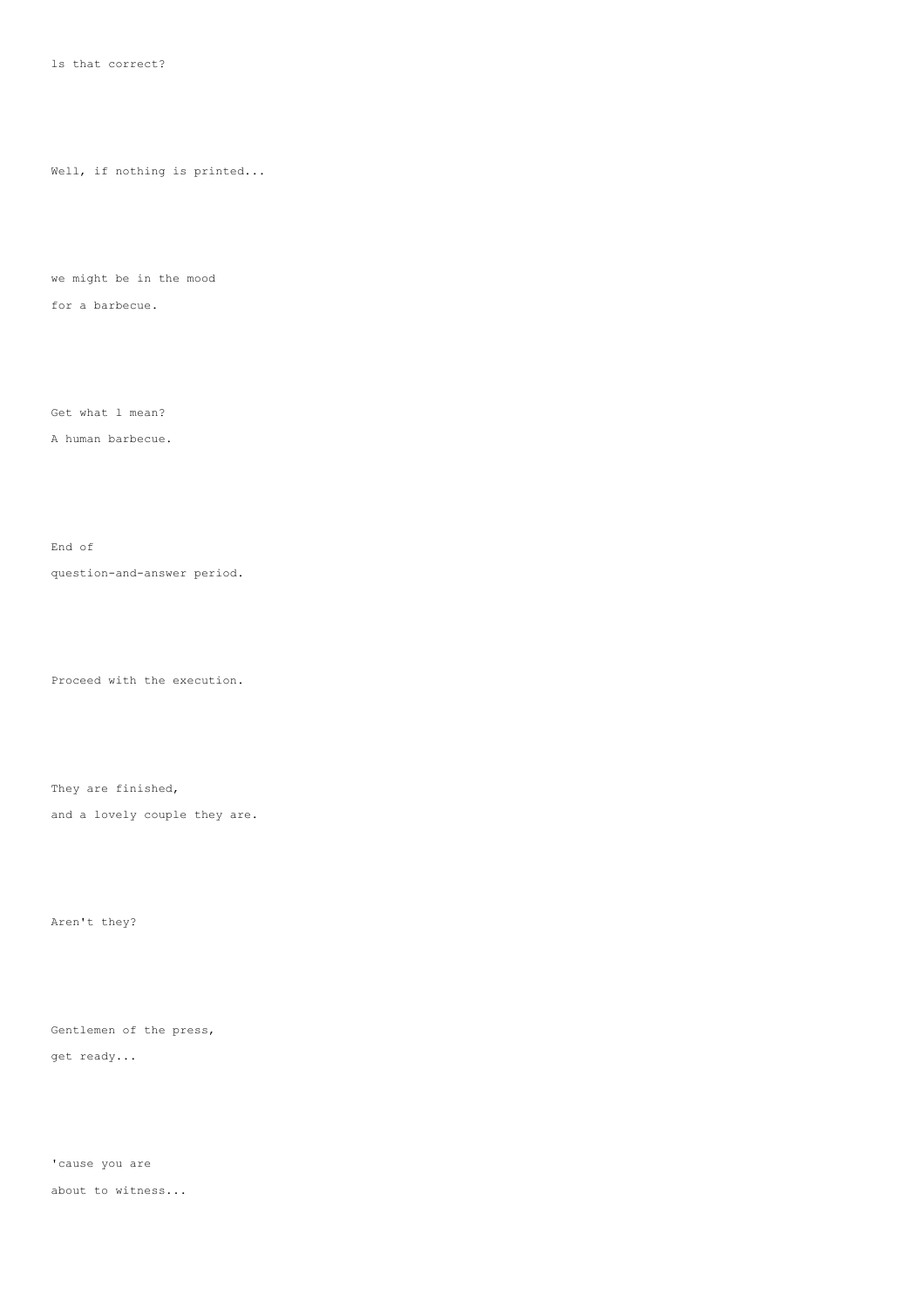the biggest news event

of the year.

Live homicide.

Connie and Raymond Marble...

you have breathed

your last breath.

You have sighed your last sigh.

You are no longer alive.

Connie Marble...

you stand convicted

of asshole-ism.

The proper punishment will now take place.

Look pretty for the picture, Connie.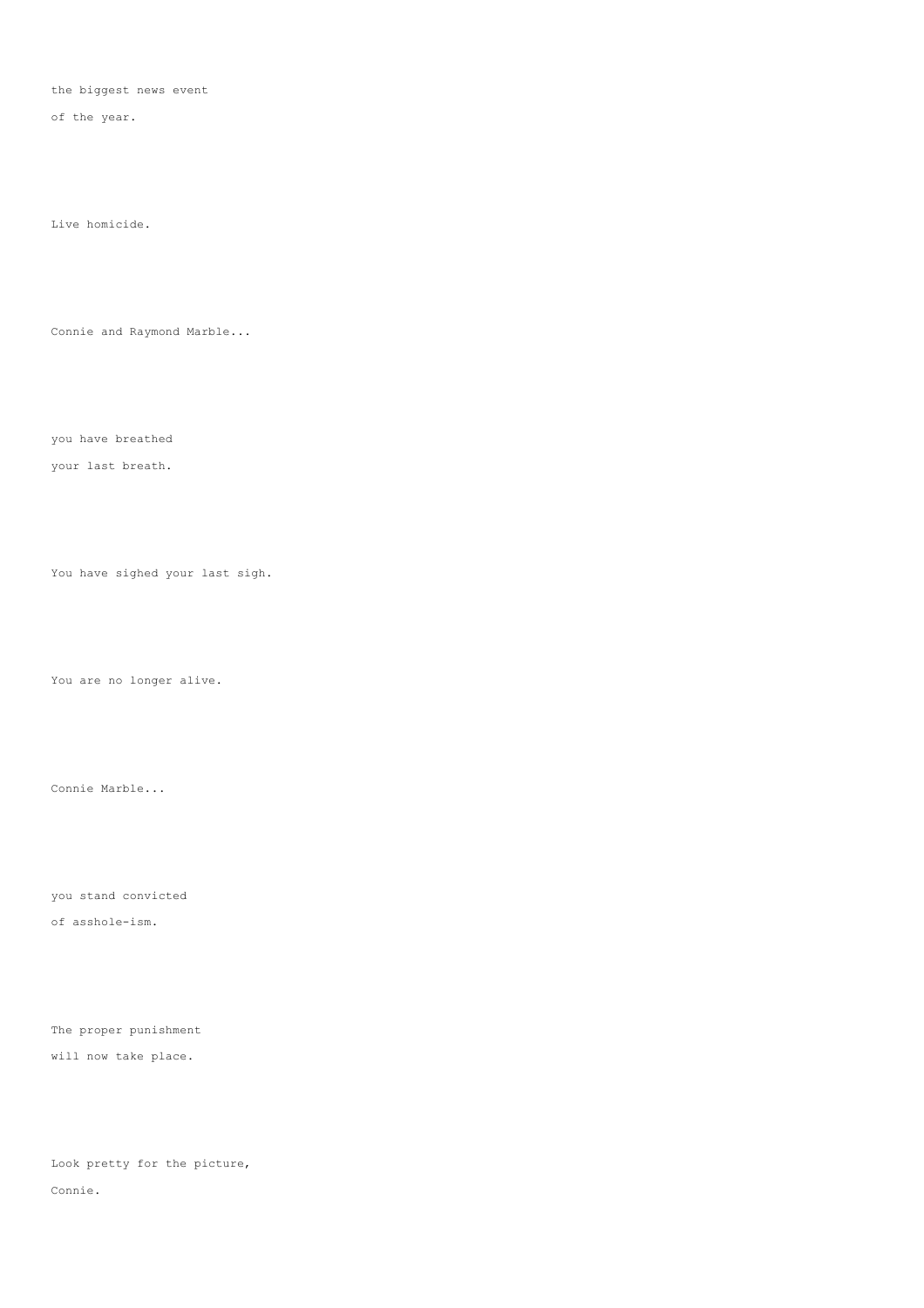That's it.

No further questions.

No further pictures.

l have spoken.

Thanks for the scoop, Divine.

Next month's sales

should be booming.

Thank you for coming.

Do keep in touch.

l will, Mr. Vader.

Always know where l am.

Thank you for coming.

Always count on her for a story,

l'll tell you that.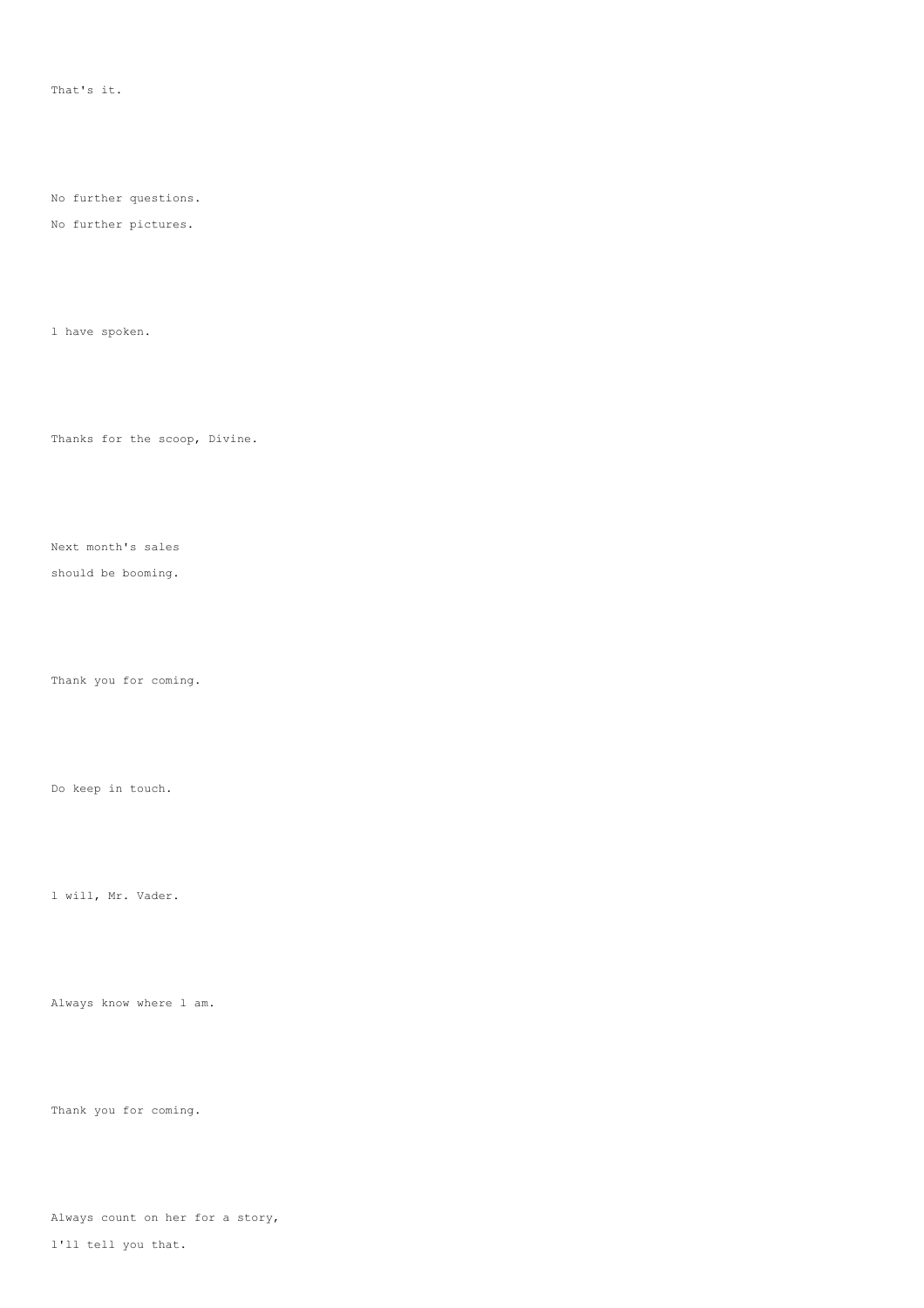She always was

a news-conscious woman.

The only problem is,

l don't know...

we've been trying to get

'"Midnight"" in supermarkets...

and it is a hot story,

all right, but it's so squalid.

Well, ""The Tattler""

will be in the supermarkets.

You can bet on that.

The time has come

for flight, my children.

Where to, Mama? Where to?

Let's move to Boise.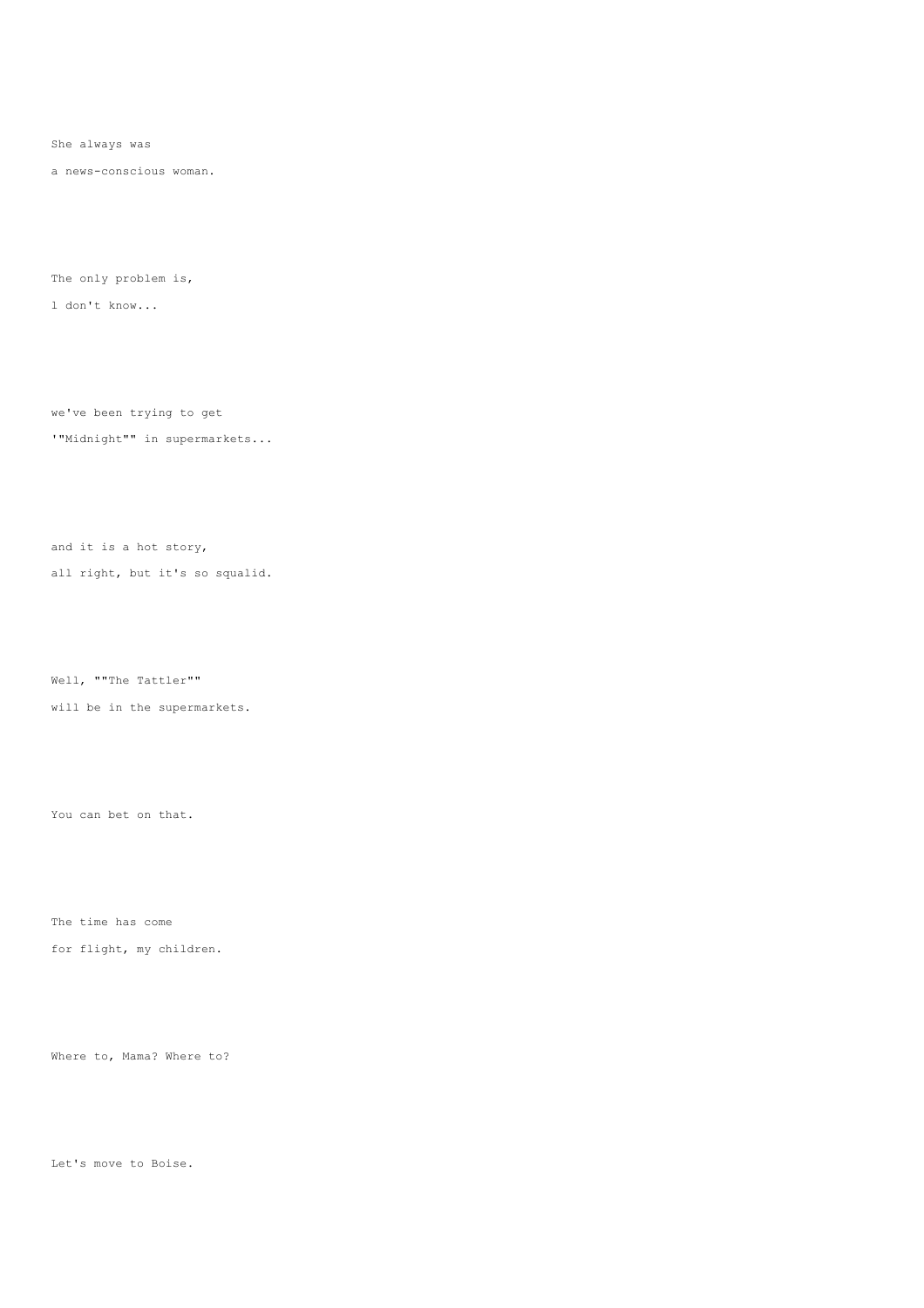l always wanted to go there.

Boise, Cotton?

Why, that might not

be a bad place.

Were you ever there, Cotton?

Only once.

We robbed a transit bus there.

Remember?

l remember. The number .

Let's sleep in gas station

lavatories this time, Mama.

Fuck permanent residences.

lt'll strengthen our filthiness.

Oh, Crackers,

that's a wonderful idea.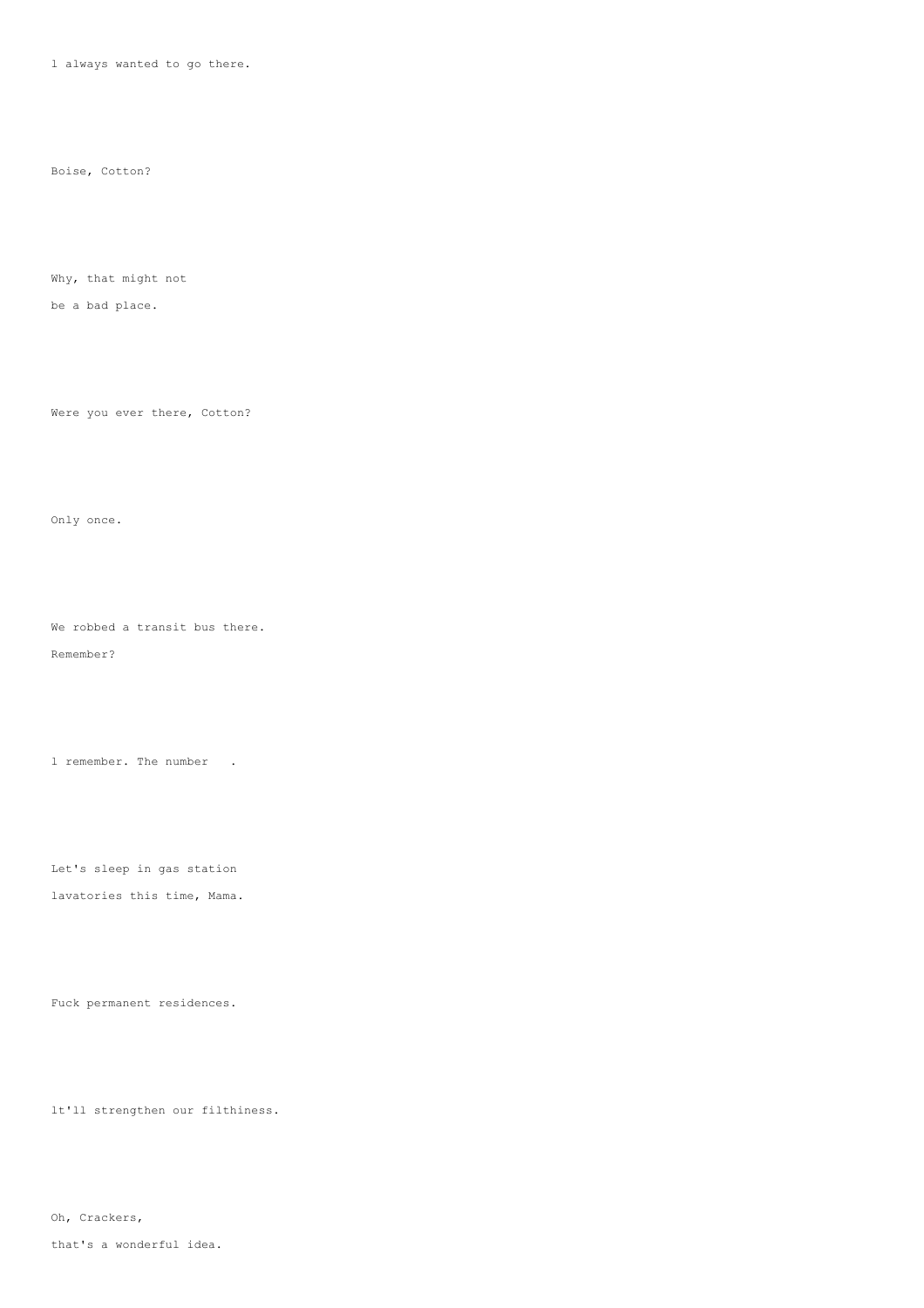Gas station lavatories.

What do you say, Babs? Let's move to Boise.

lf that's what you want, my children...

then that's what you'll get.

Boise, ldaho, here we come.

l hope Boise's ready for some star residents.

Why, l'll have to change my appearance.

l think l'll dye my hair another color...

and start dressing like a dyke.

Me, too. l'll get a crewcut.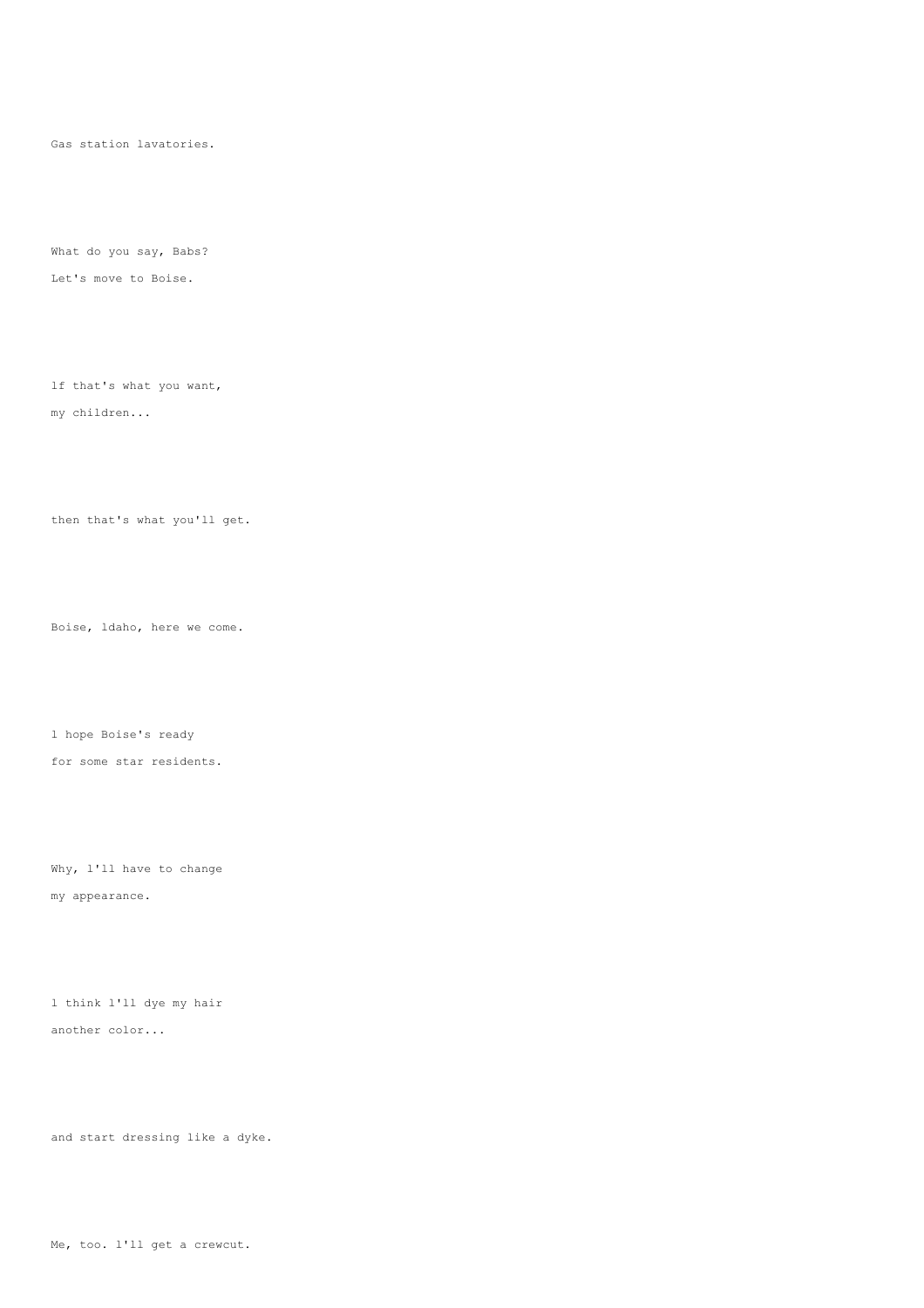Maybe it's about time

l started dying my hair, too.

What color do you want, honey?

l'm going to make mine hot pink...

with a D.A.

with Elvis Presley sideburns.

Maybe blond, Mama.

Do you think

l'd look good as a blond?

Do you think

it would enhance my filthiness?

Oh, Crackers,

you should dye your hair.

lt would make you look much filthier.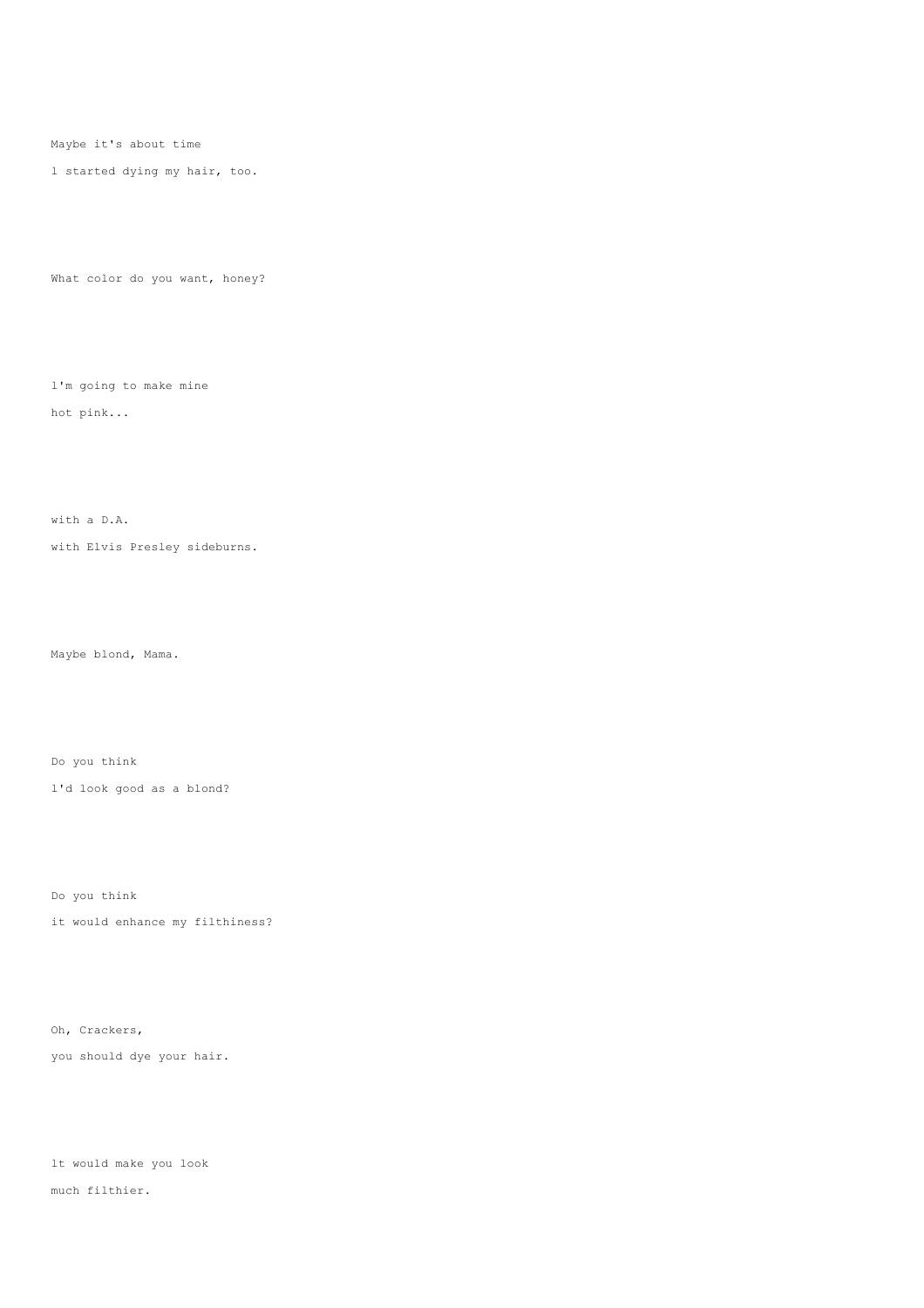Won't it be fun?

l'll have a crewcut,

you'll have a pink D.A...

and Crackers

will have blond hair...

all in Boise, ldaho.

Then it's settled.

Boise, ldaho, get ready.

You are about to receive

some migrants...

of a very special nature...

a nature that defies description.

You are about to receive into your community...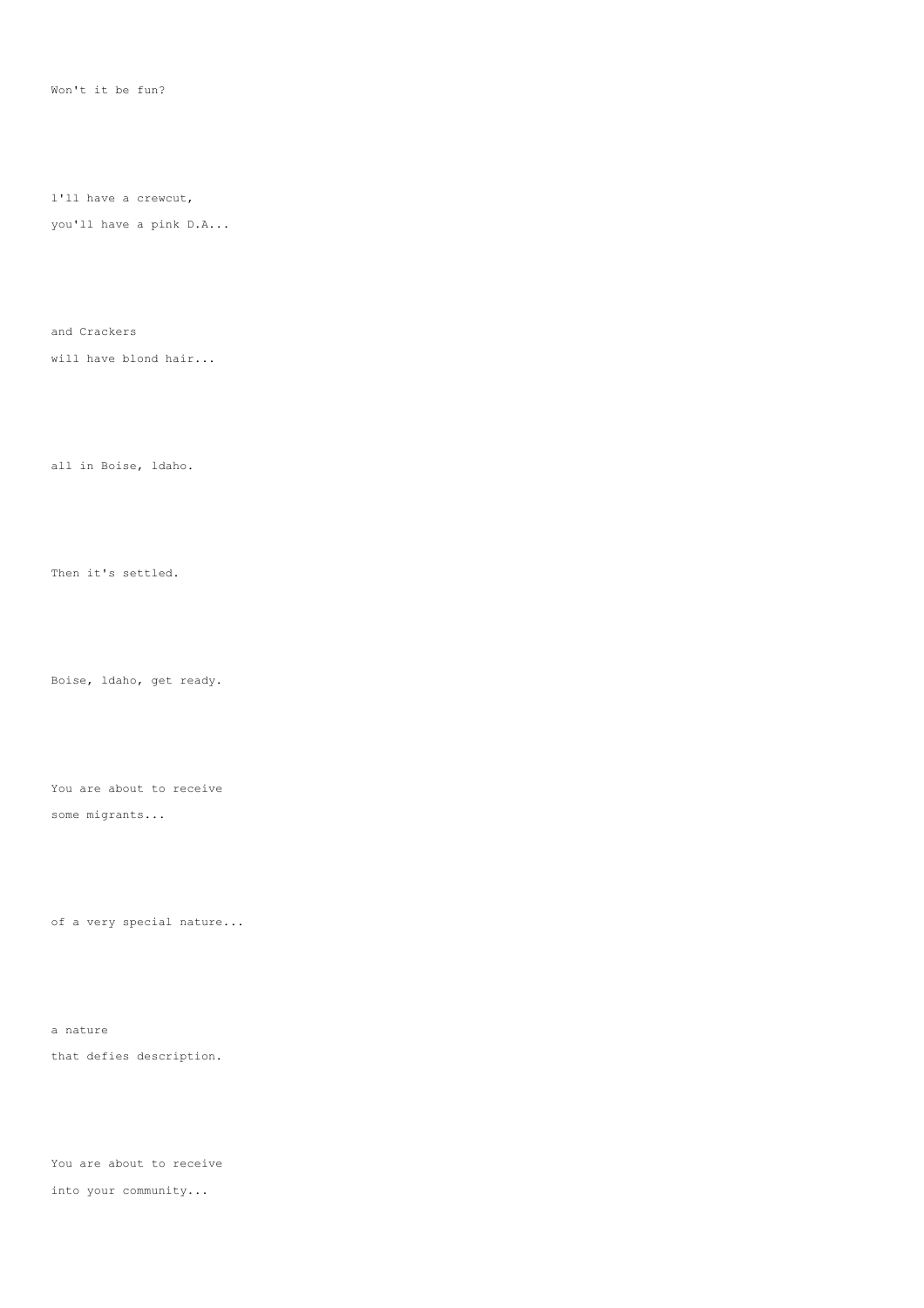the filthiest people alive.

The filthiest people alive?

Well, you think you know somebody filthier?

Watch as Divine proves that not only is she...

the filthiest person in the world...

she is also the filthiest actress in the world.

What you are about to see is a real thing.

Hello. l'm John Waters.

l hope you enjoyed my film, ""Pink Flamingos.""

l'd like to show you

some scenes...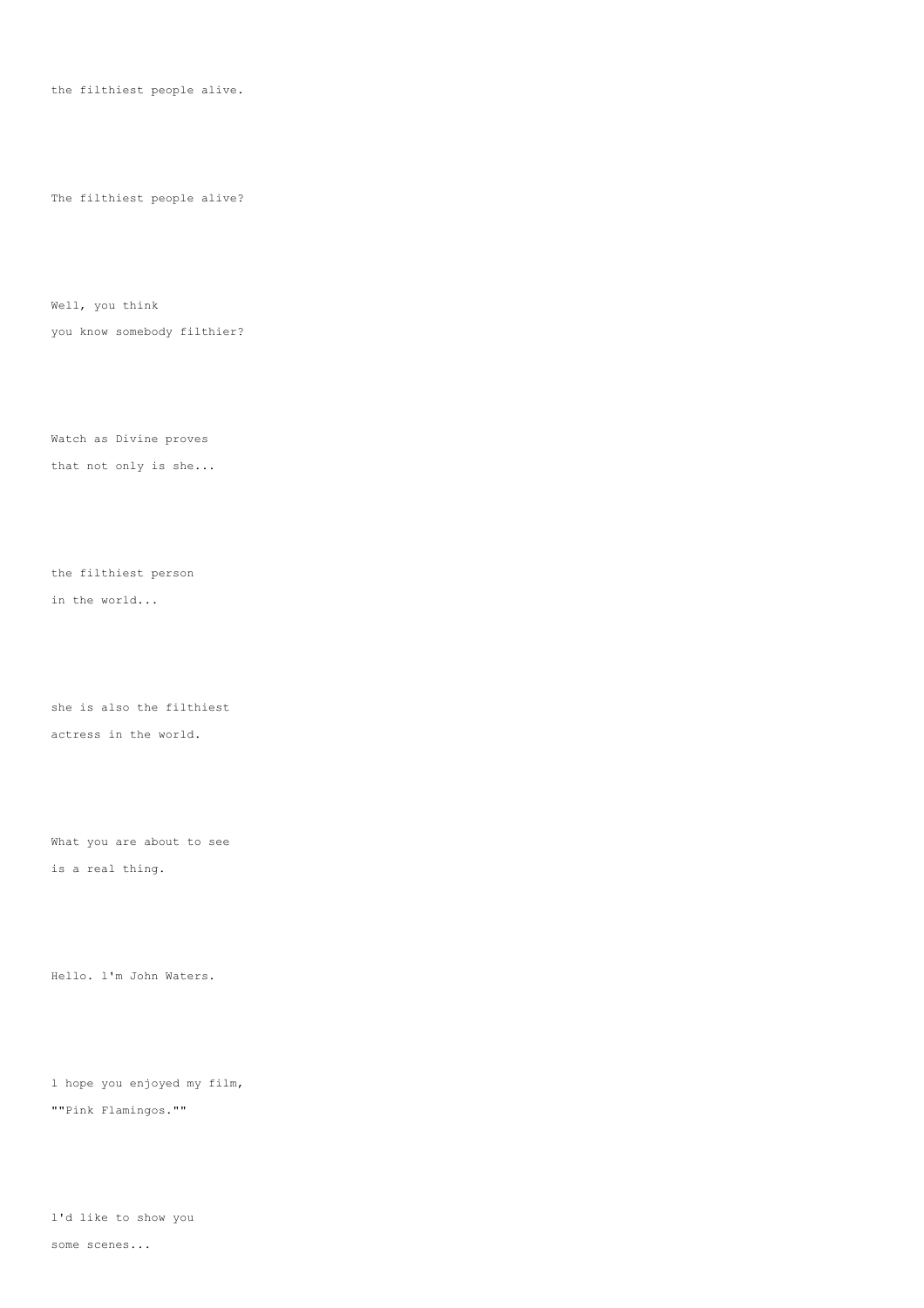that were cut from the movie...

footage l recently

discovered in my attic.

Good morning, Cotton.

Good morning, Babs.

Did you sleep well?

lt was chilly last night.

Oh, Cotton,

l slept unbelievably well.

This country air really does something to you, doesn't it?

Why, 1 had dreams last night that made me feel young again.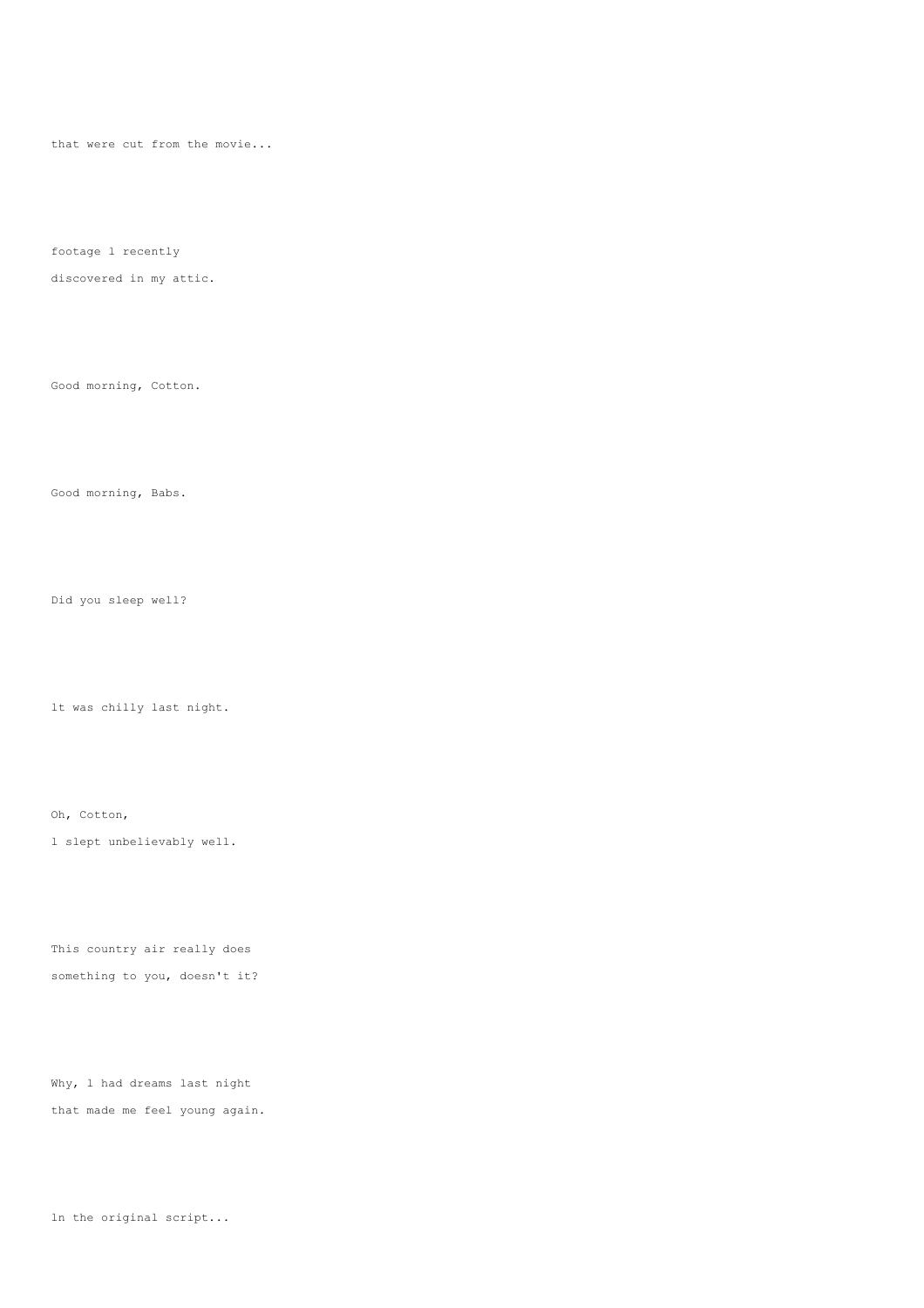Divine was supposed to be

writing her memoirs...

as she hid out in her trailer.

""Being Divine.""

Chapter three, June, .

lt was about this time in my career...

that l realized l was capable of being perfect...

perfect in every aspect of human development.

Of course, Connie Marble was also hard at work...

and in the first cut of the film...

life was even worse for poor Channing the butler.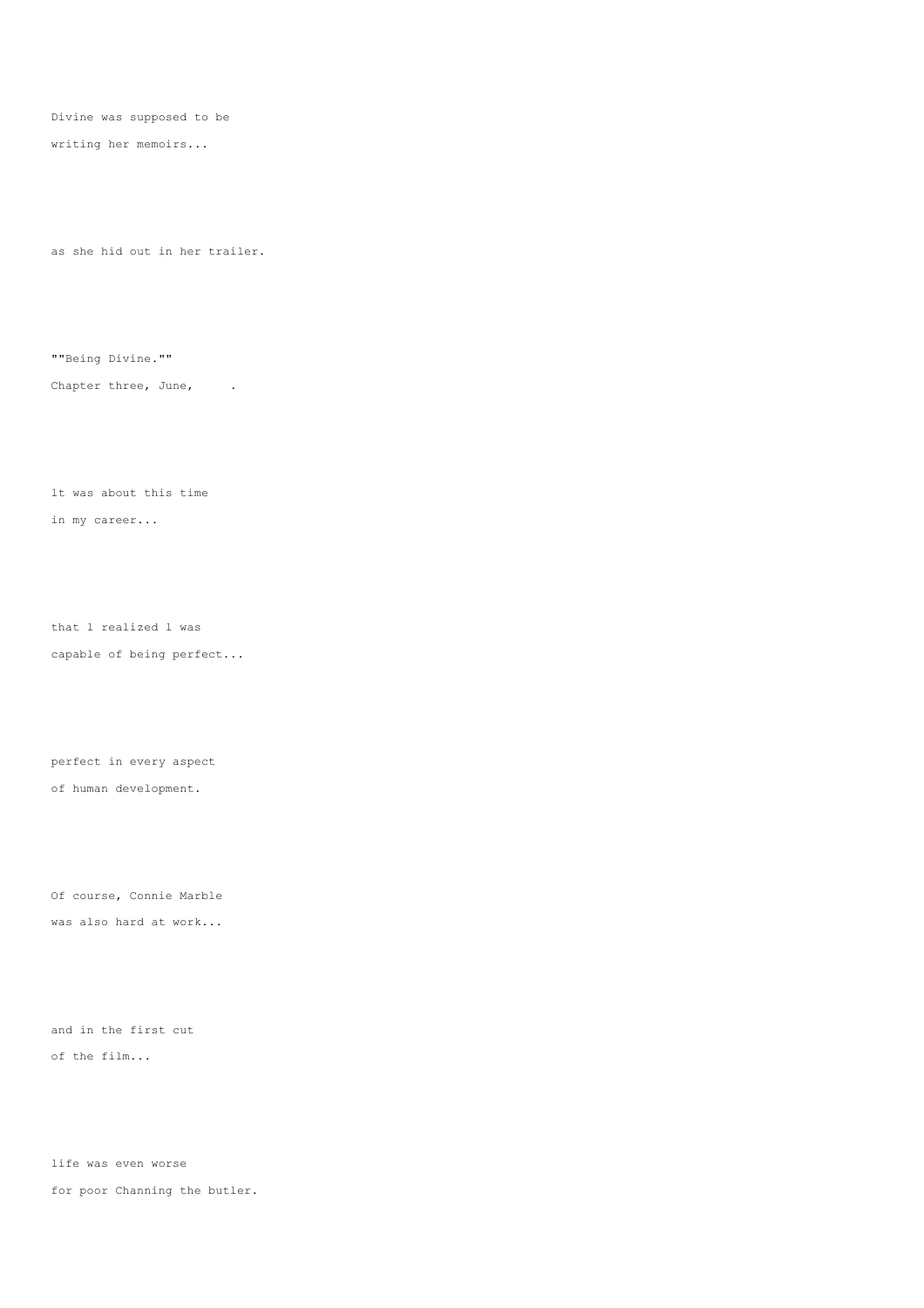You know 1 hate fucking them.

l have to deliver the babies,

bury the bodies...

help kidnap them.

Why do l have to

get them pregnant, too?

Why? You said

you'd get somebody else...

to do it this time.

l changed my mind.

So just go get ready.

Give Susan some pills...

get the body

out of the basement...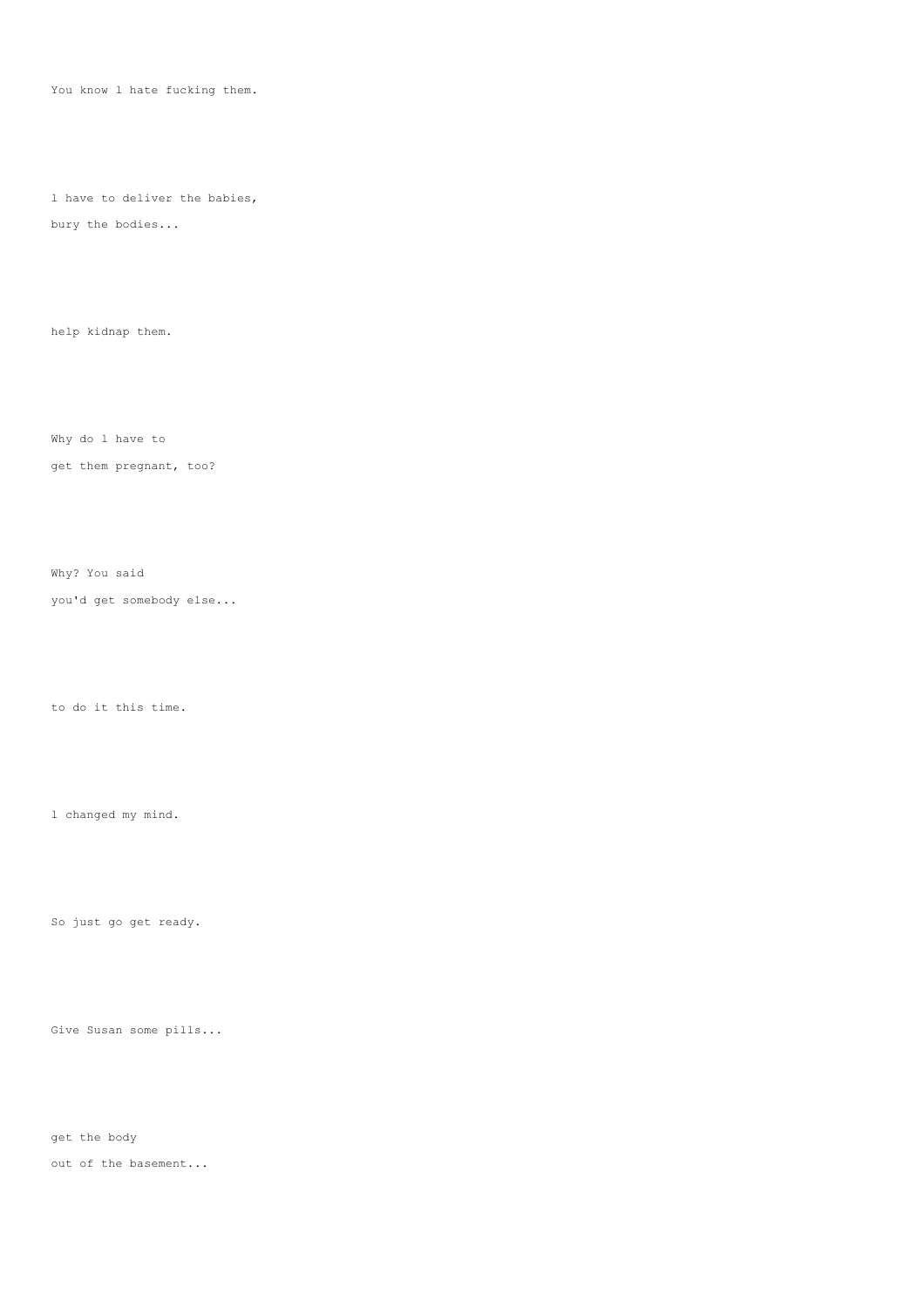and mentally prepare yourself

for this evening.

What's a little fuck, Chan?

lf it doesn't turn you on...

just jerk off

and then stick it in her.

That way, you only have to be connected for a few seconds.

l don't really care

if either of you...

get any pleasure out of it.

Just get her pregnant, Chan.

That's all that matters.

A little baby beginning to grow...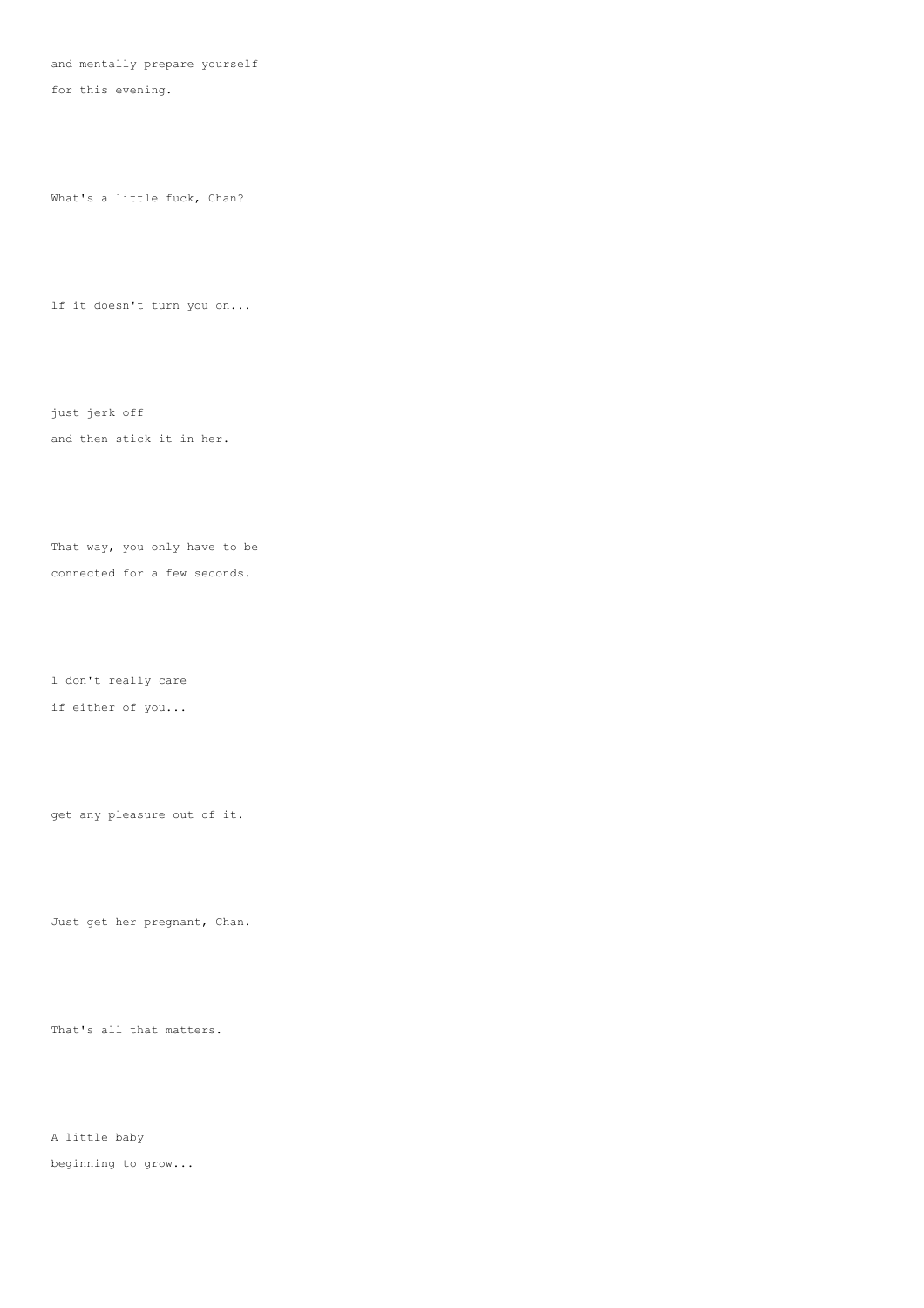from one little fuck

to \$ in nine months.

Maybe it was Connie's

marital problems...

that made her so irritable.

Where's Raymond? Where is he?

How could he leave me alone

with these servants...

these stupid asshole servants?

Animal rights activists

always say to me...

""How could you kill

a chicken for a movie?""

Well, l eat chicken...

and l know the chicken didn't land on my plate...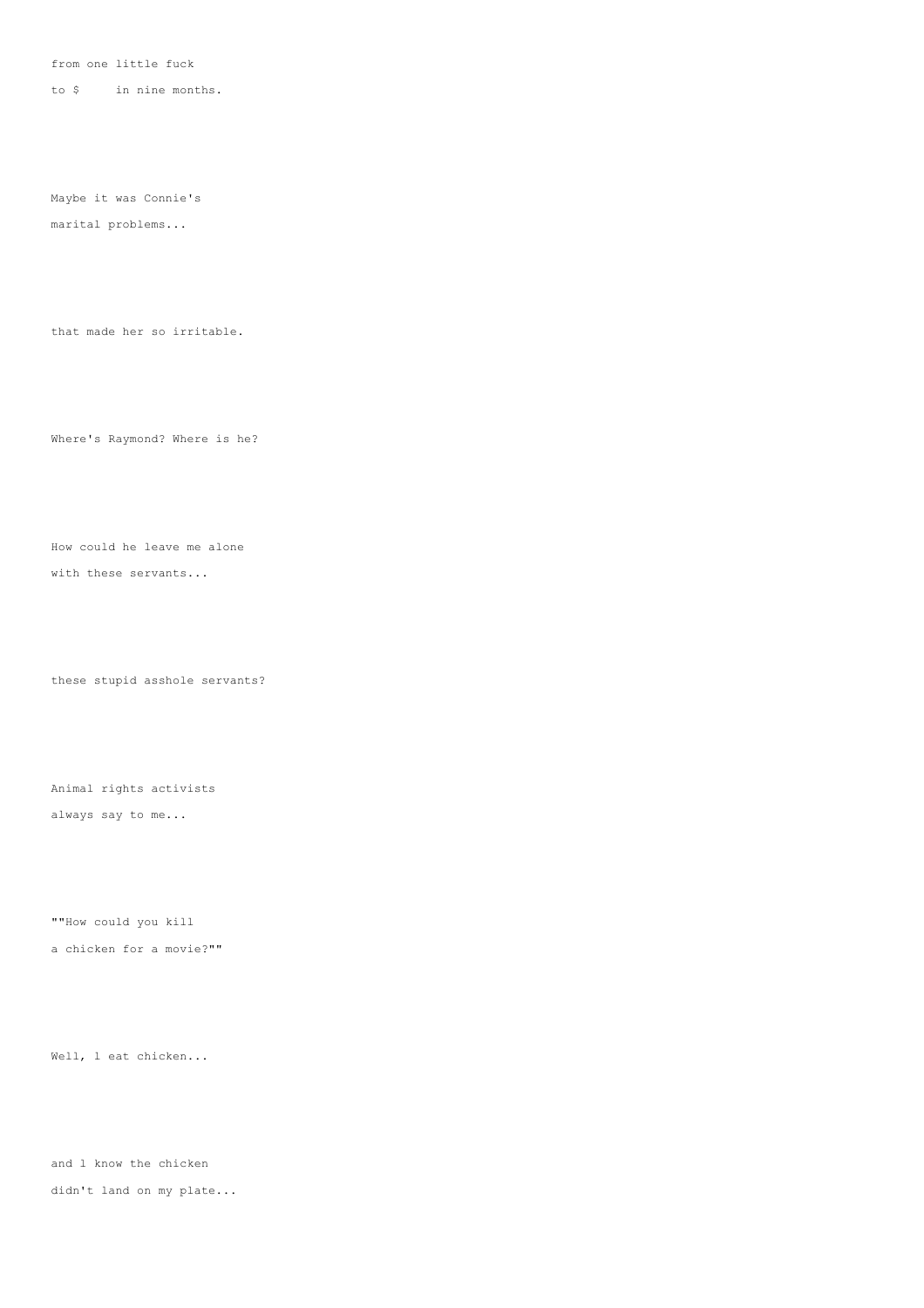from a heart attack.

We bought the chicken...

from a farmer who advertised freshly killed chicken.

l think we made the chicken's life better.

Got to be in a movie, got fucked.

And then right after filming the next take...

the cast ate the chicken.

Oh, good morning, honey.

lsn't it a beauty today?

Shit, yeah.

You cooking eggs for Edie?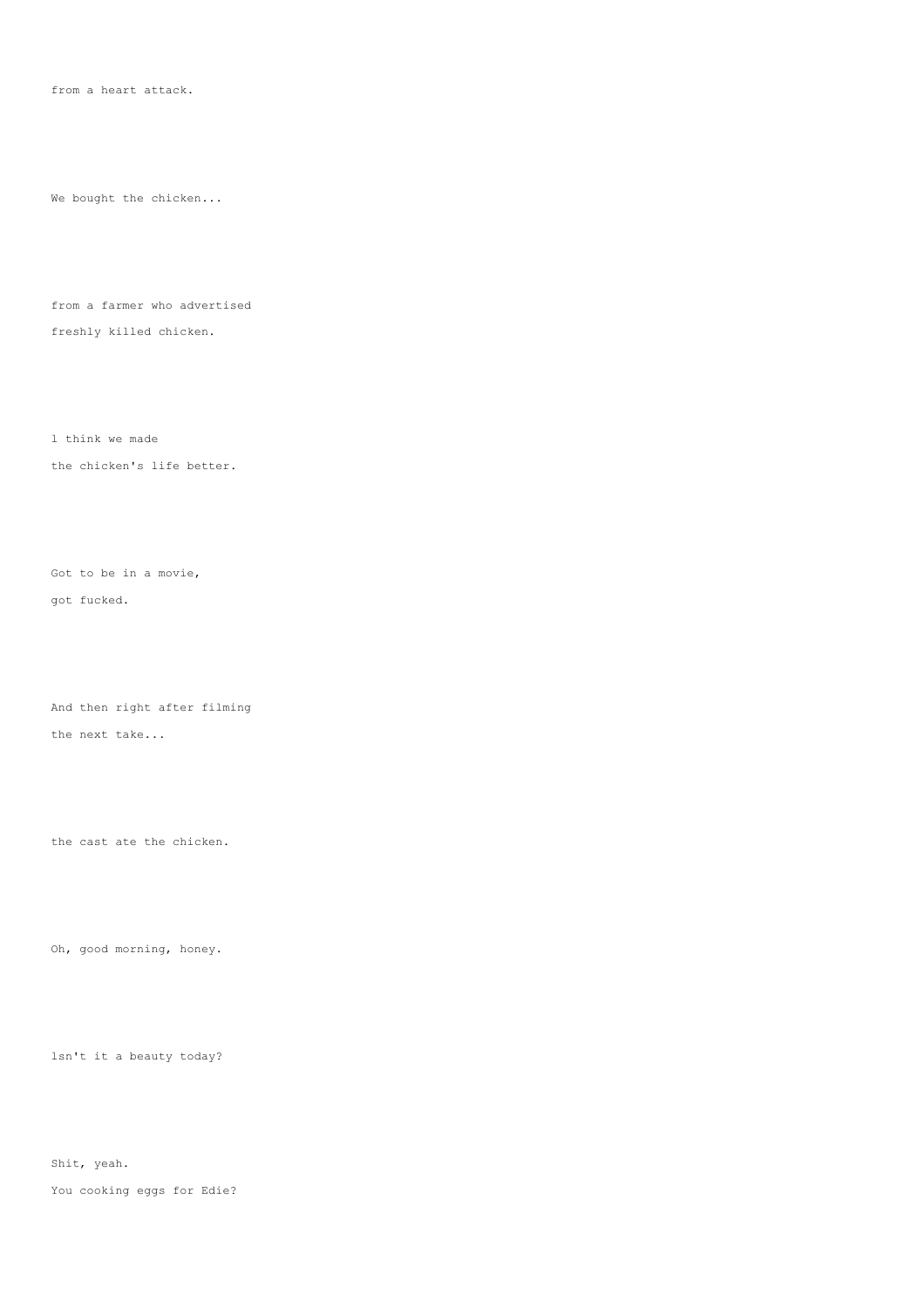l want to fry me up this chicken

when you're through.

Sure, honey.

lt'll only take me a minute.

Why don't you sit down there and keep mother company?

Did you have a good time last night?

Yeah. lt's weird being back in Baltimore.

Went down Broadway last night and saw a lot of old friends.

You remember Patty Hitler? l saw her.

She almost shit when she heard you were in town.

She gave me this to show you.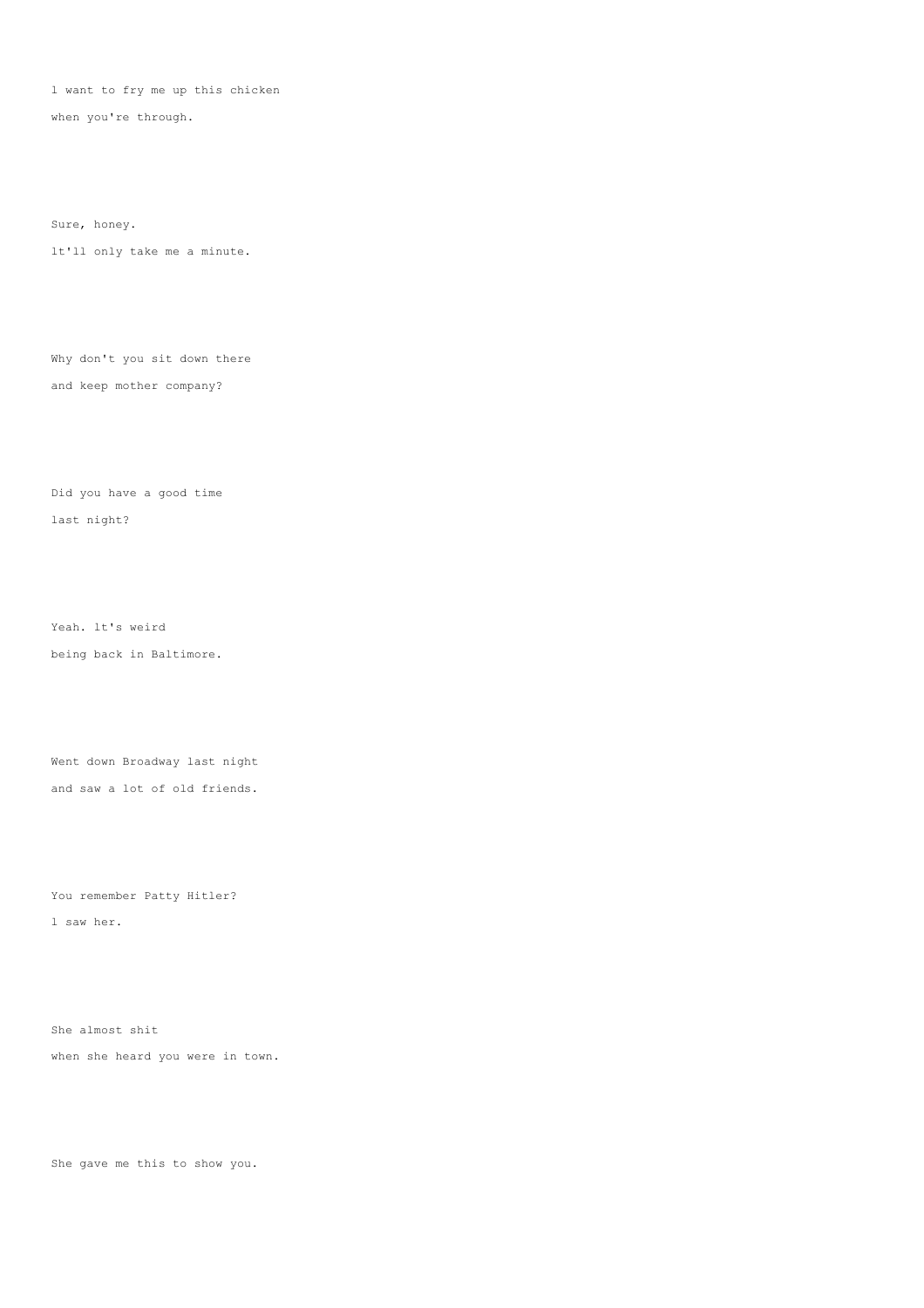What is it, honey?

The ""Midnight,"" Mama.

You made the cover

of the ""Midnight.""

'"Filthiest Person Alive,""

they call you.

Ain't that a gas?

My original ad copy

for ""Pink Flamingos"" read...

'"The filthiest people alive--

their loves, their hates...

'"and their unquenchable thirst for notoriety.""

Oh, Crackers, this copy's hysterical.

lt's mostly from the press releases...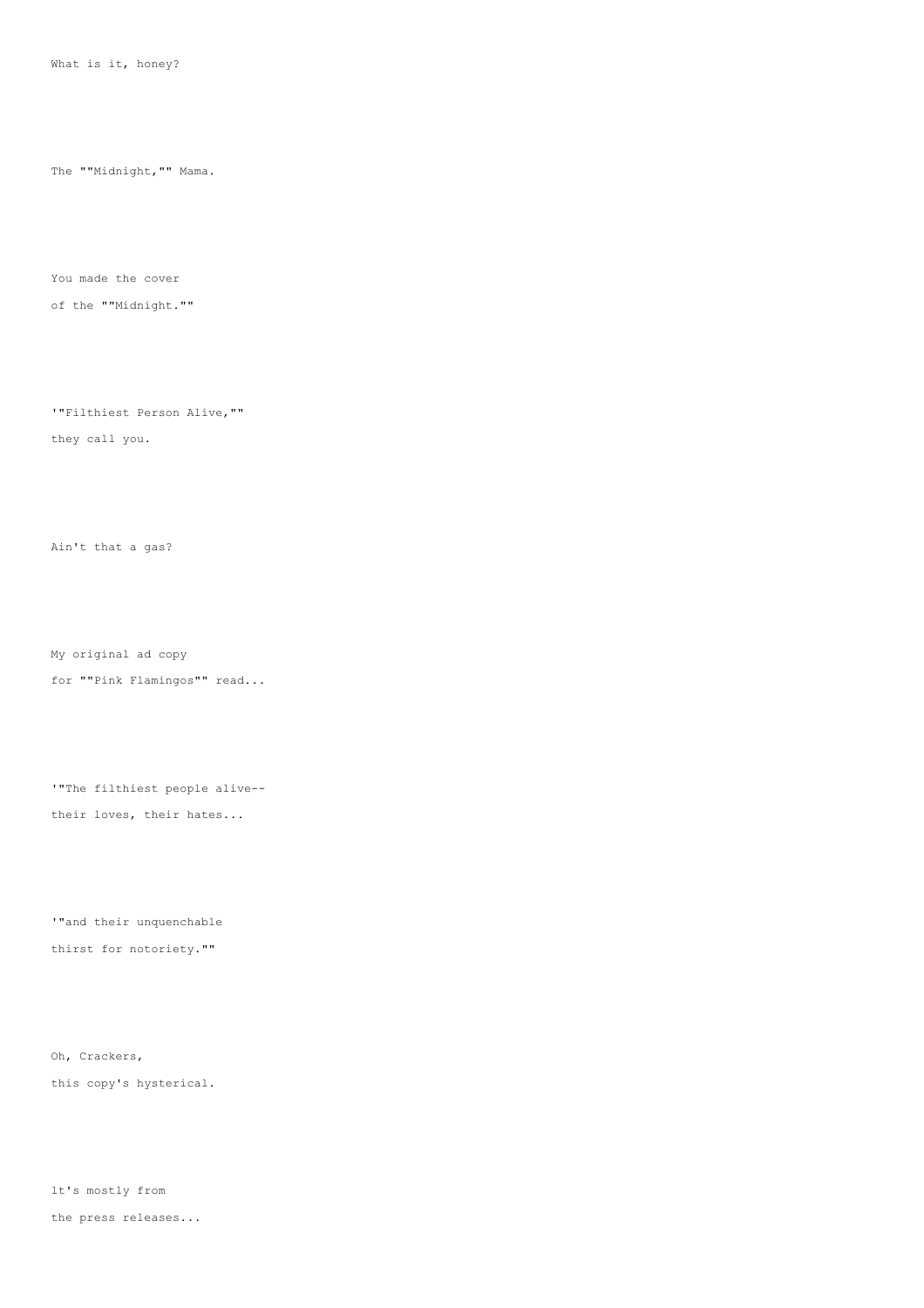l sent the wire services.

More fame, Mama, more fame.

Once the film was released, some people in the audience...

actually believed Divine was wanted for murder.

Oh, my God! What a horrible photograph.

My first ""Wanted"" poster, and l have to look just awful.

l can't imagine l had Divine say his real name...

in the following take.

Luckily, my hair isn't this harsh black color anymore.

And look at some of my aliases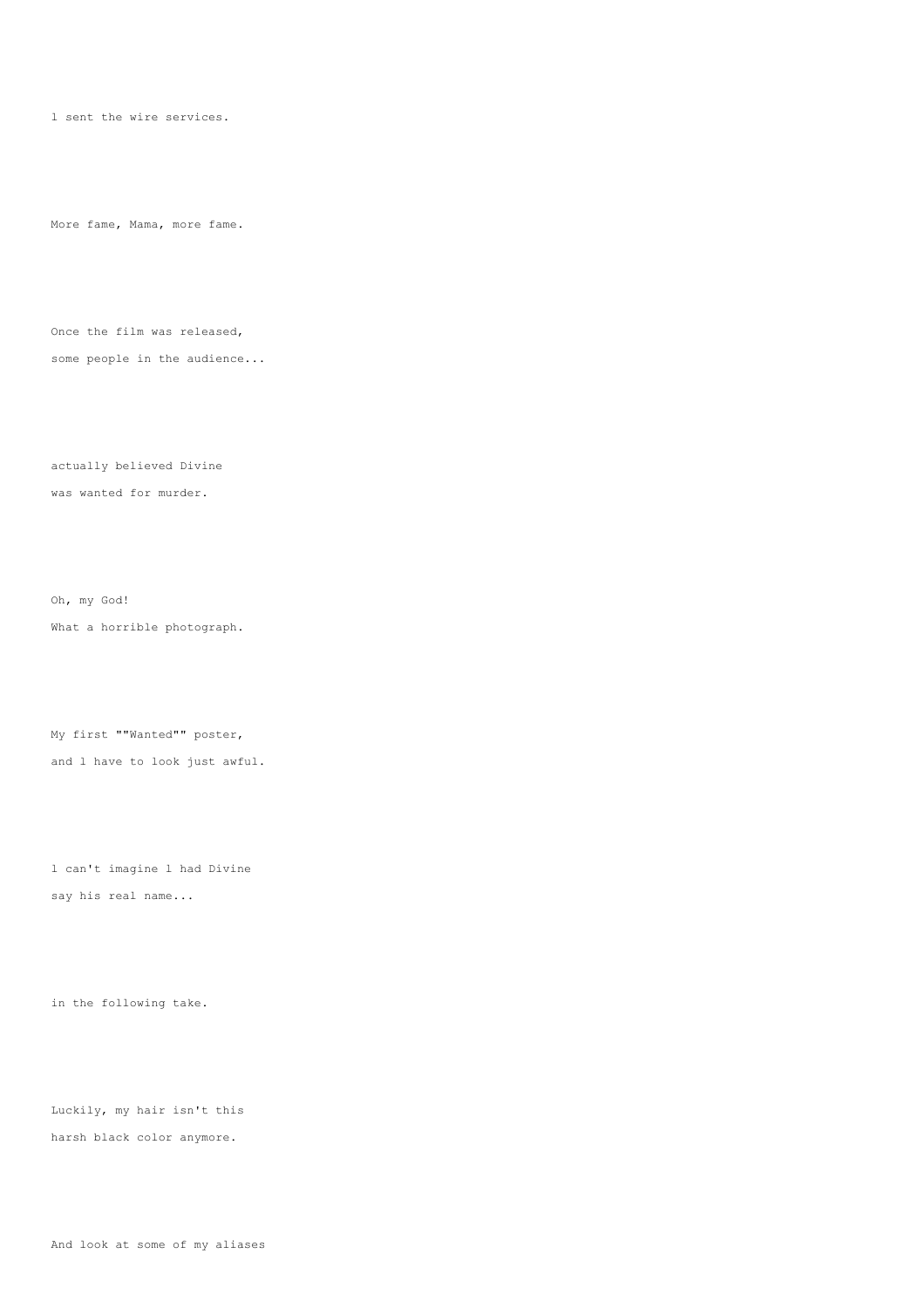they have down there.

Glen Milstead?

Why, 1 only used that one

on one day of hanging paper.

And look. They've even got The Hog Princess down here.

sometimes had trouble...

Edith Massey

remembering long monologues...

but she had a screen presence all her own.

Freddy, l want you to meet Joanne.

Joanne, this is Freddy.

l know you'll like each other.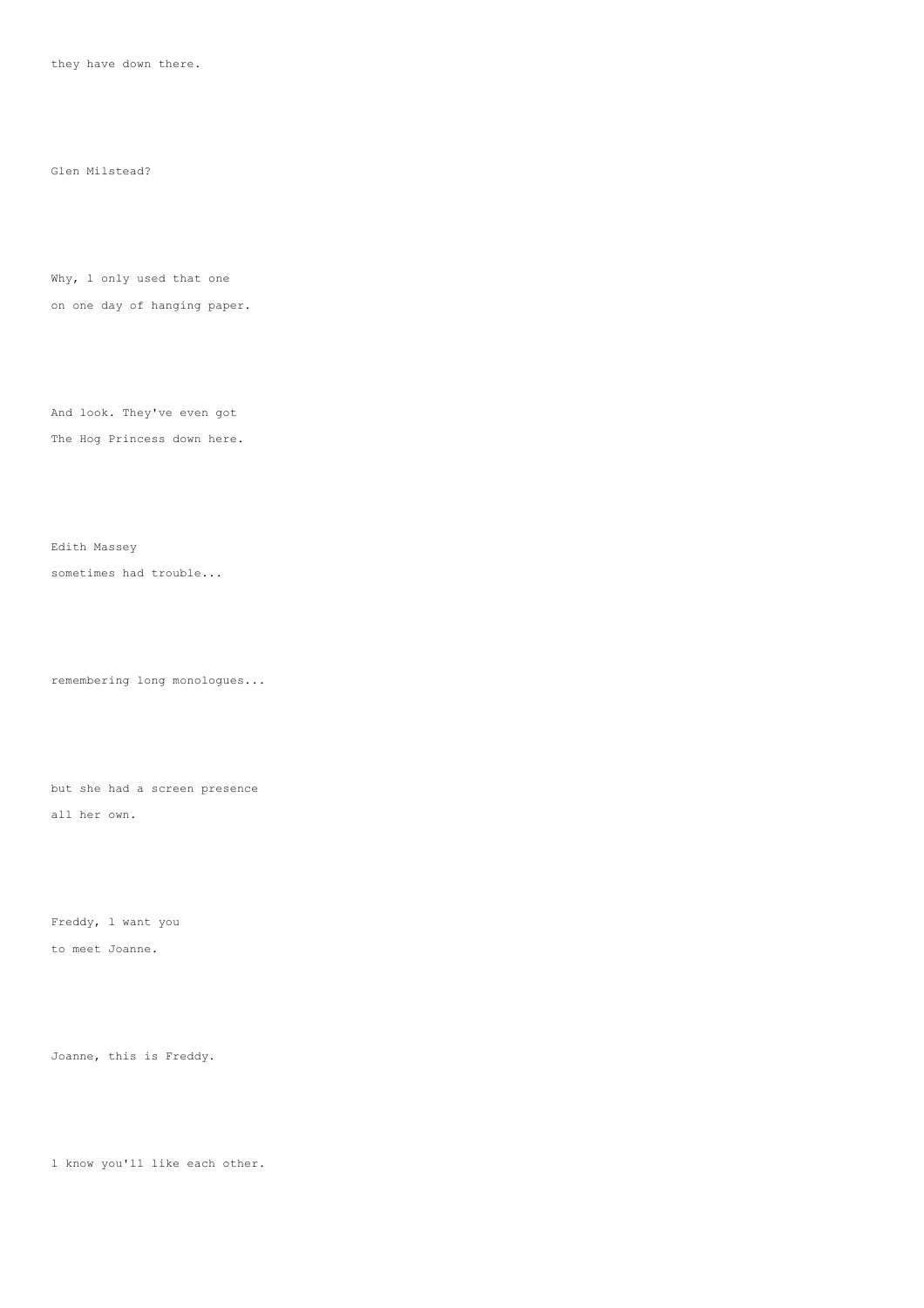And l don't care

what people say.

And, Joanne,

l know you're hard-boiled...

but Freddy doesn't think

you're tough or cheap.

He respects you.

Don't you, Freddy?

We didn't have any money in the budget for catering...

so Edie was quite happy to get to eat...

in the following take.

Be careful. l'm going to eat you.

Edie's getting mighty hungry.

Oh, don't worry, Freddy.

l have some more for you.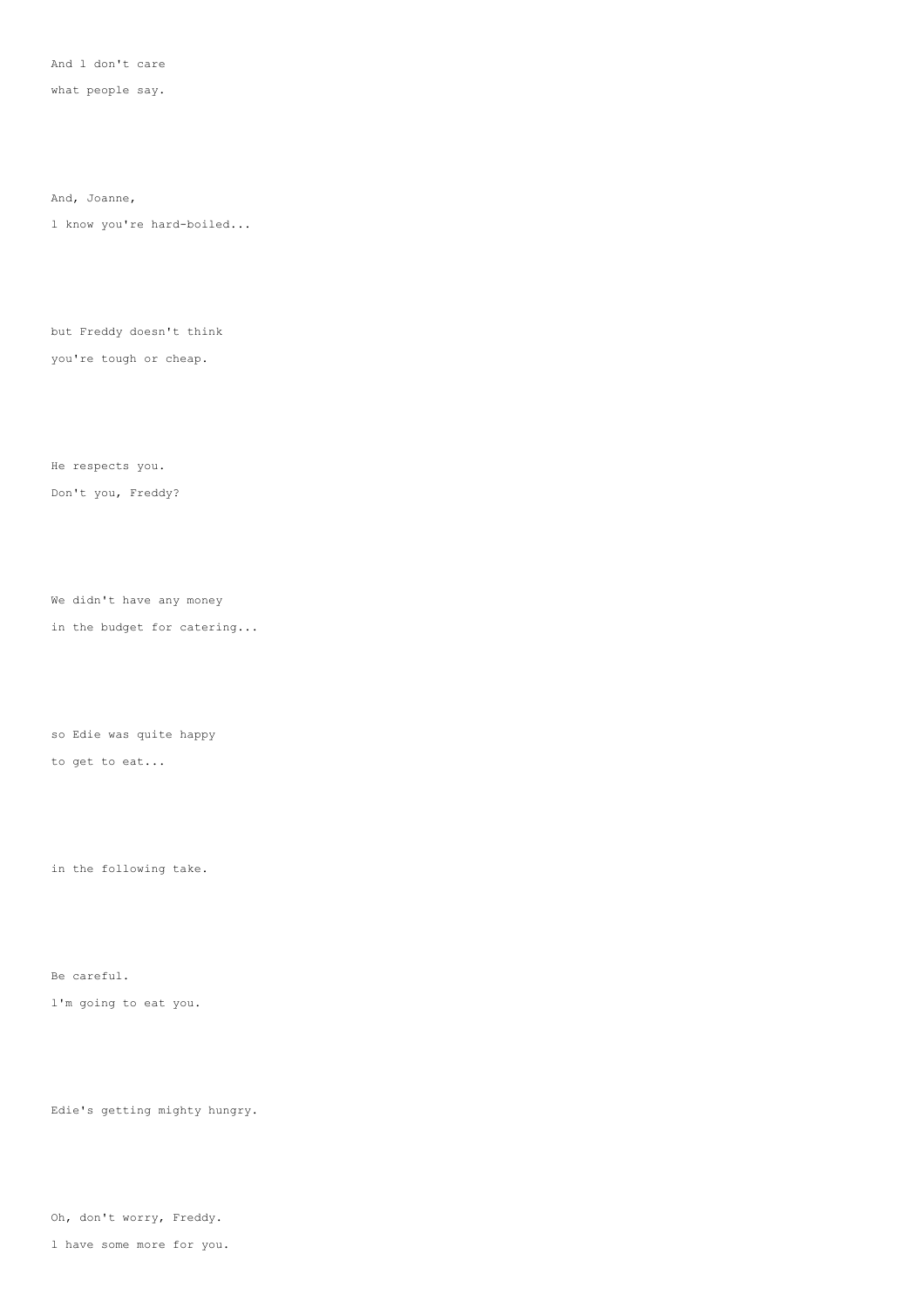l have Rhonda, Donna, Sherry, and Little Yeller.

ln the original script,

Raymond and Connie Marble...

also raided Divine's trailer much earlier in the story.

Does Divine really live like this...

out here in the country like a hillbilly?

disgusting trees...

God, with all these

and shrubbery and wildlife...

l'd be scared to sleep at night...

knowing possums and raccoon and deer...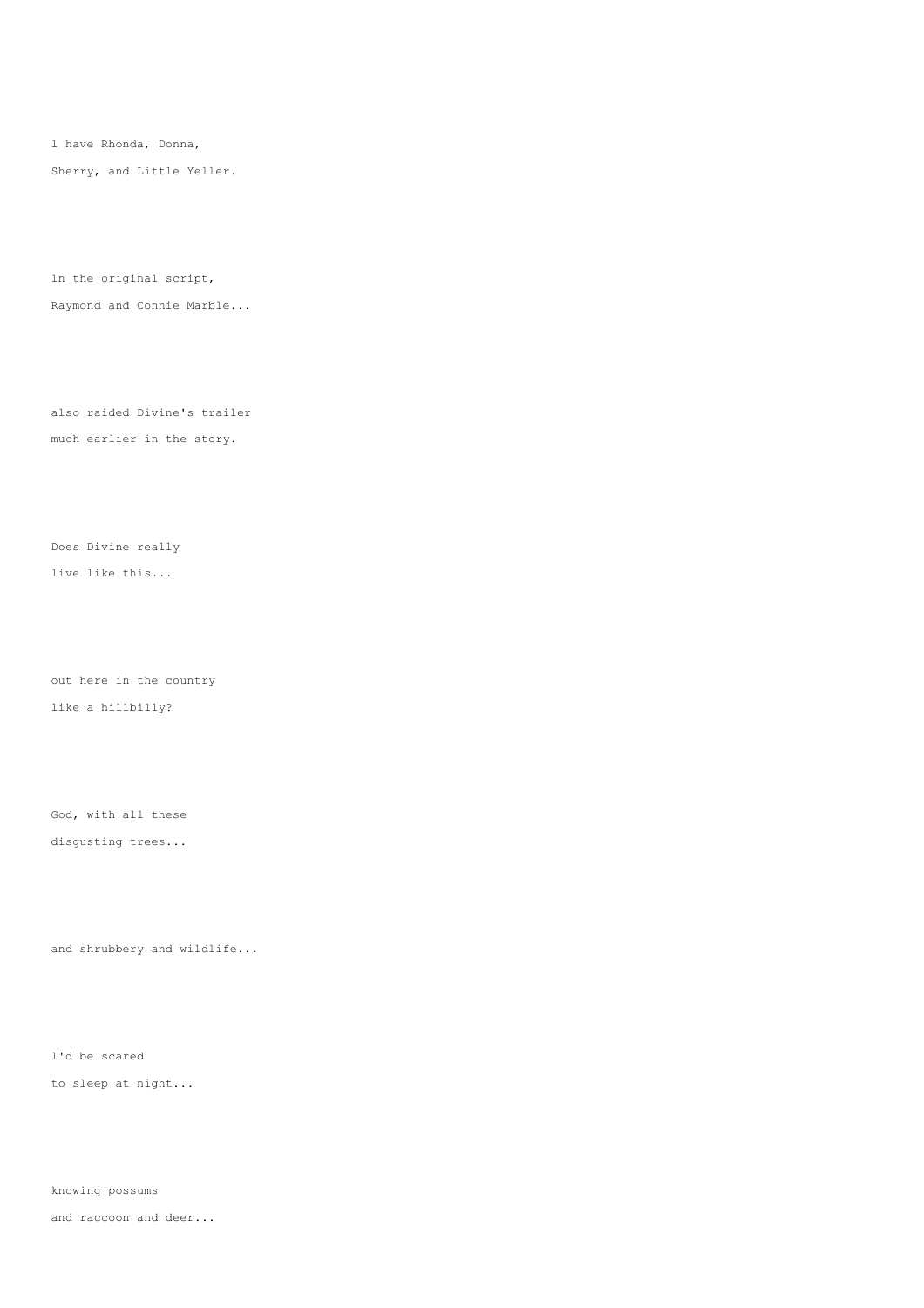and God knows

what other creatures...

would be lurking outside...

fucking and shitting

right out in the open.

l do love their nature dialog.

Ooh, God! Did you hear that?

Horrid little bird.

Just asking for it, l guess.

Humans never realize

the dirty little lives...

these animals lead

out in the country.

Makes me sick, that's all.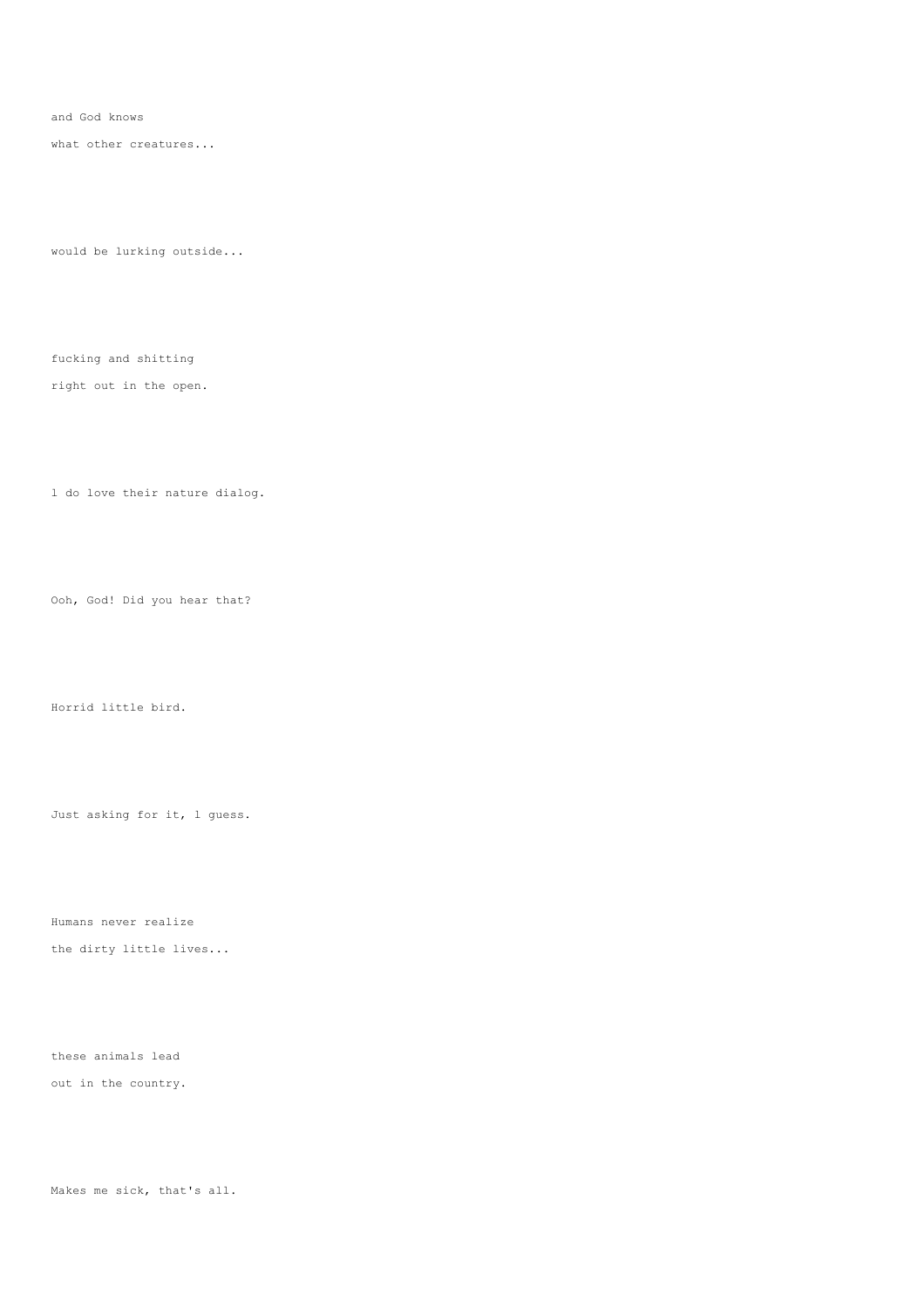lt was freezing cold...

the day we filmed

poor Edie's egg humiliation.

Look at her!

Well, Miss Egg Baby...

we've got some eggs

here for you.

How do you like them this way?

Oh, and l've got another

little surprise for you.

There. Little baby doll. All grown up.

Charles Baker would shit.

Shut up!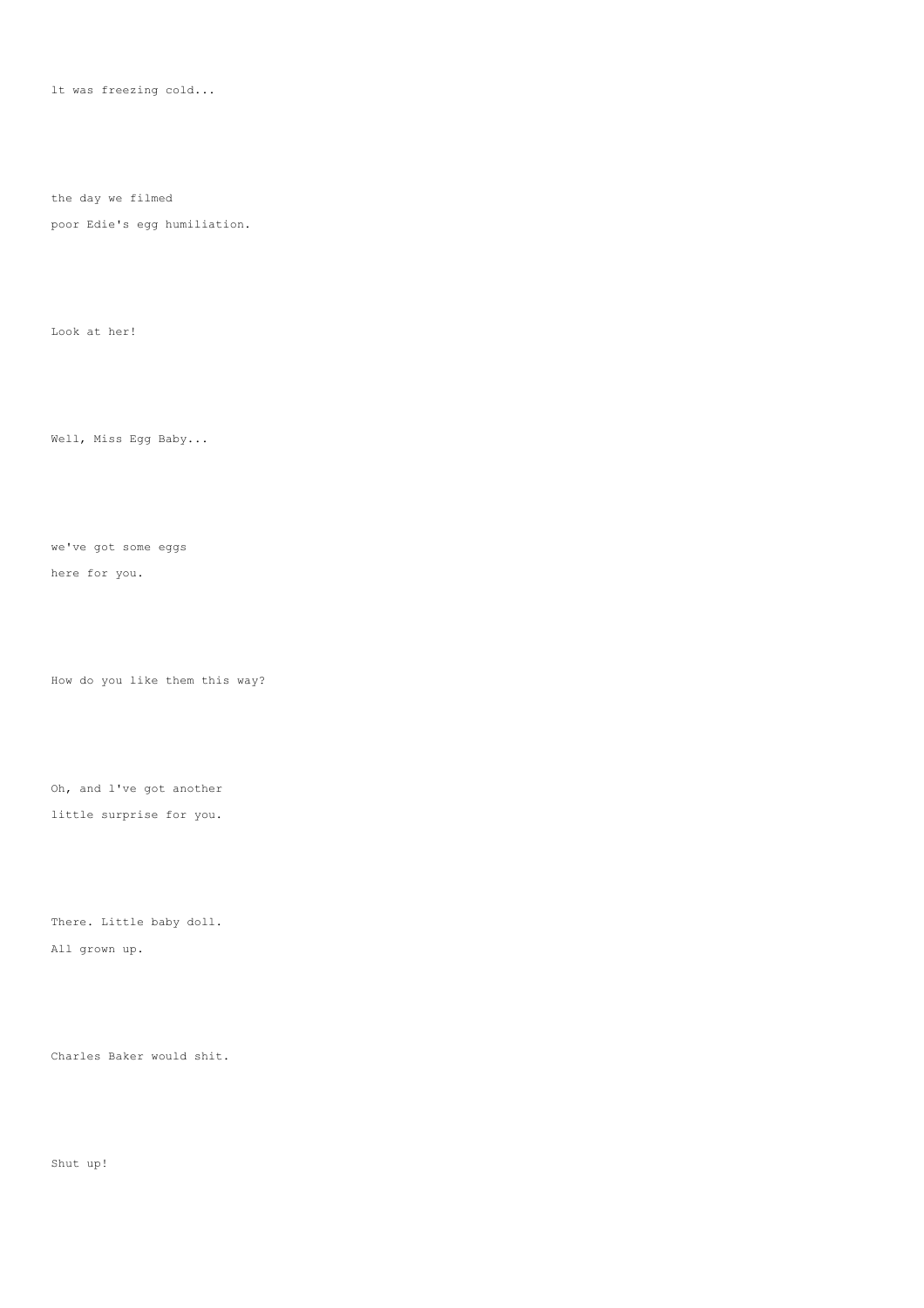The real way Divine discovered

the Marbles did it?

A character cut from the film--

vicious gossip Patty Hitler.

Remember Big Jimmy from down Pratt Street?

Big asshole finally turned queer.

And that wife of his, all she does is sit around, drink...

neglect those awful kids.

Terrible.

One of them's retarded.

Such a shame.

And you remember Karen

what's-her-name from the bar?

She's dead, honey.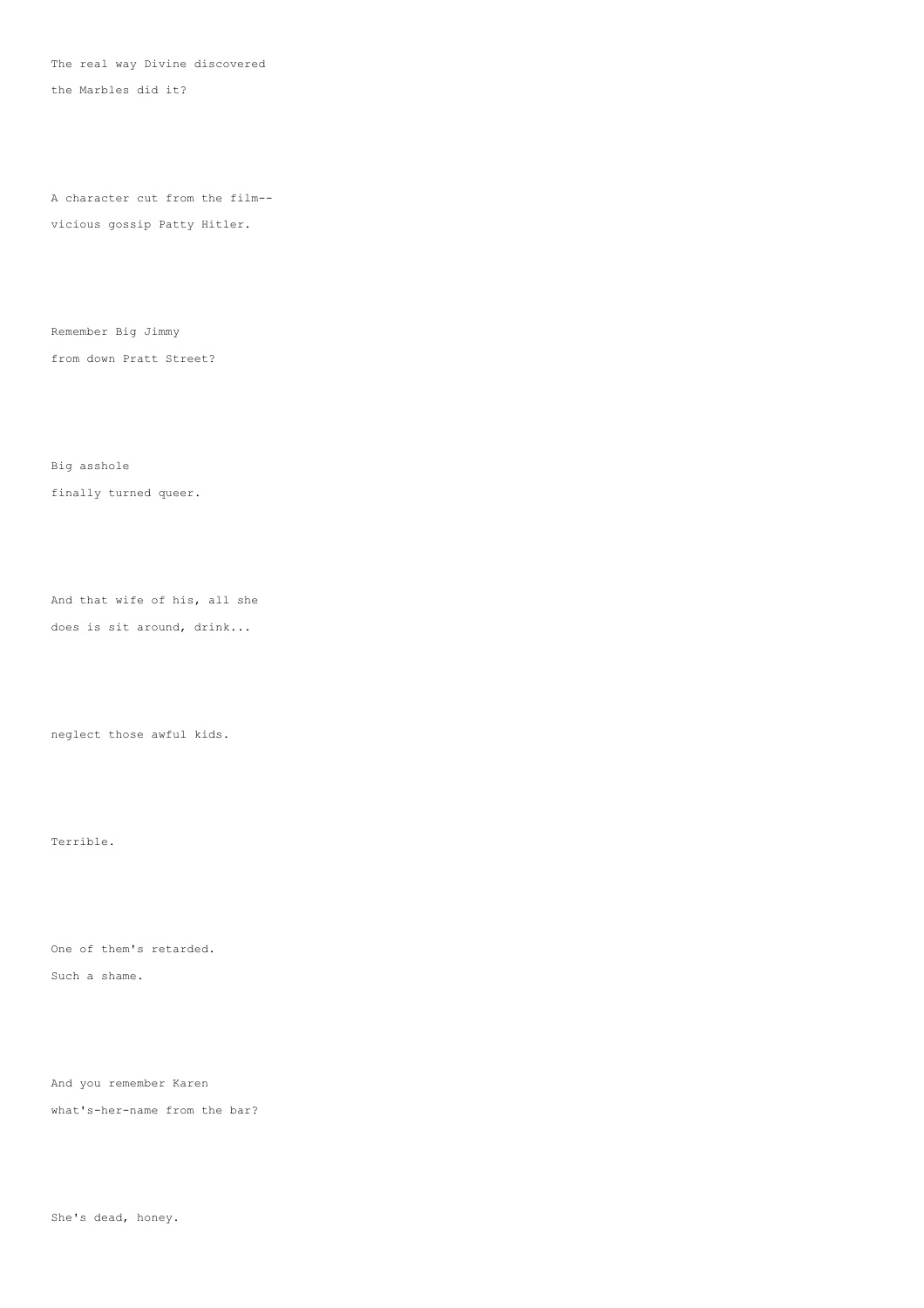Life-affirming characters,

that's my specialty.

l saw her once.

She's an ugly bitch.

Wears glasses.

And him--what a lulu!

Blue hair.

You can see the bad continuity coming up in this scene.

We forgot to put Edie's baby bonnet back on her head.

What's the matter? What's the matter?

What's happened to Edie?

l'm afraid

we've had more trouble.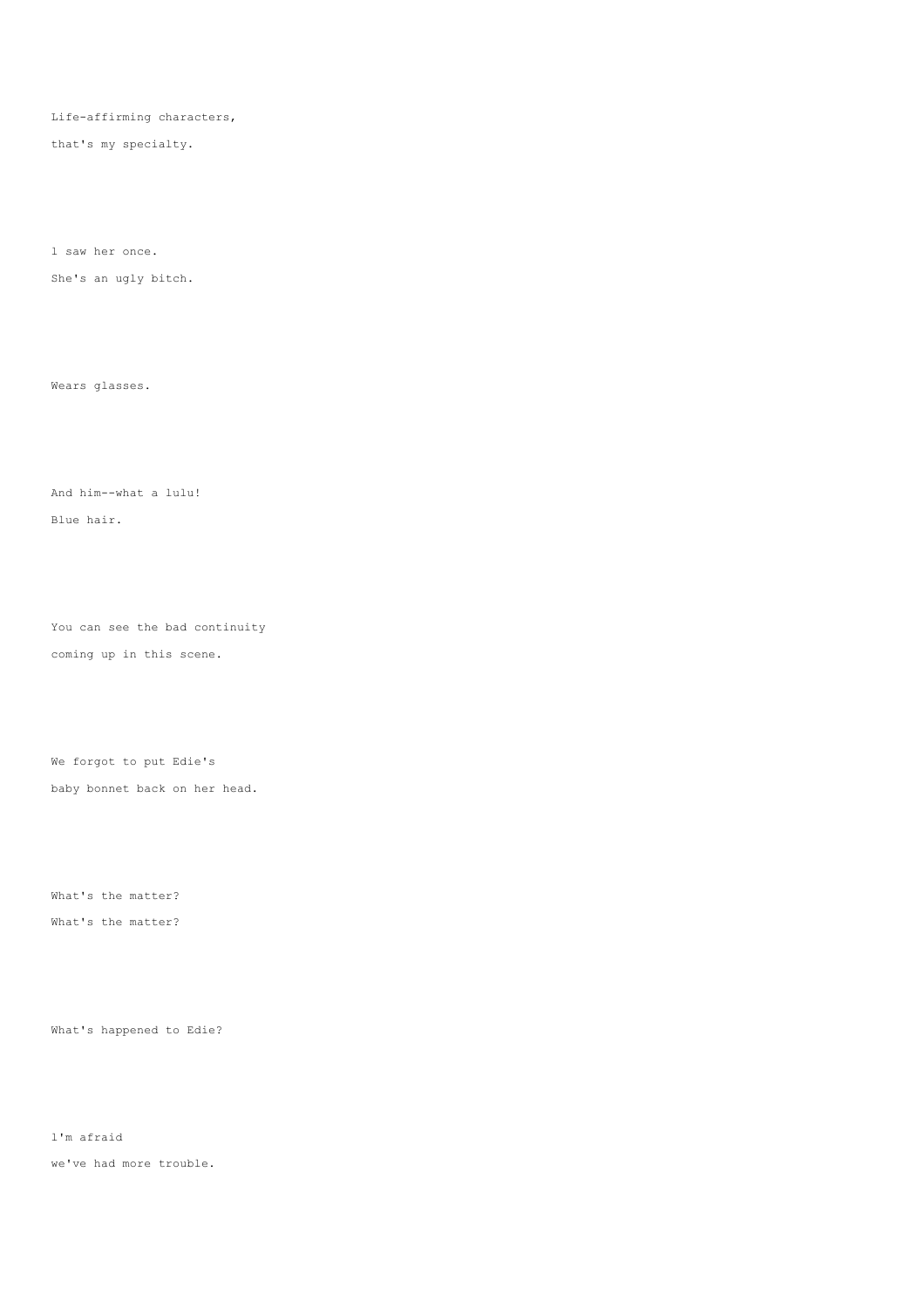Some people broke in

while we were gone...

and did this to Mama.

Broke raw eggs all over her and dressed her mockingly...

but l know who did it.

Patty Hitler gave me

all the information we need...

to solve this case.

Two would-be filth balls named Connie and Raymond Marble...

are responsible for this deed.

And now for the strangest nudity l ever filmed.

l've got to take a little rest myself.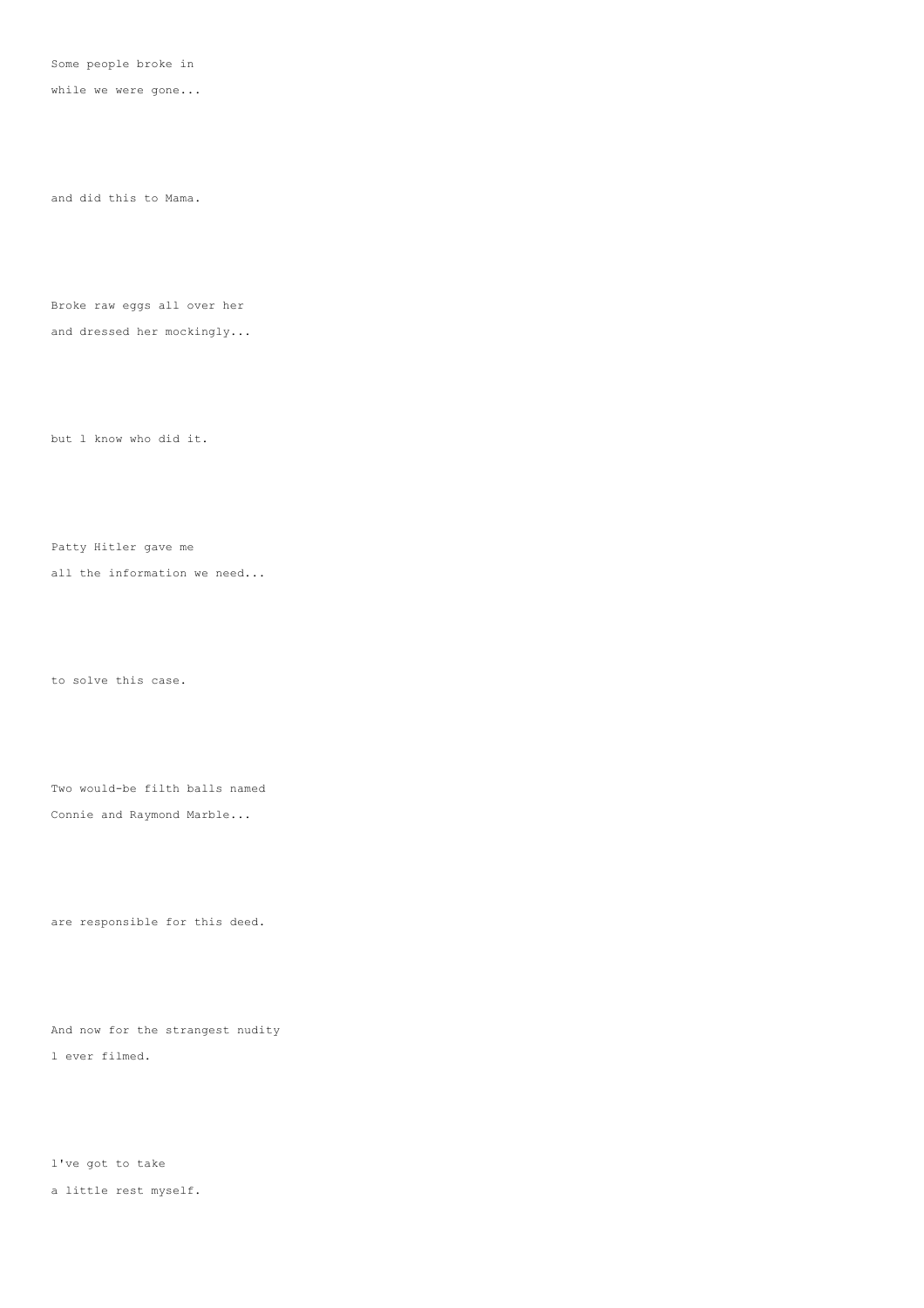What's the matter, Cotton?

What's the matter?

They must have done it.

There's boll weevils in my bed.

A big subplot

that was cut from the film...

was the revenge murder of Cookie the spy.

Sharpen your blades, Cotton. We got some cutting to do.

l'm using a gun on this one.

l'm not breaking my nails this time.

l might need them for scratching.

Upstairs. That's her room.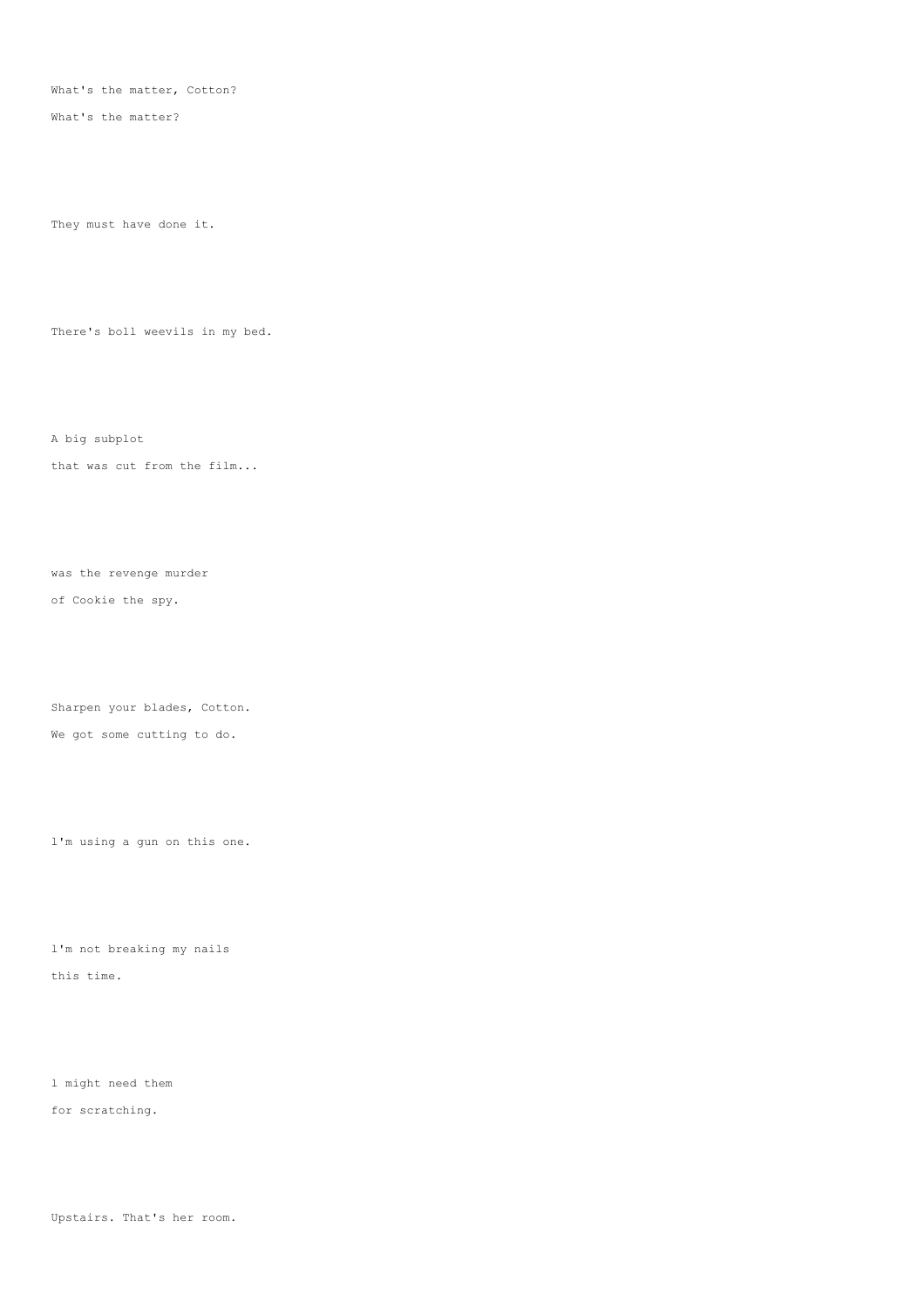She better be awake.

lt's so dull

when they're sleeping.

Where's Cookie?

Cookie? Who are you?

We know she's here.

Where is she?

She's not here. What is it?

Die, bitch!

Rivers of gore!

Oh, God,

you're beautiful, Crackers.

lt's not just Babs

l love anymore.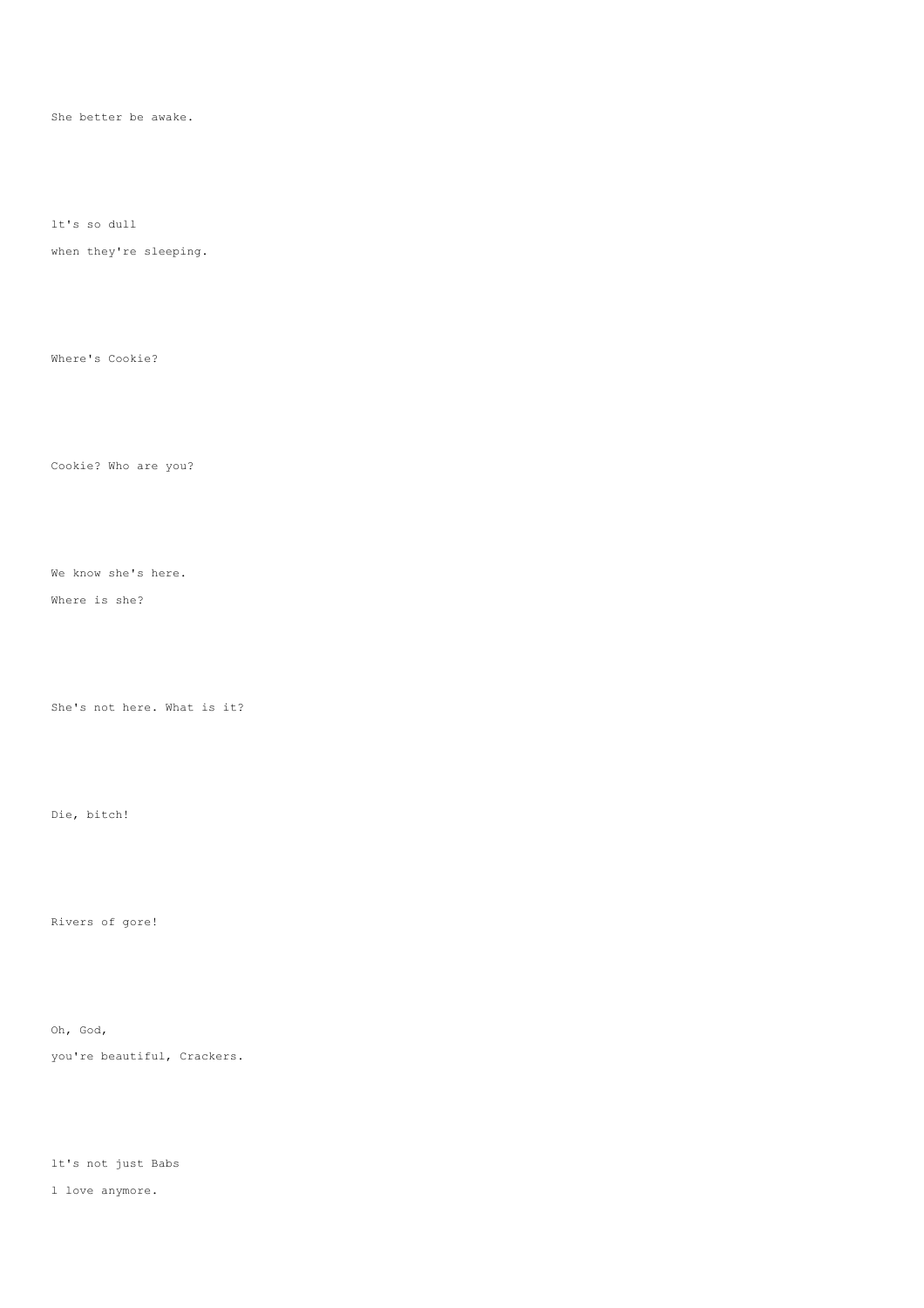lt used to be,

but now it's you, too.

Both of you l love so much.

lt's your mind,

your imagination...

that filthy mind

with rotten ideas.

And your face--

that beautiful, beautiful face.

You like it, baby?

My face is yours

to look at...

as long as you keep looking back.

A lot of people like cunt, you know.

Men, women.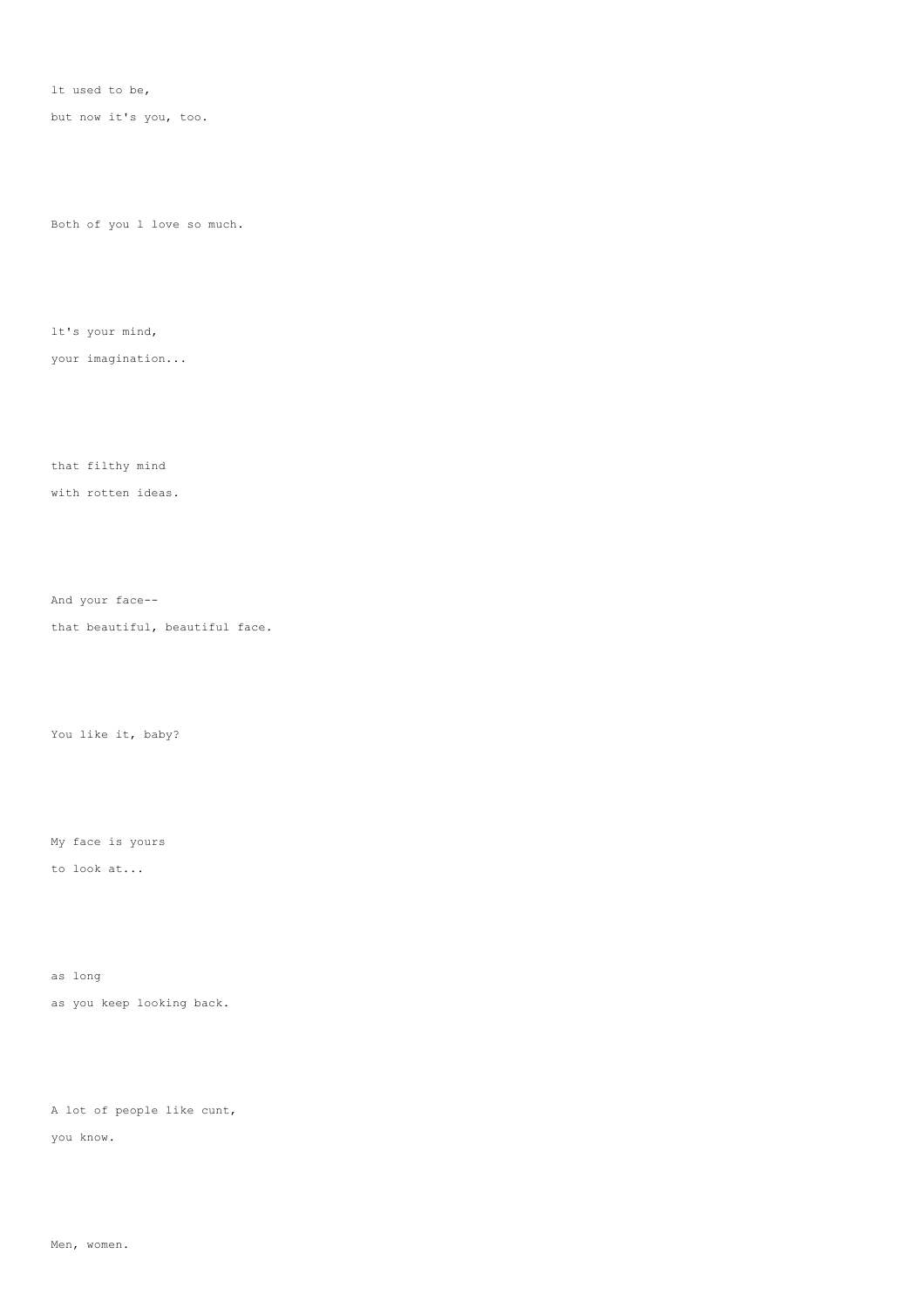But your eyes are like

a cunt to me, honey.

You can look and look and look...

and still l wake up

wishing you were there...

watching me twenty-four hours

a day.

Them cunt eyes.

Cunt eyes? What was 1 thinking about?

Was your cutting and hacking successful, my children?

Oh, Babs, it was a ball and a half doing it again...

a real feeling of true liberation.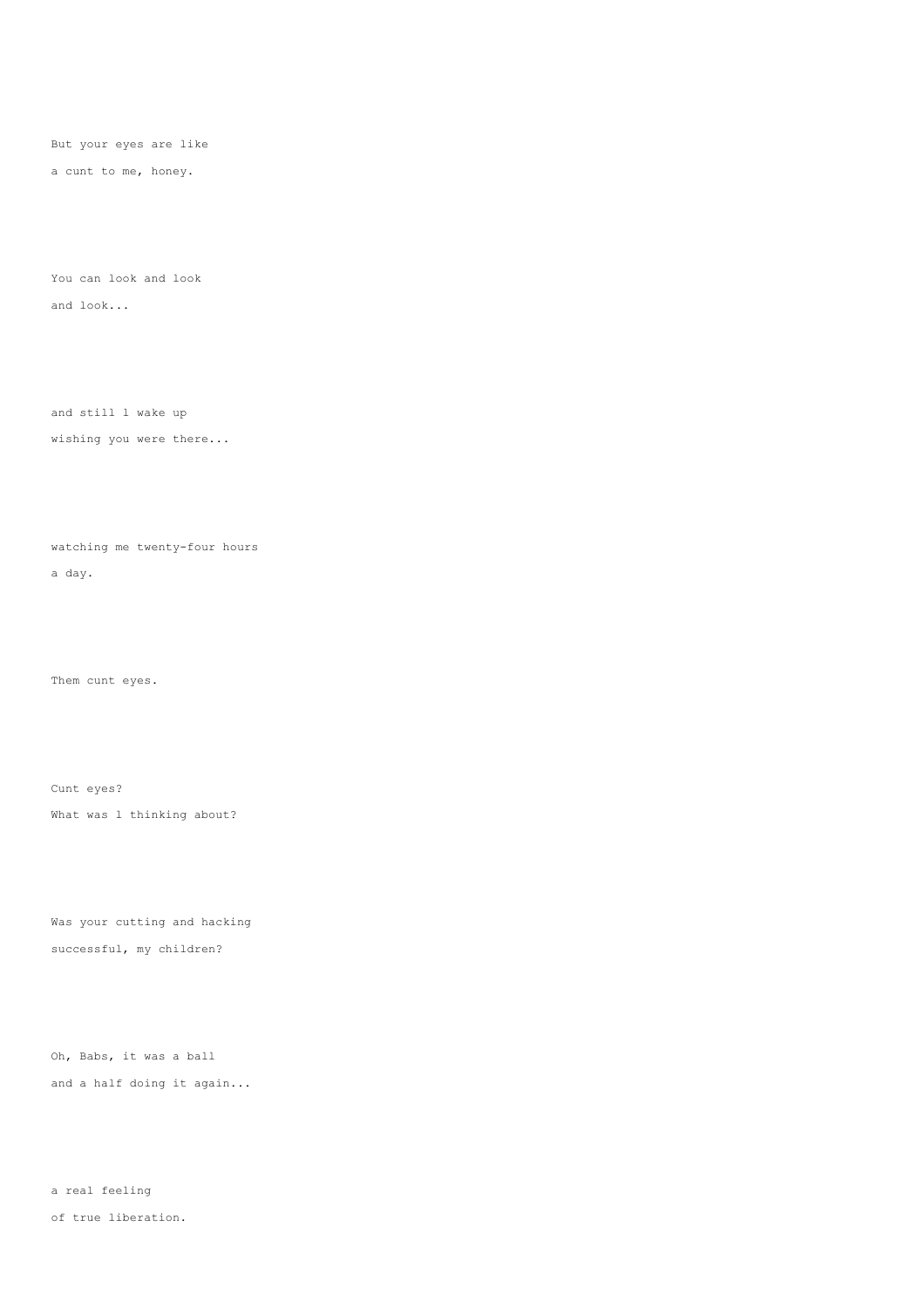Why, Cookie won't be doing

any more spying on anybody else.

You can be sure of that.

She looked like

a piece of raw ham...

when we got through with her.

And, Babs, here's her ear.

l got the left one.

l hope that's all right.

Either one would have been quite satisfactory, darling.

Thank you.

The original curse

on the Marbles...

by Divine and Crackers

was even more complicated.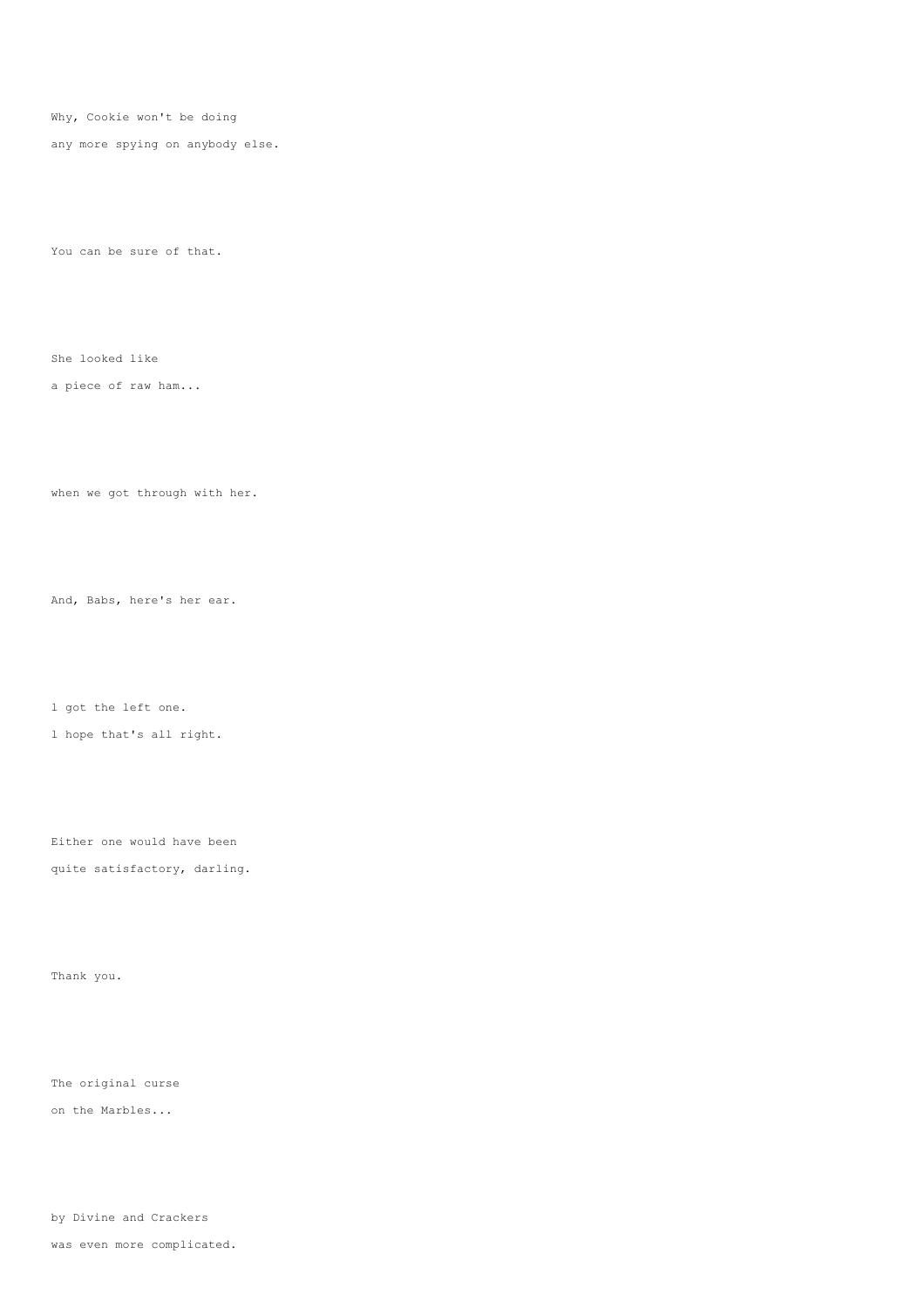What's this pitiful room

supposed to be?

Looks like some kind of fucking office.

Look. That must be

a picture of her.

That dog has an office.

What the fuck for?

So she can sit in here

with that ugly red hair...

and asshole off all day?

Touch everything, Crackers.

Let our divinity and fame be felt on everything...

in this middle-class dump.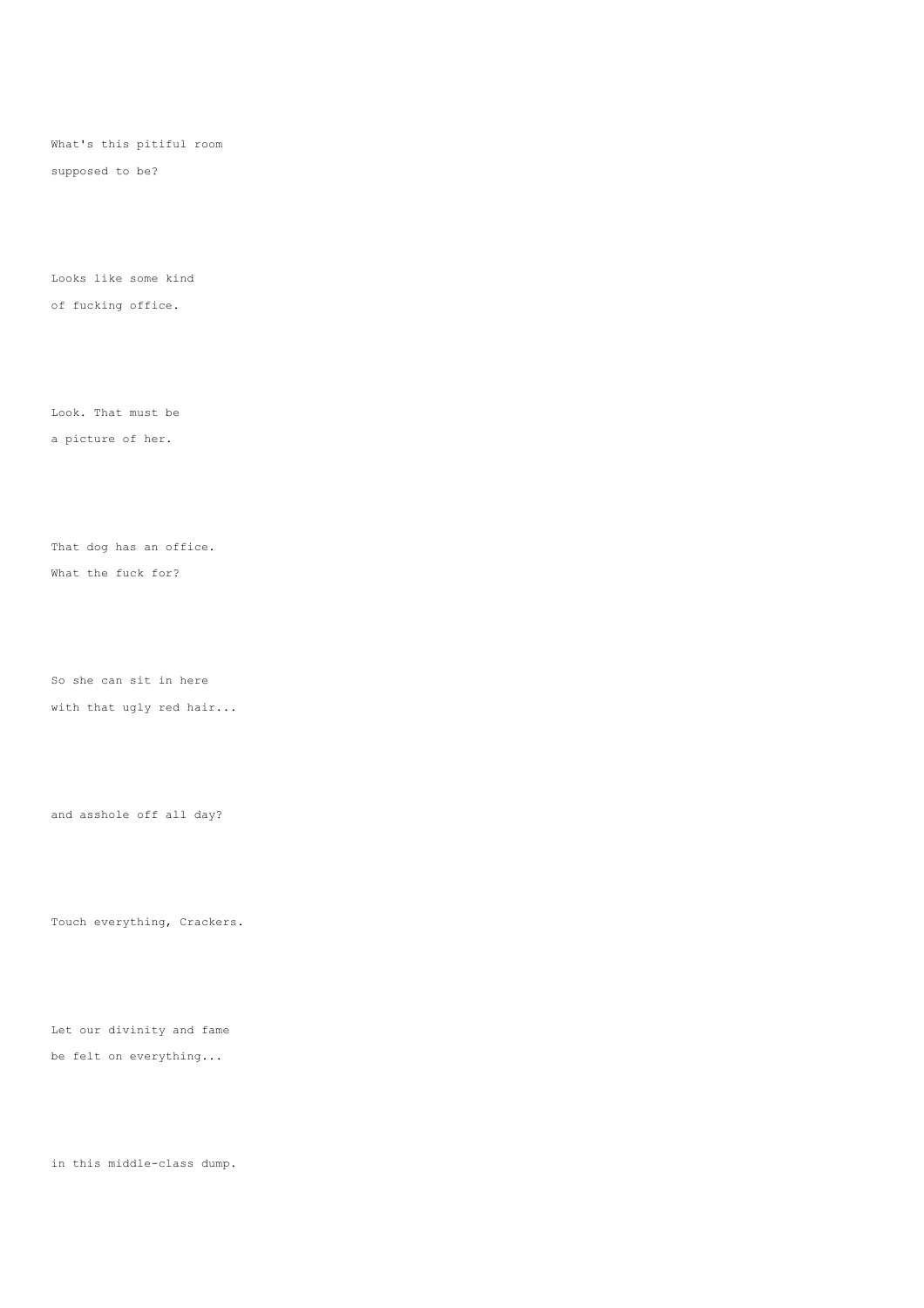Look how pissy

these turds must be.

Central heating! How repellent!

l'm not even sure

l understand this part.

Leave your fingerprints

on everything, darling.

Touch and feel.

Rub, touch, and feel.

Take your shoes off!

Let the rugs know

we're here, too.

Let the rugs know.

Touch and feel.

But Connie didn't have a clue.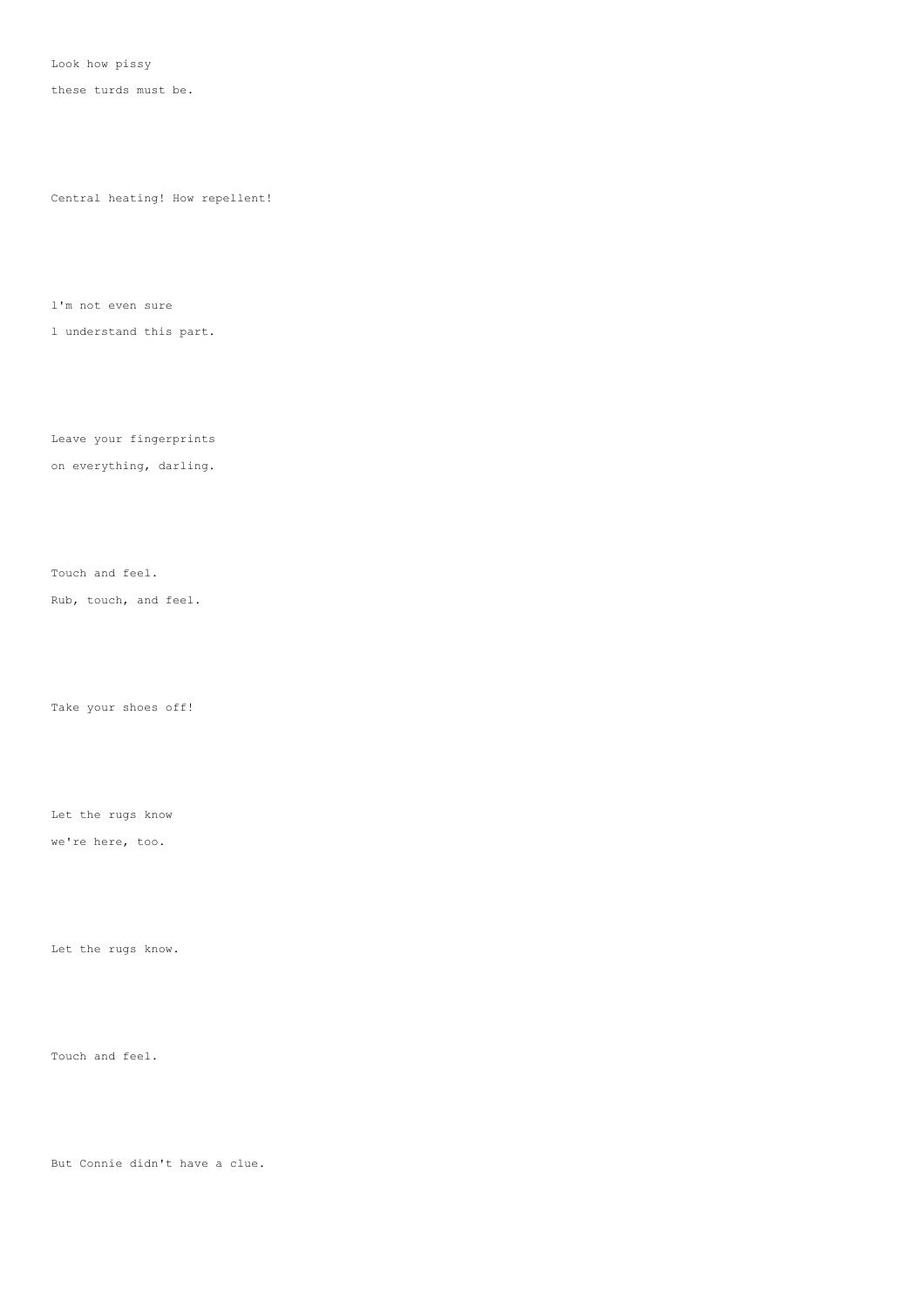She was still

ranting and raving...

about catching her butler

in drag.

Oh, God, the thought

of his hairy body...

in some of my fine dresses and gowns...

will never leave me, Raymond.

To think of the value of my wardrobe...

and then to think of his person...

actually defiling all those fine silks and hand-woven garments.

And my underwear!

His nipples have actually touched...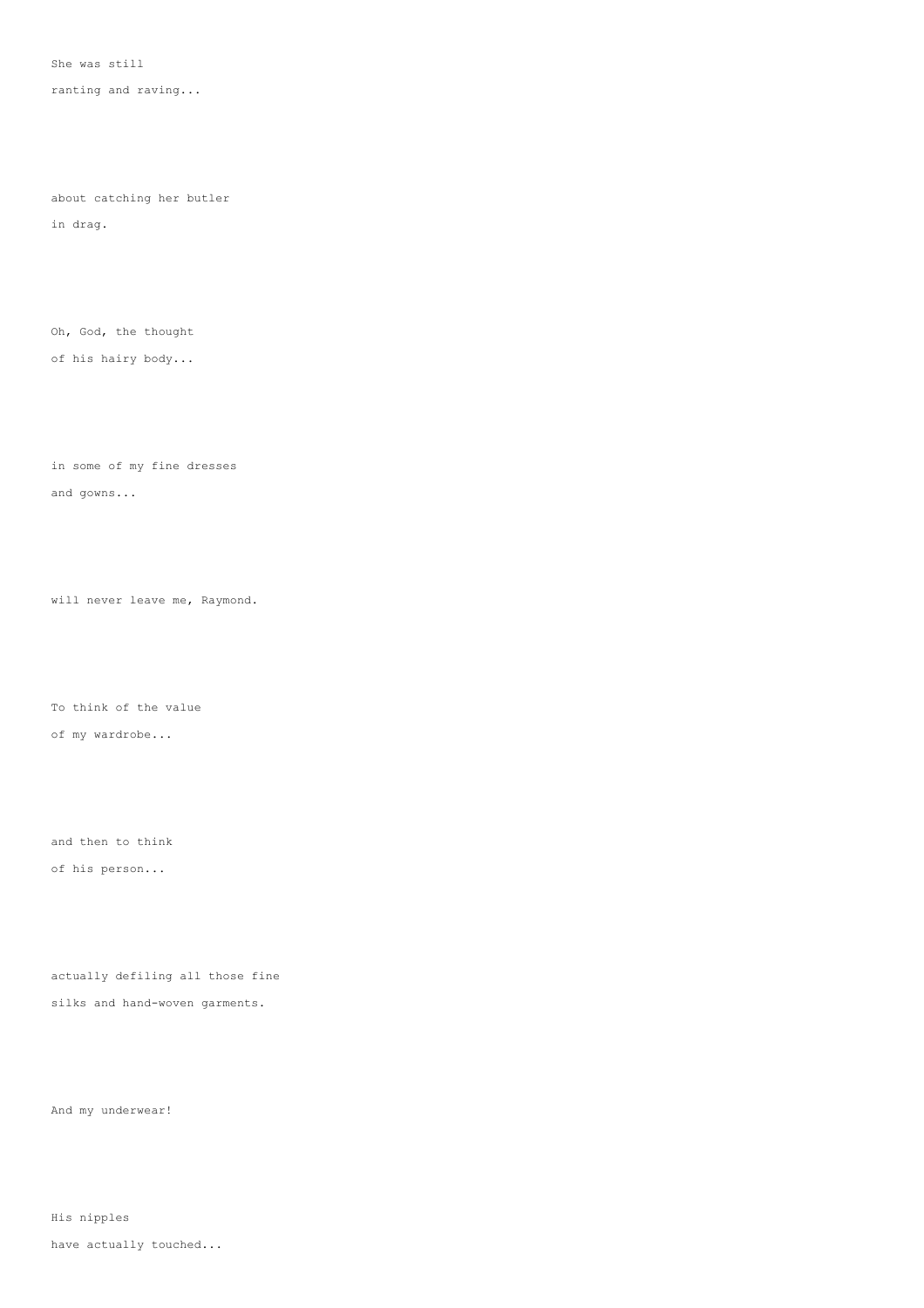where l have rested mine.

But that ain't nothing, Connie...

not compared to what

you got coming.

Oh, Connie.

Connie, Connie,

with hair, oh, so red.

How do these scissors feel

so near your head?

Watch one of

my favorite scenes...

that ended up on the cutting room floor.

Divine, Crackers, and Cotton sing...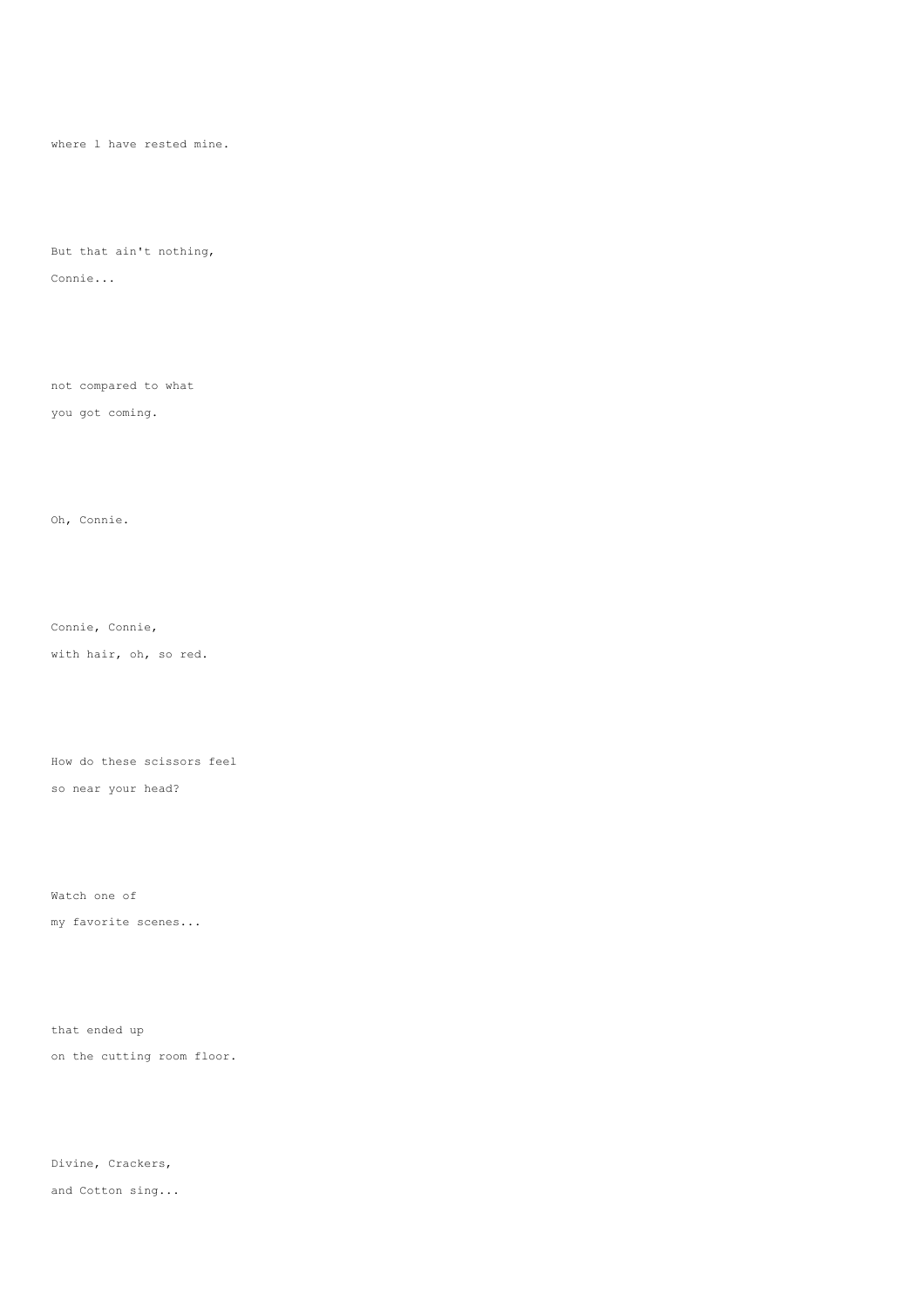""We Are the Filthiest

People Alive"" in pig Latin.

E-way are-ay e-they ilthiest-fay

Eople-pay in-ay e-they ole-hay ide-way orld-way

with the original trailer...

l'd like to close

New Line Cinema used

to sell ""Pink Flamingos.""

Notice no footage from

the actual movie is ever shown.

How did you happen

to hear about it?

From some friends who saw it...

and thought it was absolutely marvelous.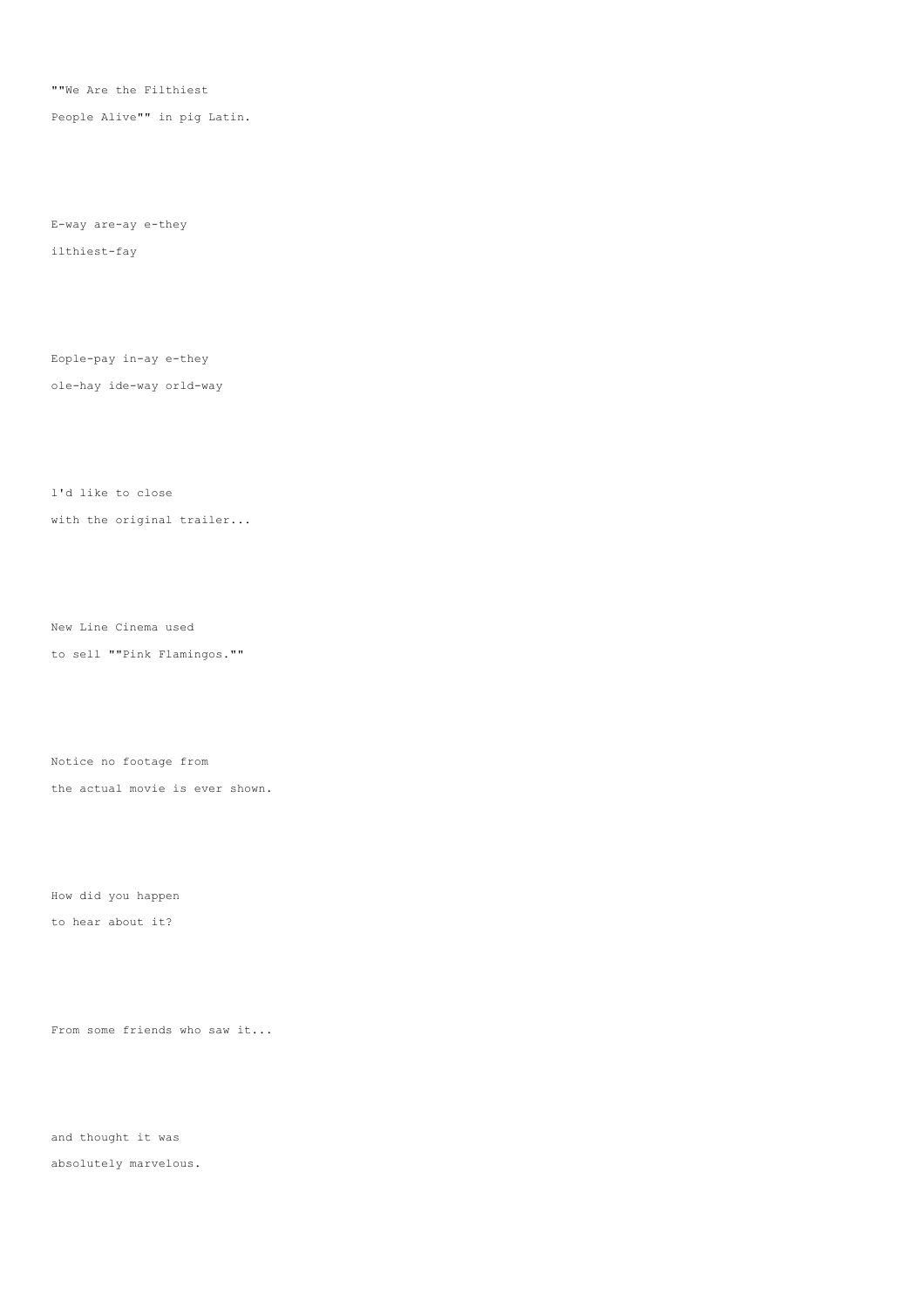l'll be very insulted.

Rex Reed told us

that it's fabulous.

Why'd you come out

at midnight to see it?

Why go home at midnight?

What are you going to see there?

l guess there are just two kinds

of people, Miss Sandstone...

my kind of people and assholes.

Fantastic.

Third time l've been to it.

lt's an incredible head thing for people.

Oh, it's marvelous. Absolutely.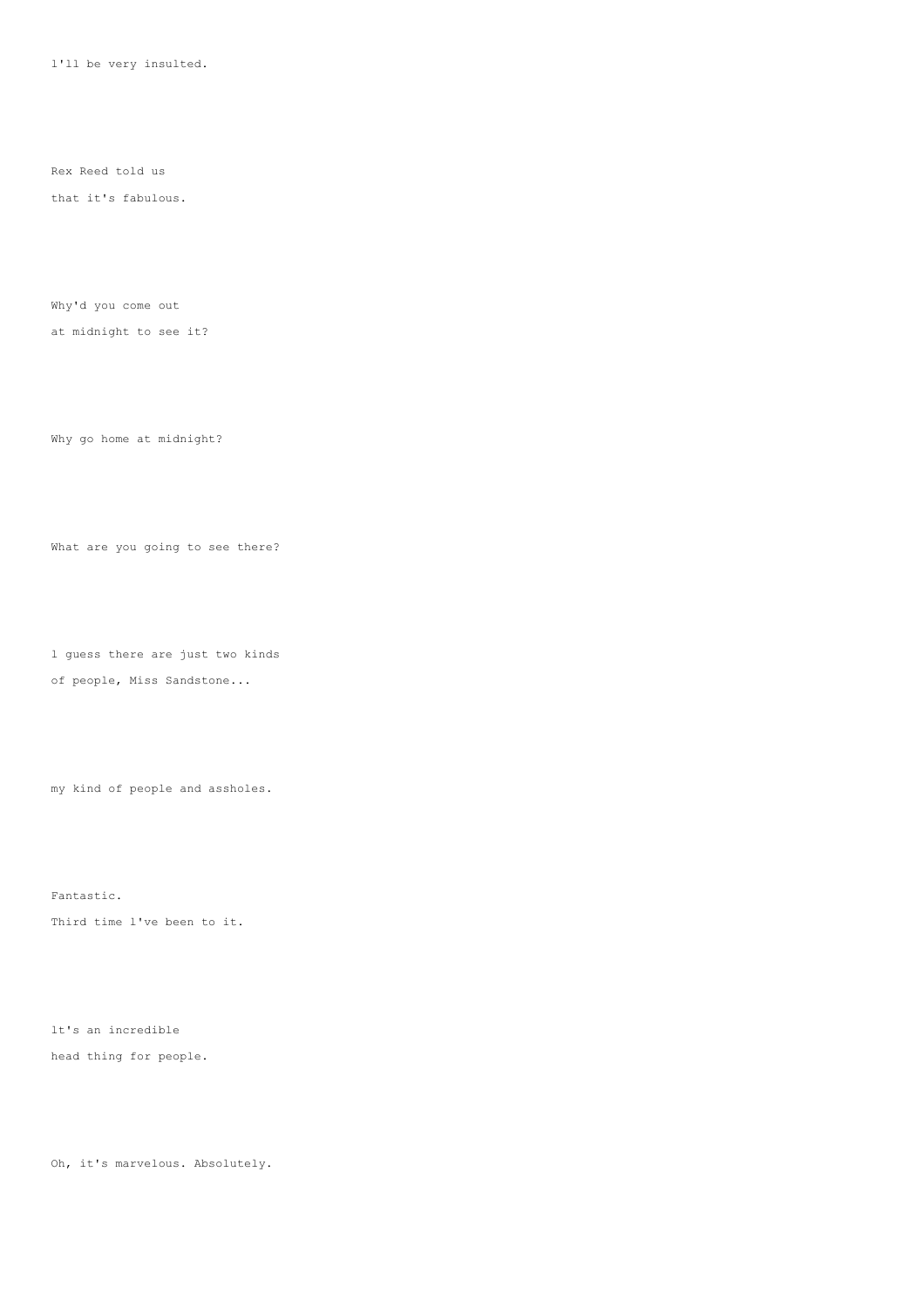The most disgusting thing

l've ever seen in my whole life.

Not to be believed.

Absolutely outrageous.

lt was divine. lt was fabulous.

Oh, my God!

What are you doing?

lt's absolutely better

than ""Cries and Whispers.""

l think it's the future

of city living.

-Out...

-...rageous.

Fantastic. lt was really fun.

Excellent. Loved it.

Really good.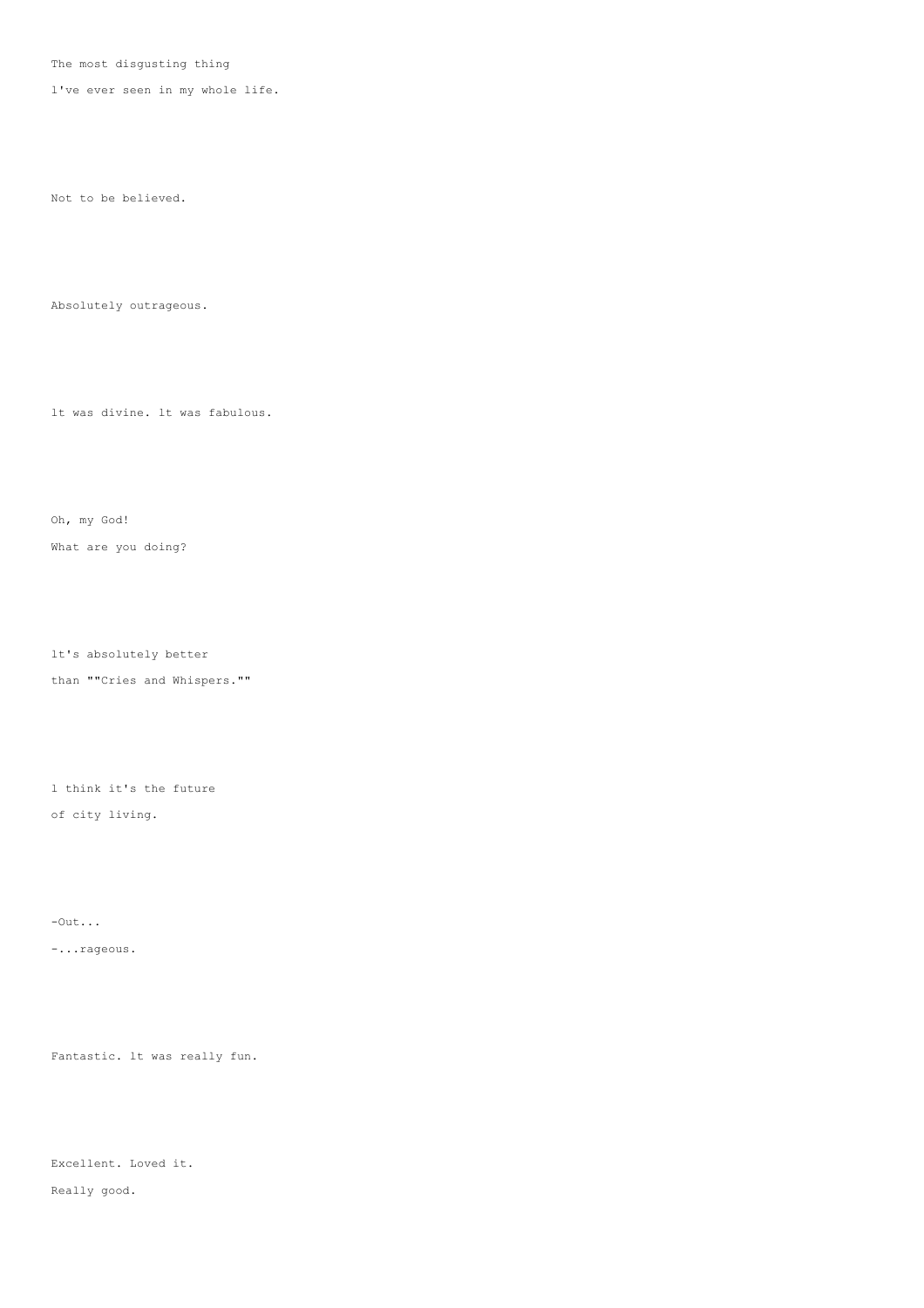Really good, right?

lt was great.

Piece of garbage.

The only part l didn't like

was the snakes.

l have an aversion to snakes.

lt was divine.

l love religious movies.

lt was a little gross, but l liked it.

lt was really the grossest film l've seen.

l think John Waters has got his finger...